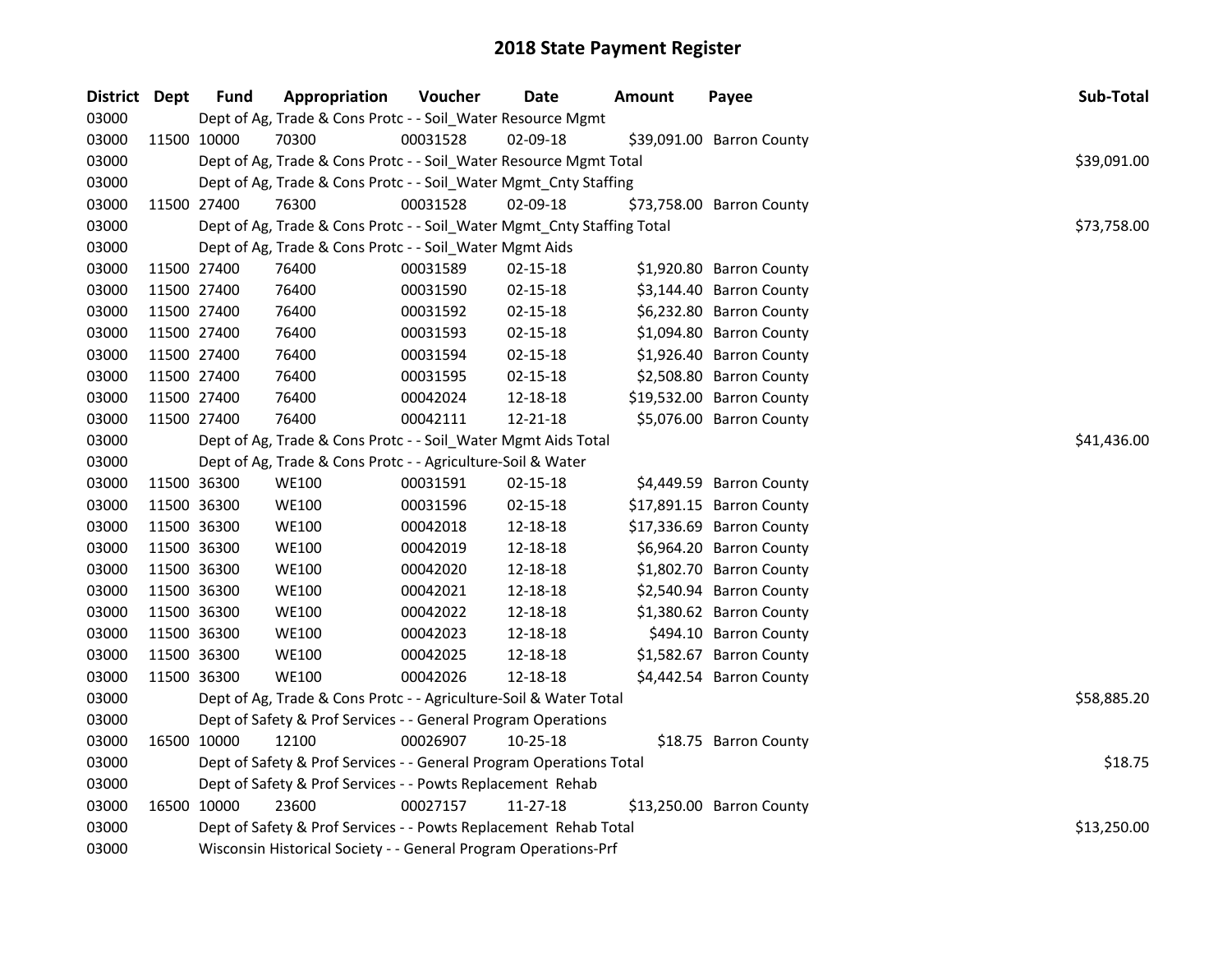| District Dept | <b>Fund</b> | Appropriation                                                         | Voucher  | <b>Date</b>    | <b>Amount</b> | Payee                    | Sub-Total  |
|---------------|-------------|-----------------------------------------------------------------------|----------|----------------|---------------|--------------------------|------------|
| 03000         | 24500 10000 | 14100                                                                 | 00015789 | $02 - 15 - 18$ |               | \$30.00 Barron County    |            |
| 03000         | 24500 10000 | 14100                                                                 | 00017713 | 07-05-18       |               | \$30.00 Barron County    |            |
| 03000         |             | Wisconsin Historical Society - - General Program Operations-Prf Total |          |                |               |                          | \$60.00    |
| 03000         |             | Dept of Natural Resources - - Gpo-State Funds                         |          |                |               |                          |            |
| 03000         | 37000 10000 | 40100                                                                 | 00209901 | $01 - 25 - 18$ |               | \$4.10 Barron County     |            |
| 03000         | 37000 10000 | 40100                                                                 | 00214386 | $02 - 14 - 18$ |               | \$5.37 Barron County     |            |
| 03000         | 37000 10000 | 40100                                                                 | 00222312 | 03-26-18       |               | \$4.20 Barron County     |            |
| 03000         | 37000 10000 | 40100                                                                 | 00228428 | 04-19-18       |               | \$5.89 Barron County     |            |
| 03000         | 37000 10000 | 40100                                                                 | 00243561 | 06-14-18       |               | \$6.25 Barron County     |            |
| 03000         | 37000 10000 | 40100                                                                 | 00248514 | 06-29-18       |               | \$5.43 Barron County     |            |
| 03000         | 37000 10000 | 40100                                                                 | 00253570 | 07-18-18       |               | \$7.18 Barron County     |            |
| 03000         | 37000 10000 | 40100                                                                 | 00259161 | 08-14-18       |               | \$5.38 Barron County     |            |
| 03000         | 37000 10000 | 40100                                                                 | 00267517 | 09-27-18       |               | \$5.74 Barron County     |            |
| 03000         | 37000 10000 | 40100                                                                 | 00274825 | 11-09-18       |               | \$5.89 Barron County     |            |
| 03000         | 37000 10000 | 40100                                                                 | 00280101 | 12-04-18       |               | \$4.36 Barron County     |            |
| 03000         | 37000 10000 | 40100                                                                 | 00286824 | 12-27-18       |               | \$4.67 Barron County     |            |
| 03000         |             | Dept of Natural Resources - - Gpo-State Funds Total                   |          |                |               |                          | \$64.46    |
| 03000         |             | Dept of Natural Resources - - Gen Program Ops-State Funds             |          |                |               |                          |            |
| 03000         | 37000 21200 | 16100                                                                 | 00209901 | $01 - 25 - 18$ |               | \$16.39 Barron County    |            |
| 03000         | 37000 21200 | 16100                                                                 | 00214386 | 02-14-18       |               | \$37.59 Barron County    |            |
| 03000         | 37000 21200 | 16100                                                                 | 00222312 | 03-26-18       |               | \$29.42 Barron County    |            |
| 03000         | 37000 21200 | 16100                                                                 | 00228428 | 04-19-18       |               | \$41.25 Barron County    |            |
| 03000         | 37000 21200 | 16100                                                                 | 00240748 | 06-22-18       |               | \$893.54 Barron County   |            |
| 03000         | 37000 21200 | 16100                                                                 | 00243561 | 06-14-18       |               | \$31.22 Barron County    |            |
| 03000         | 37000 21200 | 16100                                                                 | 00248514 | 06-29-18       |               | \$37.99 Barron County    |            |
| 03000         | 37000 21200 | 16100                                                                 | 00253570 | 07-18-18       |               | \$50.26 Barron County    |            |
| 03000         | 37000 21200 | 16100                                                                 | 00256056 | 09-20-18       |               | \$57.90 Barron County    |            |
| 03000         | 37000 21200 | 16100                                                                 | 00259161 | 08-14-18       |               | \$37.70 Barron County    |            |
| 03000         | 37000 21200 | 16100                                                                 | 00267517 | 09-27-18       |               | \$40.14 Barron County    |            |
| 03000         | 37000 21200 | 16100                                                                 | 00274825 | 11-09-18       |               | \$47.15 Barron County    |            |
| 03000         | 37000 21200 | 16100                                                                 | 00274835 | 10-26-18       |               | \$1,206.94 Barron County |            |
| 03000         | 37000 21200 | 16100                                                                 | 00280101 | 12-04-18       |               | \$30.47 Barron County    |            |
| 03000         | 37000 21200 | 16100                                                                 | 00286824 | 12-27-18       |               | \$28.02 Barron County    |            |
| 03000         |             | Dept of Natural Resources - - Gen Program Ops-State Funds Total       |          |                |               |                          | \$2,585.98 |
| 03000         |             | Dept of Natural Resources - - Gen Program Ops-State Funds-Fr          |          |                |               |                          |            |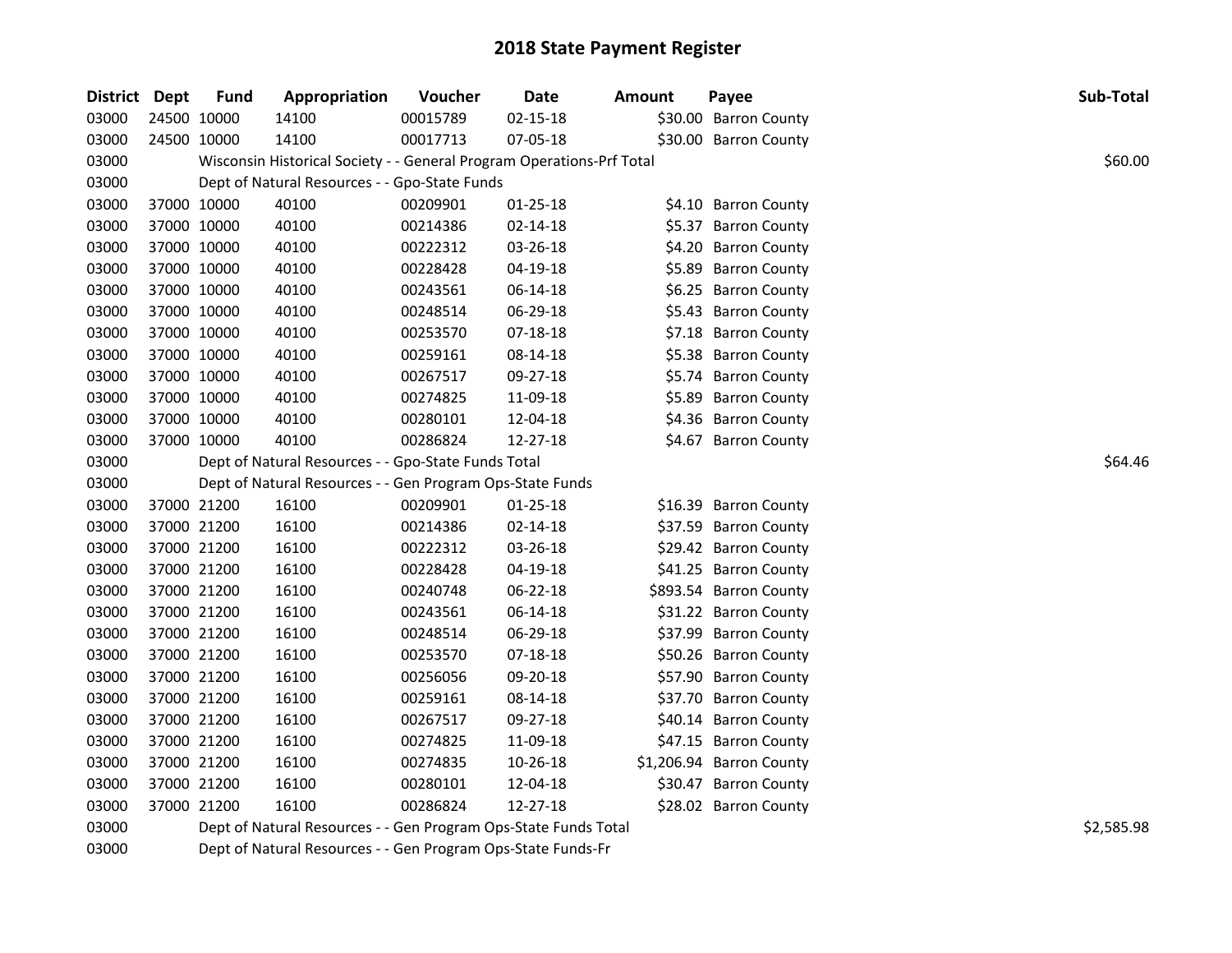| District Dept |             | <b>Fund</b> | Appropriation                                                      | Voucher  | <b>Date</b>    | <b>Amount</b> | Payee                    | Sub-Total  |
|---------------|-------------|-------------|--------------------------------------------------------------------|----------|----------------|---------------|--------------------------|------------|
| 03000         |             | 37000 21200 | 16600                                                              | 00207926 | $01 - 18 - 18$ |               | \$870.00 Barron County   |            |
| 03000         |             | 37000 21200 | 16600                                                              | 00209901 | $01 - 25 - 18$ |               | \$4.07 Barron County     |            |
| 03000         |             |             | Dept of Natural Resources - - Gen Program Ops-State Funds-Fr Total |          |                |               |                          | \$874.07   |
| 03000         |             |             | Dept of Natural Resources - - Gen Program Ops-State Atv Proj       |          |                |               |                          |            |
| 03000         |             | 37000 21200 | 17200                                                              | 00207698 | 02-08-18       |               | \$2,062.31 Barron County |            |
| 03000         |             |             | Dept of Natural Resources - - Gen Program Ops-State Atv Proj Total |          |                |               |                          | \$2,062.31 |
| 03000         |             |             | Dept of Natural Resources - - Gen Program Ops-State Snow Trl       |          |                |               |                          |            |
| 03000         |             | 37000 21200 | 17400                                                              | 00207698 | 02-08-18       |               | \$2,062.31 Barron County |            |
| 03000         |             |             | Dept of Natural Resources - - Gen Program Ops-State Snow Trl Total |          |                |               |                          | \$2,062.31 |
| 03000         |             |             | Dept of Natural Resources - - General Program Operations --        |          |                |               |                          |            |
| 03000         |             | 37000 21200 | 25400                                                              | 00214386 | 02-14-18       |               | \$5.37 Barron County     |            |
| 03000         |             | 37000 21200 | 25400                                                              | 00222312 | 03-26-18       |               | \$4.21 Barron County     |            |
| 03000         |             | 37000 21200 | 25400                                                              | 00226015 | 04-10-18       |               | \$420.00 Barron County   |            |
| 03000         |             | 37000 21200 | 25400                                                              | 00228428 | 04-19-18       |               | \$5.89 Barron County     |            |
| 03000         |             | 37000 21200 | 25400                                                              | 00243561 | 06-14-18       |               | \$18.73 Barron County    |            |
| 03000         |             | 37000 21200 | 25400                                                              | 00248514 | 06-29-18       |               | \$5.44 Barron County     |            |
| 03000         |             | 37000 21200 | 25400                                                              | 00253570 | 07-18-18       |               | \$7.17 Barron County     |            |
| 03000         |             | 37000 21200 | 25400                                                              | 00255052 | $07 - 24 - 18$ |               | \$720.00 Barron County   |            |
| 03000         |             | 37000 21200 | 25400                                                              | 00259161 | 08-14-18       |               | \$5.40 Barron County     |            |
| 03000         |             | 37000 21200 | 25400                                                              | 00267517 | 09-27-18       |               | \$5.73 Barron County     |            |
| 03000         | 37000 21200 |             | 25400                                                              | 00282799 | 12-06-18       |               | \$660.00 Barron County   |            |
| 03000         |             | 37000 21200 | 25400                                                              | 00286780 | 12-28-18       |               | \$1,080.00 Barron County |            |
| 03000         |             | 37000 21200 | 25400                                                              | 00286824 | 12-27-18       |               | \$4.67 Barron County     |            |
| 03000         |             |             | Dept of Natural Resources - - General Program Operations -- Total  |          |                |               |                          | \$2,942.61 |
| 03000         |             |             | Dept of Natural Resources - - Gpo--State Funds                     |          |                |               |                          |            |
| 03000         |             | 37000 21200 | 36100                                                              | 00286824 | 12-27-18       |               | \$4.67 Barron County     |            |
| 03000         |             |             | Dept of Natural Resources - - Gpo--State Funds Total               |          |                |               |                          | \$4.67     |
| 03000         |             |             | Dept of Natural Resources - - Gpo -Federal Funds                   |          |                |               |                          |            |
| 03000         |             | 37000 21200 | 38100                                                              | 00222182 | 03-23-18       |               | \$1,948.75 Barron County |            |
| 03000         |             |             | Dept of Natural Resources - - Gpo -Federal Funds Total             |          |                |               |                          | \$1,948.75 |
| 03000         |             |             | Dept of Natural Resources - - Gpo-State Funds                      |          |                |               |                          |            |
| 03000         |             | 37000 21200 | 45900                                                              | 00209901 | $01 - 25 - 18$ |               | \$12.29 Barron County    |            |
| 03000         |             |             | Dept of Natural Resources - - Gpo-State Funds Total                |          |                |               |                          | \$12.29    |
| 03000         |             |             | Dept of Natural Resources - - Venison Processing                   |          |                |               |                          |            |
| 03000         |             | 37000 21200 | 54900                                                              | 00222320 | 03-26-18       |               | \$4,962.00 Barron County |            |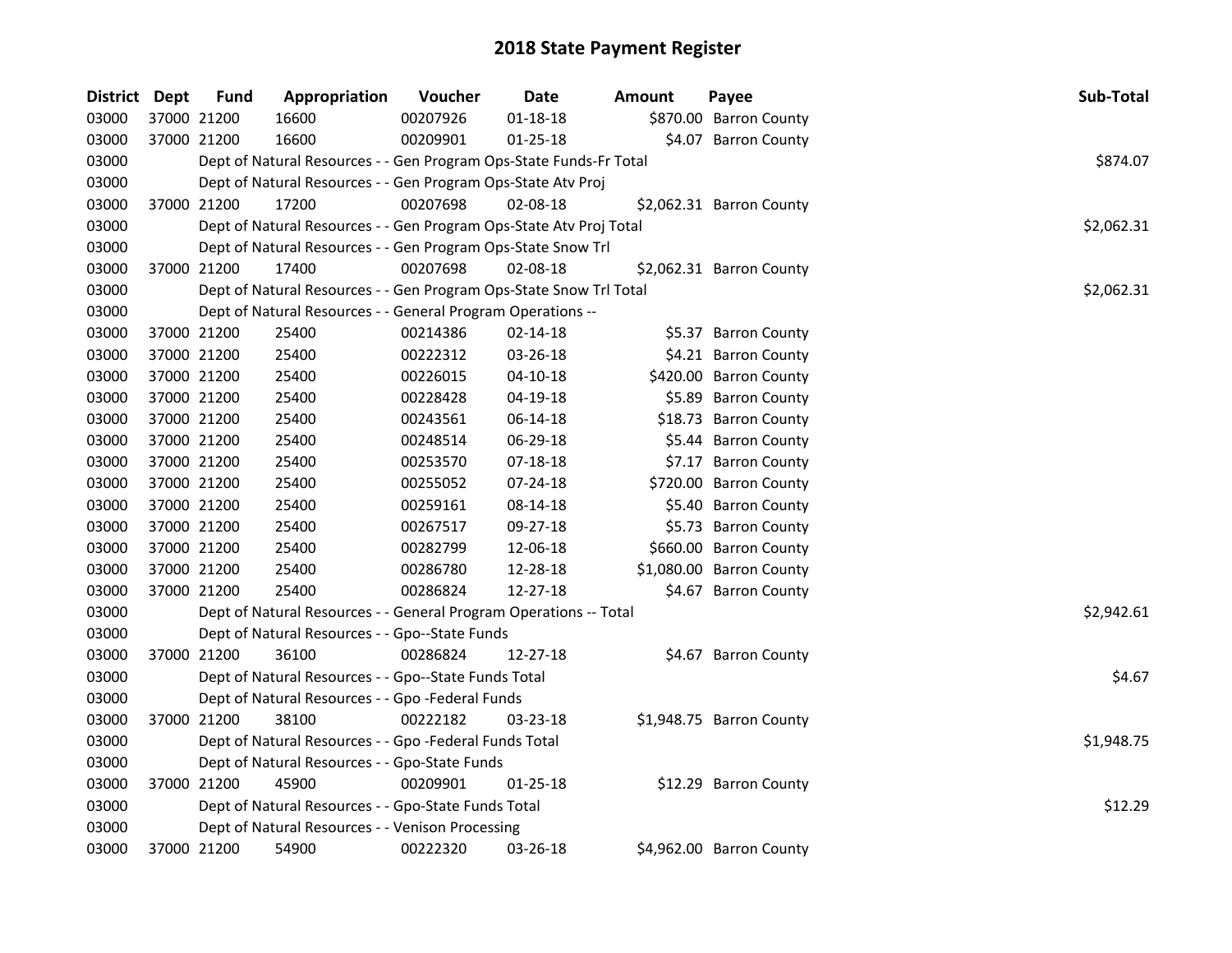| District Dept |             | <b>Fund</b> | Appropriation                                                      | Voucher  | Date           | Amount | Payee                     | Sub-Total   |
|---------------|-------------|-------------|--------------------------------------------------------------------|----------|----------------|--------|---------------------------|-------------|
| 03000         |             |             | Dept of Natural Resources - - Venison Processing Total             |          |                |        |                           | \$4,962.00  |
| 03000         |             |             | Dept of Natural Resources - - Enf A - Boating Enforcement          |          |                |        |                           |             |
| 03000         |             | 37000 21200 | 55000                                                              | 00222182 | $03 - 23 - 18$ |        | \$4,275.71 Barron County  |             |
| 03000         |             |             | Dept of Natural Resources - - Enf A - Boating Enforcement Total    |          |                |        |                           | \$4,275.71  |
| 03000         |             |             | Dept of Natural Resources - - Enf A - Atv & Utv Enforcement        |          |                |        |                           |             |
| 03000         |             | 37000 21200 | 55100                                                              | 00267999 | 09-27-18       |        | \$13,289.70 Barron County |             |
| 03000         | 37000 21200 |             | 55100                                                              | 00268532 | 09-27-18       |        | \$8,945.32 Barron County  |             |
| 03000         |             |             | Dept of Natural Resources - - Enf A - Atv & Utv Enforcement Total  |          |                |        |                           | \$22,235.02 |
| 03000         |             |             | Dept of Natural Resources - - Wildlife Damage Claims & Abat        |          |                |        |                           |             |
| 03000         |             | 37000 21200 | 55300                                                              | 00222320 | 03-26-18       |        | \$17,052.41 Barron County |             |
| 03000         |             |             | Dept of Natural Resources - - Wildlife Damage Claims & Abat Total  |          |                |        |                           | \$17,052.41 |
| 03000         |             |             | Dept of Natural Resources - - Ra- Fish, WI & Forestry              |          |                |        |                           |             |
| 03000         |             | 37000 21200 | 56400                                                              | 00228503 | 04-19-18       |        | \$762.36 Barron County    |             |
| 03000         |             |             | Dept of Natural Resources - - Ra- Fish, WI & Forestry Total        |          |                |        |                           | \$762.36    |
| 03000         |             |             | Dept of Natural Resources - - Resaids - Cnty Forst & Admin         |          |                |        |                           |             |
| 03000         |             | 37000 21200 | 57200                                                              | 00216320 | $02 - 26 - 18$ |        | \$654.27 Barron County    |             |
| 03000         |             | 37000 21200 | 57200                                                              | 00283122 | 12-12-18       |        | \$7,725.00 Barron County  |             |
| 03000         |             |             | Dept of Natural Resources - - Resaids - Cnty Forst & Admin Total   |          |                |        |                           | \$8,379.27  |
| 03000         |             |             | Dept of Natural Resources - - Ra- Cnty Snow Trail & Area Aid       |          |                |        |                           |             |
| 03000         | 37000 21200 |             | 57400                                                              | 00253708 | 07-18-18       |        | \$46,455.00 Barron County |             |
| 03000         | 37000 21200 |             | 57400                                                              | 00266059 | 09-13-18       |        | \$46,455.00 Barron County |             |
| 03000         |             |             | Dept of Natural Resources - - Ra- Cnty Snow Trail & Area Aid Total |          |                |        |                           | \$92,910.00 |
| 03000         |             |             | Dept of Natural Resources - - Ra- Snowmobile Trail Areas           |          |                |        |                           |             |
| 03000         |             | 37000 21200 | 57500                                                              | 00269069 | 09-28-18       |        | \$14,741.34 Barron County |             |
| 03000         |             |             | Dept of Natural Resources - - Ra- Snowmobile Trail Areas Total     |          |                |        |                           | \$14,741.34 |
| 03000         |             |             | Dept of Natural Resources - - Ra- Atv Prj Aids, Gas Tax Pymt       |          |                |        |                           |             |
| 03000         | 37000 21200 |             | 57600                                                              | 00265240 | 09-07-18       |        | \$28,515.00 Barron County |             |
| 03000         | 37000 21200 |             | 57600                                                              | 00265242 | 09-07-18       |        | \$3,484.83 Barron County  |             |
| 03000         | 37000 21200 |             | 57600                                                              | 00267953 | 09-26-18       |        | \$3,485.00 Barron County  |             |
| 03000         | 37000 21200 |             | 57600                                                              | 00272231 | $10-12-18$     |        | \$1,760.00 Barron County  |             |
| 03000         |             | 37000 21200 | 57600                                                              | 00272234 | $10 - 12 - 18$ |        | \$28,515.00 Barron County |             |
| 03000         |             |             | Dept of Natural Resources - - Ra- Atv Prj Aids, Gas Tax Pymt Total |          |                |        |                           | \$65,759.83 |
| 03000         |             |             | Dept of Natural Resources - - Ra- Atv Project Aids                 |          |                |        |                           |             |
| 03000         |             | 37000 21200 | 57700                                                              | 00285245 | 12-18-18       |        | \$37,928.75 Barron County |             |
| 03000         |             |             | Dept of Natural Resources - - Ra- Atv Project Aids Total           |          |                |        |                           | \$37,928.75 |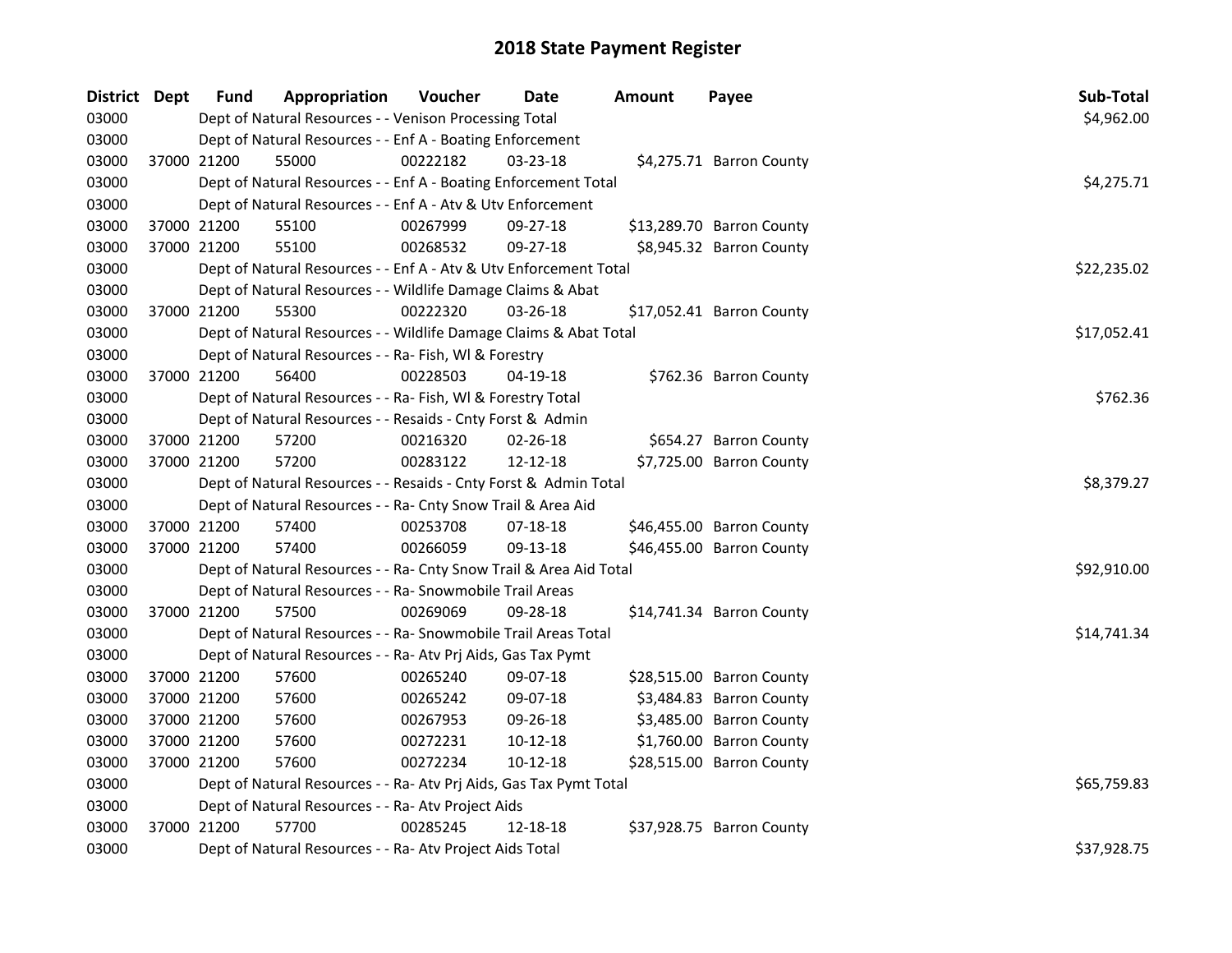| District Dept |             | <b>Fund</b><br>Appropriation                                       | Voucher                                                     | Date           | <b>Amount</b> | Payee                     | Sub-Total   |  |  |  |  |
|---------------|-------------|--------------------------------------------------------------------|-------------------------------------------------------------|----------------|---------------|---------------------------|-------------|--|--|--|--|
| 03000         |             | Dept of Natural Resources - - Ea - Lake Protection                 |                                                             |                |               |                           |             |  |  |  |  |
| 03000         |             | 37000 21200<br>66300                                               | 00213100                                                    | 02-08-18       |               | \$3,761.32 Barron County  |             |  |  |  |  |
| 03000         |             | Dept of Natural Resources - - Ea - Lake Protection Total           |                                                             |                |               |                           | \$3,761.32  |  |  |  |  |
| 03000         |             | Dept of Natural Resources - - Gpo--State Funds                     |                                                             |                |               |                           |             |  |  |  |  |
| 03000         |             | 86100<br>37000 21200                                               | 00204755                                                    | $01 - 04 - 18$ |               | \$1,757.79 Barron County  |             |  |  |  |  |
| 03000         |             | 37000 21200<br>86100                                               | 00211370                                                    | 02-02-18       |               | \$1,757.79 Barron County  |             |  |  |  |  |
| 03000         | 37000 21200 | 86100                                                              | 00217276                                                    | 03-02-18       |               | \$1,757.79 Barron County  |             |  |  |  |  |
| 03000         | 37000 21200 | 86100                                                              | 00223119                                                    | 03-30-18       |               | \$1,757.79 Barron County  |             |  |  |  |  |
| 03000         | 37000 21200 | 86100                                                              | 00232732                                                    | 05-02-18       |               | \$2,047.86 Barron County  |             |  |  |  |  |
| 03000         | 37000 21200 | 86100                                                              | 00240595                                                    | 06-04-18       |               | \$1,784.16 Barron County  |             |  |  |  |  |
| 03000         | 37000 21200 | 86100                                                              | 00249257                                                    | 07-03-18       |               | \$1,810.92 Barron County  |             |  |  |  |  |
| 03000         |             | 37000 21200<br>86100                                               | 00256324                                                    | 08-01-18       |               | \$1,810.92 Barron County  |             |  |  |  |  |
| 03000         | 37000 21200 | 86100                                                              | 00264302                                                    | 09-04-18       |               | \$1,810.92 Barron County  |             |  |  |  |  |
| 03000         | 37000 21200 | 86100                                                              | 00270330                                                    | 10-01-18       |               | \$1,810.92 Barron County  |             |  |  |  |  |
| 03000         | 37000 21200 | 86100                                                              | 00277051                                                    | 11-01-18       |               | \$1,810.92 Barron County  |             |  |  |  |  |
| 03000         | 37000 21200 | 86100                                                              | 00282827                                                    | 12-03-18       |               | \$1,810.92 Barron County  |             |  |  |  |  |
| 03000         |             | 86100<br>37000 21200                                               | 00287726                                                    | 12-28-18       |               | \$1,810.92 Barron County  |             |  |  |  |  |
| 03000         |             | Dept of Natural Resources - - Gpo--State Funds Total               |                                                             |                |               |                           | \$23,539.62 |  |  |  |  |
| 03000         |             | Dept of Natural Resources - - Petrostorage Envr Remd Awards        |                                                             |                |               |                           |             |  |  |  |  |
| 03000         |             | 37000 27200<br>66700                                               | 00212014                                                    | 02-02-18       |               | \$546.00 Barron County    |             |  |  |  |  |
| 03000         |             | Dept of Natural Resources - - Petrostorage Envr Remd Awards Total  |                                                             |                |               |                           | \$546.00    |  |  |  |  |
| 03000         |             | Dept of Natural Resources - - Gpo-Environmental Fund               |                                                             |                |               |                           |             |  |  |  |  |
| 03000         |             | 46100<br>37000 27400                                               | 00255637                                                    | $07-27-18$     |               | \$30.00 Barron County     |             |  |  |  |  |
| 03000         |             | Dept of Natural Resources - - Gpo-Environmental Fund Total         |                                                             |                |               |                           | \$30.00     |  |  |  |  |
| 03000         |             | Dept of Natural Resources - - Fin Asst For Responsible Units       |                                                             |                |               |                           |             |  |  |  |  |
| 03000         |             | 37000 27400<br>67000                                               | 00234999                                                    | 05-11-18       |               | \$79,246.72 Barron County |             |  |  |  |  |
| 03000         |             | Dept of Natural Resources - - Fin Asst For Responsible Units Total |                                                             |                |               |                           | \$79,246.72 |  |  |  |  |
| 03000         |             | Dept of Natural Resources - - Recycling Consolidation Grants       |                                                             |                |               |                           |             |  |  |  |  |
| 03000         |             | 37000 27400<br>67300                                               | 00234999                                                    | $05 - 11 - 18$ |               | \$8,972.88 Barron County  |             |  |  |  |  |
| 03000         |             | Dept of Natural Resources - - Recycling Consolidation Grants Total |                                                             |                |               |                           | \$8,972.88  |  |  |  |  |
| 03000         |             | Dept of Natural Resources - - Land Acquisition                     |                                                             |                |               |                           |             |  |  |  |  |
| 03000         |             | 37000 36300<br>TA100                                               | 00209425                                                    | $01 - 24 - 18$ |               | \$30.00 Barron County     |             |  |  |  |  |
| 03000         |             | Dept of Natural Resources - - Land Acquisition Total               |                                                             |                |               |                           | \$30.00     |  |  |  |  |
| 03000         |             |                                                                    | Dept of Natural Resources - - Gpo - Sd Water Loan Prog, Fed |                |               |                           |             |  |  |  |  |
| 03000         |             | 37000 57300<br>48200                                               | 00216264                                                    | 03-15-18       |               | \$8,865.00 Barron County  |             |  |  |  |  |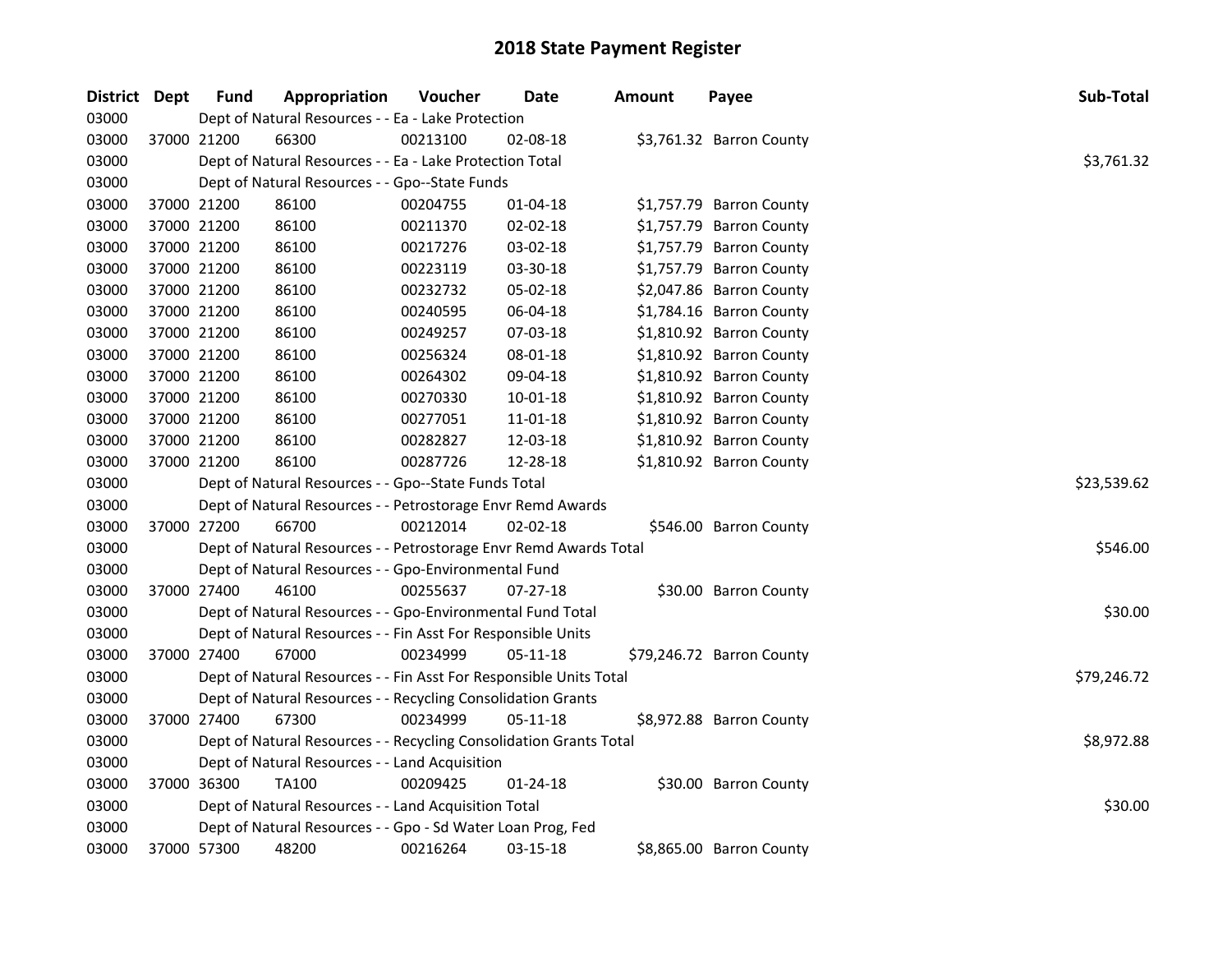| District Dept | <b>Fund</b> | Appropriation                                                     | Voucher  | Date           | <b>Amount</b> | Payee                      | Sub-Total    |
|---------------|-------------|-------------------------------------------------------------------|----------|----------------|---------------|----------------------------|--------------|
| 03000         | 37000 57300 | 48200                                                             | 00222007 | $04 - 19 - 18$ |               | \$6,575.00 Barron County   |              |
| 03000         | 37000 57300 | 48200                                                             | 00244124 | 06-18-18       |               | \$6,575.00 Barron County   |              |
| 03000         | 37000 57300 | 48200                                                             | 00268107 | 09-24-18       |               | \$6,575.00 Barron County   |              |
| 03000         |             | Dept of Natural Resources - - Gpo - Sd Water Loan Prog, Fed Total |          |                |               |                            | \$28,590.00  |
| 03000         |             | WI Dept of Transportation - - Eldly&Dsbl Cap Aidsf                |          |                |               |                            |              |
| 03000         | 39500 21100 | 16700                                                             | 00285417 | 08-13-18       |               | \$15,736.96 Barron County  |              |
| 03000         |             | WI Dept of Transportation - - Eldly&Dsbl Cap Aidsf Total          |          |                |               |                            | \$15,736.96  |
| 03000         |             | WI Dept of Transportation - - Eldly&Disa Co/Aid Sf                |          |                |               |                            |              |
| 03000         | 39500 21100 | 16800                                                             | 00229608 | 03-13-18       |               | \$131,862.00 Barron County |              |
| 03000         |             | WI Dept of Transportation - - Eldly&Disa Co/Aid Sf Total          |          |                |               |                            | \$131,862.00 |
| 03000         |             | WI Dept of Transportation - - Eldly&Disa Aid Locfd                |          |                |               |                            |              |
| 03000         | 39500 21100 | 17300                                                             | 00285417 | 08-13-18       |               | \$3,934.24 Barron County   |              |
| 03000         |             | WI Dept of Transportation - - Eldly&Disa Aid Locfd Total          |          |                |               |                            | \$3,934.24   |
| 03000         |             | WI Dept of Transportation - - Hwy Sfty Loc Aid Ffd                |          |                |               |                            |              |
| 03000         | 39500 21100 | 18500                                                             | 00228360 | 03-09-18       |               | \$1,968.43 Barron County   |              |
| 03000         | 39500 21100 | 18500                                                             | 00309623 | 10-16-18       |               | \$2,406.00 Barron County   |              |
| 03000         |             | WI Dept of Transportation - - Hwy Sfty Loc Aid Ffd Total          |          |                |               |                            | \$4,374.43   |
| 03000         |             | WI Dept of Transportation - - Trans Aids To Co.-Sf                |          |                |               |                            |              |
| 03000         | 39500 21100 | 19000                                                             | 00203615 | $01-02-18$     |               | \$248,615.07 Barron County |              |
| 03000         | 39500 21100 | 19000                                                             | 00267823 | 07-02-18       |               | \$497,230.14 Barron County |              |
| 03000         | 39500 21100 | 19000                                                             | 00301875 | 10-01-18       |               | \$248,615.10 Barron County |              |
| 03000         |             | WI Dept of Transportation - - Trans Aids To Co.-Sf Total          |          |                |               |                            | \$994,460.31 |
| 03000         |             | WI Dept of Transportation - - Loc Trns Facl Implfd                |          |                |               |                            |              |
| 03000         | 39500 21100 | 27600                                                             | 00306817 | 10-04-18       |               | \$106.42 Barron County     |              |
| 03000         | 39500 21100 | 27600                                                             | 00327398 | 11-28-18       |               | \$283.74 Barron County     |              |
| 03000         |             | WI Dept of Transportation - - Loc Trns Facl Implfd Total          |          |                |               |                            | \$390.16     |
| 03000         |             | WI Dept of Transportation - - Loc Rd Imp Prg St Fd                |          |                |               |                            |              |
| 03000         | 39500 21100 | 27800                                                             | 00278442 | 07-25-18       |               | \$7,536.72 Barron County   |              |
| 03000         | 39500 21100 | 27800                                                             | 00333386 | 12-20-18       |               | \$162,995.16 Barron County |              |
| 03000         | 39500 21100 | 27800                                                             | 00334879 | 12-26-18       |               | \$79,707.77 Barron County  |              |
| 03000         | 39500 21100 | 27800                                                             | 00334885 | 12-26-18       |               | \$147,898.89 Barron County |              |
| 03000         |             | WI Dept of Transportation - - Loc Rd Imp Prg St Fd Total          |          |                |               |                            | \$398,138.54 |
| 03000         |             | WI Dept of Transportation - - St Hwy Rehab, Sf                    |          |                |               |                            |              |
| 03000         | 39500 21100 | 36300                                                             | 00222792 | $02 - 16 - 18$ |               | \$25.00 Barron County      |              |
| 03000         | 39500 21100 | 36300                                                             | 00231682 | 03-16-18       |               | \$85.00 Barron County      |              |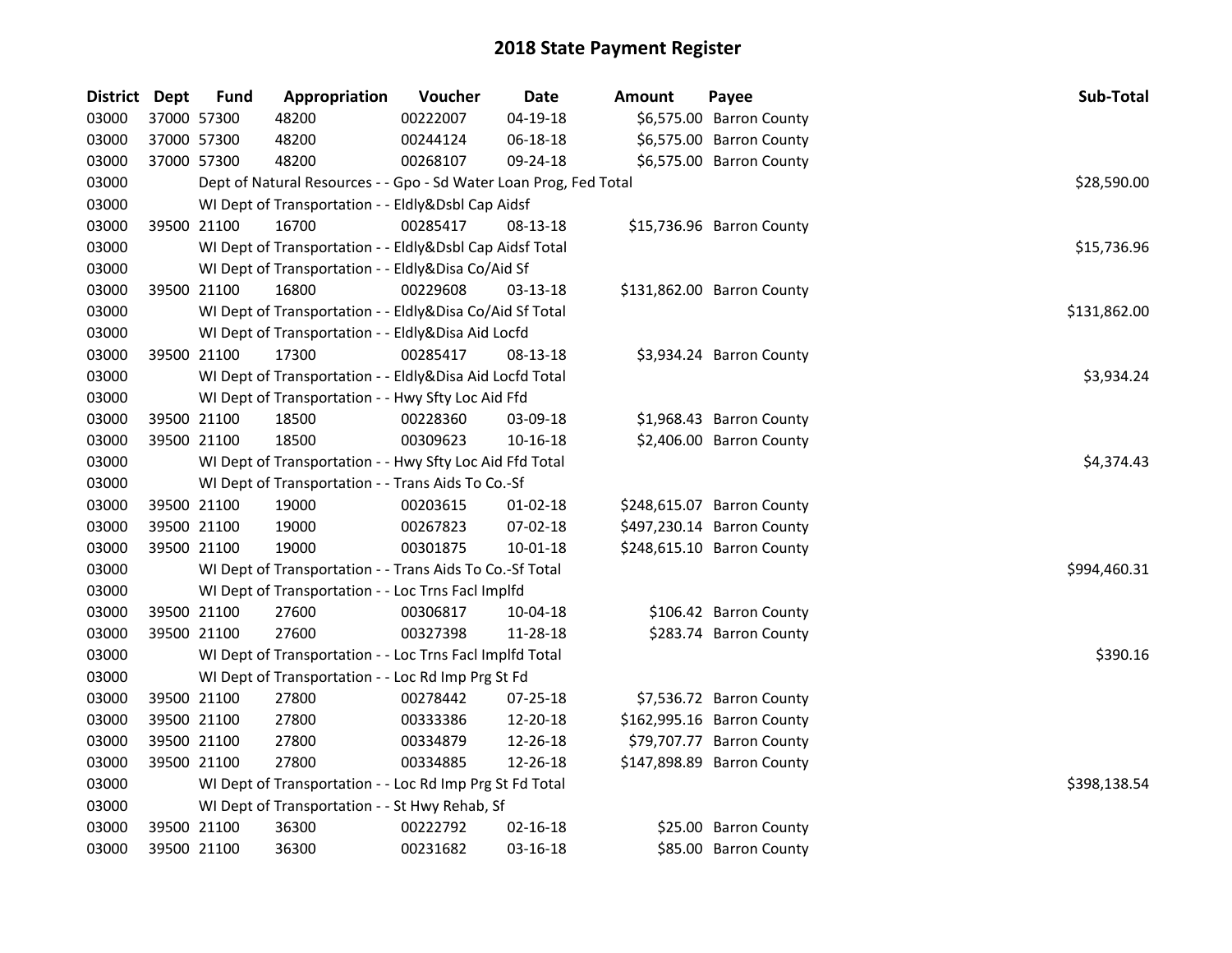| District Dept |             | <b>Fund</b> | Appropriation                                           | Voucher  | Date           | <b>Amount</b> | Payee                      | Sub-Total    |
|---------------|-------------|-------------|---------------------------------------------------------|----------|----------------|---------------|----------------------------|--------------|
| 03000         | 39500 21100 |             | 36300                                                   | 00238700 | 04-04-18       |               | \$1,176.53 Barron County   |              |
| 03000         | 39500 21100 |             | 36300                                                   | 00242328 | $04 - 17 - 18$ |               | \$30.00 Barron County      |              |
| 03000         | 39500 21100 |             | 36300                                                   | 00252798 | 05-11-18       |               | \$62.00 Barron County      |              |
| 03000         | 39500 21100 |             | 36300                                                   | 00298198 | 10-04-18       |               | \$20.00 Barron County      |              |
| 03000         | 39500 21100 |             | 36300                                                   | 00323167 | 11-30-18       |               | \$7.00 Barron County       |              |
| 03000         |             |             | WI Dept of Transportation - - St Hwy Rehab, Sf Total    |          |                |               |                            | \$1,405.53   |
| 03000         |             |             | WI Dept of Transportation - - Hwy Mgmt & Opers Sf       |          |                |               |                            |              |
| 03000         | 39500 21100 |             | 36500                                                   | 00223224 | 02-22-18       |               | \$3,472.88 Barron County   |              |
| 03000         | 39500 21100 |             | 36500                                                   | 00233043 | 03-23-18       |               | \$19,827.34 Barron County  |              |
| 03000         | 39500 21100 |             | 36500                                                   | 00233695 | 03-27-18       |               | \$463.53 Barron County     |              |
| 03000         | 39500 21100 |             | 36500                                                   | 00238700 | 04-04-18       |               | \$666.75 Barron County     |              |
| 03000         | 39500 21100 |             | 36500                                                   | 00250060 | 05-08-18       |               | \$309.51 Barron County     |              |
| 03000         | 39500 21100 |             | 36500                                                   | 00262397 | 06-20-18       |               | \$1,060.09 Barron County   |              |
| 03000         | 39500 21100 |             | 36500                                                   | 00270429 | 07-02-18       |               | \$15,582.23 Barron County  |              |
| 03000         | 39500 21100 |             | 36500                                                   | 00288889 | 08-20-18       |               | \$876.03 Barron County     |              |
| 03000         | 39500 21100 |             | 36500                                                   | 00294768 | 09-10-18       |               | \$65,298.33 Barron County  |              |
| 03000         | 39500 21100 |             | 36500                                                   | 00306817 | 10-04-18       |               | \$220,314.11 Barron County |              |
| 03000         | 39500 21100 |             | 36500                                                   | 00327398 | 11-28-18       |               | \$27,614.50 Barron County  |              |
| 03000         | 39500 21100 |             | 36500                                                   | 00327400 | 11-28-18       |               | \$27,296.52 Barron County  |              |
| 03000         | 39500 21100 |             | 36500                                                   | 00335154 | 12-27-18       |               | \$7,662.63 Barron County   |              |
| 03000         |             |             | WI Dept of Transportation - - Hwy Mgmt & Opers Sf Total |          |                |               |                            | \$390,444.45 |
| 03000         |             |             | WI Dept of Transportation - - Routine Maint Sf          |          |                |               |                            |              |
| 03000         | 39500 21100 |             | 36800                                                   | 00223224 | 02-22-18       |               | \$235,392.09 Barron County |              |
| 03000         | 39500 21100 |             | 36800                                                   | 00233043 | 03-23-18       |               | \$9,508.07 Barron County   |              |
| 03000         | 39500 21100 |             | 36800                                                   | 00233695 | 03-27-18       |               | \$225,911.47 Barron County |              |
| 03000         | 39500 21100 |             | 36800                                                   | 00238700 | 04-04-18       |               | \$224,020.11 Barron County |              |
| 03000         | 39500 21100 |             | 36800                                                   | 00250060 | 05-08-18       |               | \$164,555.77 Barron County |              |
| 03000         | 39500 21100 |             | 36800                                                   | 00262397 | 06-20-18       |               | \$287,461.90 Barron County |              |
| 03000         | 39500 21100 |             | 36800                                                   | 00270429 | 07-02-18       |               | \$181,589.67 Barron County |              |
| 03000         | 39500 21100 |             | 36800                                                   | 00288889 | 08-20-18       |               | \$97,742.04 Barron County  |              |
| 03000         | 39500 21100 |             | 36800                                                   | 00291254 | 08-29-18       |               | \$254,813.26 Barron County |              |
| 03000         | 39500 21100 |             | 36800                                                   | 00293906 | 09-10-18       |               | \$3,086.92 Barron County   |              |
| 03000         | 39500 21100 |             | 36800                                                   | 00294768 | 09-10-18       |               | \$25,759.61 Barron County  |              |
| 03000         | 39500 21100 |             | 36800                                                   | 00306817 | 10-04-18       |               | \$45,492.93 Barron County  |              |
| 03000         | 39500 21100 |             | 36800                                                   | 00327398 | 11-28-18       |               | \$12,559.80 Barron County  |              |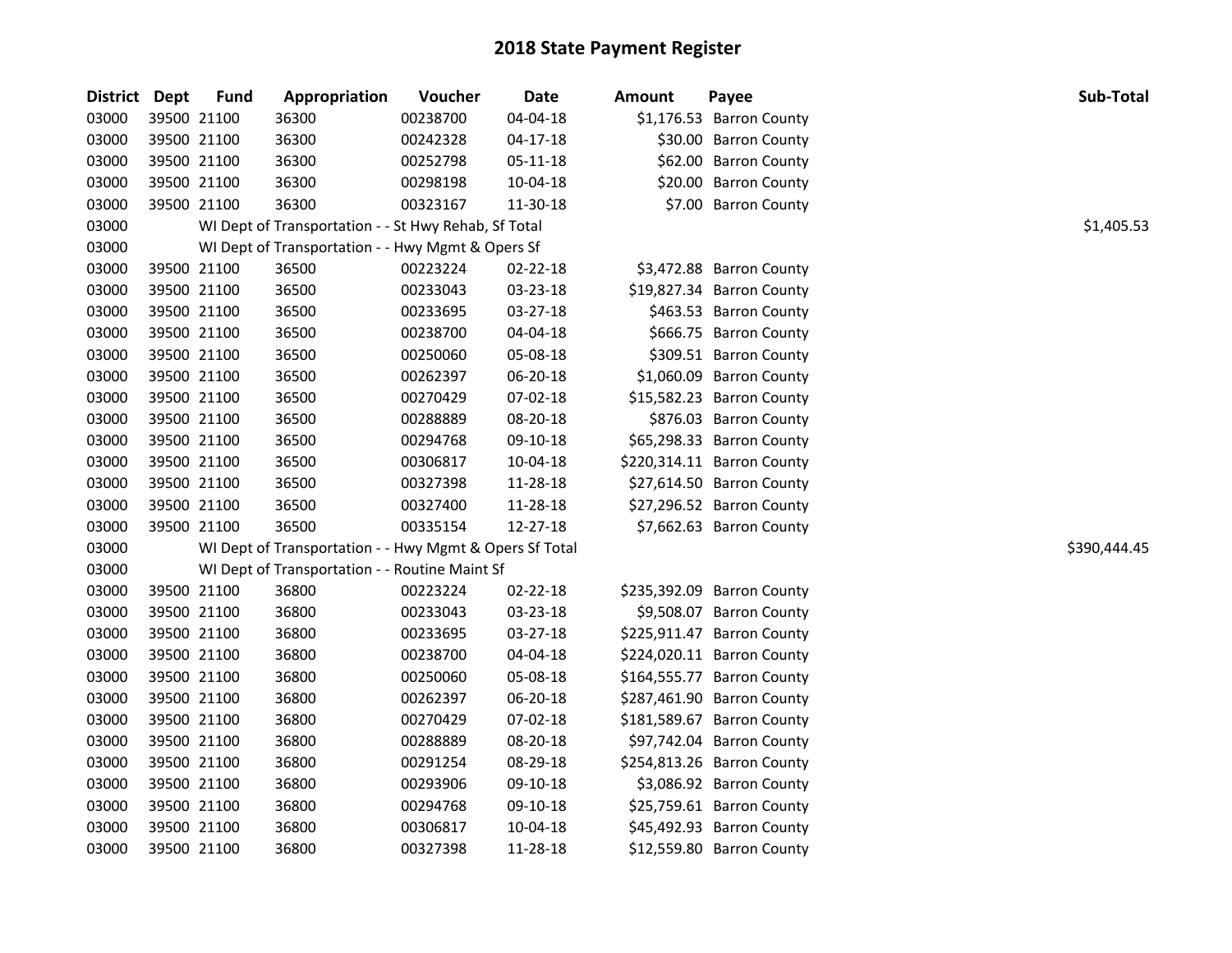| District Dept |             | <b>Fund</b> | Appropriation                                                      | Voucher  | Date           | Amount | Payee                                                                                                         | Sub-Total      |
|---------------|-------------|-------------|--------------------------------------------------------------------|----------|----------------|--------|---------------------------------------------------------------------------------------------------------------|----------------|
| 03000         |             | 39500 21100 | 36800                                                              | 00327400 | 11-28-18       |        | \$13,119.90 Barron County                                                                                     |                |
| 03000         |             | 39500 21100 | 36800                                                              | 00335154 | 12-27-18       |        | \$2,992.61 Barron County                                                                                      |                |
| 03000         |             |             | WI Dept of Transportation - - Routine Maint Sf Total               |          |                |        |                                                                                                               | \$1,784,006.15 |
| 03000         |             |             | WI Dept of Transportation - - Veh Insp, Trf EnfSf                  |          |                |        |                                                                                                               |                |
| 03000         |             | 39500 21100 | 56400                                                              | 00217727 | $02 - 02 - 18$ |        | \$100.00 Barron County                                                                                        |                |
| 03000         |             |             | WI Dept of Transportation - - Veh Insp, Trf EnfSf Total            |          |                |        |                                                                                                               | \$100.00       |
| 03000         |             |             | Department of Corrections - - Purchased Services For Offende       |          |                |        |                                                                                                               |                |
| 03000         |             | 41000 10000 | 11100                                                              | 00185904 | 02-02-18       |        | \$915.00 Barron County                                                                                        |                |
| 03000         | 41000 10000 |             | 11100                                                              | 00231527 | 08-28-18       |        | \$2,832.50 Barron County                                                                                      |                |
| 03000         |             | 41000 10000 | 11100                                                              | 00235997 | 09-18-18       |        | \$4,225.00 Barron County                                                                                      |                |
| 03000         |             |             | Department of Corrections - - Purchased Services For Offende Total |          |                |        |                                                                                                               | \$7,972.50     |
| 03000         |             |             | Department of Corrections - - Corrections Contracts And Agre       |          |                |        |                                                                                                               |                |
| 03000         | 41000 10000 |             | 11400                                                              | 00185047 | 01-30-18       |        | \$2,675.92 Barron County                                                                                      |                |
| 03000         | 41000 10000 |             | 11400                                                              | 00192238 | 03-01-18       |        | \$3,962.42 Barron County                                                                                      |                |
| 03000         | 41000 10000 |             | 11400                                                              | 00195512 | 03-15-18       |        | \$7,179.32 Barron County                                                                                      |                |
| 03000         | 41000 10000 |             | 11400                                                              | 00207448 | 05-09-18       |        | \$10,479.68 Barron County                                                                                     |                |
| 03000         | 41000 10000 |             | 11400                                                              | 00209180 | 05-16-18       |        | \$5,460.11 Barron County                                                                                      |                |
| 03000         | 41000 10000 |             | 11400                                                              | 00219565 | 07-03-18       |        | \$3,776.04 Barron County                                                                                      |                |
| 03000         | 41000 10000 |             | 11400                                                              | 00222607 | $07-17-18$     |        | \$5,931.74 Barron County                                                                                      |                |
| 03000         | 41000 10000 |             | 11400                                                              | 00233205 | 09-06-18       |        | \$8,189.06 Barron County                                                                                      |                |
| 03000         |             | 41000 10000 | 11400                                                              | 00240147 | 10-09-18       |        | \$9,159.88 Barron County                                                                                      |                |
| 03000         |             |             | Department of Corrections - - Corrections Contracts And Agre Total |          |                |        |                                                                                                               | \$56,814.17    |
| 03000         |             |             |                                                                    |          |                |        | Department of Corrections - - Reimbursing Counties For Probation, Extended Supervision And Parole Holds       |                |
| 03000         |             | 41000 10000 | 11600                                                              | 00246096 | 11-02-18       |        | \$118,705.20 Barron County                                                                                    |                |
| 03000         |             |             |                                                                    |          |                |        | Department of Corrections - - Reimbursing Counties For Probation, Extended Supervision And Parole Holds Total | \$118,705.20   |
| 03000         |             |             | Department of Corrections - - Probation, Parole And Extended       |          |                |        |                                                                                                               |                |
| 03000         |             | 41000 10000 | 18700                                                              | 00246096 | 11-02-18       |        | \$8,934.80 Barron County                                                                                      |                |
| 03000         |             |             | Department of Corrections - - Probation, Parole And Extended Total |          |                |        |                                                                                                               | \$8,934.80     |
| 03000         |             |             | Department of Health Services - - State/Federal Aids               |          |                |        |                                                                                                               |                |
| 03000         |             | 43500 10000 | 00000                                                              | 90808    | 01-02-18       |        | \$456,436.00 Barron County                                                                                    |                |
| 03000         |             | 43500 10000 | 00000                                                              | 90809    | 02-01-18       |        | \$100,536.00 Barron County                                                                                    |                |
| 03000         | 43500 10000 |             | 00000                                                              | 90810    | 03-01-18       |        | \$121,038.00 Barron County                                                                                    |                |
| 03000         | 43500 10000 |             | 00000                                                              | 90811    | 03-02-18       |        | \$185.00 Barron County                                                                                        |                |
| 03000         | 43500 10000 |             | 00000                                                              | 90812    | 04-02-18       |        | \$270,566.00 Barron County                                                                                    |                |
| 03000         | 43500 10000 |             | 00000                                                              | 90813    | 05-01-18       |        | \$221,579.00 Barron County                                                                                    |                |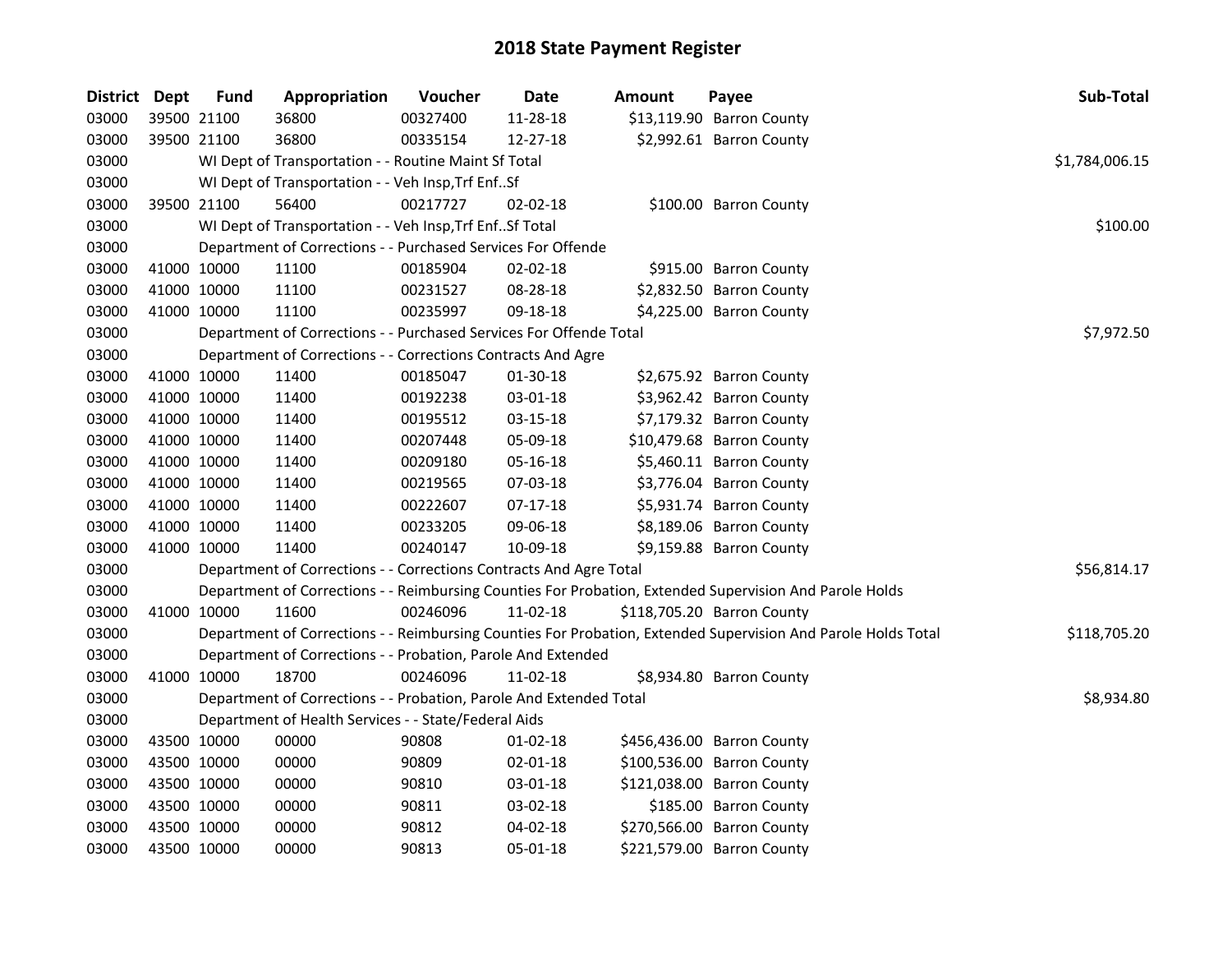| District Dept |             | <b>Fund</b> | Appropriation                                                    | Voucher  | <b>Date</b> | <b>Amount</b> | Payee                      | Sub-Total      |
|---------------|-------------|-------------|------------------------------------------------------------------|----------|-------------|---------------|----------------------------|----------------|
| 03000         | 43500 10000 |             | 00000                                                            | 90814    | 06-01-18    |               | \$312,391.00 Barron County |                |
| 03000         | 43500 10000 |             | 00000                                                            | 90815    | 06-12-18    |               | \$26,503.00 Barron County  |                |
| 03000         | 43500 10000 |             | 00000                                                            | 90900    | 07-02-18    |               | \$537,838.00 Barron County |                |
| 03000         | 43500 10000 |             | 00000                                                            | 90901    | 08-01-18    |               | \$293,489.00 Barron County |                |
| 03000         | 43500 10000 |             | 00000                                                            | 90902    | 09-04-18    |               | \$265,634.00 Barron County |                |
| 03000         | 43500 10000 |             | 00000                                                            | 90903    | 10-01-18    |               | \$278,940.00 Barron County |                |
| 03000         | 43500 10000 |             | 00000                                                            | 90904    | 11-01-18    |               | \$189,713.00 Barron County |                |
| 03000         | 43500 10000 |             | 00000                                                            | 90905    | 12-03-18    |               | \$587,181.00 Barron County |                |
| 03000         |             |             | Department of Health Services - - State/Federal Aids Total       |          |             |               |                            | \$3,662,029.00 |
| 03000         |             |             | Department of Health Services - - Public Health Dispensaries And |          |             |               |                            |                |
| 03000         | 43500 10000 |             | 10700                                                            | 00177743 | $01-19-18$  |               | \$532.62 Barron County     |                |
| 03000         | 43500 10000 |             | 10700                                                            | 00177744 | $01-17-18$  |               | \$421.28 Barron County     |                |
| 03000         | 43500 10000 |             | 10700                                                            | 00191410 | 03-30-18    |               | \$250.96 Barron County     |                |
| 03000         | 43500 10000 |             | 10700                                                            | 00191411 | 03-30-18    |               | \$36.79 Barron County      |                |
| 03000         | 43500 10000 |             | 10700                                                            | 00191412 | 03-30-18    |               | \$430.83 Barron County     |                |
| 03000         | 43500 10000 |             | 10700                                                            | 00191413 | 03-30-18    |               | \$239.28 Barron County     |                |
| 03000         | 43500 10000 |             | 10700                                                            | 00191596 | 03-30-18    |               | \$173.51 Barron County     |                |
| 03000         | 43500 10000 |             | 10700                                                            | 00191597 | 03-30-18    |               | \$75.88 Barron County      |                |
| 03000         | 43500 10000 |             | 10700                                                            | 00191599 | 03-30-18    |               | \$180.21 Barron County     |                |
| 03000         | 43500 10000 |             | 10700                                                            | 00191603 | 03-30-18    |               | \$227.66 Barron County     |                |
| 03000         | 43500 10000 |             | 10700                                                            | 00191604 | 03-30-18    |               | \$85.35 Barron County      |                |
| 03000         | 43500 10000 |             | 10700                                                            | 00191609 | 03-30-18    |               | \$180.21 Barron County     |                |
| 03000         | 43500 10000 |             | 10700                                                            | 00191618 | 03-30-18    |               | \$86.47 Barron County      |                |
| 03000         | 43500 10000 |             | 10700                                                            | 00191636 | 03-30-18    |               | \$303.87 Barron County     |                |
| 03000         | 43500 10000 |             | 10700                                                            | 00191657 | 03-23-18    |               | \$232.10 Barron County     |                |
| 03000         | 43500 10000 |             | 10700                                                            | 00203234 | 05-17-18    |               | \$180.21 Barron County     |                |
| 03000         | 43500 10000 |             | 10700                                                            | 00203235 | 05-17-18    |               | \$151.75 Barron County     |                |
| 03000         | 43500 10000 |             | 10700                                                            | 00203236 | 05-17-18    |               | \$180.21 Barron County     |                |
| 03000         | 43500 10000 |             | 10700                                                            | 00203237 | 05-17-18    |               | \$256.13 Barron County     |                |
| 03000         | 43500 10000 |             | 10700                                                            | 00203238 | 05-17-18    |               | \$189.71 Barron County     |                |
| 03000         | 43500 10000 |             | 10700                                                            | 00203239 | 05-17-18    |               | \$151.76 Barron County     |                |
| 03000         | 43500 10000 |             | 10700                                                            | 00203240 | 05-17-18    |               | \$47.41 Barron County      |                |
| 03000         | 43500 10000 |             | 10700                                                            | 00203241 | 05-17-18    |               | \$161.25 Barron County     |                |
| 03000         | 43500 10000 |             | 10700                                                            | 00203242 | 05-17-18    |               | \$161.23 Barron County     |                |
| 03000         | 43500 10000 |             | 10700                                                            | 00203243 | 05-17-18    |               | \$113.80 Barron County     |                |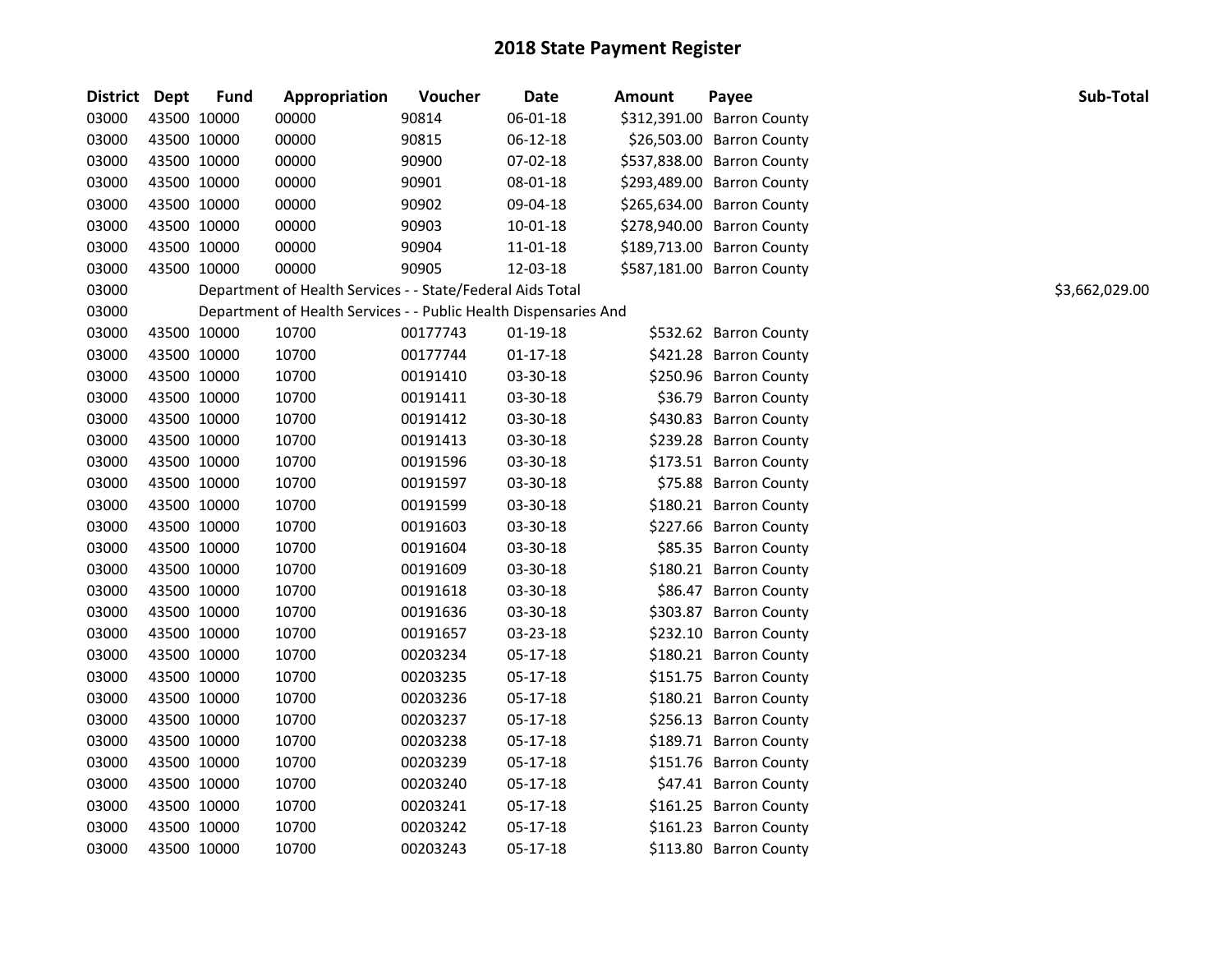| District Dept |             | <b>Fund</b> | Appropriation                                                          | Voucher  | Date     | <b>Amount</b> | Payee                     | Sub-Total   |
|---------------|-------------|-------------|------------------------------------------------------------------------|----------|----------|---------------|---------------------------|-------------|
| 03000         | 43500 10000 |             | 10700                                                                  | 00203244 | 05-17-18 |               | \$151.75 Barron County    |             |
| 03000         | 43500 10000 |             | 10700                                                                  | 00206082 | 05-18-18 |               | \$56.90 Barron County     |             |
| 03000         | 43500 10000 |             | 10700                                                                  | 00206083 | 05-18-18 |               | \$18.97 Barron County     |             |
| 03000         | 43500 10000 |             | 10700                                                                  | 00210316 | 06-14-18 |               | \$483.69 Barron County    |             |
| 03000         | 43500 10000 |             | 10700                                                                  | 00215206 | 07-05-18 |               | \$18.97 Barron County     |             |
| 03000         | 43500 10000 |             | 10700                                                                  | 00220594 | 07-30-18 |               | \$219.24 Barron County    |             |
| 03000         | 43500 10000 |             | 10700                                                                  | 00220596 | 08-16-18 |               | \$2,622.55 Barron County  |             |
| 03000         | 43500 10000 |             | 10700                                                                  | 00232204 | 09-27-18 |               | \$768.31 Barron County    |             |
| 03000         | 43500 10000 |             | 10700                                                                  | 00234634 | 10-18-18 |               | \$483.74 Barron County    |             |
| 03000         | 43500 10000 |             | 10700                                                                  | 00240461 | 11-01-18 |               | \$269.95 Barron County    |             |
| 03000         | 43500 10000 |             | 10700                                                                  | 00242777 | 11-15-18 |               | \$415.45 Barron County    |             |
| 03000         | 43500 10000 |             | 10700                                                                  | 00251463 | 12-28-18 |               | \$208.68 Barron County    |             |
| 03000         |             |             | Department of Health Services - - Public Health Dispensaries And Total |          |          |               |                           | \$10,768.68 |
| 03000         |             |             | Department of Health Services - - Federal Projects Operations          |          |          |               |                           |             |
| 03000         | 43500 10000 |             | 14900                                                                  | 00224439 | 08-10-18 |               | \$2,000.00 Barron County  |             |
| 03000         |             |             | Department of Health Services - - Federal Projects Operations Total    |          |          |               |                           | \$2,000.00  |
| 03000         |             |             | Department of Health Services - - Federal Project Aids                 |          |          |               |                           |             |
| 03000         | 43500 10000 |             | 15000                                                                  | 00209743 | 06-08-18 |               | \$7,238.11 Barron County  |             |
| 03000         | 43500 10000 |             | 15000                                                                  | 00222567 | 08-24-18 |               | \$12,761.89 Barron County |             |
| 03000         | 43500 10000 |             | 15000                                                                  | 00240999 | 11-07-18 |               | \$5,000.00 Barron County  |             |
| 03000         |             |             | Department of Health Services - - Federal Project Aids Total           |          |          |               |                           | \$25,000.00 |
| 03000         |             |             | Department of Health Services - - Federal Block Grant Aids -- Pr       |          |          |               |                           |             |
| 03000         | 43500 10000 |             | 19200                                                                  | 00241813 | 11-07-18 |               | \$4,000.00 Barron County  |             |
| 03000         |             |             | Department of Health Services - - Federal Block Grant Aids -- Pr Total |          |          |               |                           | \$4,000.00  |
| 03000         |             |             | Department of Health Services - - General Program Operations           |          |          |               |                           |             |
| 03000         | 43500 10000 |             | 40100                                                                  | 00191137 | 03-07-18 |               | \$1.00 Barron County      |             |
| 03000         | 43500 10000 |             | 40100                                                                  | 00191138 | 03-07-18 |               | \$15.00 Barron County     |             |
| 03000         | 43500 10000 |             | 40100                                                                  | 00206475 | 05-16-18 |               | \$1.50 Barron County      |             |
| 03000         | 43500 10000 |             | 40100                                                                  | 00207769 | 05-23-18 |               | \$1.50 Barron County      |             |
| 03000         | 43500 10000 |             | 40100                                                                  | 00209154 | 05-30-18 |               | \$1.50 Barron County      |             |
| 03000         | 43500 10000 |             | 40100                                                                  | 00210332 | 06-07-18 |               | \$1.50 Barron County      |             |
| 03000         | 43500 10000 |             | 40100                                                                  | 00213661 | 06-21-18 |               | \$1.50 Barron County      |             |
| 03000         | 43500 10000 |             | 40100                                                                  | 00227991 | 08-23-18 |               | \$1.00 Barron County      |             |
| 03000         | 43500 10000 |             | 40100                                                                  | 00227992 | 08-23-18 |               | \$15.00 Barron County     |             |
| 03000         | 43500 10000 |             | 40100                                                                  | 00228706 | 08-29-18 |               | \$1.50 Barron County      |             |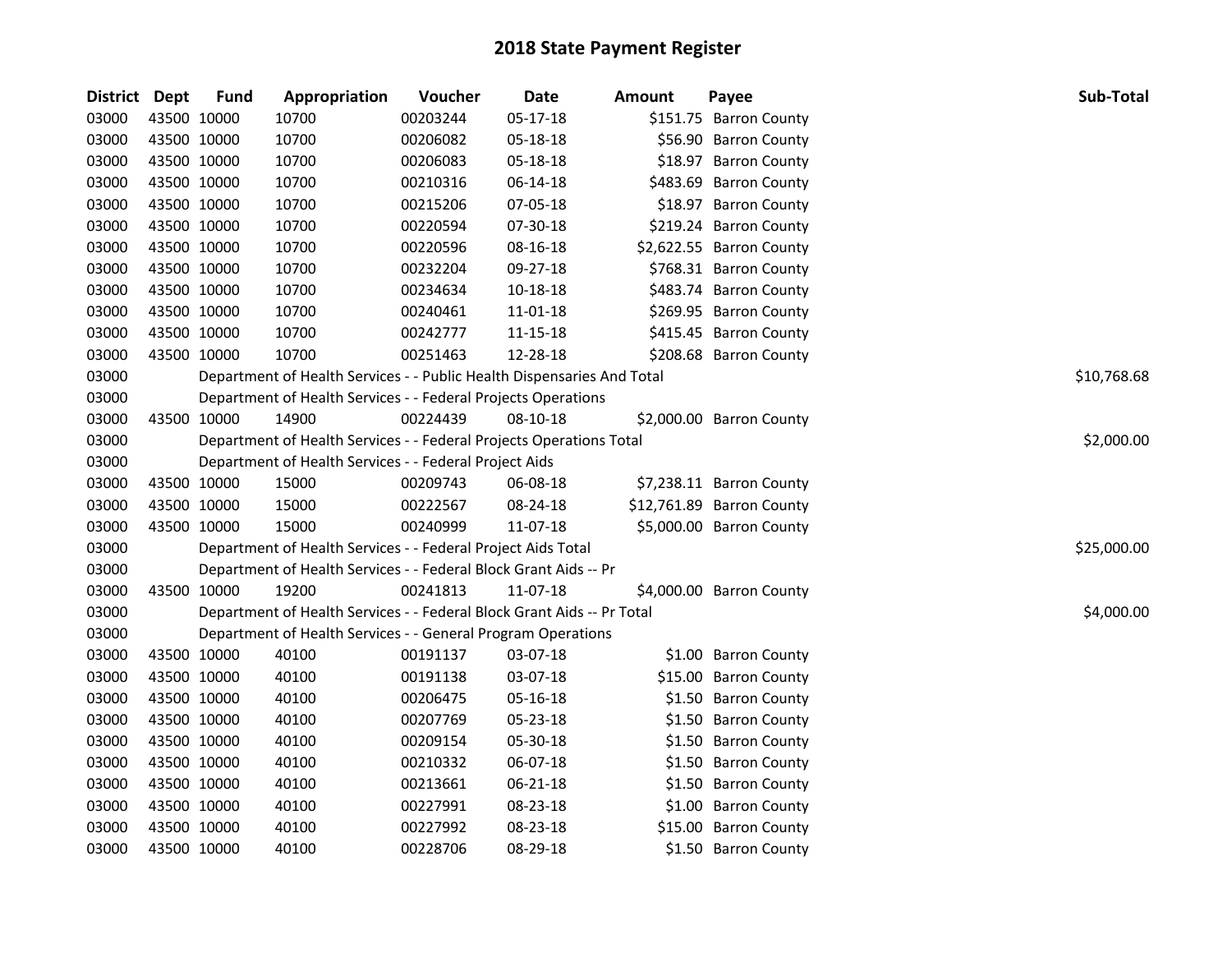| District Dept |             | <b>Fund</b> | Appropriation                                                          | Voucher  | Date       | <b>Amount</b> | Payee                     | Sub-Total   |
|---------------|-------------|-------------|------------------------------------------------------------------------|----------|------------|---------------|---------------------------|-------------|
| 03000         | 43500 10000 |             | 40100                                                                  | 00237750 | $10-10-18$ |               | \$1.00 Barron County      |             |
| 03000         |             | 43500 10000 | 40100                                                                  | 00237751 | 10-10-18   |               | \$15.00 Barron County     |             |
| 03000         |             | 43500 10000 | 40100                                                                  | 00248374 | 11-28-18   |               | \$1.00 Barron County      |             |
| 03000         | 43500 10000 |             | 40100                                                                  | 00248375 | 11-28-18   |               | \$15.00 Barron County     |             |
| 03000         |             |             | Department of Health Services - - General Program Operations Total     |          |            |               |                           | \$73.00     |
| 03000         |             |             | Department of Health Services - - Medical Assistance State Admin       |          |            |               |                           |             |
| 03000         | 43500 10000 |             | 44000                                                                  | 00191137 | 03-07-18   |               | \$1.00 Barron County      |             |
| 03000         | 43500 10000 |             | 44000                                                                  | 00191138 | 03-07-18   |               | \$15.00 Barron County     |             |
| 03000         | 43500 10000 |             | 44000                                                                  | 00206475 | 05-16-18   |               | \$1.50 Barron County      |             |
| 03000         | 43500 10000 |             | 44000                                                                  | 00207769 | 05-23-18   |               | \$1.50 Barron County      |             |
| 03000         | 43500 10000 |             | 44000                                                                  | 00209154 | 05-30-18   |               | \$1.50 Barron County      |             |
| 03000         | 43500 10000 |             | 44000                                                                  | 00210332 | 06-07-18   |               | \$1.50 Barron County      |             |
| 03000         |             | 43500 10000 | 44000                                                                  | 00213661 | 06-21-18   |               | \$1.50 Barron County      |             |
| 03000         | 43500 10000 |             | 44000                                                                  | 00220045 | 07-19-18   |               | \$3.00 Barron County      |             |
| 03000         | 43500 10000 |             | 44000                                                                  | 00227991 | 08-23-18   |               | \$1.00 Barron County      |             |
| 03000         | 43500 10000 |             | 44000                                                                  | 00227992 | 08-23-18   |               | \$15.00 Barron County     |             |
| 03000         |             | 43500 10000 | 44000                                                                  | 00228706 | 08-29-18   |               | \$1.50 Barron County      |             |
| 03000         |             | 43500 10000 | 44000                                                                  | 00237750 | $10-10-18$ |               | \$1.00 Barron County      |             |
| 03000         |             | 43500 10000 | 44000                                                                  | 00237751 | 10-10-18   |               | \$15.00 Barron County     |             |
| 03000         | 43500 10000 |             | 44000                                                                  | 00248374 | 11-28-18   |               | \$1.00 Barron County      |             |
| 03000         | 43500 10000 |             | 44000                                                                  | 00248375 | 11-28-18   |               | \$15.00 Barron County     |             |
| 03000         |             |             | Department of Health Services - - Medical Assistance State Admin Total |          |            |               |                           | \$76.00     |
| 03000         |             |             | Dept of Children and Families - - Fed Local Assist, Non-Iv-E           |          |            |               |                           |             |
| 03000         |             | 43700 10000 | 15000                                                                  | 00040451 | 06-08-18   |               | \$14,463.06 Barron County |             |
| 03000         |             | 43700 10000 | 15000                                                                  | 00040954 | 07-12-18   |               | \$420.00 Barron County    |             |
| 03000         | 43700 10000 |             | 15000                                                                  | 00040955 | 06-15-18   |               | \$540.52 Barron County    |             |
| 03000         |             | 43700 10000 | 15000                                                                  | 00040956 | 06-15-18   |               | \$6,643.02 Barron County  |             |
| 03000         |             |             | Dept of Children and Families - - Fed Local Assist, Non-Iv-E Total     |          |            |               |                           | \$22,066.60 |
| 03000         |             |             | Dept of Children and Families - - Fees For Administrative Servic       |          |            |               |                           |             |
| 03000         | 43700 10000 |             | 23100                                                                  | 00033771 | 01-19-18   |               | \$135.00 Barron County    |             |
| 03000         |             | 43700 10000 | 23100                                                                  | 00038230 | 04-18-18   |               | \$70.00 Barron County     |             |
| 03000         | 43700 10000 |             | 23100                                                                  | 00042292 | 07-17-18   |               | \$115.00 Barron County    |             |
| 03000         | 43700 10000 |             | 23100                                                                  | 00045758 | 10-18-18   |               | \$25.00 Barron County     |             |
| 03000         |             |             | Dept of Children and Families - - Fees For Administrative Servic Total |          |            |               |                           | \$345.00    |
| 03000         |             |             | Dept of Children and Families - - General Aids                         |          |            |               |                           |             |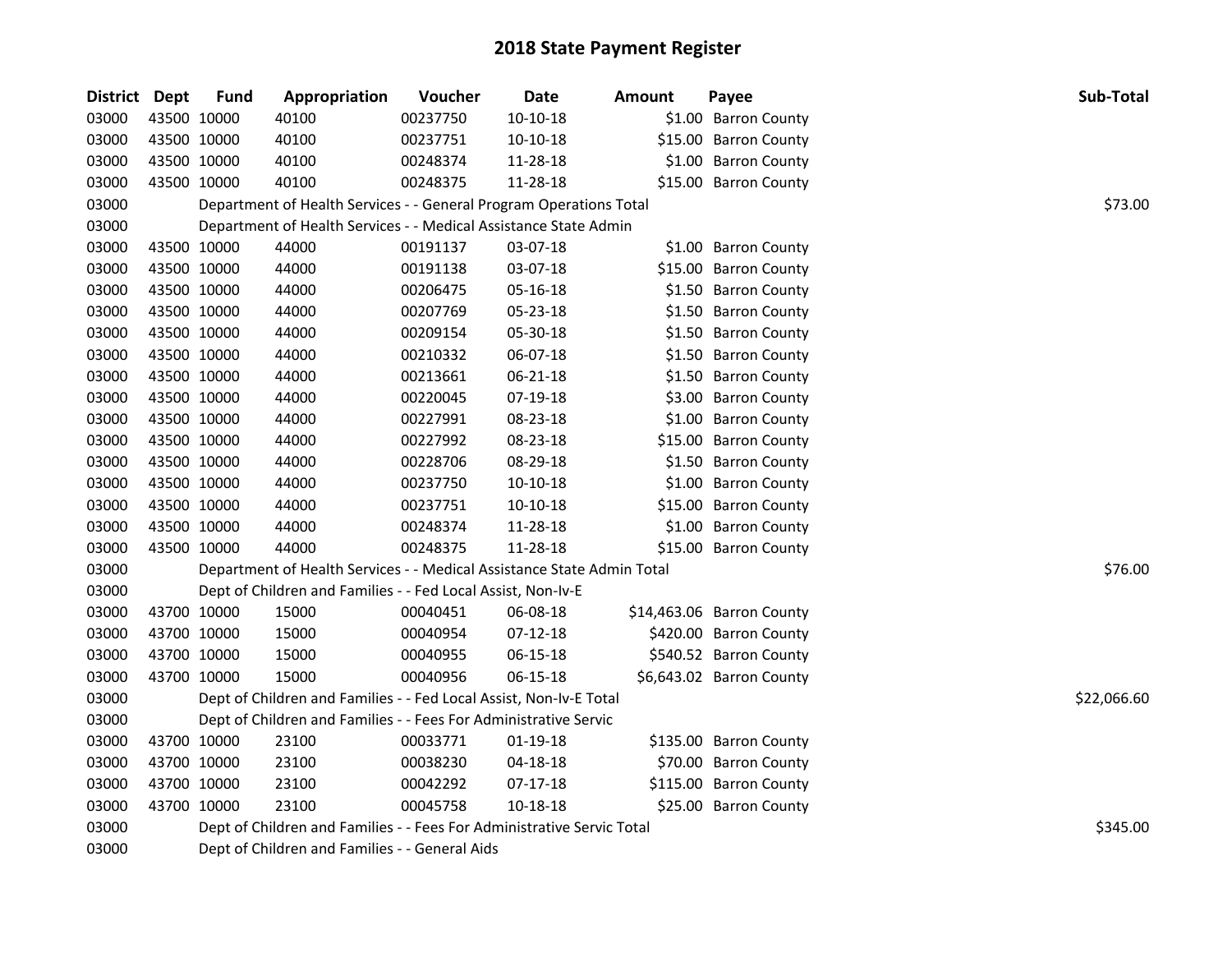| District Dept |             | <b>Fund</b> | Appropriation                                        | Voucher  | Date           | <b>Amount</b> | Payee                      | Sub-Total      |
|---------------|-------------|-------------|------------------------------------------------------|----------|----------------|---------------|----------------------------|----------------|
| 03000         | 43700 10000 |             | 99000                                                | 00033177 | $01 - 05 - 18$ |               | \$7,262.00 Barron County   |                |
| 03000         | 43700 10000 |             | 99000                                                | 00033277 | 01-03-18       |               | \$38,843.78 Barron County  |                |
| 03000         | 43700 10000 |             | 99000                                                | 00034082 | 01-30-18       |               | \$128,717.33 Barron County |                |
| 03000         | 43700 10000 |             | 99000                                                | 00034286 | 02-05-18       |               | \$34,884.18 Barron County  |                |
| 03000         |             | 43700 10000 | 99000                                                | 00034352 | 02-05-18       |               | \$7,623.00 Barron County   |                |
| 03000         |             | 43700 10000 | 99000                                                | 00034826 | 02-20-18       |               | \$420.15 Barron County     |                |
| 03000         |             | 43700 10000 | 99000                                                | 00034979 | 02-21-18       |               | \$281.15 Barron County     |                |
| 03000         |             | 43700 10000 | 99000                                                | 00035082 | $02 - 21 - 18$ |               | \$539.71 Barron County     |                |
| 03000         |             | 43700 10000 | 99000                                                | 00035212 | 02-22-18       |               | \$625.75 Barron County     |                |
| 03000         | 43700 10000 |             | 99000                                                | 00035617 | 03-05-18       |               | \$232,151.96 Barron County |                |
| 03000         | 43700 10000 |             | 99000                                                | 00035889 | 03-12-18       |               | \$6,145.53 Barron County   |                |
| 03000         | 43700 10000 |             | 99000                                                | 00036833 | 03-27-18       |               | \$14,689.59 Barron County  |                |
| 03000         | 43700 10000 |             | 99000                                                | 00037544 | 04-05-18       |               | \$100,907.02 Barron County |                |
| 03000         | 43700 10000 |             | 99000                                                | 00038778 | 04-30-18       |               | \$151,812.90 Barron County |                |
| 03000         | 43700 10000 |             | 99000                                                | 00039154 | 05-07-18       |               | \$83,501.73 Barron County  |                |
| 03000         |             | 43700 10000 | 99000                                                | 00040573 | 06-05-18       |               | \$60,317.90 Barron County  |                |
| 03000         |             | 43700 10000 | 99000                                                | 00041604 | 06-29-18       |               | \$14,228.63 Barron County  |                |
| 03000         |             | 43700 10000 | 99000                                                | 00041754 | 07-05-18       |               | \$80,204.44 Barron County  |                |
| 03000         |             | 43700 10000 | 99000                                                | 00042768 | 07-30-18       |               | \$126,030.41 Barron County |                |
| 03000         | 43700 10000 |             | 99000                                                | 00042976 | 08-02-18       |               | \$553.00 Barron County     |                |
| 03000         | 43700 10000 |             | 99000                                                | 00043064 | 08-06-18       |               | \$61,692.22 Barron County  |                |
| 03000         | 43700 10000 |             | 99000                                                | 00043494 | 08-16-18       |               | \$9,105.00 Barron County   |                |
| 03000         | 43700 10000 |             | 99000                                                | 00043540 | 08-17-18       |               | \$7,515.00 Barron County   |                |
| 03000         | 43700 10000 |             | 99000                                                | 00043942 | 08-29-18       |               | \$470,165.00 Barron County |                |
| 03000         | 43700 10000 |             | 99000                                                | 00044027 | 08-30-18       |               | \$32,309.00 Barron County  |                |
| 03000         | 43700 10000 |             | 99000                                                | 00044139 | 09-05-18       |               | \$44,581.09 Barron County  |                |
| 03000         |             | 43700 10000 | 99000                                                | 00044420 | 09-11-18       |               | \$58,271.28 Barron County  |                |
| 03000         |             | 43700 10000 | 99000                                                | 00045346 | 10-05-18       |               | \$59,046.99 Barron County  |                |
| 03000         |             | 43700 10000 | 99000                                                | 00046165 | 10-30-18       |               | \$156,732.98 Barron County |                |
| 03000         |             | 43700 10000 | 99000                                                | 00046479 | 11-05-18       |               | \$53,237.03 Barron County  |                |
| 03000         |             | 43700 10000 | 99000                                                | 00047536 | 12-05-18       |               | \$72,837.22 Barron County  |                |
| 03000         | 43700 10000 |             | 99000                                                | 00048141 | 12-27-18       |               | \$136.34 Barron County     |                |
| 03000         |             |             | Dept of Children and Families - - General Aids Total |          |                |               |                            | \$2,115,369.31 |
| 03000         |             |             | Dept of Workforce Development - - Ui Admin Fed       |          |                |               |                            |                |
| 03000         |             | 44500 10000 | 15100                                                | 00142108 | 01-03-18       |               | \$95.00 Barron County      |                |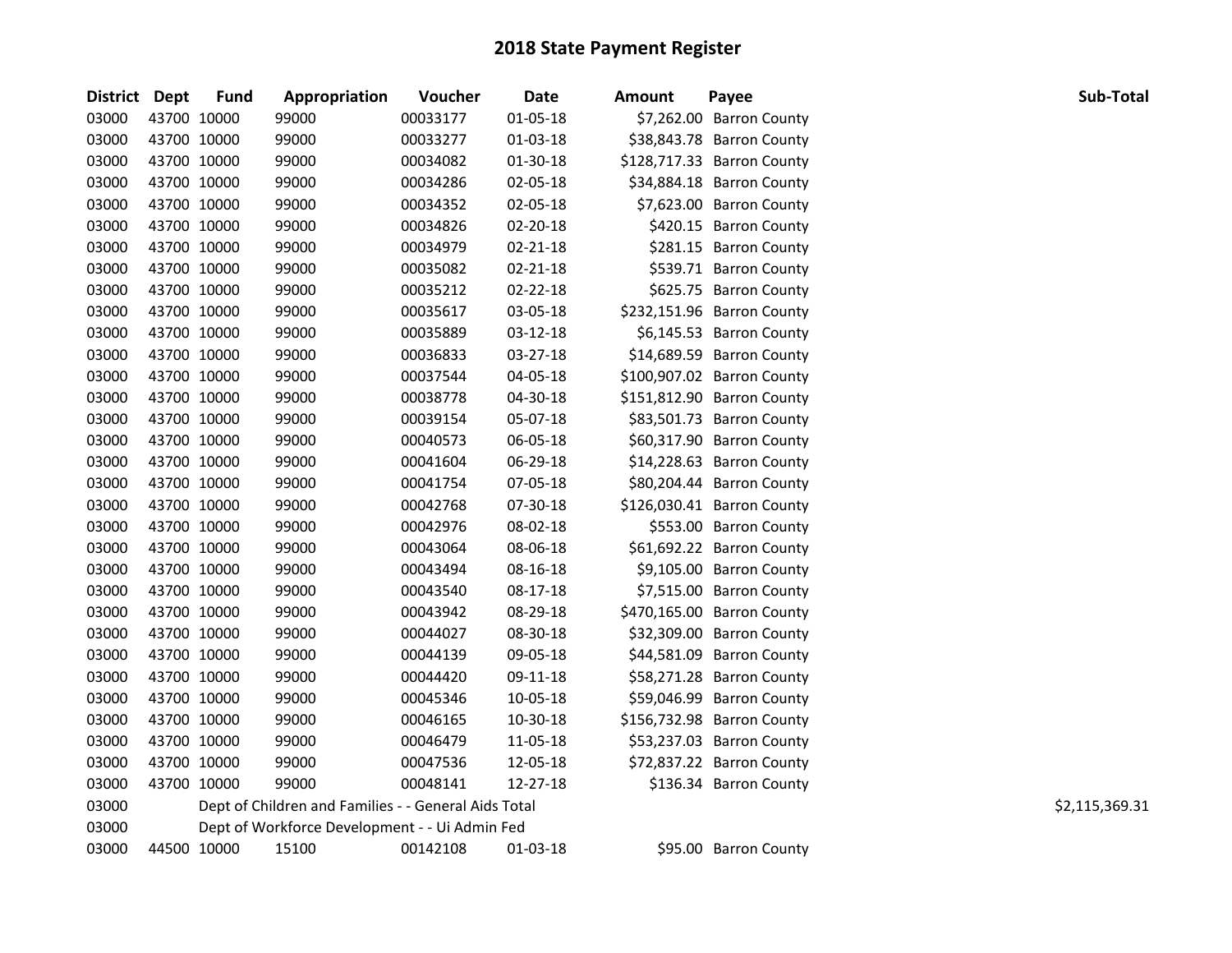| <b>District</b> | <b>Dept</b> | <b>Fund</b> | Appropriation                                                         | Voucher  | <b>Date</b>    | <b>Amount</b> | Payee                     | Sub-Total   |
|-----------------|-------------|-------------|-----------------------------------------------------------------------|----------|----------------|---------------|---------------------------|-------------|
| 03000           |             | 44500 10000 | 15100                                                                 | 00146785 | $02 - 02 - 18$ |               | \$40.00 Barron County     |             |
| 03000           | 44500 10000 |             | 15100                                                                 | 00152372 | 03-02-18       |               | \$35.00 Barron County     |             |
| 03000           |             | 44500 10000 | 15100                                                                 | 00157683 | 04-03-18       |               | \$60.00 Barron County     |             |
| 03000           |             | 44500 10000 | 15100                                                                 | 00163002 | 05-02-18       |               | \$35.00 Barron County     |             |
| 03000           |             | 44500 10000 | 15100                                                                 | 00168079 | 06-04-18       |               | \$45.00 Barron County     |             |
| 03000           | 44500 10000 |             | 15100                                                                 | 00172538 | 07-20-18       |               | \$50.00 Barron County     |             |
| 03000           |             | 44500 10000 | 15100                                                                 | 00173080 | 07-03-18       |               | \$25.00 Barron County     |             |
| 03000           | 44500 10000 |             | 15100                                                                 | 00177645 | 08-22-18       |               | \$50.00 Barron County     |             |
| 03000           |             | 44500 10000 | 15100                                                                 | 00178326 | 08-02-18       |               | \$120.00 Barron County    |             |
| 03000           |             | 44500 10000 | 15100                                                                 | 00183385 | 09-05-18       |               | \$15.00 Barron County     |             |
| 03000           |             | 44500 10000 | 15100                                                                 | 00188530 | 10-02-18       |               | \$35.00 Barron County     |             |
| 03000           |             | 44500 10000 | 15100                                                                 | 00194593 | 11-02-18       |               | \$75.00 Barron County     |             |
| 03000           |             | 44500 10000 | 15100                                                                 | 00199574 | 12-04-18       |               | \$35.00 Barron County     |             |
| 03000           |             |             | Dept of Workforce Development - - Ui Admin Fed Total                  |          |                |               |                           | \$715.00    |
| 03000           |             |             | Dept of Workforce Development - - Wc Ops Uninsured Emplyr Admin       |          |                |               |                           |             |
| 03000           |             | 44500 22700 | 17700                                                                 | 00148657 | 02-13-18       |               | \$20.00 Barron County     |             |
| 03000           |             | 44500 22700 | 17700                                                                 | 00193906 | 10-30-18       |               | \$70.00 Barron County     |             |
| 03000           |             | 44500 22700 | 17700                                                                 | 00193907 | 10-30-18       |               | \$25.00 Barron County     |             |
| 03000           |             |             | Dept of Workforce Development - - Wc Ops Uninsured Emplyr Admin Total |          |                |               |                           | \$115.00    |
| 03000           |             |             | Department of Justice - - Legal Expenses                              |          |                |               |                           |             |
| 03000           | 45500 10000 |             | 10400                                                                 | 00050484 | 08-21-18       |               | \$10.00 Barron County     |             |
| 03000           |             |             | Department of Justice - - Legal Expenses Total                        |          |                |               |                           | \$10.00     |
| 03000           |             |             | Department of Justice - - Crime Laboratories, Dna                     |          |                |               |                           |             |
| 03000           |             | 45500 10000 | 22100                                                                 | 00048951 | 07-19-18       |               | \$2,550.00 Barron County  |             |
| 03000           |             |             | Department of Justice - - Crime Laboratories, Dna Total               |          |                |               |                           | \$2,550.00  |
| 03000           |             |             | Department of Justice - - County Law Enforcement Service              |          |                |               |                           |             |
| 03000           |             | 45500 10000 | 22600                                                                 | 00040138 | 01-08-18       |               | \$20,210.00 Barron County |             |
| 03000           |             |             | Department of Justice - - County Law Enforcement Service Total        |          |                |               |                           | \$20,210.00 |
| 03000           |             |             | Department of Justice - - Law Enforcement Train, Local                |          |                |               |                           |             |
| 03000           |             | 45500 10000 | 23100                                                                 | 00052095 | 09-25-18       |               | \$8,000.00 Barron County  |             |
| 03000           |             |             | Department of Justice - - Law Enforcement Train, Local Total          |          |                |               |                           | \$8,000.00  |
| 03000           |             |             | Department of Justice - - Federal Aid, Local Assistance               |          |                |               |                           |             |
| 03000           |             | 45500 10000 | 25100                                                                 | 00040517 | 01-18-18       |               | \$4,192.47 Barron County  |             |
| 03000           | 45500 10000 |             | 25100                                                                 | 00042983 | 03-08-18       |               | \$1,200.15 Barron County  |             |
| 03000           |             | 45500 10000 | 25100                                                                 | 00044268 | 04-06-18       |               | \$3,471.09 Barron County  |             |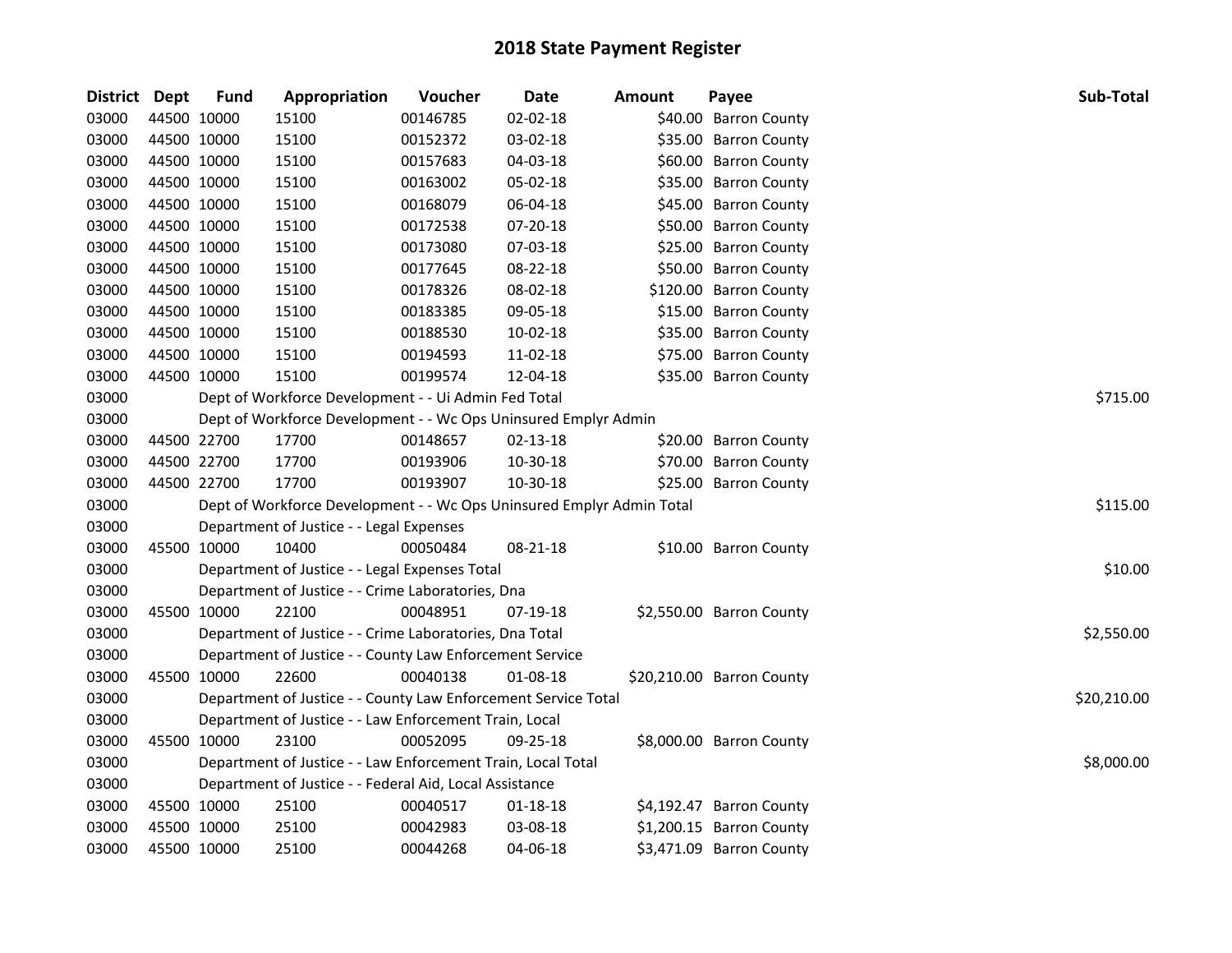| District Dept |             | Fund        | Appropriation                                                         | Voucher  | <b>Date</b>    | <b>Amount</b> | Payee                     | Sub-Total   |
|---------------|-------------|-------------|-----------------------------------------------------------------------|----------|----------------|---------------|---------------------------|-------------|
| 03000         | 45500 10000 |             | 25100                                                                 | 00047533 | 06-25-18       |               | \$1,651.83 Barron County  |             |
| 03000         | 45500 10000 |             | 25100                                                                 | 00056067 | 11-30-18       |               | \$2,809.35 Barron County  |             |
| 03000         | 45500 10000 |             | 25100                                                                 | 00057570 | 12-27-18       |               | \$3,754.20 Barron County  |             |
| 03000         |             |             | Department of Justice - - Federal Aid, Local Assistance Total         |          |                |               |                           | \$17,079.09 |
| 03000         |             |             | Department of Justice - - County-Tribal Programs, Local               |          |                |               |                           |             |
| 03000         | 45500 10000 |             | 26300                                                                 | 00040149 | 01-08-18       |               | \$15,498.00 Barron County |             |
| 03000         |             |             | Department of Justice - - County-Tribal Programs, Local Total         |          |                |               |                           | \$15,498.00 |
| 03000         |             |             | Department of Justice - - Alt Prosecution Alcohol Drugs               |          |                |               |                           |             |
| 03000         | 45500 10000 |             | 27100                                                                 | 00045084 | 04-30-18       |               | \$6,013.41 Barron County  |             |
| 03000         | 45500 10000 |             | 27100                                                                 | 00049980 | 08-03-18       |               | \$5,350.50 Barron County  |             |
| 03000         |             | 45500 10000 | 27100                                                                 | 00053908 | 10-26-18       |               | \$9,101.95 Barron County  |             |
| 03000         |             |             | Department of Justice - - Alt Prosecution Alcohol Drugs Total         |          |                |               |                           | \$20,465.86 |
| 03000         |             |             | Department of Justice - - Alternatives To Prosecution                 |          |                |               |                           |             |
| 03000         | 45500 10000 |             | 28500                                                                 | 00041426 | $02 - 05 - 18$ |               | \$8,531.03 Barron County  |             |
| 03000         |             |             | Department of Justice - - Alternatives To Prosecution Total           |          |                |               |                           | \$8,531.03  |
| 03000         |             |             | Department of Justice - - Crime Victim Witness Assist                 |          |                |               |                           |             |
| 03000         |             | 45500 10000 | 53200                                                                 | 00049083 | 07-19-18       |               | \$20,581.51 Barron County |             |
| 03000         |             |             | Department of Justice - - Crime Victim Witness Assist Total           |          |                |               |                           | \$20,581.51 |
| 03000         |             |             | Department of Justice - - County Reimb Victim-Witness                 |          |                |               |                           |             |
| 03000         | 45500 10000 |             | 53900                                                                 | 00043025 | 03-06-18       |               | \$20,522.56 Barron County |             |
| 03000         |             |             | Department of Justice - - County Reimb Victim-Witness Total           |          |                |               |                           | \$20,522.56 |
| 03000         |             |             | Department of Military Affairs - - Emergency Response Equipment       |          |                |               |                           |             |
| 03000         |             | 46500 10000 | 30800                                                                 | 00039007 | $02 - 13 - 18$ |               | \$1,153.74 Barron County  |             |
| 03000         |             |             | Department of Military Affairs - - Emergency Response Equipment Total |          |                |               |                           | \$1,153.74  |
| 03000         |             |             | Department of Military Affairs - - Local Emer Planning Grants         |          |                |               |                           |             |
| 03000         |             | 46500 10000 | 33700                                                                 | 00045691 | $07-02-18$     |               | \$6,440.88 Barron County  |             |
| 03000         |             |             | Department of Military Affairs - - Local Emer Planning Grants Total   |          |                |               |                           | \$6,440.88  |
| 03000         |             |             | Department of Military Affairs - - Federal Aid, Local Assistance      |          |                |               |                           |             |
| 03000         | 46500 10000 |             | 34200                                                                 | 00038053 | 01-30-18       |               | \$22,239.17 Barron County |             |
| 03000         | 46500 10000 |             | 34200                                                                 | 00039624 | 02-26-18       |               | \$30,169.94 Barron County |             |
| 03000         | 46500 10000 |             | 34200                                                                 | 00046355 | $07-13-18$     |               | \$2,828.60 Barron County  |             |
| 03000         | 46500 10000 |             | 34200                                                                 | 00047002 | 07-26-18       |               | \$1,178.16 Barron County  |             |
| 03000         | 46500 10000 |             | 34200                                                                 | 00047003 | 07-26-18       |               | \$742.56 Barron County    |             |
| 03000         | 46500 10000 |             | 34200                                                                 | 00048164 | 08-29-18       |               | \$22,146.13 Barron County |             |
| 03000         | 46500 10000 |             | 34200                                                                 | 00050213 | 10-10-18       |               | \$309.40 Barron County    |             |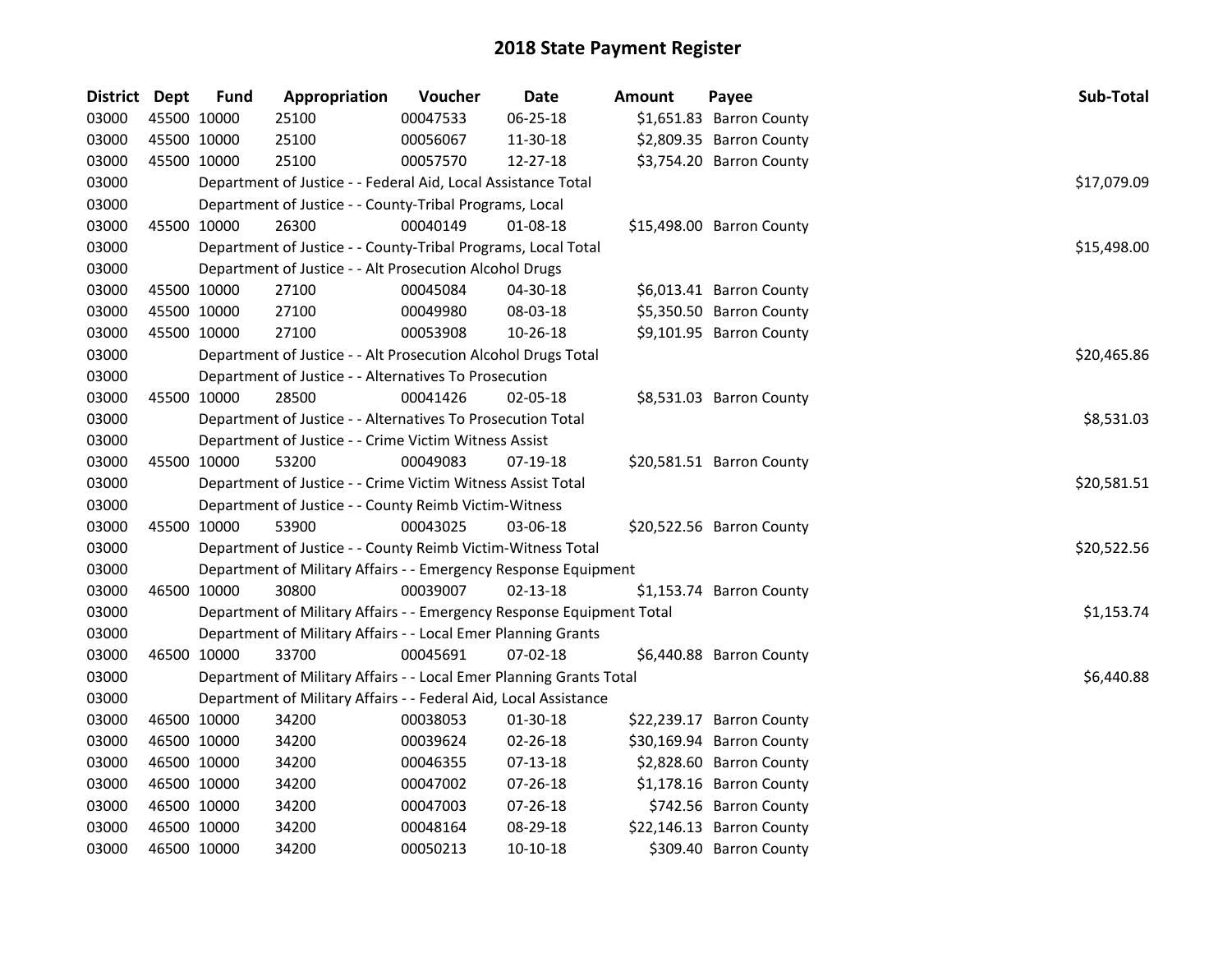| District Dept |             | <b>Fund</b> | Appropriation                                                           | Voucher    | Date           | <b>Amount</b> | Payee                    | Sub-Total   |
|---------------|-------------|-------------|-------------------------------------------------------------------------|------------|----------------|---------------|--------------------------|-------------|
| 03000         |             | 46500 10000 | 34200                                                                   | 00050214   | 10-10-18       |               | \$606.84 Barron County   |             |
| 03000         | 46500 10000 |             | 34200                                                                   | 00050754   | 10-23-18       |               | \$1,000.00 Barron County |             |
| 03000         |             |             | Department of Military Affairs - - Federal Aid, Local Assistance Total  |            |                |               |                          | \$81,220.80 |
| 03000         |             |             | Department of Military Affairs - - St Emerg Response Bd Grant Pif       |            |                |               |                          |             |
| 03000         |             | 46500 27200 | 36400                                                                   | 00038169   | $01 - 30 - 18$ |               | \$6,480.77 Barron County |             |
| 03000         |             |             | Department of Military Affairs - - St Emerg Response Bd Grant Pif Total |            |                |               |                          | \$6,480.77  |
| 03000         |             |             | Department of Veterans Affairs - - Grants To Counties                   |            |                |               |                          |             |
| 03000         |             | 48500 15200 | 12700                                                                   | 00043011   | $02 - 16 - 18$ |               | \$1,150.00 Barron County |             |
| 03000         |             |             | Department of Veterans Affairs - - Grants To Counties Total             |            |                |               |                          | \$1,150.00  |
| 03000         |             |             | Department of Veterans Affairs - - County Grants                        |            |                |               |                          |             |
| 03000         |             | 48500 58200 | 26700                                                                   | 00043011   | 02-16-18       |               | \$5,175.00 Barron County |             |
| 03000         |             |             | Department of Veterans Affairs - - County Grants Total                  |            |                |               |                          | \$5,175.00  |
| 03000         |             |             | Department of Veterans Affairs - - Veterans Transportation Grant        |            |                |               |                          |             |
| 03000         |             | 48500 58200 | 28000                                                                   | 00056401   | 11-16-18       |               | \$6,176.55 Barron County |             |
| 03000         |             |             | Department of Veterans Affairs - - Veterans Transportation Grant Total  |            |                |               |                          | \$6,176.55  |
| 03000         |             |             | Department of Veterans Affairs - - County Grants                        |            |                |               |                          |             |
| 03000         |             | 48500 58300 | 37000                                                                   | 00043011   | 02-16-18       |               | \$5,175.00 Barron County |             |
| 03000         |             |             | Department of Veterans Affairs - - County Grants Total                  | \$5,175.00 |                |               |                          |             |
| 03000         |             |             | Department of Administration - - Federal Aid, Local Assistance          |            |                |               |                          |             |
| 03000         |             | 50500 10000 | 15500                                                                   | 00070020   | $01 - 17 - 18$ |               | \$9,007.54 Barron County |             |
| 03000         |             | 50500 10000 | 15500                                                                   | 00072677   | 02-15-18       |               | \$7,514.46 Barron County |             |
| 03000         | 50500 10000 |             | 15500                                                                   | 00075130   | 03-15-18       |               | \$6,847.16 Barron County |             |
| 03000         |             | 50500 10000 | 15500                                                                   | 00076287   | 03-29-18       |               | \$7,247.95 Barron County |             |
| 03000         |             | 50500 10000 | 15500                                                                   | 00079117   | 05-01-18       |               | \$2,638.99 Barron County |             |
| 03000         |             | 50500 10000 | 15500                                                                   | 00081340   | 05-30-18       |               | \$6,966.83 Barron County |             |
| 03000         |             | 50500 10000 | 15500                                                                   | 00085062   | $07-17-18$     |               | \$1,938.66 Barron County |             |
| 03000         |             | 50500 10000 | 15500                                                                   | 00085835   | 07-31-18       |               | \$2,479.65 Barron County |             |
| 03000         |             | 50500 10000 | 15500                                                                   | 00088335   | 09-17-18       |               | \$4,689.49 Barron County |             |
| 03000         | 50500 10000 |             | 15500                                                                   | 00090325   | 10-16-18       |               | \$1,787.00 Barron County |             |
| 03000         | 50500 10000 |             | 15500                                                                   | 00091269   | 10-30-18       |               | \$2,783.49 Barron County |             |
| 03000         | 50500 10000 |             | 15500                                                                   | 00093758   | 12-17-18       |               | \$6,545.84 Barron County |             |
| 03000         |             |             | Department of Administration - - Federal Aid, Local Assistance Total    |            |                |               |                          | \$60,447.06 |
| 03000         |             |             | Department of Administration - - Low-Income Assistance Grants           |            |                |               |                          |             |
| 03000         |             | 50500 23500 | 37100                                                                   | 00070020   | $01-17-18$     |               | \$7,301.65 Barron County |             |
| 03000         | 50500 23500 |             | 37100                                                                   | 00072677   | $02 - 15 - 18$ |               | \$5,461.70 Barron County |             |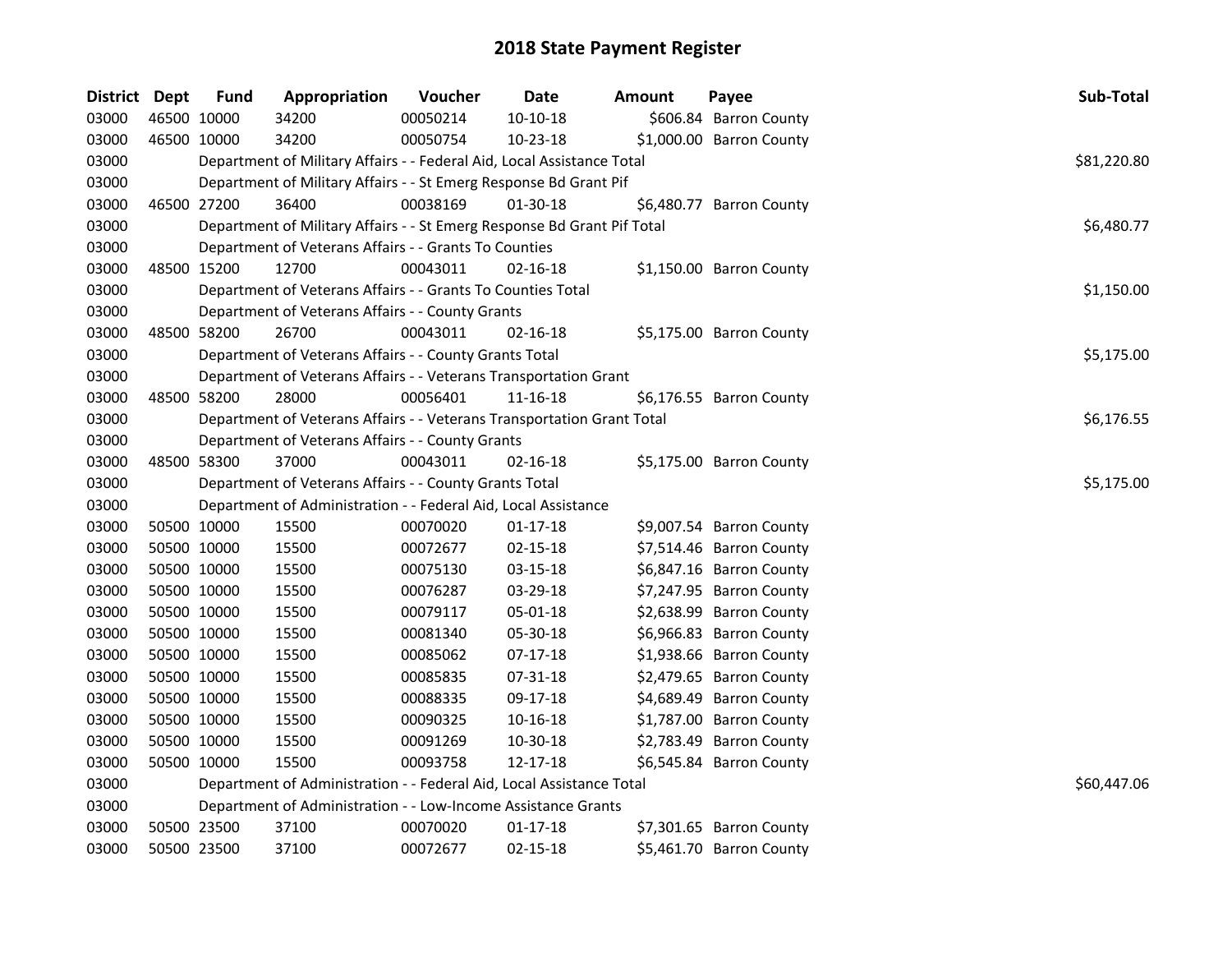| District Dept |             | <b>Fund</b> | Appropriation                                                         | Voucher     | <b>Date</b> | Amount | Payee                     | Sub-Total   |
|---------------|-------------|-------------|-----------------------------------------------------------------------|-------------|-------------|--------|---------------------------|-------------|
| 03000         | 50500 23500 |             | 37100                                                                 | 00075130    | 03-15-18    |        | \$5,417.23 Barron County  |             |
| 03000         | 50500 23500 |             | 37100                                                                 | 00076287    | 03-29-18    |        | \$4,528.99 Barron County  |             |
| 03000         | 50500 23500 |             | 37100                                                                 | 00079117    | 05-01-18    |        | \$4,241.75 Barron County  |             |
| 03000         | 50500 23500 |             | 37100                                                                 | 00081340    | 05-30-18    |        | \$90.91 Barron County     |             |
| 03000         | 50500 23500 |             | 37100                                                                 | 00085062    | 07-17-18    |        | \$22.07 Barron County     |             |
| 03000         | 50500 23500 |             | 37100                                                                 | 00085835    | 07-31-18    |        | \$532.63 Barron County    |             |
| 03000         | 50500 23500 |             | 37100                                                                 | 00090325    | 10-16-18    |        | \$1,710.74 Barron County  |             |
| 03000         | 50500 23500 |             | 37100                                                                 | 00093758    | 12-17-18    |        | \$6,120.70 Barron County  |             |
| 03000         |             |             | Department of Administration - - Low-Income Assistance Grants Total   |             |             |        |                           | \$35,428.37 |
| 03000         |             |             | Department of Administration - - Land                                 |             |             |        |                           |             |
| 03000         |             | 50500 26900 | 16600                                                                 | 00072867    | 02-20-18    |        | \$25,000.00 Barron County |             |
| 03000         |             |             | Department of Administration - - Land Total                           |             |             |        |                           | \$25,000.00 |
| 03000         |             |             | Department of Administration - - Land Information Program; Loca       |             |             |        |                           |             |
| 03000         |             | 50500 26900 | 17300                                                                 | 00072546    | 02-20-18    |        | \$1,000.00 Barron County  |             |
| 03000         | 50500 26900 |             | 17300                                                                 | 00075484    | 03-20-18    |        | \$26,880.00 Barron County |             |
| 03000         | 50500 26900 |             | 17300                                                                 | 00076872    | 04-06-18    |        | \$25,000.00 Barron County |             |
| 03000         |             |             | Department of Administration - - Land Information Program; Loca Total | \$52,880.00 |             |        |                           |             |
| 03000         |             |             | Elections Commission - - General Program Ops, Gpr                     |             |             |        |                           |             |
| 03000         | 51000 10000 |             | 10100                                                                 | 00001160    | 07-27-18    |        | \$257.24 Barron County    |             |
| 03000         |             |             | Elections Commission - - General Program Ops, Gpr Total               |             |             |        |                           | \$257.24    |
| 03000         |             |             | Public Defender Board - - Trial Representation                        |             |             |        |                           |             |
| 03000         | 55000 10000 |             | 10300                                                                 | 00124849    | 01-23-18    |        | \$1,883.95 Barron County  |             |
| 03000         | 55000 10000 |             | 10300                                                                 | 00129104    | 02-20-18    |        | \$1,883.95 Barron County  |             |
| 03000         | 55000 10000 |             | 10300                                                                 | 00133387    | 03-21-18    |        | \$1,883.95 Barron County  |             |
| 03000         | 55000 10000 |             | 10300                                                                 | 00139251    | 04-25-18    |        | \$1,883.95 Barron County  |             |
| 03000         | 55000 10000 |             | 10300                                                                 | 00142014    | 05-23-18    |        | \$1,883.95 Barron County  |             |
| 03000         | 55000 10000 |             | 10300                                                                 | 00144178    | 05-31-18    |        | \$616.25 Barron County    |             |
| 03000         | 55000 10000 |             | 10300                                                                 | 00150066    | 07-05-18    |        | \$1,883.95 Barron County  |             |
| 03000         | 55000 10000 |             | 10300                                                                 | 00153954    | 07-26-18    |        | \$1,883.95 Barron County  |             |
| 03000         | 55000 10000 |             | 10300                                                                 | 00157444    | 08-23-18    |        | \$1,883.95 Barron County  |             |
| 03000         | 55000 10000 |             | 10300                                                                 | 00162544    | 09-24-18    |        | \$1,883.95 Barron County  |             |
| 03000         | 55000 10000 |             | 10300                                                                 | 00165764    | 10-23-18    |        | \$1,883.95 Barron County  |             |
| 03000         | 55000 10000 |             | 10300                                                                 | 00169813    | 11-23-18    |        | \$1,802.93 Barron County  |             |
| 03000         | 55000 10000 |             | 10300                                                                 | 00173530    | 12-26-18    |        | \$1,802.93 Barron County  |             |
| 03000         |             |             | Public Defender Board - - Trial Representation Total                  |             |             |        |                           | \$23,061.61 |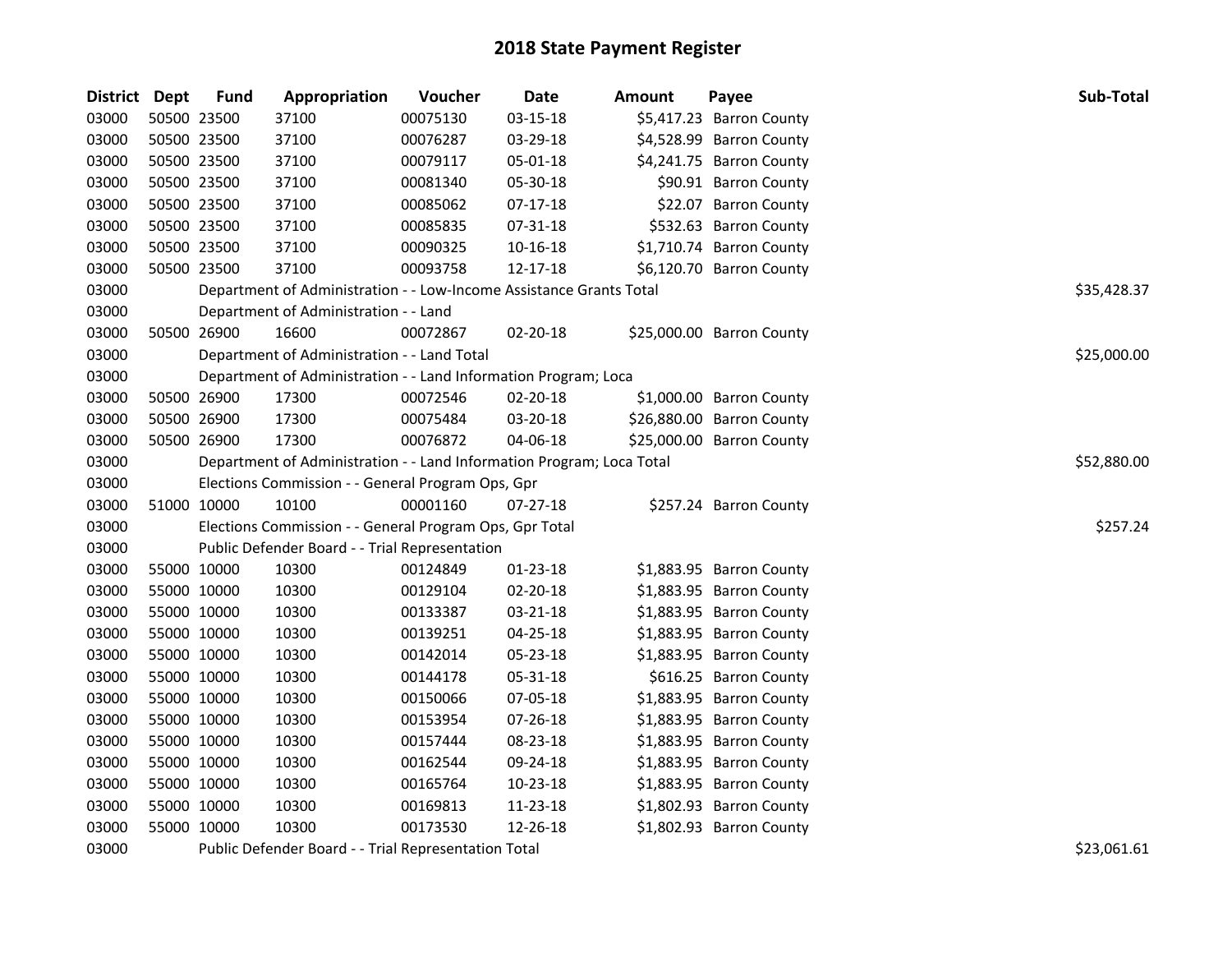| District Dept | <b>Fund</b> | Appropriation                                             | Voucher  | Date           | Amount | Payee                    | Sub-Total |
|---------------|-------------|-----------------------------------------------------------|----------|----------------|--------|--------------------------|-----------|
| 03000         |             | Public Defender Board - - Private Bar Reimbursement       |          |                |        |                          |           |
| 03000         | 55000 10000 | 10400                                                     | 00127063 | 02-05-18       |        | \$1.84 Barron County     |           |
| 03000         |             | Public Defender Board - - Private Bar Reimbursement Total |          |                |        |                          | \$1.84    |
| 03000         |             | Public Defender Board - - Transcript, Discovery And Int   |          |                |        |                          |           |
| 03000         | 55000 10000 | 10600                                                     | 00126220 | 01-30-18       |        | \$1,494.80 Barron County |           |
| 03000         | 55000 10000 | 10600                                                     | 00127062 | 02-05-18       |        | \$5.00 Barron County     |           |
| 03000         | 55000 10000 | 10600                                                     | 00127064 | 02-05-18       |        | \$40.80 Barron County    |           |
| 03000         | 55000 10000 | 10600                                                     | 00127065 | 02-05-18       |        | \$370.94 Barron County   |           |
| 03000         | 55000 10000 | 10600                                                     | 00128189 | $02 - 13 - 18$ |        | \$30.20 Barron County    |           |
| 03000         | 55000 10000 | 10600                                                     | 00129491 | $02 - 21 - 18$ |        | \$0.20 Barron County     |           |
| 03000         | 55000 10000 | 10600                                                     | 00129492 | 02-21-18       |        | \$20.00 Barron County    |           |
| 03000         | 55000 10000 | 10600                                                     | 00131590 | 03-07-18       |        | \$75.00 Barron County    |           |
| 03000         | 55000 10000 | 10600                                                     | 00133993 | 03-26-18       |        | \$10.00 Barron County    |           |
| 03000         | 55000 10000 | 10600                                                     | 00135283 | 04-04-18       |        | \$5.00 Barron County     |           |
| 03000         | 55000 10000 | 10600                                                     | 00135350 | 04-04-18       |        | \$20.00 Barron County    |           |
| 03000         | 55000 10000 | 10600                                                     | 00135544 | 04-04-18       |        | \$60.00 Barron County    |           |
| 03000         | 55000 10000 | 10600                                                     | 00136689 | $04 - 11 - 18$ |        | \$15.00 Barron County    |           |
| 03000         | 55000 10000 | 10600                                                     | 00139633 | 04-30-18       |        | \$49.60 Barron County    |           |
| 03000         | 55000 10000 | 10600                                                     | 00139634 | 04-30-18       |        | \$50.00 Barron County    |           |
| 03000         | 55000 10000 | 10600                                                     | 00141049 | 05-08-18       |        | \$50.00 Barron County    |           |
| 03000         | 55000 10000 | 10600                                                     | 00141051 | 05-08-18       |        | \$1,875.80 Barron County |           |
| 03000         | 55000 10000 | 10600                                                     | 00143519 | 05-23-18       |        | \$15.00 Barron County    |           |
| 03000         | 55000 10000 | 10600                                                     | 00144604 | 06-01-18       |        | \$25.00 Barron County    |           |
| 03000         | 55000 10000 | 10600                                                     | 00147500 | 06-15-18       |        | \$45.00 Barron County    |           |
| 03000         | 55000 10000 | 10600                                                     | 00147976 | 06-22-18       |        | \$20.00 Barron County    |           |
| 03000         | 55000 10000 | 10600                                                     | 00148003 | 06-22-18       |        | \$20.00 Barron County    |           |
| 03000         | 55000 10000 | 10600                                                     | 00150612 | 07-09-18       |        | \$25.00 Barron County    |           |
| 03000         | 55000 10000 | 10600                                                     | 00150665 | $07-10-18$     |        | \$15.00 Barron County    |           |
| 03000         | 55000 10000 | 10600                                                     | 00151448 | $07-17-18$     |        | \$974.80 Barron County   |           |
| 03000         | 55000 10000 | 10600                                                     | 00154413 | 07-31-18       |        | \$152.81 Barron County   |           |
| 03000         | 55000 10000 | 10600                                                     | 00154414 | 07-31-18       |        | \$59.40 Barron County    |           |
| 03000         | 55000 10000 | 10600                                                     | 00157457 | 08-21-18       |        | \$10.00 Barron County    |           |
| 03000         | 55000 10000 | 10600                                                     | 00159501 | 09-04-18       |        | \$45.00 Barron County    |           |
| 03000         | 55000 10000 | 10600                                                     | 00159531 | 09-04-18       |        | \$35.00 Barron County    |           |
| 03000         | 55000 10000 | 10600                                                     | 00160338 | 09-11-18       |        | \$55.00 Barron County    |           |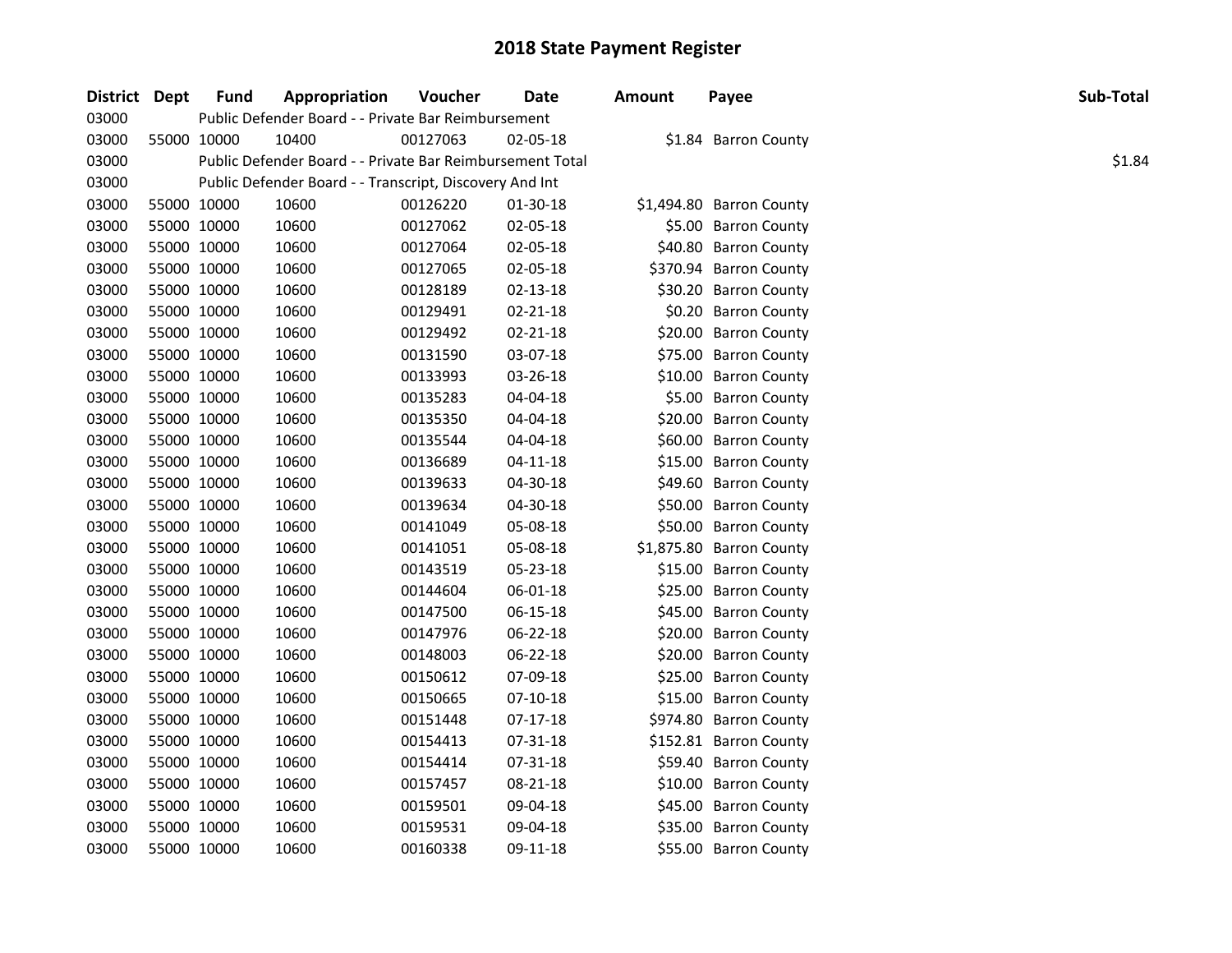| District Dept | <b>Fund</b>                                   | Appropriation                                                    | Voucher    | <b>Date</b>    | <b>Amount</b> | Payee                      | Sub-Total      |
|---------------|-----------------------------------------------|------------------------------------------------------------------|------------|----------------|---------------|----------------------------|----------------|
| 03000         | 55000 10000                                   | 10600                                                            | 00162917   | 09-26-18       |               | \$80.00 Barron County      |                |
| 03000         | 55000 10000                                   | 10600                                                            | 00164738   | $10 - 15 - 18$ |               | \$40.00 Barron County      |                |
| 03000         | 55000 10000                                   | 10600                                                            | 00167435   | 11-07-18       |               | \$30.00 Barron County      |                |
| 03000         | 55000 10000                                   | 10600                                                            | 00167485   | 11-07-18       |               | \$66.00 Barron County      |                |
| 03000         | 55000 10000                                   | 10600                                                            | 00167486   | 11-07-18       |               | \$5.00 Barron County       |                |
| 03000         | 55000 10000                                   | 10600                                                            | 00168459   | 11-16-18       |               | \$10.00 Barron County      |                |
| 03000         | 55000 10000                                   | 10600                                                            | 00168501   | 11-16-18       |               | \$1,234.20 Barron County   |                |
| 03000         | 55000 10000                                   | 10600                                                            | 00171563   | 12-06-18       |               | \$80.00 Barron County      |                |
| 03000         | 55000 10000                                   | 10600                                                            | 00171597   | 12-06-18       |               | \$20.00 Barron County      |                |
| 03000         |                                               | Public Defender Board - - Transcript, Discovery And Int Total    |            |                |               |                            | \$7,234.55     |
| 03000         |                                               | Department of Revenue - - General Program Operations             |            |                |               |                            |                |
| 03000         | 56600 10000                                   | 10100                                                            | 00112983   | 10-19-18       |               | \$555.00 Barron County     |                |
| 03000         | 56600 10000                                   | 10100                                                            | 00112984   | 10-19-18       |               | \$530.00 Barron County     |                |
| 03000         | 56600 10000                                   | 10100                                                            | 00112985   | 10-19-18       |               | \$395.00 Barron County     |                |
| 03000         |                                               | Department of Revenue - - General Program Operations Total       | \$1,480.00 |                |               |                            |                |
| 03000         |                                               | Circuit Courts - - Circuit Court Costs                           |            |                |               |                            |                |
| 03000         | 62500 10000                                   | 10500                                                            | 00000468   | 01-09-18       |               | \$97,980.00 Barron County  |                |
| 03000         | 62500 10000                                   | 10500                                                            | 00000785   | 05-24-18       |               | \$708.88 Barron County     |                |
| 03000         | 62500 10000                                   | 10500                                                            | 00000942   | 08-24-18       |               | \$146,635.50 Barron County |                |
| 03000         |                                               | Circuit Courts - - Circuit Court Costs Total                     |            |                |               |                            | \$245,324.38   |
| 03000         |                                               | Circuit Courts - - Court Interpreters                            |            |                |               |                            |                |
| 03000         | 62500 10000                                   | 12100                                                            | 00000587   | 02-01-18       |               | \$730.05 Barron County     |                |
| 03000         | 62500 10000                                   | 12100                                                            | 00001069   | 09-20-18       |               | \$499.80 Barron County     |                |
| 03000         |                                               | Circuit Courts - - Court Interpreters Total                      |            |                |               |                            | \$1,229.85     |
| 03000         |                                               | Shared Revenue and Tax Relief - - County And Municipal Aid       |            |                |               |                            |                |
| 03000         | 83500 10000                                   | 10500                                                            | 00032685   | 07-23-18       |               | \$172,562.23 Barron County |                |
| 03000         | 83500 10000                                   | 10500                                                            | 00035571   | 11-19-18       |               | \$977,852.61 Barron County |                |
| 03000         |                                               | Shared Revenue and Tax Relief - - County And Municipal Aid Total |            |                |               |                            | \$1,150,414.84 |
| 03000         |                                               | Shared Revenue and Tax Relief - - Exempt Computer Aid            |            |                |               |                            |                |
| 03000         | 83500 10000                                   | 10900                                                            | 00029872   | 07-23-18       |               | \$32,642.90 Barron County  |                |
| 03000         |                                               | Shared Revenue and Tax Relief - - Exempt Computer Aid Total      |            |                |               |                            | \$32,642.90    |
| 03000         | Shared Revenue and Tax Relief - - Utility Aid |                                                                  |            |                |               |                            |                |
| 03000         | 83500 10000                                   | 11000                                                            | 00032685   | 07-23-18       |               | \$10,165.78 Barron County  |                |
| 03000         | 83500 10000                                   | 11000                                                            | 00035571   | 11-19-18       |               | \$59,649.95 Barron County  |                |
| 03000         |                                               | Shared Revenue and Tax Relief - - Utility Aid Total              |            |                |               |                            | \$69,815.73    |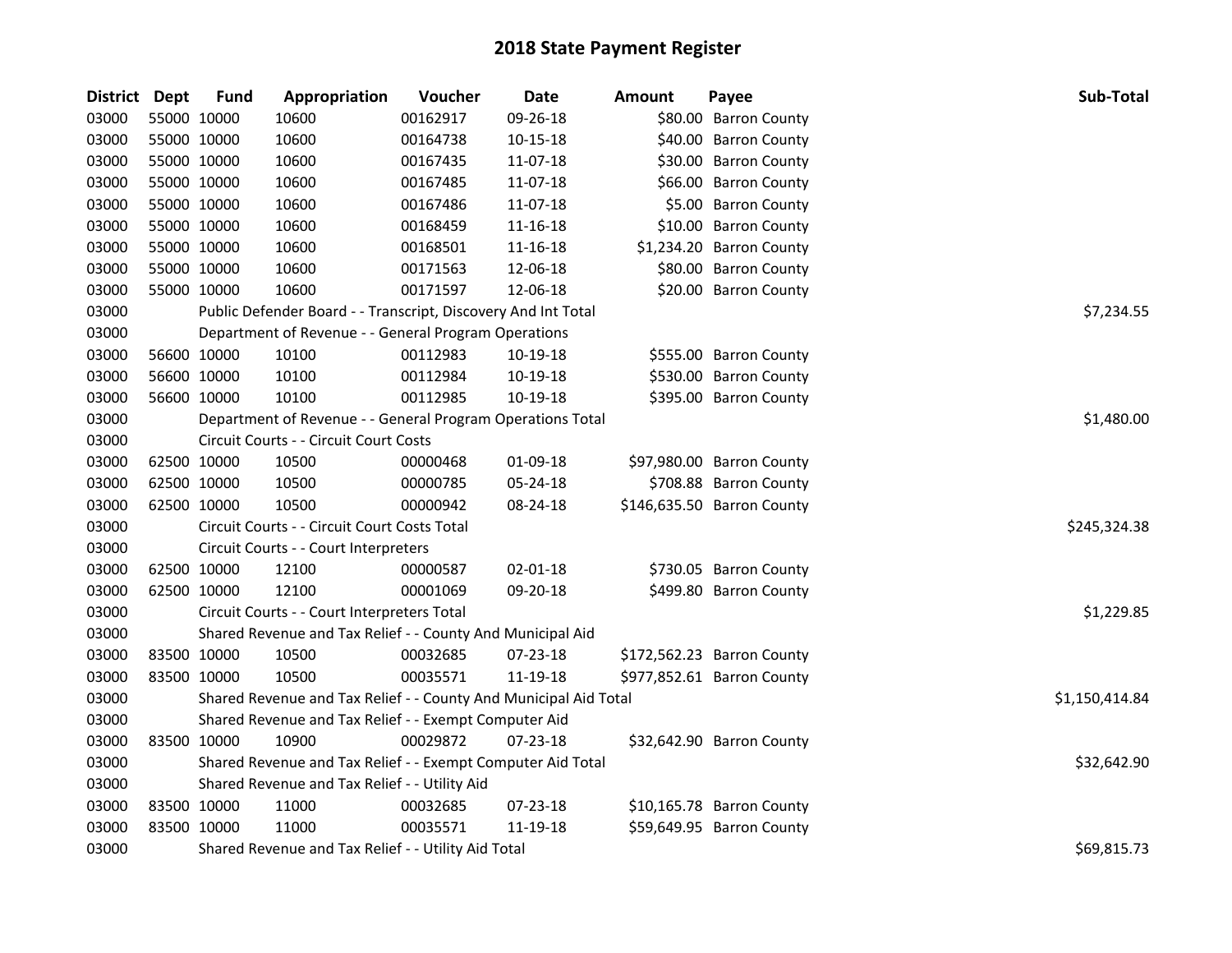| District Dept |             | <b>Fund</b> | Appropriation                                                         | Voucher  | Date           | Amount | Payee                        | Sub-Total       |
|---------------|-------------|-------------|-----------------------------------------------------------------------|----------|----------------|--------|------------------------------|-----------------|
| 03000         |             |             | Shared Revenue and Tax Relief - - School Lvy Tx/First Dollar Cr       |          |                |        |                              |                 |
| 03000         | 83500 10000 |             | 30200                                                                 | 00029576 | 07-23-18       |        | \$1,430,676.79 Barron County |                 |
| 03000         |             | 83500 10000 | 30200                                                                 | 00029724 | 07-23-18       |        | \$6,524,437.74 Barron County |                 |
| 03000         |             |             | Shared Revenue and Tax Relief - - School Lvy Tx/First Dollar Cr Total |          |                |        |                              | \$7,955,114.53  |
| 03000         |             |             | Shared Revenue and Tax Relief - - Lottery & Gaming Credit             |          |                |        |                              |                 |
| 03000         |             | 83500 52100 | 36300                                                                 | 00027091 | $03 - 26 - 18$ |        | \$1.462.043.92 Barron County |                 |
| 03000         |             |             | Shared Revenue and Tax Relief - - Lottery & Gaming Credit Total       |          |                |        |                              | \$1,462,043.92  |
| 03000 Total   |             |             |                                                                       |          |                |        |                              | \$21,781,414.27 |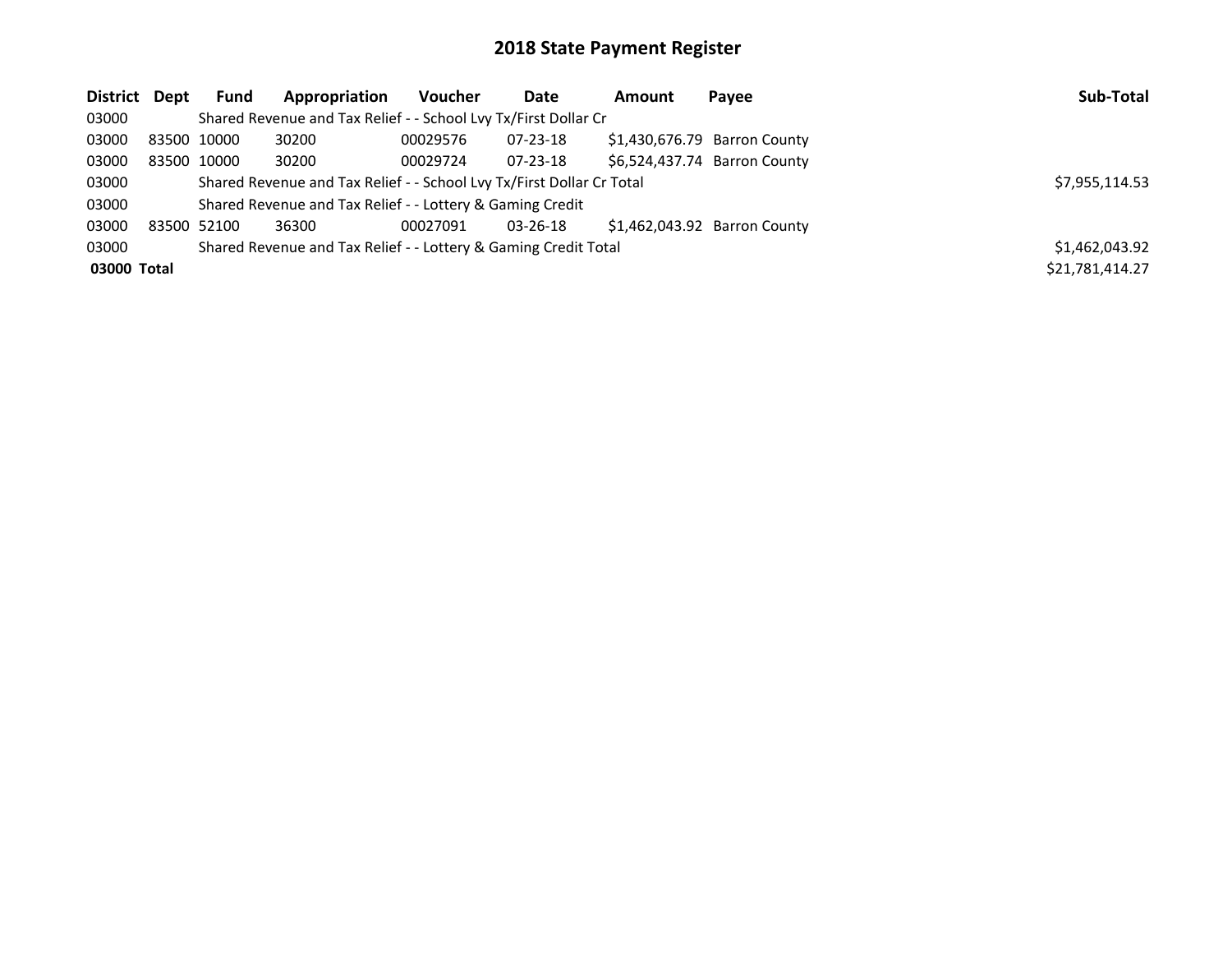| District Dept | <b>Fund</b> | Appropriation                                                      | Voucher    | Date           | <b>Amount</b> | Payee                      | Sub-Total    |
|---------------|-------------|--------------------------------------------------------------------|------------|----------------|---------------|----------------------------|--------------|
| 03002         |             | Dept of Safety & Prof Services - - Fire Dues Distribution          |            |                |               |                            |              |
| 03002         | 16500 10000 | 22500                                                              | 00023644   | $07 - 25 - 18$ |               | \$5,858.38 Town Of Almena  |              |
| 03002         |             | Dept of Safety & Prof Services - - Fire Dues Distribution Total    |            |                |               |                            | \$5,858.38   |
| 03002         |             | Dept of Natural Resources - - Aids In Lieu Of Taxes - Gener        |            |                |               |                            |              |
| 03002         | 37000 10000 | 50300                                                              | 00211481   | 02-02-18       |               | \$1,086.80 Town Of Almena  |              |
| 03002         | 37000 10000 | 50300                                                              | 00211482   | 02-02-18       |               | \$608.63 Town Of Almena    |              |
| 03002         | 37000 10000 | 50300                                                              | 00211483   | 02-02-18       |               | \$3,750.24 Town Of Almena  |              |
| 03002         | 37000 10000 | 50300                                                              | 00229844   | 04-20-18       |               | \$263.46 Town Of Almena    |              |
| 03002         | 37000 10000 | 50300                                                              | 00229848   | 04-20-18       |               | \$16.60 Town Of Almena     |              |
| 03002         |             | Dept of Natural Resources - - Aids In Lieu Of Taxes - Gener Total  | \$5,725.73 |                |               |                            |              |
| 03002         |             | Dept of Natural Resources - - Resaids - Cnty Forst, Cl & Mfl       |            |                |               |                            |              |
| 03002         | 37000 21200 | 57100                                                              | 00247080   | 06-28-18       |               | \$148.99 Town Of Almena    |              |
| 03002         |             | Dept of Natural Resources - - Resaids - Cnty Forst, CI & Mfl Total |            |                |               |                            | \$148.99     |
| 03002         |             | Dept of Natural Resources - - Aids In Lieu Of Taxes - Sum S        |            |                |               |                            |              |
| 03002         | 37000 21200 | 57900                                                              | 00229845   | 04-20-18       |               | \$37.40 Town Of Almena     |              |
| 03002         | 37000 21200 | 57900                                                              | 00229846   | 04-20-18       |               | \$340.01 Town Of Almena    |              |
| 03002         | 37000 21200 | 57900                                                              | 00229847   | 04-20-18       |               | \$1.66 Town Of Almena      |              |
| 03002         |             | Dept of Natural Resources - - Aids In Lieu Of Taxes - Sum S Total  | \$379.07   |                |               |                            |              |
| 03002         |             | WI Dept of Transportation - - Trns Aids To Mnc.-Sf                 |            |                |               |                            |              |
| 03002         | 39500 21100 | 19100                                                              | 00203720   | $01-02-18$     |               | \$37,567.02 Town Of Almena |              |
| 03002         | 39500 21100 | 19100                                                              | 00234229   | 04-02-18       |               | \$37,567.02 Town Of Almena |              |
| 03002         | 39500 21100 | 19100                                                              | 00267928   | 07-02-18       |               | \$37,567.02 Town Of Almena |              |
| 03002         | 39500 21100 | 19100                                                              | 00301980   | 10-01-18       |               | \$37,567.04 Town Of Almena |              |
| 03002         |             | WI Dept of Transportation - - Trns Aids To Mnc.-Sf Total           |            |                |               |                            | \$150,268.10 |
| 03002         |             | WI Dept of Transportation - - Loc Rd Imp Prg St Fd                 |            |                |               |                            |              |
| 03002         | 39500 21100 | 27800                                                              | 00314986   | 10-25-18       |               | \$16,512.55 Town Of Almena |              |
| 03002         |             | WI Dept of Transportation - - Loc Rd Imp Prg St Fd Total           |            |                |               |                            | \$16,512.55  |
| 03002         |             | Shared Revenue and Tax Relief - - County And Municipal Aid         |            |                |               |                            |              |
| 03002         | 83500 10000 | 10500                                                              | 00032650   | 07-23-18       |               | \$1,576.06 Town Of Almena  |              |
| 03002         | 83500 10000 | 10500                                                              | 00035536   | 11-19-18       |               | \$8,930.98 Town Of Almena  |              |
| 03002         |             | Shared Revenue and Tax Relief - - County And Municipal Aid Total   |            |                |               |                            | \$10,507.04  |
| 03002         |             | Shared Revenue and Tax Relief - - Exempt Computer Aid              |            |                |               |                            |              |
| 03002         | 83500 10000 | 10900                                                              | 00029975   | 07-23-18       |               | \$2.03 Town Of Almena      |              |
| 03002         |             | Shared Revenue and Tax Relief - - Exempt Computer Aid Total        |            |                |               |                            | \$2.03       |
| 03002         |             | Shared Revenue and Tax Relief - - Utility Aid                      |            |                |               |                            |              |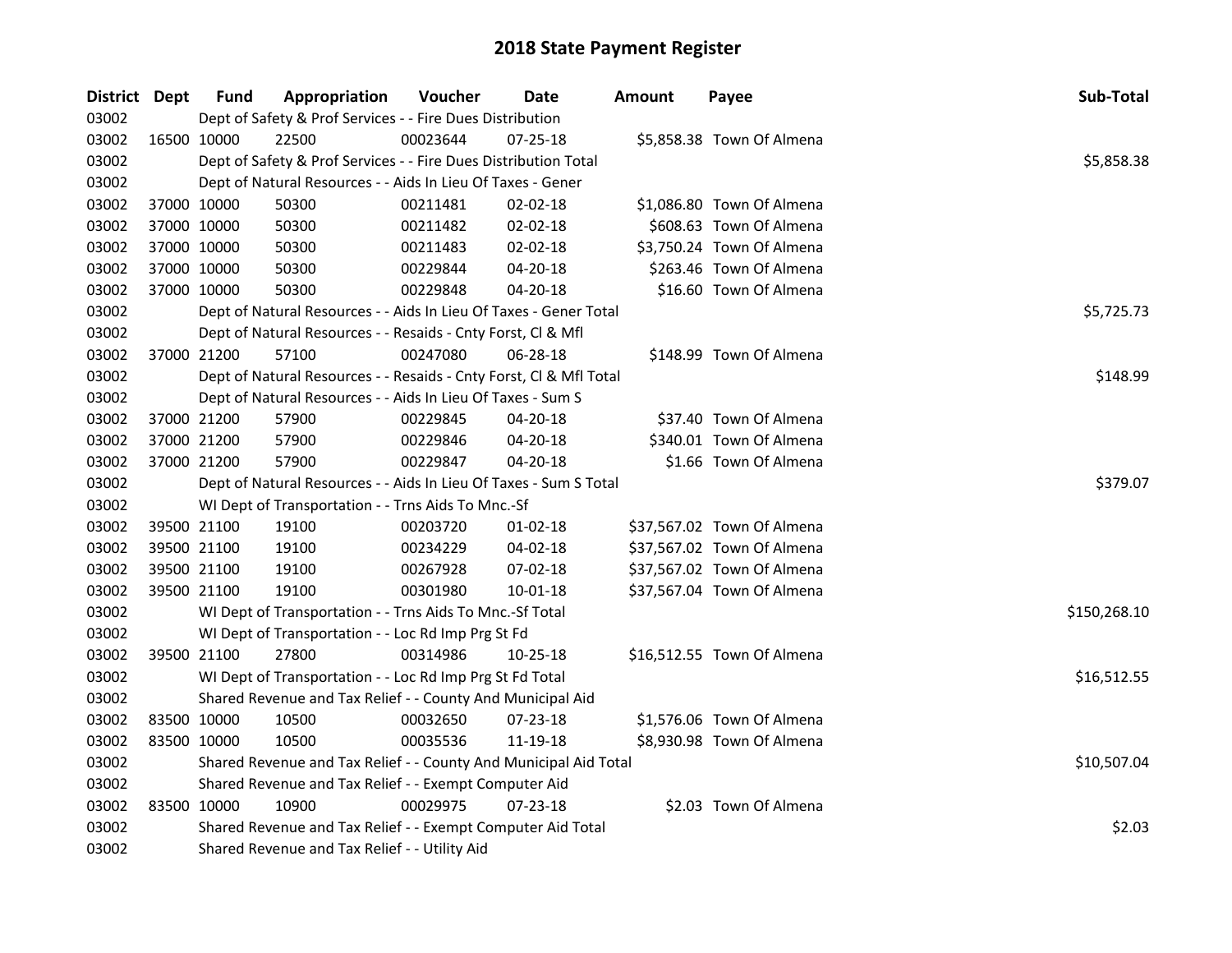| District Dept | Fund        | Appropriation                                       | Voucher  | Date           | Amount | <b>Pavee</b>            | Sub-Total    |
|---------------|-------------|-----------------------------------------------------|----------|----------------|--------|-------------------------|--------------|
| 03002         | 83500 10000 | 11000                                               | 00032650 | $07 - 23 - 18$ |        | \$21.30 Town Of Almena  |              |
| 03002         | 83500 10000 | 11000                                               | 00035536 | 11-19-18       |        | \$119.17 Town Of Almena |              |
| 03002         |             | Shared Revenue and Tax Relief - - Utility Aid Total |          |                |        |                         | \$140.47     |
| 03002 Total   |             |                                                     |          |                |        |                         | \$189,542.36 |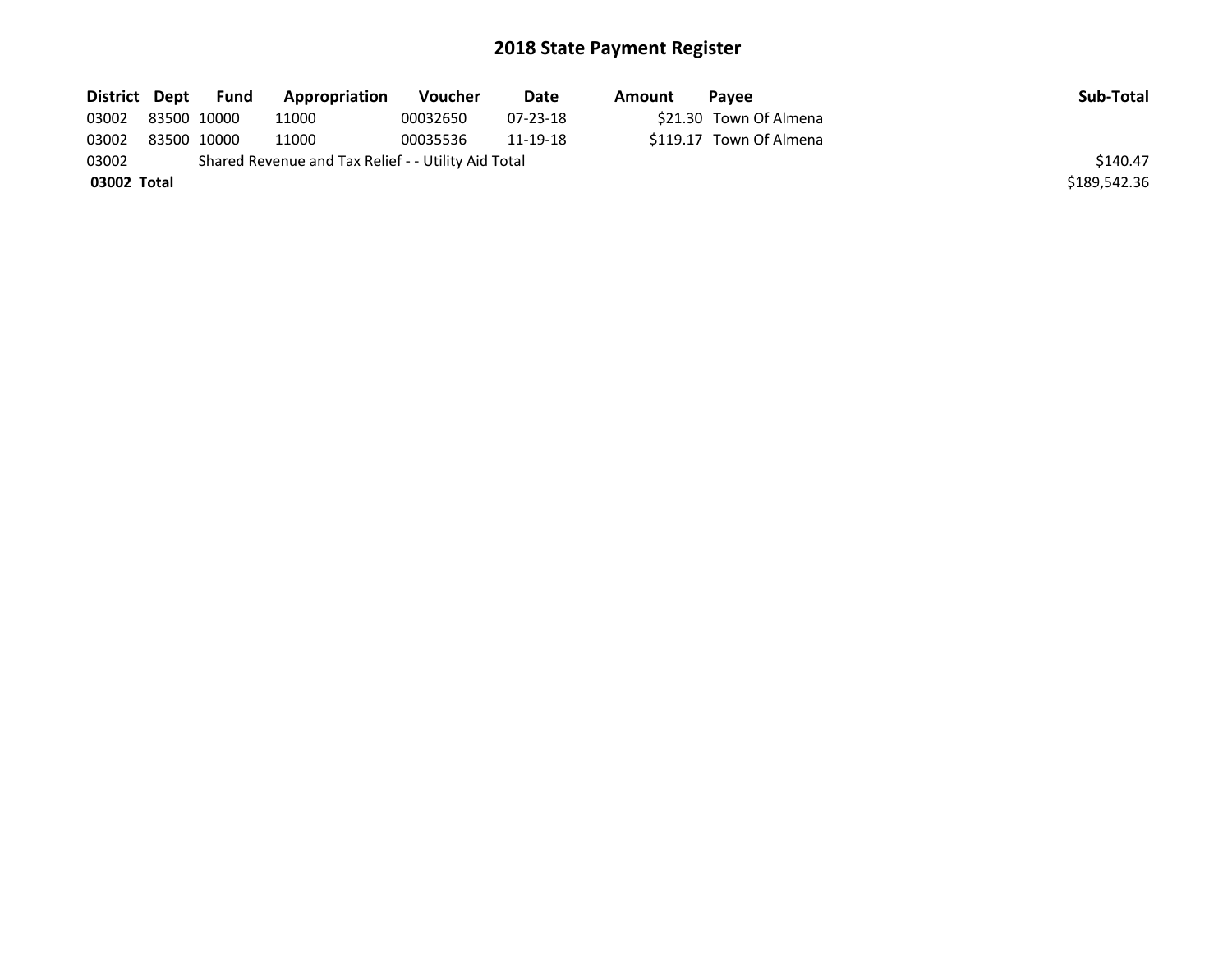| <b>District</b> | Dept | Fund                                                        | Appropriation                                                      | <b>Voucher</b> | Date           | <b>Amount</b> | Payee                      | Sub-Total    |  |  |  |
|-----------------|------|-------------------------------------------------------------|--------------------------------------------------------------------|----------------|----------------|---------------|----------------------------|--------------|--|--|--|
| 03004           |      |                                                             | Dept of Safety & Prof Services - - Fire Dues Distribution          |                |                |               |                            |              |  |  |  |
| 03004           |      | 16500 10000                                                 | 22500                                                              | 00023645       | $07 - 25 - 18$ |               | \$2,486.90 Town Of Arland  |              |  |  |  |
| 03004           |      |                                                             | Dept of Safety & Prof Services - - Fire Dues Distribution Total    |                |                |               |                            | \$2,486.90   |  |  |  |
| 03004           |      |                                                             | Dept of Natural Resources - - Resaids - Cnty Forst, CI & Mfl       |                |                |               |                            |              |  |  |  |
| 03004           |      | 37000 21200                                                 | 57100                                                              | 00247081       | 06-28-18       |               | \$447.47 Town Of Arland    |              |  |  |  |
| 03004           |      |                                                             | Dept of Natural Resources - - Resaids - Cnty Forst, Cl & Mfl Total |                |                |               |                            | \$447.47     |  |  |  |
| 03004           |      |                                                             | Dept of Natural Resources - - Aids In Lieu Of Taxes - Sum S        |                |                |               |                            |              |  |  |  |
| 03004           |      | 37000 21200                                                 | 57900                                                              | 00230496       | $04 - 20 - 18$ |               | \$3.60 Town Of Arland      |              |  |  |  |
| 03004           |      |                                                             | Dept of Natural Resources - - Aids In Lieu Of Taxes - Sum S Total  |                |                |               |                            | \$3.60       |  |  |  |
| 03004           |      |                                                             | WI Dept of Transportation - - Trns Aids To Mnc.-Sf                 |                |                |               |                            |              |  |  |  |
| 03004           |      | 39500 21100                                                 | 19100                                                              | 00203721       | $01 - 02 - 18$ |               | \$29,886.39 Town Of Arland |              |  |  |  |
| 03004           |      | 39500 21100                                                 | 19100                                                              | 00234230       | 04-02-18       |               | \$29,886.39 Town Of Arland |              |  |  |  |
| 03004           |      | 39500 21100                                                 | 19100                                                              | 00267929       | $07 - 02 - 18$ |               | \$29.886.39 Town Of Arland |              |  |  |  |
| 03004           |      | 39500 21100                                                 | 19100                                                              | 00301981       | 10-01-18       |               | \$29,886.39 Town Of Arland |              |  |  |  |
| 03004           |      |                                                             | WI Dept of Transportation - - Trns Aids To Mnc.-Sf Total           |                |                |               |                            | \$119,545.56 |  |  |  |
| 03004           |      |                                                             | Shared Revenue and Tax Relief - - County And Municipal Aid         |                |                |               |                            |              |  |  |  |
| 03004           |      | 83500 10000                                                 | 10500                                                              | 00032651       | $07 - 23 - 18$ |               | \$7,951.21 Town Of Arland  |              |  |  |  |
| 03004           |      | 83500 10000                                                 | 10500                                                              | 00035537       | 11-19-18       |               | \$53,581.13 Town Of Arland |              |  |  |  |
| 03004           |      |                                                             | Shared Revenue and Tax Relief - - County And Municipal Aid Total   |                |                |               |                            | \$61,532.34  |  |  |  |
| 03004           |      |                                                             | Shared Revenue and Tax Relief - - Exempt Computer Aid              |                |                |               |                            |              |  |  |  |
| 03004           |      | 83500 10000                                                 | 10900                                                              | 00029976       | $07 - 23 - 18$ |               | \$1.01 Town Of Arland      |              |  |  |  |
| 03004           |      | Shared Revenue and Tax Relief - - Exempt Computer Aid Total | \$1.01                                                             |                |                |               |                            |              |  |  |  |
| 03004 Total     |      |                                                             |                                                                    |                |                |               |                            | \$184,016.88 |  |  |  |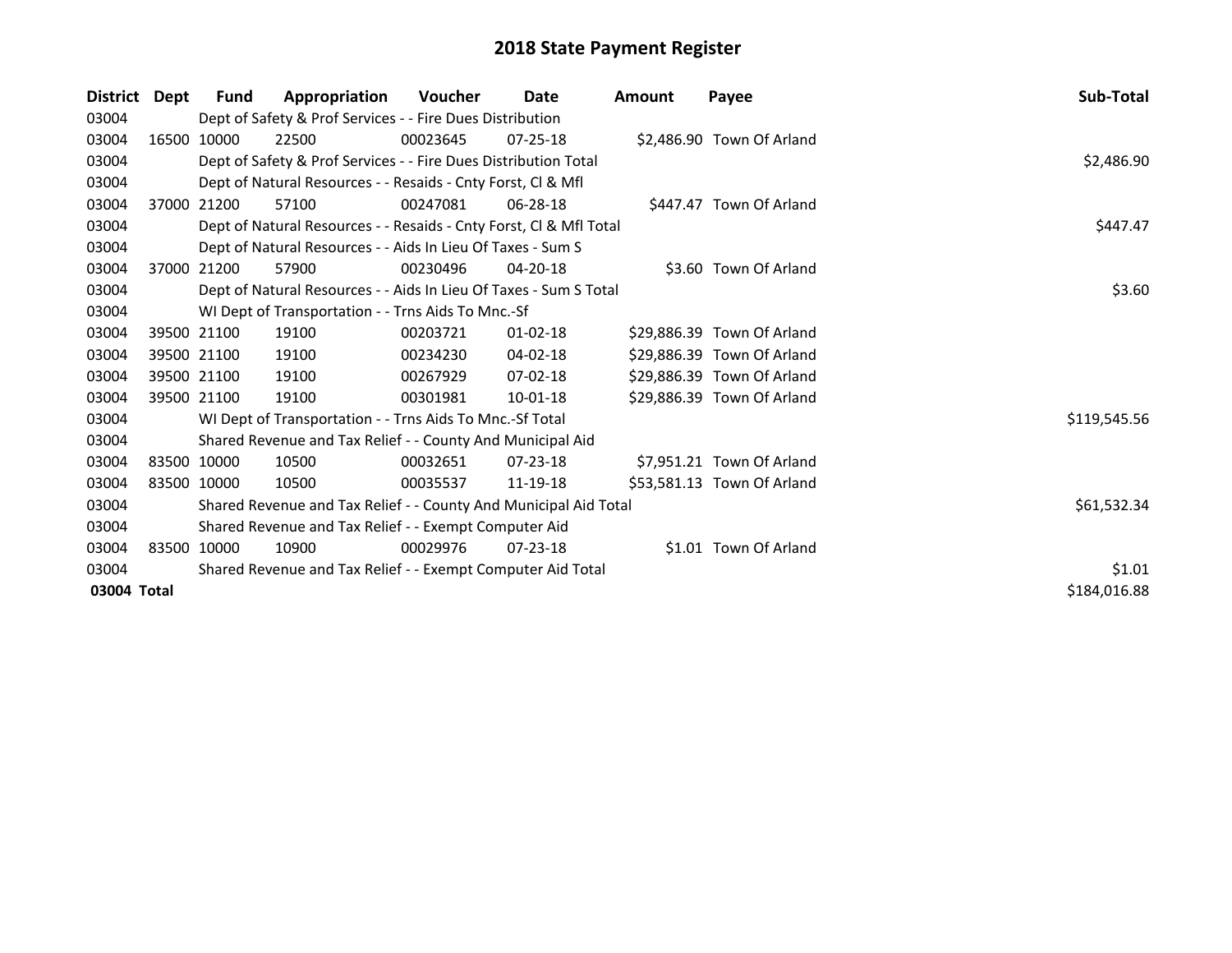| District Dept |             | <b>Fund</b> | Appropriation                                                      | <b>Voucher</b> | Date           | <b>Amount</b> | Payee                      | Sub-Total    |
|---------------|-------------|-------------|--------------------------------------------------------------------|----------------|----------------|---------------|----------------------------|--------------|
| 03006         |             |             | Dept of Safety & Prof Services - - Fire Dues Distribution          |                |                |               |                            |              |
| 03006         |             | 16500 10000 | 22500                                                              | 00023646       | $07 - 25 - 18$ |               | \$2,171.23 Town Of Barron  |              |
| 03006         |             |             | Dept of Safety & Prof Services - - Fire Dues Distribution Total    |                |                |               |                            | \$2,171.23   |
| 03006         |             |             | Dept of Natural Resources - - Aids In Lieu Of Taxes - Gener        |                |                |               |                            |              |
| 03006         |             | 37000 10000 | 50300                                                              | 00229866       | $04 - 20 - 18$ |               | \$42.42 Town Of Barron     |              |
| 03006         |             |             | Dept of Natural Resources - - Aids In Lieu Of Taxes - Gener Total  | \$42.42        |                |               |                            |              |
| 03006         |             |             | Dept of Natural Resources - - Resaids - Cnty Forst, Cl & Mfl       |                |                |               |                            |              |
| 03006         |             | 37000 21200 | 57100                                                              | 00247082       | 06-28-18       |               | \$58.01 Town Of Barron     |              |
| 03006         |             |             | Dept of Natural Resources - - Resaids - Cnty Forst, CI & Mfl Total |                |                |               |                            | \$58.01      |
| 03006         |             |             | WI Dept of Transportation - - Trns Aids To Mnc.-Sf                 |                |                |               |                            |              |
| 03006         |             | 39500 21100 | 19100                                                              | 00203722       | $01 - 02 - 18$ |               | \$30,083.48 Town Of Barron |              |
| 03006         |             | 39500 21100 | 19100                                                              | 00234231       | $04 - 02 - 18$ |               | \$30,083.48 Town Of Barron |              |
| 03006         |             | 39500 21100 | 19100                                                              | 00267930       | 07-02-18       |               | \$30,083.48 Town Of Barron |              |
| 03006         |             | 39500 21100 | 19100                                                              | 00301982       | $10 - 01 - 18$ |               | \$30,083.49 Town Of Barron |              |
| 03006         |             |             | WI Dept of Transportation - - Trns Aids To Mnc.-Sf Total           |                |                |               |                            | \$120,333.93 |
| 03006         |             |             | Shared Revenue and Tax Relief - - County And Municipal Aid         |                |                |               |                            |              |
| 03006         |             | 83500 10000 | 10500                                                              | 00032652       | 07-23-18       |               | \$3,736.84 Town Of Barron  |              |
| 03006         | 83500 10000 |             | 10500                                                              | 00035538       | 11-19-18       |               | \$44,624.10 Town Of Barron |              |
| 03006         |             |             | Shared Revenue and Tax Relief - - County And Municipal Aid Total   |                |                |               |                            | \$48,360.94  |
| 03006         |             |             | Shared Revenue and Tax Relief - - Exempt Computer Aid              |                |                |               |                            |              |
| 03006         |             | 83500 10000 | 10900                                                              | 00029977       | 07-23-18       |               | \$238.45 Town Of Barron    |              |
| 03006         |             |             | Shared Revenue and Tax Relief - - Exempt Computer Aid Total        |                |                |               |                            | \$238.45     |
| 03006         |             |             | Shared Revenue and Tax Relief - - Utility Aid                      |                |                |               |                            |              |
| 03006         |             | 83500 10000 | 11000                                                              | 00032652       | $07 - 23 - 18$ |               | \$1,724.06 Town Of Barron  |              |
| 03006         |             | 83500 10000 | 11000                                                              | 00035538       | 11-19-18       |               | \$10,221.27 Town Of Barron |              |
| 03006         |             |             | Shared Revenue and Tax Relief - - Utility Aid Total                |                |                |               |                            | \$11,945.33  |
| 03006 Total   |             |             |                                                                    |                |                |               |                            | \$183,150.31 |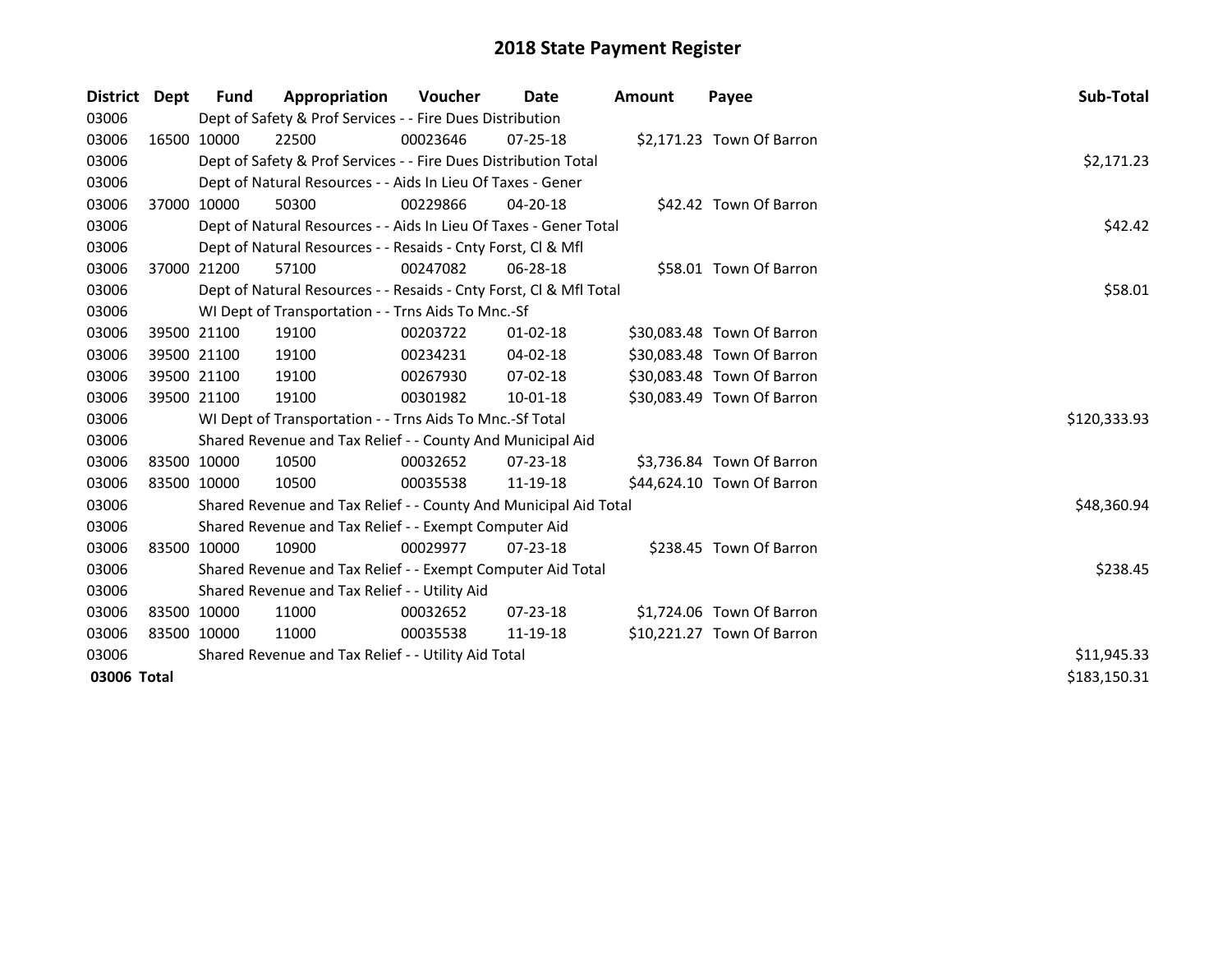| <b>District</b> | Dept | Fund        | Appropriation                                                      | <b>Voucher</b> | Date           | <b>Amount</b> | Payee                         | Sub-Total    |
|-----------------|------|-------------|--------------------------------------------------------------------|----------------|----------------|---------------|-------------------------------|--------------|
| 03008           |      |             | Dept of Safety & Prof Services - - Fire Dues Distribution          |                |                |               |                               |              |
| 03008           |      | 16500 10000 | 22500                                                              | 00023647       | $07 - 25 - 18$ |               | \$2,533.79 Town Of Bear Lake  |              |
| 03008           |      |             | Dept of Safety & Prof Services - - Fire Dues Distribution Total    |                |                |               |                               | \$2,533.79   |
| 03008           |      |             | Dept of Natural Resources - - Resaids - Cnty Forst, Cl & Mfl       |                |                |               |                               |              |
| 03008           |      | 37000 21200 | 57100                                                              | 00247083       | $06 - 28 - 18$ |               | \$1,545.30 Town Of Bear Lake  |              |
| 03008           |      |             | Dept of Natural Resources - - Resaids - Cnty Forst, Cl & Mfl Total |                |                |               |                               | \$1,545.30   |
| 03008           |      |             | WI Dept of Transportation - - Trns Aids To Mnc.-Sf                 |                |                |               |                               |              |
| 03008           |      | 39500 21100 | 19100                                                              | 00203723       | $01 - 02 - 18$ |               | \$25,042.69 Town Of Bear Lake |              |
| 03008           |      | 39500 21100 | 19100                                                              | 00234232       | 04-02-18       |               | \$25,042.69 Town Of Bear Lake |              |
| 03008           |      | 39500 21100 | 19100                                                              | 00267931       | $07 - 02 - 18$ |               | \$25,042.69 Town Of Bear Lake |              |
| 03008           |      | 39500 21100 | 19100                                                              | 00301983       | $10 - 01 - 18$ |               | \$25,042.70 Town Of Bear Lake |              |
| 03008           |      |             | WI Dept of Transportation - - Trns Aids To Mnc.-Sf Total           | \$100,170.77   |                |               |                               |              |
| 03008           |      |             | Shared Revenue and Tax Relief - - County And Municipal Aid         |                |                |               |                               |              |
| 03008           |      | 83500 10000 | 10500                                                              | 00032653       | $07 - 23 - 18$ |               | \$1,311.12 Town Of Bear Lake  |              |
| 03008           |      | 83500 10000 | 10500                                                              | 00035539       | 11-19-18       |               | \$7,429.66 Town Of Bear Lake  |              |
| 03008           |      |             | Shared Revenue and Tax Relief - - County And Municipal Aid Total   |                |                |               |                               | \$8,740.78   |
| 03008           |      |             | Shared Revenue and Tax Relief - - Exempt Computer Aid              |                |                |               |                               |              |
| 03008           |      | 83500 10000 | 10900                                                              | 00029978       | $07 - 23 - 18$ |               | \$1.01 Town Of Bear Lake      |              |
| 03008           |      |             | Shared Revenue and Tax Relief - - Exempt Computer Aid Total        |                |                |               |                               | \$1.01       |
| 03008           |      |             | Shared Revenue and Tax Relief - - Utility Aid                      |                |                |               |                               |              |
| 03008           |      | 83500 10000 | 11000                                                              | 00032653       | $07 - 23 - 18$ |               | \$8.40 Town Of Bear Lake      |              |
| 03008           |      | 83500 10000 | 11000                                                              | 00035539       | 11-19-18       |               | \$43.69 Town Of Bear Lake     |              |
| 03008           |      |             | Shared Revenue and Tax Relief - - Utility Aid Total                |                |                |               |                               | \$52.09      |
| 03008 Total     |      |             |                                                                    |                |                |               |                               | \$113,043.74 |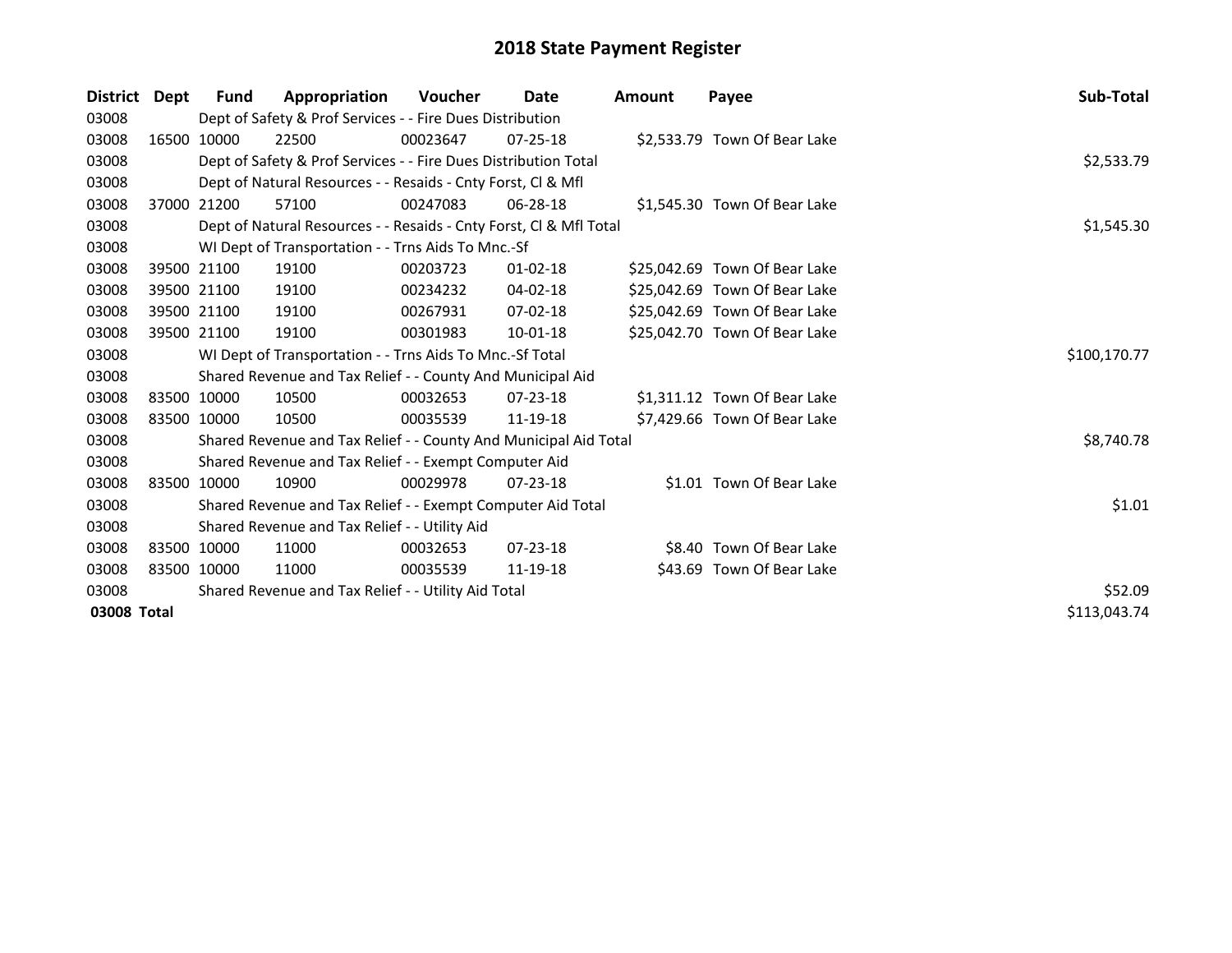| District Dept |             | <b>Fund</b> | Appropriation                                                      | Voucher  | Date           | Amount | Payee                          | Sub-Total    |
|---------------|-------------|-------------|--------------------------------------------------------------------|----------|----------------|--------|--------------------------------|--------------|
| 03010         |             |             | Dept of Safety & Prof Services - - Fire Dues Distribution          |          |                |        |                                |              |
| 03010         | 16500 10000 |             | 22500                                                              | 00023648 | 07-25-18       |        | \$7,370.94 Town Of Cedar Lake  |              |
| 03010         |             |             | Dept of Safety & Prof Services - - Fire Dues Distribution Total    |          |                |        |                                | \$7,370.94   |
| 03010         |             |             | Dept of Natural Resources - - Aids In Lieu Of Taxes - Gener        |          |                |        |                                |              |
| 03010         | 37000 10000 |             | 50300                                                              | 00211435 | 02-02-18       |        | \$56.08 Town Of Cedar Lake     |              |
| 03010         | 37000 10000 |             | 50300                                                              | 00229033 | $04 - 20 - 18$ |        | \$36.30 Town Of Cedar Lake     |              |
| 03010         |             |             | Dept of Natural Resources - - Aids In Lieu Of Taxes - Gener Total  |          |                |        |                                | \$92.38      |
| 03010         |             |             | Dept of Natural Resources - - Resource Aids - Forest Grants        |          |                |        |                                |              |
| 03010         | 37000 21200 |             | 55700                                                              | 00223052 | 03-29-18       |        | \$5,248.22 Town Of Cedar Lake  |              |
| 03010         | 37000 21200 |             | 55700                                                              | 00279646 | 11-15-18       |        | \$6,251.78 Town Of Cedar Lake  |              |
| 03010         |             |             | Dept of Natural Resources - - Resource Aids - Forest Grants Total  |          |                |        |                                | \$11,500.00  |
| 03010         |             |             | Dept of Natural Resources - - Resaids - Cnty Forst, Cl & Mfl       |          |                |        |                                |              |
| 03010         | 37000 21200 |             | 57100                                                              | 00247084 | 06-28-18       |        | \$1,613.39 Town Of Cedar Lake  |              |
| 03010         |             |             | Dept of Natural Resources - - Resaids - Cnty Forst, Cl & Mfl Total |          |                |        |                                | \$1,613.39   |
| 03010         |             |             | Dept of Natural Resources - - Aids In Lieu Of Taxes - Sum S        |          |                |        |                                |              |
| 03010         | 37000 21200 |             | 57900                                                              | 00229034 | 04-20-18       |        | \$3.63 Town Of Cedar Lake      |              |
| 03010         | 37000 21200 |             | 57900                                                              | 00229035 | 04-20-18       |        | \$3.19 Town Of Cedar Lake      |              |
| 03010         |             |             | Dept of Natural Resources - - Aids In Lieu Of Taxes - Sum S Total  | \$6.82   |                |        |                                |              |
| 03010         |             |             | WI Dept of Transportation - - Trns Aids To Mnc.-Sf                 |          |                |        |                                |              |
| 03010         | 39500 21100 |             | 19100                                                              | 00203724 | $01 - 02 - 18$ |        | \$38,044.82 Town Of Cedar Lake |              |
| 03010         | 39500 21100 |             | 19100                                                              | 00234233 | 04-02-18       |        | \$38,044.82 Town Of Cedar Lake |              |
| 03010         | 39500 21100 |             | 19100                                                              | 00267932 | 07-02-18       |        | \$38,044.82 Town Of Cedar Lake |              |
| 03010         | 39500 21100 |             | 19100                                                              | 00301984 | $10 - 01 - 18$ |        | \$38,044.84 Town Of Cedar Lake |              |
| 03010         |             |             | WI Dept of Transportation - - Trns Aids To Mnc.-Sf Total           |          |                |        |                                | \$152,179.30 |
| 03010         |             |             | Shared Revenue and Tax Relief - - County And Municipal Aid         |          |                |        |                                |              |
| 03010         | 83500 10000 |             | 10500                                                              | 00032654 | 07-23-18       |        | \$1,604.57 Town Of Cedar Lake  |              |
| 03010         | 83500 10000 |             | 10500                                                              | 00035540 | 11-19-18       |        | \$9,092.53 Town Of Cedar Lake  |              |
| 03010         |             |             | Shared Revenue and Tax Relief - - County And Municipal Aid Total   |          |                |        |                                | \$10,697.10  |
| 03010         |             |             | Shared Revenue and Tax Relief - - Exempt Computer Aid              |          |                |        |                                |              |
| 03010         | 83500 10000 |             | 10900                                                              | 00029979 | 07-23-18       |        | \$2.03 Town Of Cedar Lake      |              |
| 03010         |             |             | Shared Revenue and Tax Relief - - Exempt Computer Aid Total        | \$2.03   |                |        |                                |              |
| 03010         |             |             | Shared Revenue and Tax Relief - - Utility Aid                      |          |                |        |                                |              |
| 03010         | 83500 10000 |             | 11000                                                              | 00032654 | 07-23-18       |        | \$27.76 Town Of Cedar Lake     |              |
| 03010         | 83500 10000 |             | 11000                                                              | 00035540 | 11-19-18       |        | \$482.70 Town Of Cedar Lake    |              |
| 03010         |             |             | Shared Revenue and Tax Relief - - Utility Aid Total                | \$510.46 |                |        |                                |              |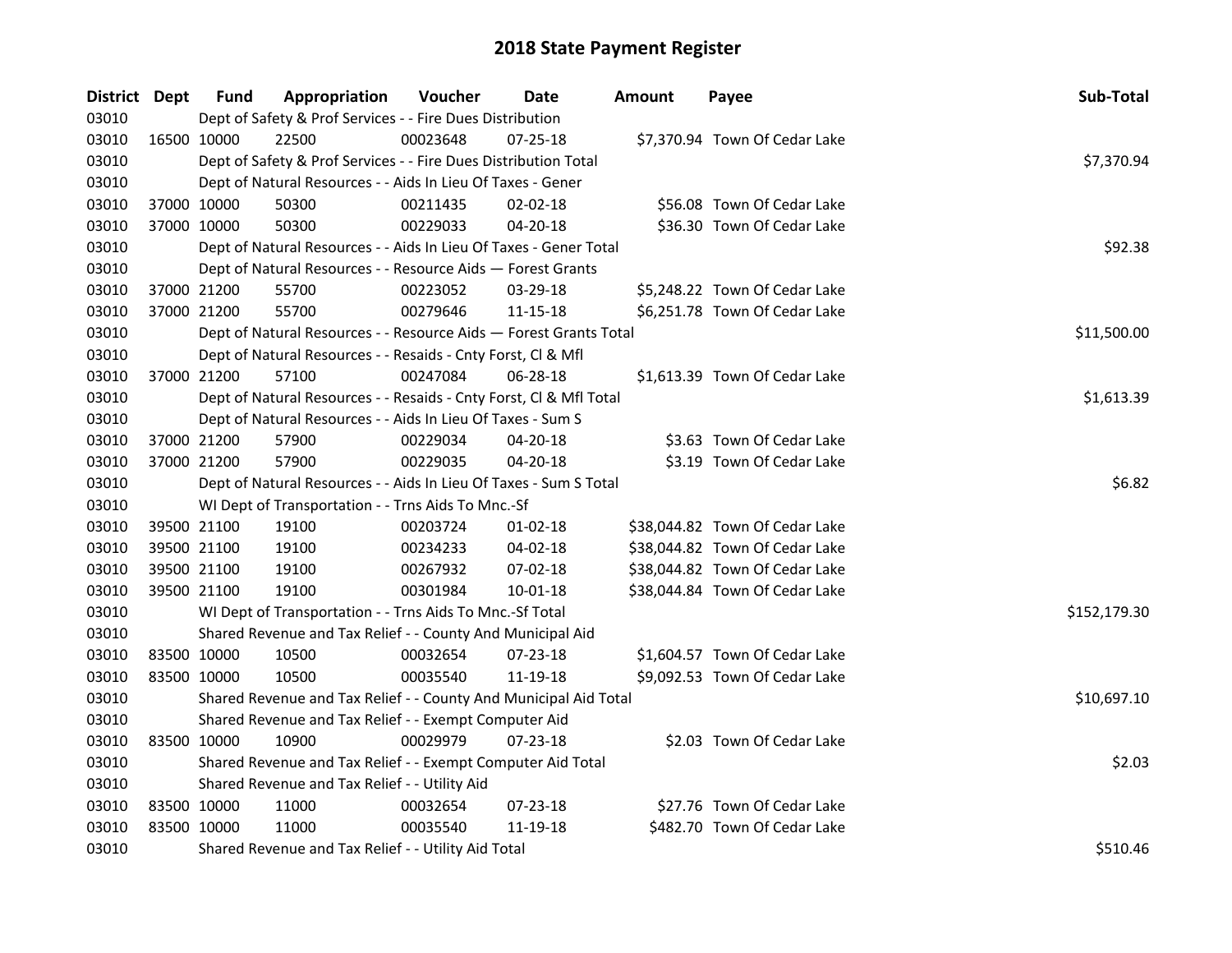| District Dept Fund | Appropriation | Voucher | Date | Amount | Payee | Sub-Total    |
|--------------------|---------------|---------|------|--------|-------|--------------|
| 03010 Total        |               |         |      |        |       | \$183,972.42 |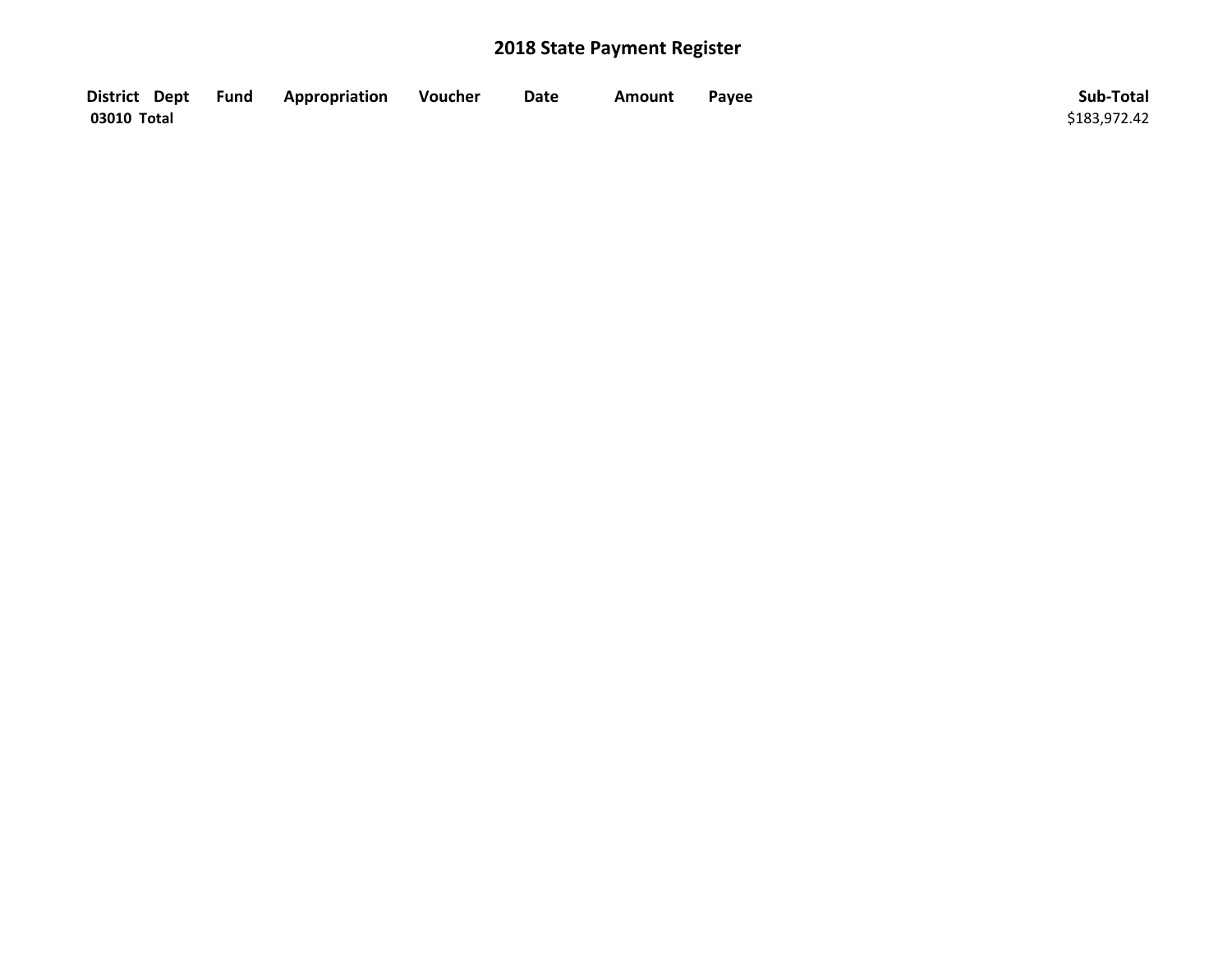| District Dept | Fund        | Appropriation                                                       | Voucher  | Date           | Amount | Payee                       | <b>Sub-Total</b> |
|---------------|-------------|---------------------------------------------------------------------|----------|----------------|--------|-----------------------------|------------------|
| 03012         |             | Dept of Safety & Prof Services - - Fire Dues Distribution           |          |                |        |                             |                  |
| 03012         | 16500 10000 | 22500                                                               | 00023649 | $07 - 25 - 18$ |        | \$9,240.86 Town Of Chetek   |                  |
| 03012         |             | Dept of Safety & Prof Services - - Fire Dues Distribution Total     |          |                |        |                             | \$9,240.86       |
| 03012         |             | Dept of Natural Resources - - Resaids - Cnty Forst, Cl & Mfl        |          |                |        |                             |                  |
| 03012         | 37000 21200 | 57100                                                               | 00247085 | 06-28-18       |        | \$378.80 Town Of Chetek     |                  |
| 03012         |             | Dept of Natural Resources - - Resaids - Cnty Forst, Cl & Mfl Total  |          |                |        |                             | \$378.80         |
| 03012         |             | WI Dept of Transportation - - Trns Aids To Mnc.-Sf                  |          |                |        |                             |                  |
| 03012         | 39500 21100 | 19100                                                               | 00203725 | $01 - 02 - 18$ |        | \$42,840.74 Town Of Chetek  |                  |
| 03012         | 39500 21100 | 19100                                                               | 00234234 | 04-02-18       |        | \$42,840.74 Town Of Chetek  |                  |
| 03012         | 39500 21100 | 19100                                                               | 00267933 | 07-02-18       |        | \$42,840.74 Town Of Chetek  |                  |
| 03012         | 39500 21100 | 19100                                                               | 00301985 | $10 - 01 - 18$ |        | \$42,840.75 Town Of Chetek  |                  |
| 03012         |             | WI Dept of Transportation - - Trns Aids To Mnc.-Sf Total            |          |                |        |                             | \$171,362.97     |
| 03012         |             | Department of Military Affairs - - Major Disaster Assist; Pif       |          |                |        |                             |                  |
| 03012         | 46500 27200 | 36500                                                               | 00046195 | $07-10-18$     |        | \$216,887.00 Town Of Chetek |                  |
| 03012         |             | Department of Military Affairs - - Major Disaster Assist; Pif Total |          |                |        |                             | \$216,887.00     |
| 03012         |             | Shared Revenue and Tax Relief - - County And Municipal Aid          |          |                |        |                             |                  |
| 03012         | 83500 10000 | 10500                                                               | 00032655 | $07 - 23 - 18$ |        | \$3,065.75 Town Of Chetek   |                  |
| 03012         | 83500 10000 | 10500                                                               | 00035541 | 11-19-18       |        | \$17,372.55 Town Of Chetek  |                  |
| 03012         |             | Shared Revenue and Tax Relief - - County And Municipal Aid Total    |          |                |        |                             | \$20,438.30      |
| 03012         |             | Shared Revenue and Tax Relief - - Exempt Computer Aid               |          |                |        |                             |                  |
| 03012         | 83500 10000 | 10900                                                               | 00029980 | $07 - 23 - 18$ |        | \$7.10 Town Of Chetek       |                  |
| 03012         |             | Shared Revenue and Tax Relief - - Exempt Computer Aid Total         |          |                |        |                             | \$7.10           |
| 03012         |             | Shared Revenue and Tax Relief - - Utility Aid                       |          |                |        |                             |                  |
| 03012         | 83500 10000 | 11000                                                               | 00032655 | $07 - 23 - 18$ |        | \$38.65 Town Of Chetek      |                  |
| 03012         | 83500 10000 | 11000                                                               | 00035541 | 11-19-18       |        | \$110.53 Town Of Chetek     |                  |
| 03012         |             | Shared Revenue and Tax Relief - - Utility Aid Total                 | \$149.18 |                |        |                             |                  |
| 03012 Total   |             |                                                                     |          |                |        |                             | \$418,464.21     |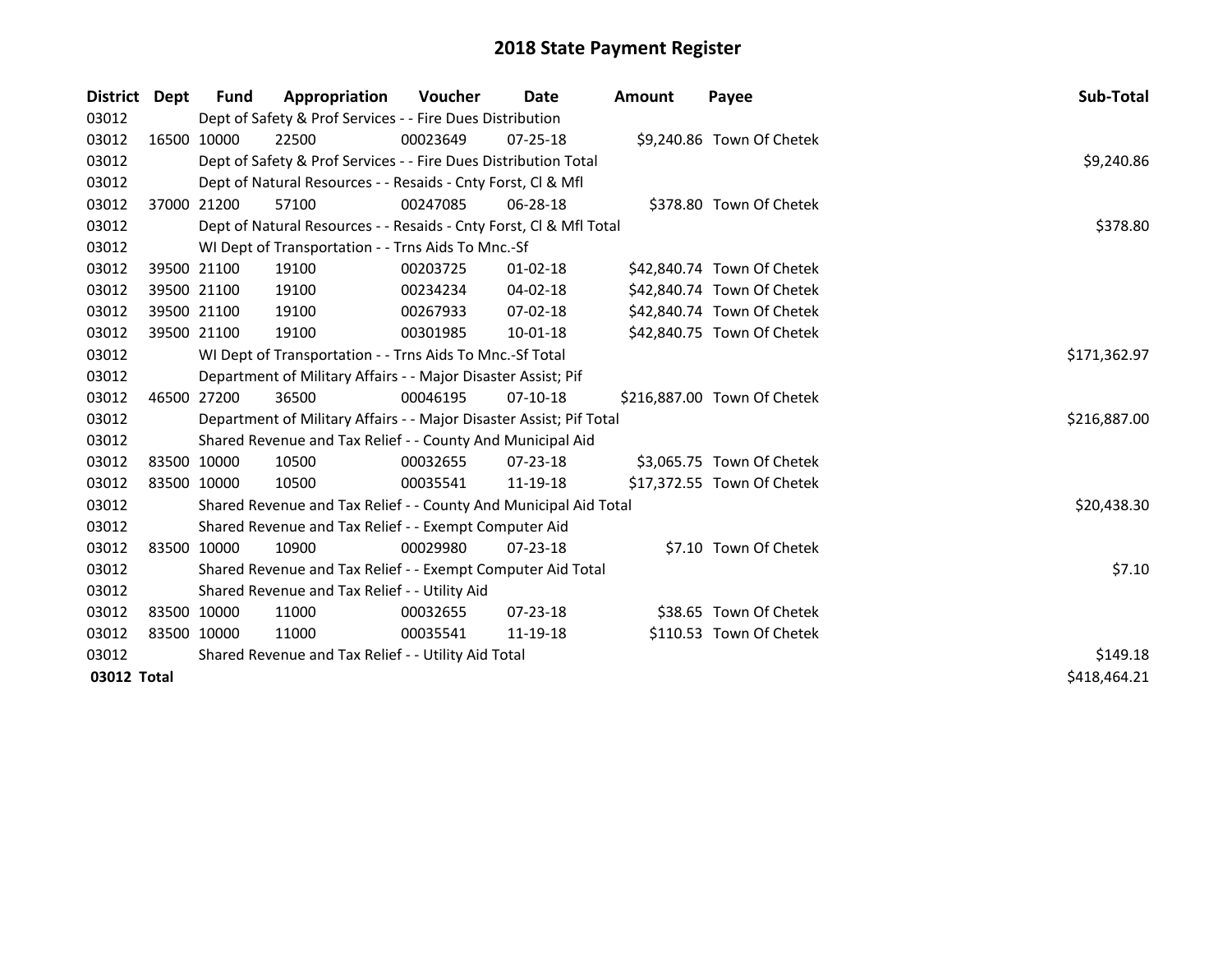| District    | <b>Dept</b> | Fund        | Appropriation                                                      | <b>Voucher</b> | Date           | <b>Amount</b> | Payee                       | Sub-Total    |
|-------------|-------------|-------------|--------------------------------------------------------------------|----------------|----------------|---------------|-----------------------------|--------------|
| 03014       |             |             | Dept of Safety & Prof Services - - Fire Dues Distribution          |                |                |               |                             |              |
| 03014       |             | 16500 10000 | 22500                                                              | 00023650       | 07-24-18       |               | \$3,275.27 Town Of Clinton  |              |
| 03014       |             |             | Dept of Safety & Prof Services - - Fire Dues Distribution Total    |                |                |               |                             | \$3,275.27   |
| 03014       |             |             | Dept of Natural Resources - - Aids In Lieu Of Taxes - Gener        |                |                |               |                             |              |
| 03014       |             | 37000 10000 | 50300                                                              | 00214809       | $02 - 16 - 18$ |               | \$639.24 Town Of Clinton    |              |
| 03014       |             | 37000 10000 | 50300                                                              | 00229178       | 04-20-18       |               | \$25.29 Town Of Clinton     |              |
| 03014       |             |             | Dept of Natural Resources - - Aids In Lieu Of Taxes - Gener Total  |                |                |               |                             | \$664.53     |
| 03014       |             |             | Dept of Natural Resources - - Resaids - Cnty Forst, Cl & Mfl       |                |                |               |                             |              |
| 03014       |             | 37000 21200 | 57100                                                              | 00247086       | 06-28-18       |               | \$231.43 Town Of Clinton    |              |
| 03014       |             |             | Dept of Natural Resources - - Resaids - Cnty Forst, Cl & Mfl Total |                |                |               |                             | \$231.43     |
| 03014       |             |             | Dept of Natural Resources - - Aids In Lieu Of Taxes - Sum S        |                |                |               |                             |              |
| 03014       |             | 37000 21200 | 57900                                                              | 00229177       | 04-20-18       |               | \$12.72 Town Of Clinton     |              |
| 03014       |             |             | Dept of Natural Resources - - Aids In Lieu Of Taxes - Sum S Total  |                |                |               |                             | \$12.72      |
| 03014       |             |             | WI Dept of Transportation - - Trns Aids To Mnc.-Sf                 |                |                |               |                             |              |
| 03014       |             | 39500 21100 | 19100                                                              | 00203726       | 01-02-18       |               | \$36,241.13 Town Of Clinton |              |
| 03014       |             | 39500 21100 | 19100                                                              | 00234235       | 04-02-18       |               | \$36,241.13 Town Of Clinton |              |
| 03014       |             | 39500 21100 | 19100                                                              | 00267934       | 07-02-18       |               | \$36,241.13 Town Of Clinton |              |
| 03014       |             | 39500 21100 | 19100                                                              | 00301986       | 10-01-18       |               | \$36,241.13 Town Of Clinton |              |
| 03014       |             |             | WI Dept of Transportation - - Trns Aids To Mnc.-Sf Total           |                |                |               |                             | \$144,964.52 |
| 03014       |             |             | Shared Revenue and Tax Relief - - County And Municipal Aid         |                |                |               |                             |              |
| 03014       |             | 83500 10000 | 10500                                                              | 00032656       | 07-23-18       |               | \$10,837.80 Town Of Clinton |              |
| 03014       |             | 83500 10000 | 10500                                                              | 00035542       | 11-19-18       |               | \$61,414.22 Town Of Clinton |              |
| 03014       |             |             | Shared Revenue and Tax Relief - - County And Municipal Aid Total   |                |                |               |                             | \$72,252.02  |
| 03014       |             |             | Shared Revenue and Tax Relief - - Exempt Computer Aid              |                |                |               |                             |              |
| 03014       |             | 83500 10000 | 10900                                                              | 00029981       | $07 - 23 - 18$ |               | \$35.51 Town Of Clinton     |              |
| 03014       |             |             | Shared Revenue and Tax Relief - - Exempt Computer Aid Total        |                |                |               |                             | \$35.51      |
| 03014       |             |             | Shared Revenue and Tax Relief - - Lottery & Gaming Credit          |                |                |               |                             |              |
| 03014       |             | 83500 52100 | 36300                                                              | 00027242       | 03-26-18       |               | \$527.92 Town Of Clinton    |              |
| 03014       |             |             | Shared Revenue and Tax Relief - - Lottery & Gaming Credit Total    |                |                |               |                             | \$527.92     |
| 03014 Total |             |             |                                                                    |                |                |               |                             | \$221,963.92 |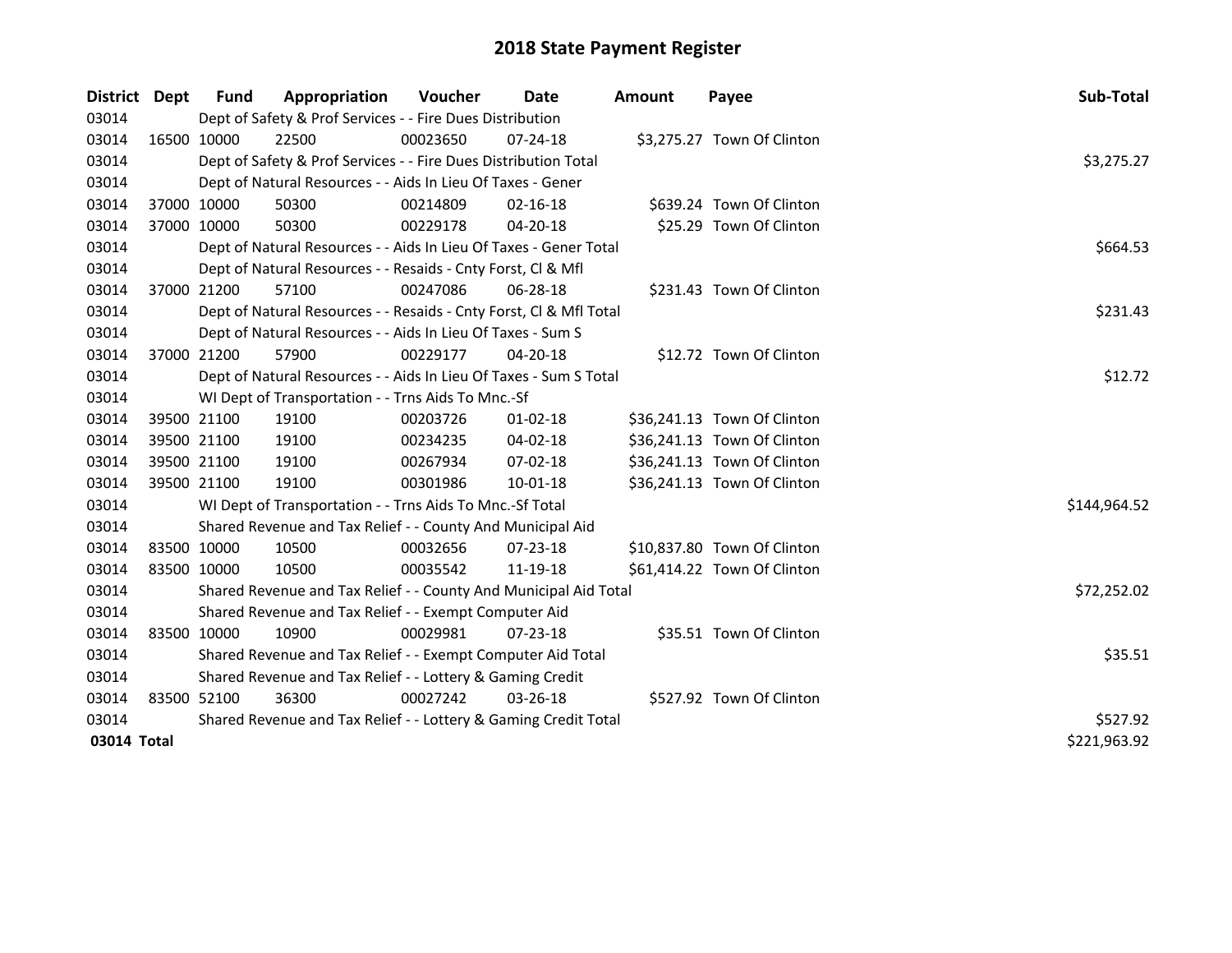| District Dept |             | <b>Fund</b> | Appropriation                                                      | Voucher  | <b>Date</b>    | <b>Amount</b> | Payee                            | Sub-Total    |
|---------------|-------------|-------------|--------------------------------------------------------------------|----------|----------------|---------------|----------------------------------|--------------|
| 03016         |             |             | Dept of Safety & Prof Services - - Fire Dues Distribution          |          |                |               |                                  |              |
| 03016         |             | 16500 10000 | 22500                                                              | 00023651 | 07-25-18       |               | \$2,576.90 Town Of Crystal Lake  |              |
| 03016         |             |             | Dept of Safety & Prof Services - - Fire Dues Distribution Total    |          |                |               |                                  | \$2,576.90   |
| 03016         |             |             | Dept of Natural Resources - - Aids In Lieu Of Taxes - Gener        |          |                |               |                                  |              |
| 03016         |             | 37000 10000 | 50300                                                              | 00211484 | 02-02-18       |               | \$18,562.92 Town Of Crystal Lake |              |
| 03016         |             | 37000 10000 | 50300                                                              | 00229915 | $04 - 20 - 18$ |               | \$682.66 Town Of Crystal Lake    |              |
| 03016         |             |             | Dept of Natural Resources - - Aids In Lieu Of Taxes - Gener Total  |          | \$19,245.58    |               |                                  |              |
| 03016         |             |             | Dept of Natural Resources - - Gen Program Ops-State Funds          |          |                |               |                                  |              |
| 03016         |             | 37000 21200 | 16100                                                              | 00256034 | $08-14-18$     |               | \$425.00 Town Of Crystal Lake    |              |
| 03016         |             |             | Dept of Natural Resources - - Gen Program Ops-State Funds Total    |          |                |               |                                  | \$425.00     |
| 03016         |             |             | Dept of Natural Resources - - Resaids - Cnty Forst, Cl & Mfl       |          |                |               |                                  |              |
| 03016         |             | 37000 21200 | 57100                                                              | 00247087 | 06-28-18       |               | \$308.66 Town Of Crystal Lake    |              |
| 03016         |             |             | Dept of Natural Resources - - Resaids - Cnty Forst, Cl & Mfl Total |          |                |               |                                  | \$308.66     |
| 03016         |             |             | Dept of Natural Resources - - Aids In Lieu Of Taxes - Sum S        |          |                |               |                                  |              |
| 03016         |             | 37000 21200 | 57900                                                              | 00229916 | 04-20-18       |               | \$0.66 Town Of Crystal Lake      |              |
| 03016         |             | 37000 21200 | 57900                                                              | 00229917 | $04 - 20 - 18$ |               | \$623.03 Town Of Crystal Lake    |              |
| 03016         |             |             | Dept of Natural Resources - - Aids In Lieu Of Taxes - Sum S Total  | \$623.69 |                |               |                                  |              |
| 03016         |             |             | WI Dept of Transportation - - Trns Aids To Mnc.-Sf                 |          |                |               |                                  |              |
| 03016         |             | 39500 21100 | 19100                                                              | 00203727 | $01-02-18$     |               | \$35,010.79 Town Of Crystal Lake |              |
| 03016         |             | 39500 21100 | 19100                                                              | 00234236 | $04 - 02 - 18$ |               | \$35,010.79 Town Of Crystal Lake |              |
| 03016         |             | 39500 21100 | 19100                                                              | 00267935 | 07-02-18       |               | \$35,010.79 Town Of Crystal Lake |              |
| 03016         |             | 39500 21100 | 19100                                                              | 00301987 | $10 - 01 - 18$ |               | \$35,010.81 Town Of Crystal Lake |              |
| 03016         |             |             | WI Dept of Transportation - - Trns Aids To Mnc.-Sf Total           |          |                |               |                                  | \$140,043.18 |
| 03016         |             |             | Shared Revenue and Tax Relief - - County And Municipal Aid         |          |                |               |                                  |              |
| 03016         |             | 83500 10000 | 10500                                                              | 00032657 | 07-23-18       |               | \$3,755.82 Town Of Crystal Lake  |              |
| 03016         |             | 83500 10000 | 10500                                                              | 00035543 | 11-19-18       |               | \$21,282.95 Town Of Crystal Lake |              |
| 03016         |             |             | Shared Revenue and Tax Relief - - County And Municipal Aid Total   |          |                |               |                                  | \$25,038.77  |
| 03016         |             |             | Shared Revenue and Tax Relief - - Exempt Computer Aid              |          |                |               |                                  |              |
| 03016         |             | 83500 10000 | 10900                                                              | 00029982 | 07-23-18       |               | \$51.75 Town Of Crystal Lake     |              |
| 03016         |             |             | Shared Revenue and Tax Relief - - Exempt Computer Aid Total        |          |                |               |                                  | \$51.75      |
| 03016         |             |             | Shared Revenue and Tax Relief - - Utility Aid                      |          |                |               |                                  |              |
| 03016         |             | 83500 10000 | 11000                                                              | 00032657 | $07 - 23 - 18$ |               | \$155.20 Town Of Crystal Lake    |              |
| 03016         | 83500 10000 |             | 11000                                                              | 00035543 | 11-19-18       |               | \$837.48 Town Of Crystal Lake    |              |
| 03016         |             |             | Shared Revenue and Tax Relief - - Utility Aid Total                |          |                |               |                                  | \$992.68     |
| 03016 Total   |             |             |                                                                    |          |                |               |                                  | \$189,306.21 |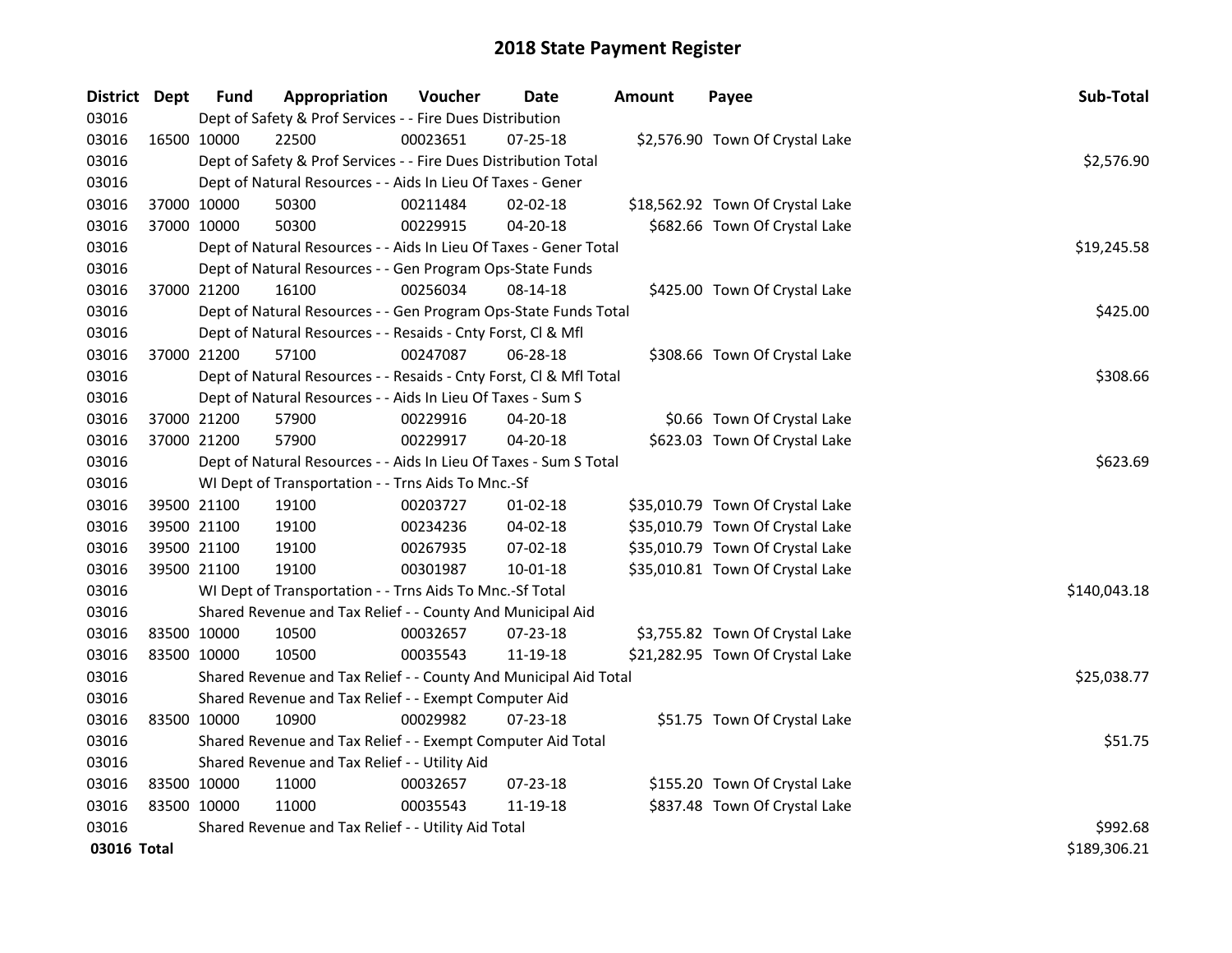| District    | <b>Dept</b> | <b>Fund</b>                                         | Appropriation                                                      | Voucher  | Date           | <b>Amount</b> | Payee                          | Sub-Total    |
|-------------|-------------|-----------------------------------------------------|--------------------------------------------------------------------|----------|----------------|---------------|--------------------------------|--------------|
| 03018       |             |                                                     | Dept of Safety & Prof Services - - Fire Dues Distribution          |          |                |               |                                |              |
| 03018       | 16500 10000 |                                                     | 22500                                                              | 00023652 | $07 - 24 - 18$ |               | \$2,915.15 Town Of Cumberland  |              |
| 03018       |             |                                                     | Dept of Safety & Prof Services - - Fire Dues Distribution Total    |          |                |               |                                | \$2,915.15   |
| 03018       |             |                                                     | Dept of Natural Resources - - Aids In Lieu Of Taxes - Gener        |          |                |               |                                |              |
| 03018       | 37000 10000 |                                                     | 50300                                                              | 00229918 | 04-20-18       |               | \$156.45 Town Of Cumberland    |              |
| 03018       | 37000 10000 |                                                     | 50300                                                              | 00229919 | 04-20-18       |               | \$16.00 Town Of Cumberland     |              |
| 03018       |             |                                                     | Dept of Natural Resources - - Aids In Lieu Of Taxes - Gener Total  |          |                |               |                                | \$172.45     |
| 03018       |             |                                                     | Dept of Natural Resources - - Resaids - Cnty Forst, Cl & Mfl       |          |                |               |                                |              |
| 03018       |             | 37000 21200                                         | 57100                                                              | 00247088 | 06-28-18       |               | \$160.96 Town Of Cumberland    |              |
| 03018       |             |                                                     | Dept of Natural Resources - - Resaids - Cnty Forst, Cl & Mfl Total |          |                |               |                                | \$160.96     |
| 03018       |             |                                                     | Dept of Natural Resources - - Aids In Lieu Of Taxes - Sum S        |          |                |               |                                |              |
| 03018       | 37000 21200 |                                                     | 57900                                                              | 00229920 | 04-20-18       |               | \$166.16 Town Of Cumberland    |              |
| 03018       |             |                                                     | Dept of Natural Resources - - Aids In Lieu Of Taxes - Sum S Total  |          |                |               |                                | \$166.16     |
| 03018       |             |                                                     | WI Dept of Transportation - - Trns Aids To Mnc.-Sf                 |          |                |               |                                |              |
| 03018       |             | 39500 21100                                         | 19100                                                              | 00203728 | $01-02-18$     |               | \$36,671.15 Town Of Cumberland |              |
| 03018       |             | 39500 21100                                         | 19100                                                              | 00234237 | 04-02-18       |               | \$36,671.15 Town Of Cumberland |              |
| 03018       |             | 39500 21100                                         | 19100                                                              | 00267936 | 07-02-18       |               | \$36,671.15 Town Of Cumberland |              |
| 03018       | 39500 21100 |                                                     | 19100                                                              | 00301988 | 10-01-18       |               | \$36,671.15 Town Of Cumberland |              |
| 03018       |             |                                                     | WI Dept of Transportation - - Trns Aids To Mnc.-Sf Total           |          |                |               |                                | \$146,684.60 |
| 03018       |             |                                                     | Shared Revenue and Tax Relief - - County And Municipal Aid         |          |                |               |                                |              |
| 03018       | 83500 10000 |                                                     | 10500                                                              | 00032658 | 07-23-18       |               | \$4,653.33 Town Of Cumberland  |              |
| 03018       | 83500 10000 |                                                     | 10500                                                              | 00035544 | 11-19-18       |               | \$26,368.90 Town Of Cumberland |              |
| 03018       |             |                                                     | Shared Revenue and Tax Relief - - County And Municipal Aid Total   |          |                |               |                                | \$31,022.23  |
| 03018       |             |                                                     | Shared Revenue and Tax Relief - - Exempt Computer Aid              |          |                |               |                                |              |
| 03018       |             | 83500 10000                                         | 10900                                                              | 00029983 | 07-23-18       |               | \$17.25 Town Of Cumberland     |              |
| 03018       |             |                                                     | Shared Revenue and Tax Relief - - Exempt Computer Aid Total        |          |                |               |                                | \$17.25      |
| 03018       |             | Shared Revenue and Tax Relief - - Utility Aid       |                                                                    |          |                |               |                                |              |
| 03018       |             | 83500 10000                                         | 11000                                                              | 00032658 | 07-23-18       |               | \$40.40 Town Of Cumberland     |              |
| 03018       | 83500 10000 |                                                     | 11000                                                              | 00035544 | 11-19-18       |               | \$226.56 Town Of Cumberland    |              |
| 03018       |             | Shared Revenue and Tax Relief - - Utility Aid Total | \$266.96                                                           |          |                |               |                                |              |
| 03018 Total |             |                                                     |                                                                    |          |                |               |                                | \$181,405.76 |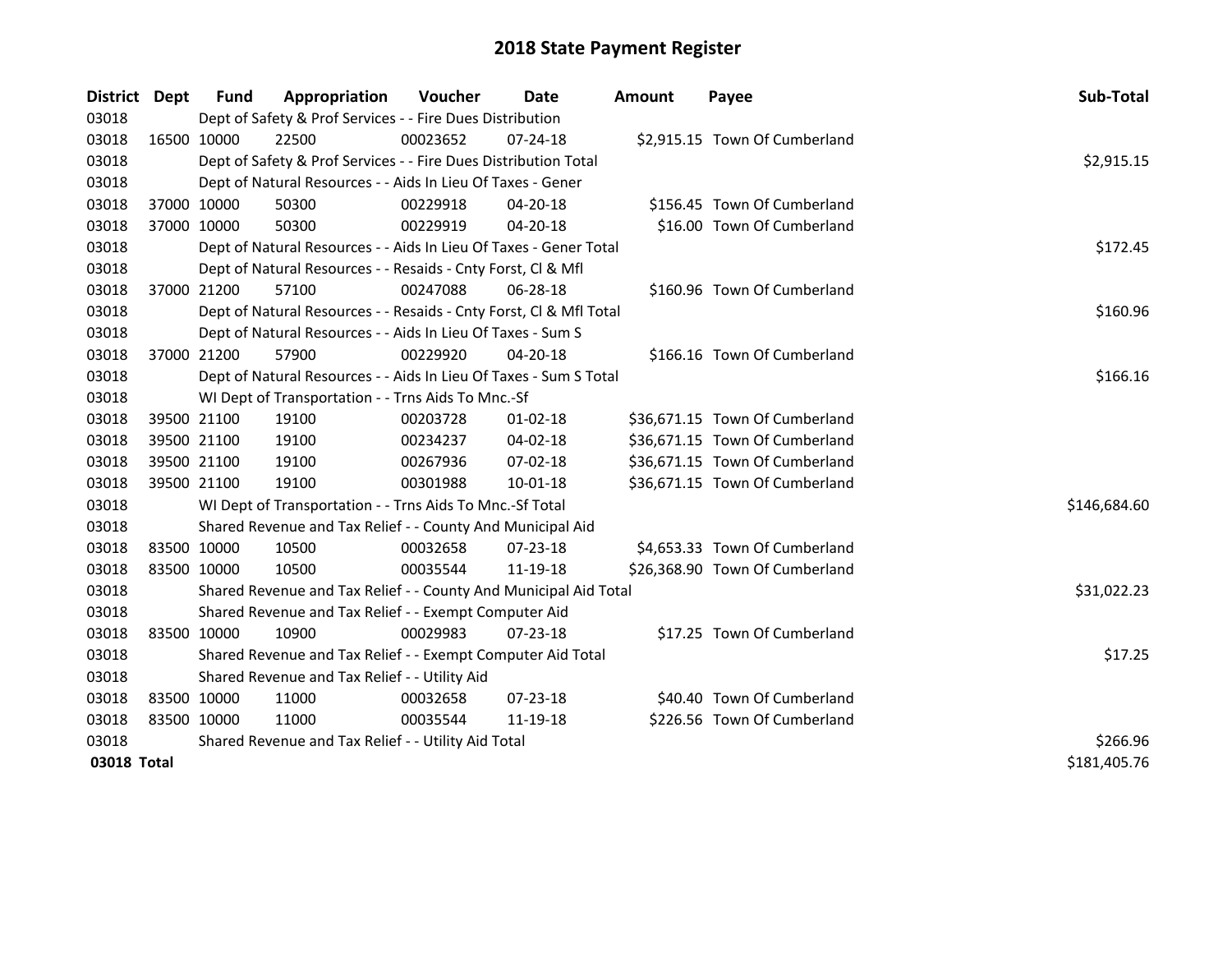| <b>District</b> | Dept        | Fund        | Appropriation                                                      | <b>Voucher</b> | Date           | <b>Amount</b> | Payee                      | Sub-Total    |
|-----------------|-------------|-------------|--------------------------------------------------------------------|----------------|----------------|---------------|----------------------------|--------------|
| 03020           |             |             | Dept of Safety & Prof Services - - Fire Dues Distribution          |                |                |               |                            |              |
| 03020           |             | 16500 10000 | 22500                                                              | 00018374       | $07-02-18$     |               | \$1,374.90 Town Of Dallas  |              |
| 03020           |             |             | Dept of Safety & Prof Services - - Fire Dues Distribution Total    |                |                |               |                            | \$1,374.90   |
| 03020           |             |             | Dept of Natural Resources - - Resaids - Cnty Forst, CI & Mfl       |                |                |               |                            |              |
| 03020           |             | 37000 21200 | 57100                                                              | 00247089       | 06-28-18       |               | \$313.40 Town Of Dallas    |              |
| 03020           |             |             | Dept of Natural Resources - - Resaids - Cnty Forst, Cl & Mfl Total |                |                |               |                            | \$313.40     |
| 03020           |             |             | WI Dept of Transportation - - Trns Aids To Mnc.-Sf                 |                |                |               |                            |              |
| 03020           |             | 39500 21100 | 19100                                                              | 00203729       | $01 - 02 - 18$ |               | \$23,663.04 Town Of Dallas |              |
| 03020           |             | 39500 21100 | 19100                                                              | 00234238       | 04-02-18       |               | \$23,663.04 Town Of Dallas |              |
| 03020           |             | 39500 21100 | 19100                                                              | 00267937       | 07-02-18       |               | \$23,663.04 Town Of Dallas |              |
| 03020           | 39500 21100 |             | 19100                                                              | 00301989       | $10-01-18$     |               | \$23,663.06 Town Of Dallas |              |
| 03020           |             |             | WI Dept of Transportation - - Trns Aids To Mnc.-Sf Total           |                |                |               |                            | \$94,652.18  |
| 03020           |             |             | Shared Revenue and Tax Relief - - County And Municipal Aid         |                |                |               |                            |              |
| 03020           |             | 83500 10000 | 10500                                                              | 00032659       | $07 - 23 - 18$ |               | \$5,241.57 Town Of Dallas  |              |
| 03020           | 83500 10000 |             | 10500                                                              | 00035545       | 11-19-18       |               | \$29,702.26 Town Of Dallas |              |
| 03020           |             |             | Shared Revenue and Tax Relief - - County And Municipal Aid Total   |                |                |               |                            | \$34,943.83  |
| 03020           |             |             | Shared Revenue and Tax Relief - - Exempt Computer Aid              |                |                |               |                            |              |
| 03020           |             | 83500 10000 | 10900                                                              | 00029984       | $07 - 23 - 18$ |               | \$6.09 Town Of Dallas      |              |
| 03020           |             |             | Shared Revenue and Tax Relief - - Exempt Computer Aid Total        |                |                |               |                            | \$6.09       |
| 03020           |             |             | Shared Revenue and Tax Relief - - Utility Aid                      |                |                |               |                            |              |
| 03020           |             | 83500 10000 | 11000                                                              | 00032659       | $07 - 23 - 18$ |               | \$167.92 Town Of Dallas    |              |
| 03020           |             | 83500 10000 | 11000                                                              | 00035545       | 11-19-18       |               | \$708.51 Town Of Dallas    |              |
| 03020           |             |             | Shared Revenue and Tax Relief - - Utility Aid Total                | \$876.43       |                |               |                            |              |
| 03020 Total     |             |             |                                                                    |                |                |               |                            | \$132,166.83 |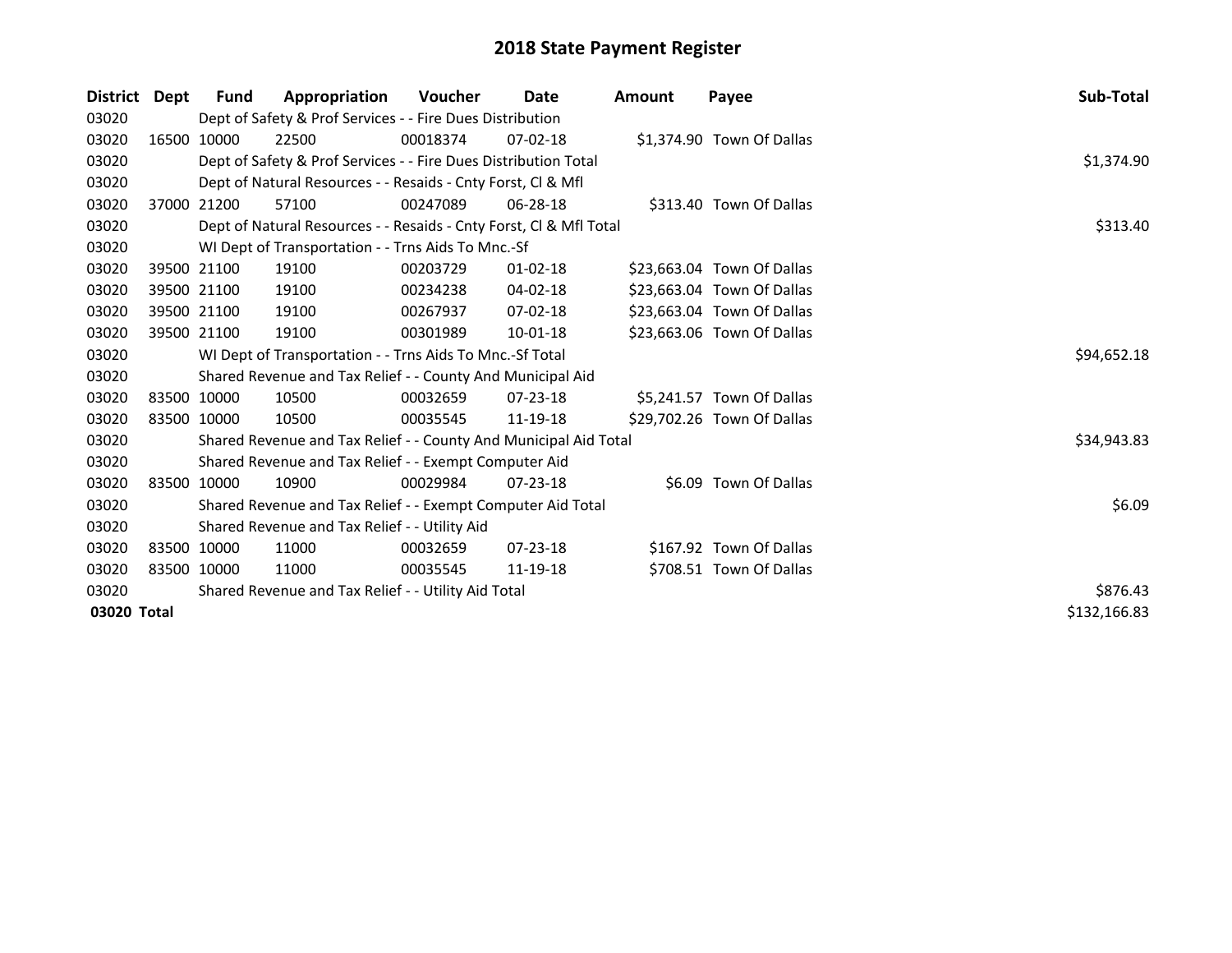| District Dept |             | <b>Fund</b> | Appropriation                                                      | Voucher  | Date           | <b>Amount</b> | Payee                      | Sub-Total    |
|---------------|-------------|-------------|--------------------------------------------------------------------|----------|----------------|---------------|----------------------------|--------------|
| 03022         |             |             | Dept of Safety & Prof Services - - Fire Dues Distribution          |          |                |               |                            |              |
| 03022         |             | 16500 10000 | 22500                                                              | 00023653 | 07-25-18       |               | \$4,917.80 Dovre, Town Of  |              |
| 03022         |             |             | Dept of Safety & Prof Services - - Fire Dues Distribution Total    |          |                |               |                            | \$4,917.80   |
| 03022         |             |             | Dept of Natural Resources - - Aids In Lieu Of Taxes - Gener        |          |                |               |                            |              |
| 03022         |             | 37000 10000 | 50300                                                              | 00211487 | 02-02-18       |               | \$821.70 Dovre, Town Of    |              |
| 03022         | 37000 10000 |             | 50300                                                              | 00229943 | 04-20-18       |               | \$293.80 Dovre, Town Of    |              |
| 03022         |             |             | Dept of Natural Resources - - Aids In Lieu Of Taxes - Gener Total  |          |                |               |                            | \$1,115.50   |
| 03022         |             |             | Dept of Natural Resources - - Resaids - Cnty Forst, Cl & Mfl       |          |                |               |                            |              |
| 03022         |             | 37000 21200 | 57100                                                              | 00247090 | 06-28-18       |               | \$283.18 Dovre, Town Of    |              |
| 03022         |             |             | Dept of Natural Resources - - Resaids - Cnty Forst, Cl & Mfl Total |          |                |               |                            | \$283.18     |
| 03022         |             |             | Dept of Natural Resources - - Aids In Lieu Of Taxes - Sum S        |          |                |               |                            |              |
| 03022         |             | 37000 21200 | 57900                                                              | 00229944 | 04-20-18       |               | \$722.57 Dovre, Town Of    |              |
| 03022         |             |             | Dept of Natural Resources - - Aids In Lieu Of Taxes - Sum S Total  |          |                |               |                            | \$722.57     |
| 03022         |             |             | WI Dept of Transportation - - Trns Aids To Mnc.-Sf                 |          |                |               |                            |              |
| 03022         |             | 39500 21100 | 19100                                                              | 00203730 | $01 - 02 - 18$ |               | \$33,332.52 Dovre, Town Of |              |
| 03022         |             | 39500 21100 | 19100                                                              | 00234239 | $04 - 02 - 18$ |               | \$33,332.52 Dovre, Town Of |              |
| 03022         |             | 39500 21100 | 19100                                                              | 00267938 | 07-02-18       |               | \$33,332.52 Dovre, Town Of |              |
| 03022         |             | 39500 21100 | 19100                                                              | 00301990 | $10 - 01 - 18$ |               | \$33,332.53 Dovre, Town Of |              |
| 03022         |             |             | WI Dept of Transportation - - Trns Aids To Mnc.-Sf Total           |          |                |               |                            | \$133,330.09 |
| 03022         |             |             | Department of Revenue - - Payments For Municipal Svcs              |          |                |               |                            |              |
| 03022         |             | 56600 10000 | 50100                                                              | 00026679 | $01 - 31 - 18$ |               | \$92.44 Dovre, Town Of     |              |
| 03022         |             |             | Department of Revenue - - Payments For Municipal Svcs Total        |          |                |               |                            | \$92.44      |
| 03022         |             |             | Shared Revenue and Tax Relief - - County And Municipal Aid         |          |                |               |                            |              |
| 03022         | 83500 10000 |             | 10500                                                              | 00032660 | 07-23-18       |               | \$8,202.05 Dovre, Town Of  |              |
| 03022         | 83500 10000 |             | 10500                                                              | 00035546 | 11-19-18       |               | \$46,478.28 Dovre, Town Of |              |
| 03022         |             |             | Shared Revenue and Tax Relief - - County And Municipal Aid Total   |          |                |               |                            | \$54,680.33  |
| 03022         |             |             | Shared Revenue and Tax Relief - - Exempt Computer Aid              |          |                |               |                            |              |
| 03022         | 83500 10000 |             | 10900                                                              | 00029985 | 07-23-18       |               | \$550.98 Dovre, Town Of    |              |
| 03022         |             |             | Shared Revenue and Tax Relief - - Exempt Computer Aid Total        |          |                |               |                            | \$550.98     |
| 03022         |             |             | Shared Revenue and Tax Relief - - Utility Aid                      |          |                |               |                            |              |
| 03022         | 83500 10000 |             | 11000                                                              | 00032660 | 07-23-18       |               | \$289.46 Dovre, Town Of    |              |
| 03022         | 83500 10000 |             | 11000                                                              | 00035546 | 11-19-18       |               | \$1,777.58 Dovre, Town Of  |              |
| 03022         |             |             | Shared Revenue and Tax Relief - - Utility Aid Total                |          |                |               |                            | \$2,067.04   |
| 03022         |             |             | Shared Revenue and Tax Relief - - Lottery & Gaming Credit          |          |                |               |                            |              |
| 03022         | 83500 52100 |             | 36300                                                              | 00027243 | 03-26-18       |               | \$127.42 Dovre, Town Of    |              |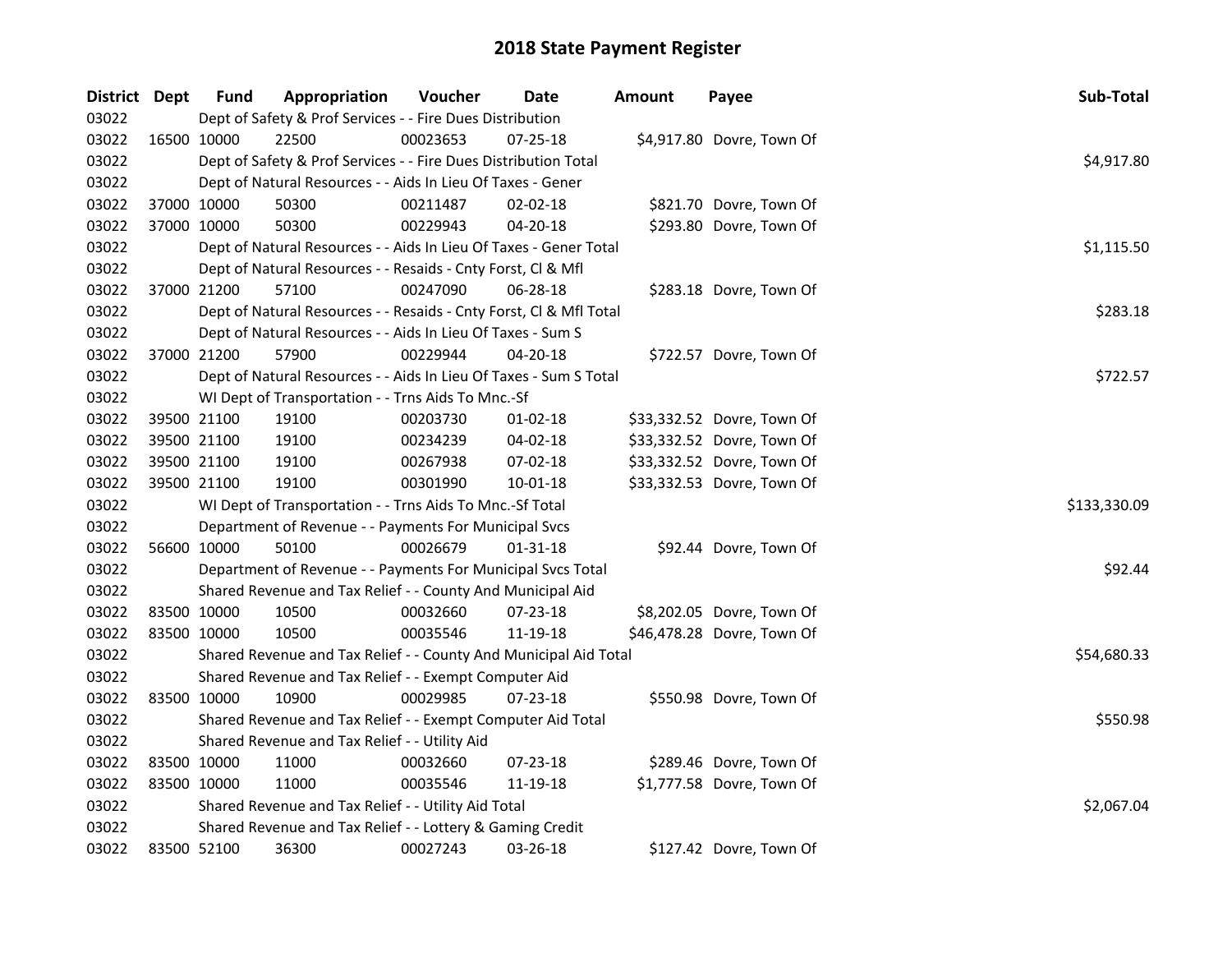| District Dept | Fund | <b>Appropriation</b>                                            | Voucher | Date | Amount | Payee | Sub-Total    |
|---------------|------|-----------------------------------------------------------------|---------|------|--------|-------|--------------|
| 03022         |      | Shared Revenue and Tax Relief - - Lottery & Gaming Credit Total |         |      |        |       | \$127.42     |
| 03022 Total   |      |                                                                 |         |      |        |       | \$197,887.35 |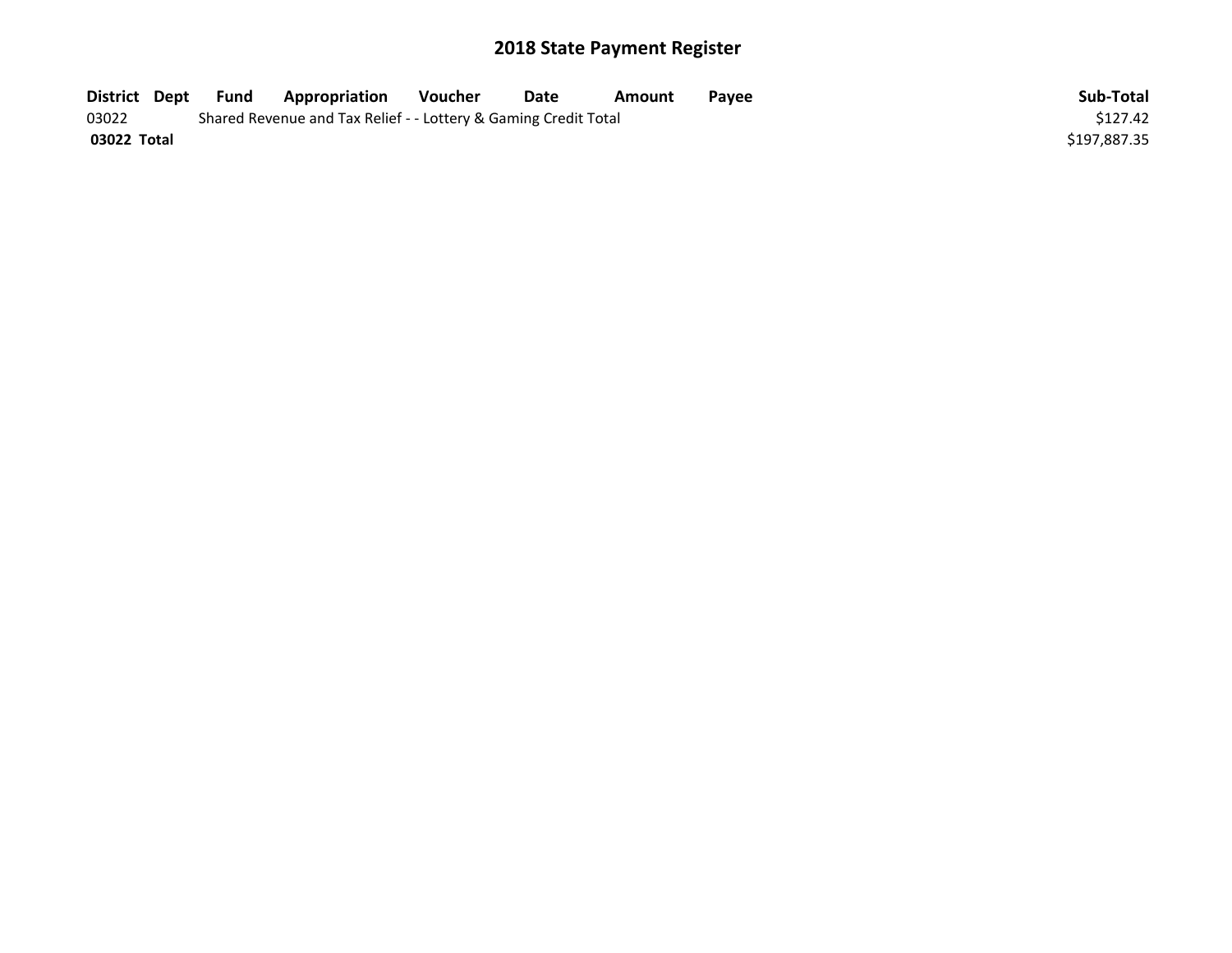| <b>District</b> | Dept | <b>Fund</b> | Appropriation                                                      | <b>Voucher</b> | <b>Date</b>    | Amount | Payee                     | Sub-Total    |
|-----------------|------|-------------|--------------------------------------------------------------------|----------------|----------------|--------|---------------------------|--------------|
| 03024           |      |             | Dept of Safety & Prof Services - - Fire Dues Distribution          |                |                |        |                           |              |
| 03024           |      | 16500 10000 | 22500                                                              | 00023654       | $07 - 25 - 18$ |        | \$1,553.15 Town Of Doyle  |              |
| 03024           |      |             | Dept of Safety & Prof Services - - Fire Dues Distribution Total    |                |                |        |                           | \$1,553.15   |
| 03024           |      |             | Dept of Natural Resources - - Resaids - Cnty Forst, CI & Mfl       |                |                |        |                           |              |
| 03024           |      | 37000 21200 | 57100                                                              | 00247091       | 06-28-18       |        | \$1,164.06 Town Of Doyle  |              |
| 03024           |      |             | Dept of Natural Resources - - Resaids - Cnty Forst, CI & Mfl Total |                |                |        |                           | \$1,164.06   |
| 03024           |      |             | Dept of Natural Resources - - Aids In Lieu Of Taxes - Sum S        |                |                |        |                           |              |
| 03024           |      | 37000 21200 | 57900                                                              | 00230564       | 04-20-18       |        | \$1.94 Town Of Doyle      |              |
| 03024           |      |             | Dept of Natural Resources - - Aids In Lieu Of Taxes - Sum S Total  |                |                |        |                           | \$1.94       |
| 03024           |      |             | WI Dept of Transportation - - Trns Aids To Mnc.-Sf                 |                |                |        |                           |              |
| 03024           |      | 39500 21100 | 19100                                                              | 00203731       | $01 - 02 - 18$ |        | \$23,722.77 Town Of Doyle |              |
| 03024           |      | 39500 21100 | 19100                                                              | 00234240       | 04-02-18       |        | \$23,722.77 Town Of Doyle |              |
| 03024           |      | 39500 21100 | 19100                                                              | 00267939       | 07-02-18       |        | \$23,722.77 Town Of Doyle |              |
| 03024           |      | 39500 21100 | 19100                                                              | 00301991       | $10-01-18$     |        | \$23,722.77 Town Of Doyle |              |
| 03024           |      |             | WI Dept of Transportation - - Trns Aids To Mnc.-Sf Total           |                |                |        |                           | \$94,891.08  |
| 03024           |      |             | Shared Revenue and Tax Relief - - County And Municipal Aid         |                |                |        |                           |              |
| 03024           |      | 83500 10000 | 10500                                                              | 00032661       | $07 - 23 - 18$ |        | \$4,302.03 Town Of Doyle  |              |
| 03024           |      | 83500 10000 | 10500                                                              | 00035547       | 11-19-18       |        | \$24,378.18 Town Of Doyle |              |
| 03024           |      |             | Shared Revenue and Tax Relief - - County And Municipal Aid Total   |                |                |        |                           | \$28,680.21  |
| 03024           |      |             | Shared Revenue and Tax Relief - - Exempt Computer Aid              |                |                |        |                           |              |
| 03024           |      | 83500 10000 | 10900                                                              | 00029986       | $07 - 23 - 18$ |        | \$31.46 Town Of Doyle     |              |
| 03024           |      |             | Shared Revenue and Tax Relief - - Exempt Computer Aid Total        |                |                |        |                           | \$31.46      |
| 03024 Total     |      |             |                                                                    |                |                |        |                           | \$126,321.90 |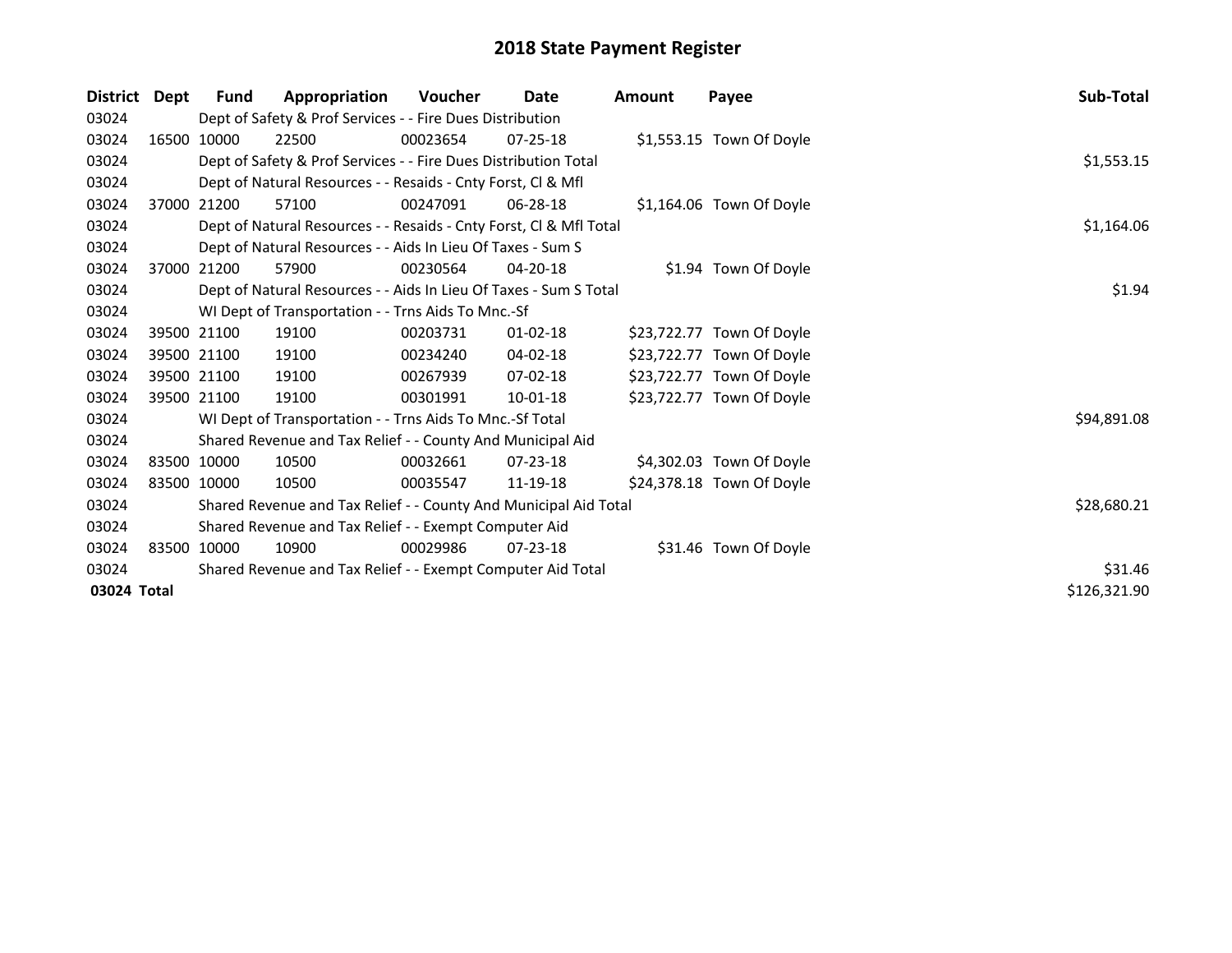| District    | Dept        | <b>Fund</b> | Appropriation                                                      | <b>Voucher</b> | Date           | Amount | Payee                        | Sub-Total    |
|-------------|-------------|-------------|--------------------------------------------------------------------|----------------|----------------|--------|------------------------------|--------------|
| 03026       |             |             | Dept of Safety & Prof Services - - Fire Dues Distribution          |                |                |        |                              |              |
| 03026       | 16500 10000 |             | 22500                                                              | 00023655       | 07-24-18       |        | \$3,954.96 Town Of Lakeland  |              |
| 03026       |             |             | Dept of Safety & Prof Services - - Fire Dues Distribution Total    |                |                |        |                              | \$3,954.96   |
| 03026       |             |             | Dept of Natural Resources - - Aids In Lieu Of Taxes - Gener        |                |                |        |                              |              |
| 03026       |             | 37000 10000 | 50300                                                              | 00230043       | 04-20-18       |        | \$44.84 Town Of Lakeland     |              |
| 03026       | 37000 10000 |             | 50300                                                              | 00230044       | 04-20-18       |        | \$304.14 Town Of Lakeland    |              |
| 03026       |             |             | Dept of Natural Resources - - Aids In Lieu Of Taxes - Gener Total  |                |                |        |                              | \$348.98     |
| 03026       |             |             | Dept of Natural Resources - - Resaids - Cnty Forst, Cl & Mfl       |                |                |        |                              |              |
| 03026       |             | 37000 21200 | 57100                                                              | 00247092       | $06 - 28 - 18$ |        | \$370.13 Town Of Lakeland    |              |
| 03026       |             |             | Dept of Natural Resources - - Resaids - Cnty Forst, Cl & Mfl Total |                |                |        |                              | \$370.13     |
| 03026       |             |             | Dept of Natural Resources - - Aids In Lieu Of Taxes - Sum S        |                |                |        |                              |              |
| 03026       |             | 37000 21200 | 57900                                                              | 00230040       | 04-20-18       |        | \$28.80 Town Of Lakeland     |              |
| 03026       |             | 37000 21200 | 57900                                                              | 00230041       | 04-20-18       |        | \$7.21 Town Of Lakeland      |              |
| 03026       | 37000 21200 |             | 57900                                                              | 00230042       | 04-20-18       |        | \$2.02 Town Of Lakeland      |              |
| 03026       |             |             | Dept of Natural Resources - - Aids In Lieu Of Taxes - Sum S Total  |                |                |        |                              | \$38.03      |
| 03026       |             |             | WI Dept of Transportation - - Trns Aids To Mnc.-Sf                 |                |                |        |                              |              |
| 03026       |             | 39500 21100 | 19100                                                              | 00203732       | $01 - 02 - 18$ |        | \$36,366.55 Town Of Lakeland |              |
| 03026       |             | 39500 21100 | 19100                                                              | 00234241       | 04-02-18       |        | \$36,366.55 Town Of Lakeland |              |
| 03026       |             | 39500 21100 | 19100                                                              | 00267940       | 07-02-18       |        | \$36,366.55 Town Of Lakeland |              |
| 03026       | 39500 21100 |             | 19100                                                              | 00301992       | 10-01-18       |        | \$36,366.56 Town Of Lakeland |              |
| 03026       |             |             | WI Dept of Transportation - - Trns Aids To Mnc.-Sf Total           |                |                |        |                              | \$145,466.21 |
| 03026       |             |             | Shared Revenue and Tax Relief - - County And Municipal Aid         |                |                |        |                              |              |
| 03026       | 83500 10000 |             | 10500                                                              | 00032662       | 07-23-18       |        | \$2,248.37 Town Of Lakeland  |              |
| 03026       | 83500 10000 |             | 10500                                                              | 00035548       | 11-19-18       |        | \$12,740.75 Town Of Lakeland |              |
| 03026       |             |             | Shared Revenue and Tax Relief - - County And Municipal Aid Total   |                |                |        |                              | \$14,989.12  |
| 03026       |             |             | Shared Revenue and Tax Relief - - Exempt Computer Aid              |                |                |        |                              |              |
| 03026       | 83500 10000 |             | 10900                                                              | 00029987       | $07 - 23 - 18$ |        | \$12.18 Town Of Lakeland     |              |
| 03026       |             |             | Shared Revenue and Tax Relief - - Exempt Computer Aid Total        | \$12.18        |                |        |                              |              |
| 03026 Total |             |             |                                                                    |                |                |        |                              | \$165,179.61 |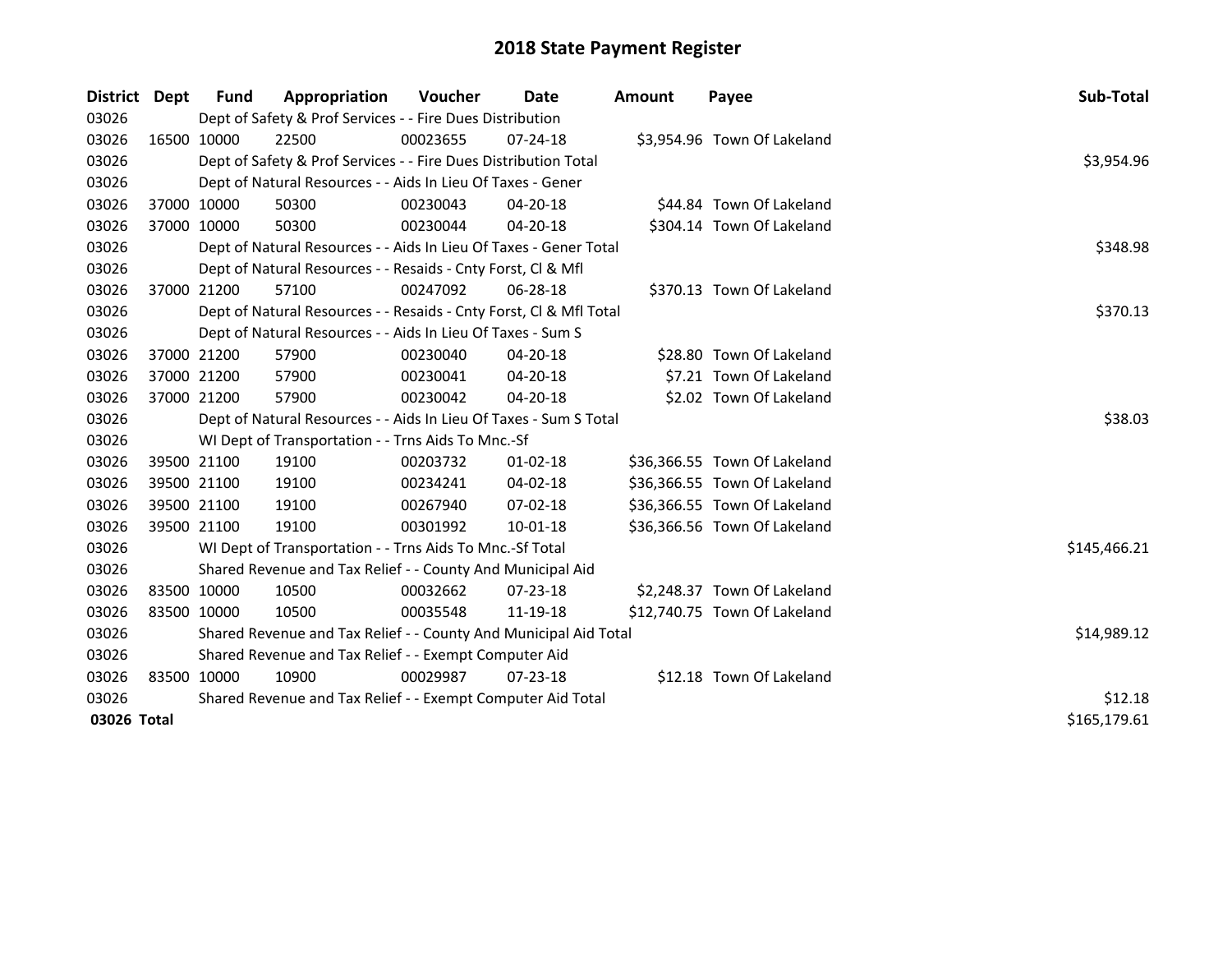| <b>District</b> | Dept        | <b>Fund</b> | Appropriation                                                       | <b>Voucher</b> | Date           | Amount | Payee                           | Sub-Total    |
|-----------------|-------------|-------------|---------------------------------------------------------------------|----------------|----------------|--------|---------------------------------|--------------|
| 03028           |             |             | Dept of Safety & Prof Services - - Fire Dues Distribution           |                |                |        |                                 |              |
| 03028           |             | 16500 10000 | 22500                                                               | 00023656       | $07 - 25 - 18$ |        | \$2,283.35 Town Of Maple Grove  |              |
| 03028           |             |             | Dept of Safety & Prof Services - - Fire Dues Distribution Total     |                |                |        |                                 | \$2,283.35   |
| 03028           |             |             | Dept of Natural Resources - - Resaids - Cnty Forst, Cl & Mfl        |                |                |        |                                 |              |
| 03028           | 37000 21200 |             | 57100                                                               | 00247093       | $06 - 28 - 18$ |        | \$225.72 Town Of Maple Grove    |              |
| 03028           |             |             | Dept of Natural Resources - - Resaids - Cnty Forst, Cl & Mfl Total  |                |                |        |                                 | \$225.72     |
| 03028           |             |             | Dept of Natural Resources - - Aids In Lieu Of Taxes - Sum S         |                |                |        |                                 |              |
| 03028           | 37000 21200 |             | 57900                                                               | 00229063       | 04-20-18       |        | \$6.42 Town Of Maple Grove      |              |
| 03028           |             |             | Dept of Natural Resources - - Aids In Lieu Of Taxes - Sum S Total   |                |                |        |                                 | \$6.42       |
| 03028           |             |             | WI Dept of Transportation - - Trns Aids To Mnc.-Sf                  |                |                |        |                                 |              |
| 03028           | 39500 21100 |             | 19100                                                               | 00203733       | $01 - 02 - 18$ |        | \$40,266.59 Town Of Maple Grove |              |
| 03028           | 39500 21100 |             | 19100                                                               | 00234242       | $04 - 02 - 18$ |        | \$40,266.59 Town Of Maple Grove |              |
| 03028           | 39500 21100 |             | 19100                                                               | 00267941       | $07 - 02 - 18$ |        | \$40,266.59 Town Of Maple Grove |              |
| 03028           | 39500 21100 |             | 19100                                                               | 00301993       | 10-01-18       |        | \$40,266.61 Town Of Maple Grove |              |
| 03028           |             |             | WI Dept of Transportation - - Trns Aids To Mnc.-Sf Total            |                |                |        |                                 | \$161,066.38 |
| 03028           |             |             | Department of Military Affairs - - Major Disaster Assist; Pif       |                |                |        |                                 |              |
| 03028           | 46500 27200 |             | 36500                                                               | 00045330       | 06-26-18       |        | \$7,453.60 Town Of Maple Grove  |              |
| 03028           |             |             | Department of Military Affairs - - Major Disaster Assist; Pif Total |                |                |        |                                 | \$7,453.60   |
| 03028           |             |             | Shared Revenue and Tax Relief - - County And Municipal Aid          |                |                |        |                                 |              |
| 03028           | 83500 10000 |             | 10500                                                               | 00032663       | $07 - 23 - 18$ |        | \$13,711.68 Town Of Maple Grove |              |
| 03028           | 83500 10000 |             | 10500                                                               | 00035549       | 11-19-18       |        | \$77,699.50 Town Of Maple Grove |              |
| 03028           |             |             | Shared Revenue and Tax Relief - - County And Municipal Aid Total    | \$91,411.18    |                |        |                                 |              |
| 03028           |             |             | Shared Revenue and Tax Relief - - Exempt Computer Aid               |                |                |        |                                 |              |
| 03028           | 83500 10000 |             | 10900                                                               | 00029988       | $07 - 23 - 18$ |        | \$6.09 Town Of Maple Grove      |              |
| 03028           |             |             | Shared Revenue and Tax Relief - - Exempt Computer Aid Total         | \$6.09         |                |        |                                 |              |
| 03028 Total     |             |             |                                                                     |                |                |        |                                 | \$262,452.74 |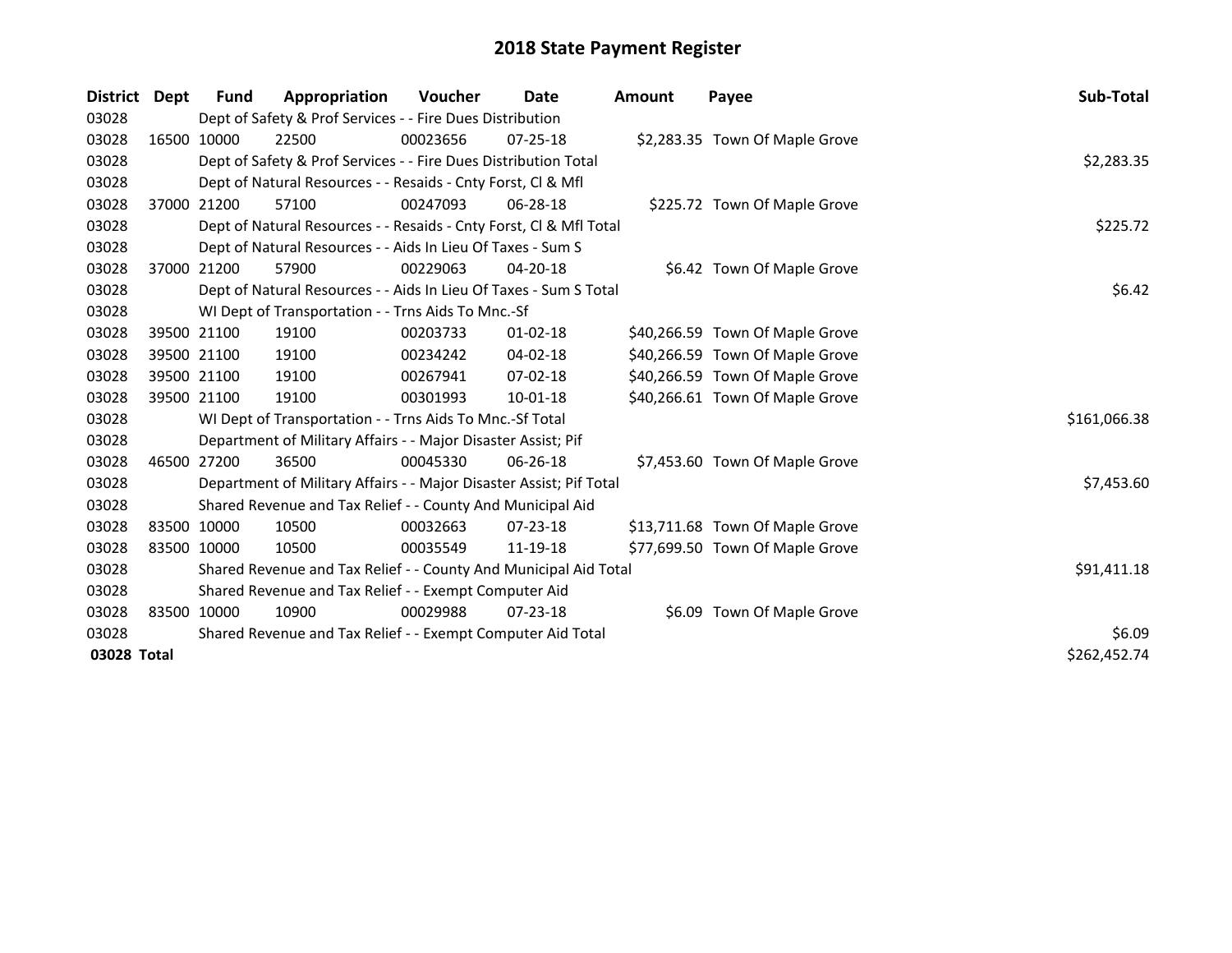| <b>District</b> | Dept        | Fund                                                                  | Appropriation                                                                 | Voucher  | Date           | Amount | Payee                           | Sub-Total    |  |  |  |  |
|-----------------|-------------|-----------------------------------------------------------------------|-------------------------------------------------------------------------------|----------|----------------|--------|---------------------------------|--------------|--|--|--|--|
| 03030           |             |                                                                       | Dept of Safety & Prof Services - - Fire Dues Distribution                     |          |                |        |                                 |              |  |  |  |  |
| 03030           |             | 16500 10000                                                           | 22500                                                                         | 00023657 | $07 - 24 - 18$ |        | \$4,566.02 Town Of Maple Plain  |              |  |  |  |  |
| 03030           |             |                                                                       | \$4,566.02<br>Dept of Safety & Prof Services - - Fire Dues Distribution Total |          |                |        |                                 |              |  |  |  |  |
| 03030           |             |                                                                       | Dept of Natural Resources - - Resaids - Cnty Forst, CI & Mfl                  |          |                |        |                                 |              |  |  |  |  |
| 03030           |             | 37000 21200                                                           | 57100                                                                         | 00247094 | $06 - 28 - 18$ |        | \$1,432.20 Town Of Maple Plain  |              |  |  |  |  |
| 03030           |             |                                                                       | Dept of Natural Resources - - Resaids - Cnty Forst, CI & Mfl Total            |          |                |        |                                 | \$1,432.20   |  |  |  |  |
| 03030           |             |                                                                       | WI Dept of Transportation - - Trns Aids To Mnc.-Sf                            |          |                |        |                                 |              |  |  |  |  |
| 03030           |             | 39500 21100                                                           | 19100                                                                         | 00203734 | $01 - 02 - 18$ |        | \$33,559.47 Town Of Maple Plain |              |  |  |  |  |
| 03030           |             | 39500 21100                                                           | 19100                                                                         | 00234243 | $04 - 02 - 18$ |        | \$33,559.47 Town Of Maple Plain |              |  |  |  |  |
| 03030           | 39500 21100 |                                                                       | 19100                                                                         | 00267942 | 07-02-18       |        | \$33,559.47 Town Of Maple Plain |              |  |  |  |  |
| 03030           |             | 39500 21100                                                           | 19100                                                                         | 00301994 | 10-01-18       |        | \$33,559.50 Town Of Maple Plain |              |  |  |  |  |
| 03030           |             |                                                                       | WI Dept of Transportation - - Trns Aids To Mnc.-Sf Total                      |          |                |        |                                 | \$134,237.91 |  |  |  |  |
| 03030           |             |                                                                       | WI Dept of Transportation - - Loc Rd Imp Prg St Fd                            |          |                |        |                                 |              |  |  |  |  |
| 03030           |             | 39500 21100                                                           | 27800                                                                         | 00258642 | 05-31-18       |        | \$16,768.63 Town Of Maple Plain |              |  |  |  |  |
| 03030           |             |                                                                       | WI Dept of Transportation - - Loc Rd Imp Prg St Fd Total                      |          |                |        |                                 | \$16,768.63  |  |  |  |  |
| 03030           |             |                                                                       | Shared Revenue and Tax Relief - - County And Municipal Aid                    |          |                |        |                                 |              |  |  |  |  |
| 03030           |             | 83500 10000                                                           | 10500                                                                         | 00032664 | $07 - 23 - 18$ |        | \$1,210.69 Town Of Maple Plain  |              |  |  |  |  |
| 03030           | 83500 10000 |                                                                       | 10500                                                                         | 00035550 | 11-19-18       |        | \$6,860.55 Town Of Maple Plain  |              |  |  |  |  |
| 03030           |             |                                                                       | Shared Revenue and Tax Relief - - County And Municipal Aid Total              |          |                |        |                                 | \$8,071.24   |  |  |  |  |
| 03030           |             |                                                                       | Shared Revenue and Tax Relief - - Exempt Computer Aid                         |          |                |        |                                 |              |  |  |  |  |
| 03030           |             | 83500 10000                                                           | 10900                                                                         | 00029989 | $07 - 23 - 18$ |        | \$1.01 Town Of Maple Plain      |              |  |  |  |  |
| 03030           |             | \$1.01<br>Shared Revenue and Tax Relief - - Exempt Computer Aid Total |                                                                               |          |                |        |                                 |              |  |  |  |  |
| 03030 Total     |             |                                                                       |                                                                               |          |                |        |                                 | \$165,077.01 |  |  |  |  |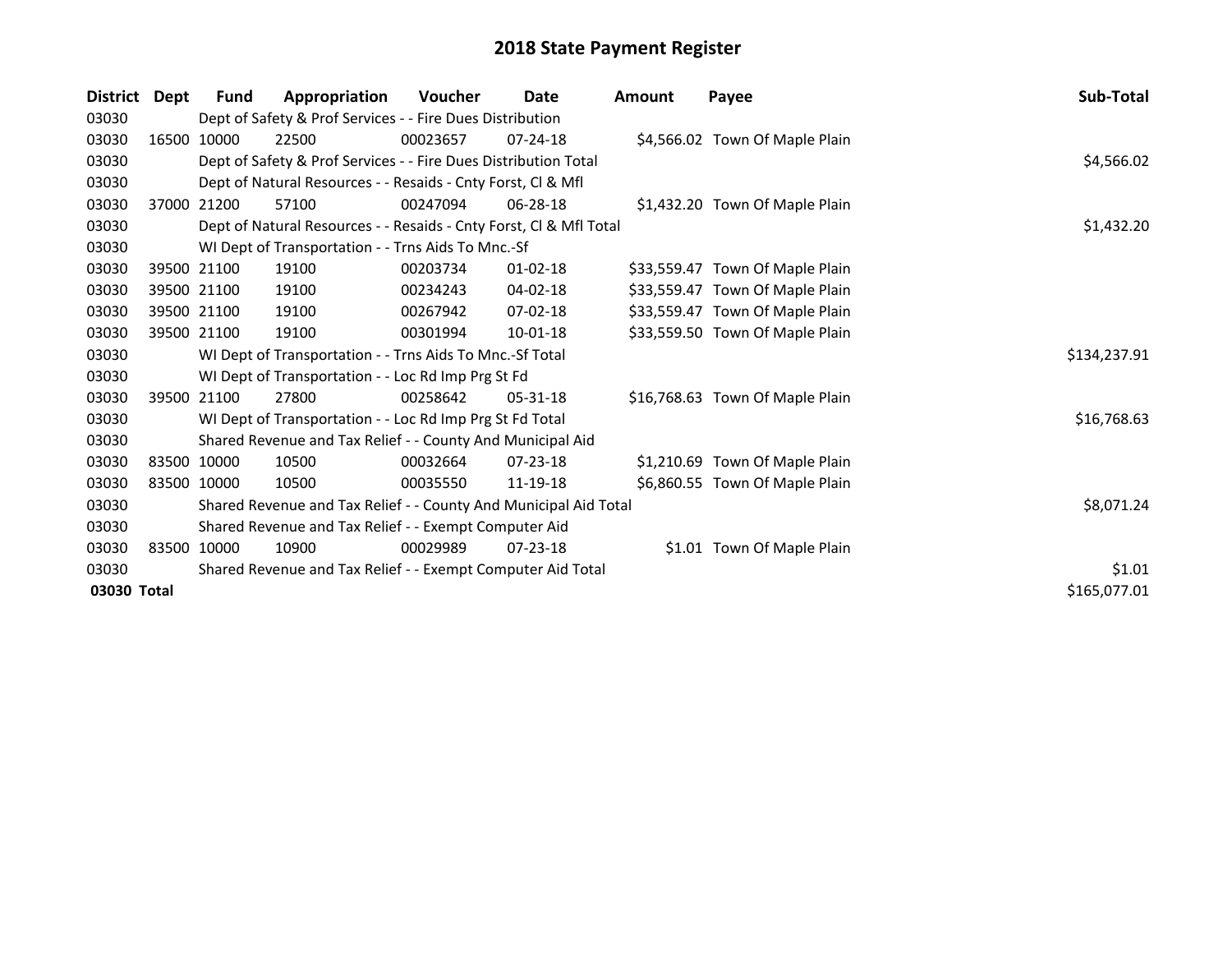| District Dept | Fund                                                        | Appropriation                                                      | Voucher  | Date           | Amount | Payee                         | Sub-Total    |  |  |  |
|---------------|-------------------------------------------------------------|--------------------------------------------------------------------|----------|----------------|--------|-------------------------------|--------------|--|--|--|
| 03032         |                                                             | Dept of Safety & Prof Services - - Fire Dues Distribution          |          |                |        |                               |              |  |  |  |
| 03032         | 16500 10000                                                 | 22500                                                              | 00023658 | $07 - 24 - 18$ |        | \$3,041.91 Town Of Oak Grove  |              |  |  |  |
| 03032         |                                                             | Dept of Safety & Prof Services - - Fire Dues Distribution Total    |          |                |        |                               | \$3,041.91   |  |  |  |
| 03032         |                                                             | Dept of Natural Resources - - Aids In Lieu Of Taxes - Gener        |          |                |        |                               |              |  |  |  |
| 03032         | 37000 10000                                                 | 50300                                                              | 00211493 | $02 - 02 - 18$ |        | \$909.18 Town Of Oak Grove    |              |  |  |  |
| 03032         | 37000 10000                                                 | 50300                                                              | 00230128 | $04 - 20 - 18$ |        | \$61.25 Town Of Oak Grove     |              |  |  |  |
| 03032         |                                                             | Dept of Natural Resources - - Aids In Lieu Of Taxes - Gener Total  |          |                |        |                               | \$970.43     |  |  |  |
| 03032         |                                                             | Dept of Natural Resources - - Resaids - Cnty Forst, Cl & Mfl       |          |                |        |                               |              |  |  |  |
| 03032         | 37000 21200                                                 | 57100                                                              | 00247095 | 06-28-18       |        | \$56.53 Town Of Oak Grove     |              |  |  |  |
| 03032         |                                                             | Dept of Natural Resources - - Resaids - Cnty Forst, CI & Mfl Total |          |                |        |                               | \$56.53      |  |  |  |
| 03032         |                                                             | Dept of Natural Resources - - Aids In Lieu Of Taxes - Sum S        |          |                |        |                               |              |  |  |  |
| 03032         | 37000 21200                                                 | 57900                                                              | 00230129 | 04-20-18       |        | \$6.12 Town Of Oak Grove      |              |  |  |  |
| 03032         | 37000 21200                                                 | 57900                                                              | 00230130 | 04-20-18       |        | \$8.80 Town Of Oak Grove      |              |  |  |  |
| 03032         |                                                             | Dept of Natural Resources - - Aids In Lieu Of Taxes - Sum S Total  |          |                |        |                               |              |  |  |  |
| 03032         |                                                             | WI Dept of Transportation - - Trns Aids To Mnc.-Sf                 |          |                |        |                               |              |  |  |  |
| 03032         | 39500 21100                                                 | 19100                                                              | 00203735 | $01 - 02 - 18$ |        | \$35,799.16 Town Of Oak Grove |              |  |  |  |
| 03032         | 39500 21100                                                 | 19100                                                              | 00234244 | 04-02-18       |        | \$35,799.16 Town Of Oak Grove |              |  |  |  |
| 03032         | 39500 21100                                                 | 19100                                                              | 00267943 | 07-02-18       |        | \$35,799.16 Town Of Oak Grove |              |  |  |  |
| 03032         | 39500 21100                                                 | 19100                                                              | 00301995 | 10-01-18       |        | \$35,799.18 Town Of Oak Grove |              |  |  |  |
| 03032         |                                                             | WI Dept of Transportation - - Trns Aids To Mnc.-Sf Total           |          |                |        |                               | \$143,196.66 |  |  |  |
| 03032         |                                                             | Shared Revenue and Tax Relief - - County And Municipal Aid         |          |                |        |                               |              |  |  |  |
| 03032         | 83500 10000                                                 | 10500                                                              | 00032665 | 07-23-18       |        | \$7,559.95 Town Of Oak Grove  |              |  |  |  |
| 03032         | 83500 10000                                                 | 10500                                                              | 00035551 | 11-19-18       |        | \$43,049.08 Town Of Oak Grove |              |  |  |  |
| 03032         |                                                             | Shared Revenue and Tax Relief - - County And Municipal Aid Total   |          |                |        |                               | \$50,609.03  |  |  |  |
| 03032         |                                                             | Shared Revenue and Tax Relief - - Exempt Computer Aid              |          |                |        |                               |              |  |  |  |
| 03032         | 83500 10000                                                 | 10900                                                              | 00029990 | $07 - 23 - 18$ |        | \$17.25 Town Of Oak Grove     |              |  |  |  |
| 03032         | Shared Revenue and Tax Relief - - Exempt Computer Aid Total | \$17.25                                                            |          |                |        |                               |              |  |  |  |
| 03032 Total   |                                                             |                                                                    |          |                |        |                               | \$197,906.73 |  |  |  |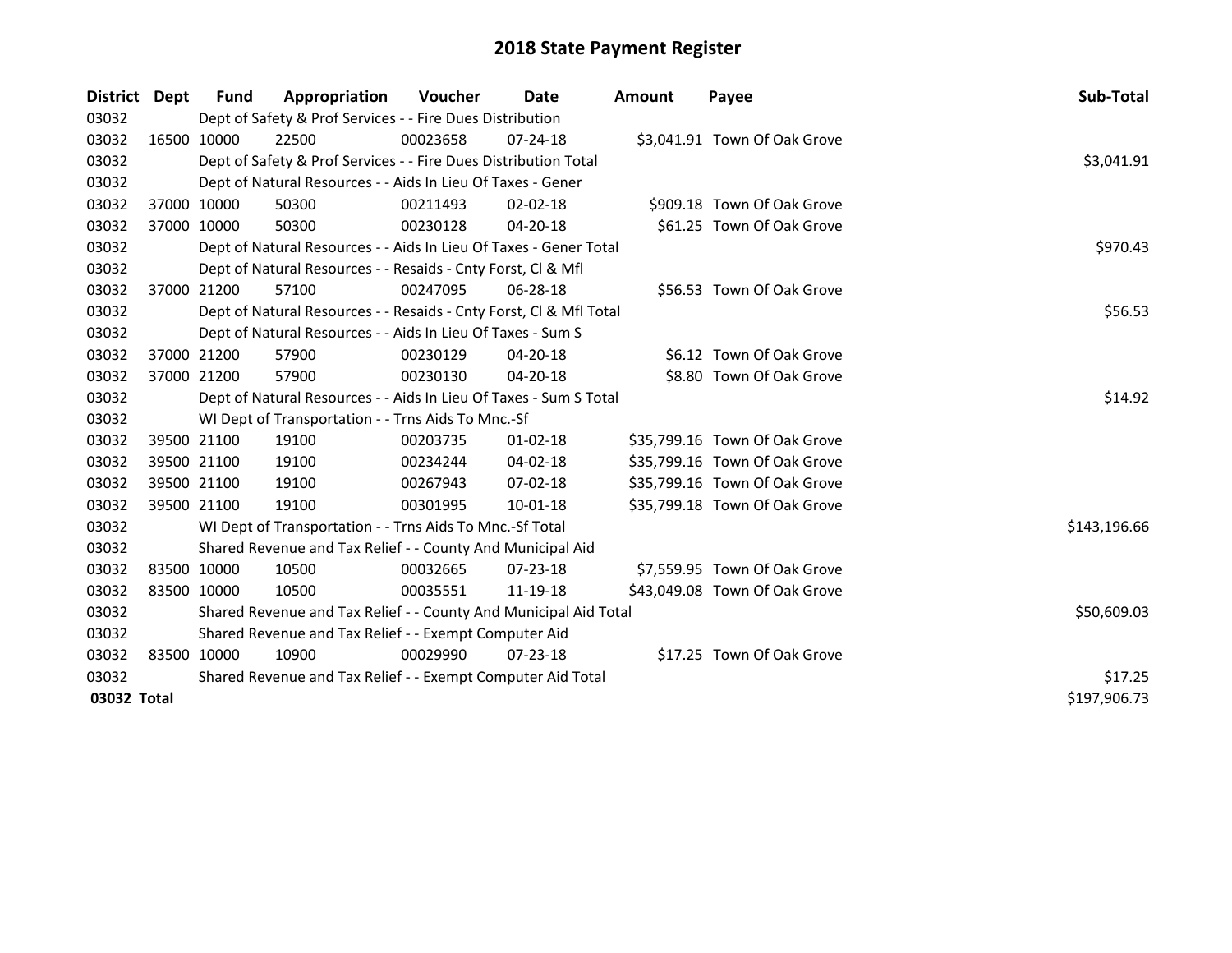| Dept        | <b>Fund</b>                                                           | Appropriation                                                                                                                       | Voucher  | Date           | <b>Amount</b>                                                                                                                                                                                                                                                                                                                                                                                                                         | Payee                                                                                                                                  | Sub-Total                                                                                                                                                                                                                                                                                                              |  |  |
|-------------|-----------------------------------------------------------------------|-------------------------------------------------------------------------------------------------------------------------------------|----------|----------------|---------------------------------------------------------------------------------------------------------------------------------------------------------------------------------------------------------------------------------------------------------------------------------------------------------------------------------------------------------------------------------------------------------------------------------------|----------------------------------------------------------------------------------------------------------------------------------------|------------------------------------------------------------------------------------------------------------------------------------------------------------------------------------------------------------------------------------------------------------------------------------------------------------------------|--|--|
|             |                                                                       |                                                                                                                                     |          |                |                                                                                                                                                                                                                                                                                                                                                                                                                                       |                                                                                                                                        |                                                                                                                                                                                                                                                                                                                        |  |  |
|             |                                                                       | 22500                                                                                                                               | 00023659 | $07 - 25 - 18$ |                                                                                                                                                                                                                                                                                                                                                                                                                                       |                                                                                                                                        |                                                                                                                                                                                                                                                                                                                        |  |  |
|             |                                                                       |                                                                                                                                     |          |                |                                                                                                                                                                                                                                                                                                                                                                                                                                       |                                                                                                                                        | \$1,361.75                                                                                                                                                                                                                                                                                                             |  |  |
|             |                                                                       |                                                                                                                                     |          |                |                                                                                                                                                                                                                                                                                                                                                                                                                                       |                                                                                                                                        |                                                                                                                                                                                                                                                                                                                        |  |  |
|             |                                                                       | 57100                                                                                                                               | 00247096 | $06 - 28 - 18$ |                                                                                                                                                                                                                                                                                                                                                                                                                                       |                                                                                                                                        |                                                                                                                                                                                                                                                                                                                        |  |  |
|             |                                                                       |                                                                                                                                     |          |                |                                                                                                                                                                                                                                                                                                                                                                                                                                       |                                                                                                                                        | \$463.99                                                                                                                                                                                                                                                                                                               |  |  |
|             |                                                                       |                                                                                                                                     |          |                |                                                                                                                                                                                                                                                                                                                                                                                                                                       |                                                                                                                                        |                                                                                                                                                                                                                                                                                                                        |  |  |
|             |                                                                       | 19100                                                                                                                               | 00203736 | $01 - 02 - 18$ |                                                                                                                                                                                                                                                                                                                                                                                                                                       |                                                                                                                                        |                                                                                                                                                                                                                                                                                                                        |  |  |
|             |                                                                       | 19100                                                                                                                               | 00234245 | 04-02-18       |                                                                                                                                                                                                                                                                                                                                                                                                                                       |                                                                                                                                        |                                                                                                                                                                                                                                                                                                                        |  |  |
|             |                                                                       | 19100                                                                                                                               | 00267944 | 07-02-18       |                                                                                                                                                                                                                                                                                                                                                                                                                                       |                                                                                                                                        |                                                                                                                                                                                                                                                                                                                        |  |  |
|             |                                                                       | 19100                                                                                                                               | 00301996 | 10-01-18       |                                                                                                                                                                                                                                                                                                                                                                                                                                       |                                                                                                                                        |                                                                                                                                                                                                                                                                                                                        |  |  |
|             |                                                                       |                                                                                                                                     |          |                |                                                                                                                                                                                                                                                                                                                                                                                                                                       |                                                                                                                                        | \$112,808.58                                                                                                                                                                                                                                                                                                           |  |  |
|             |                                                                       |                                                                                                                                     |          |                |                                                                                                                                                                                                                                                                                                                                                                                                                                       |                                                                                                                                        |                                                                                                                                                                                                                                                                                                                        |  |  |
|             |                                                                       | 10500                                                                                                                               | 00032666 | 07-23-18       |                                                                                                                                                                                                                                                                                                                                                                                                                                       |                                                                                                                                        |                                                                                                                                                                                                                                                                                                                        |  |  |
|             |                                                                       | 10500                                                                                                                               | 00035552 | 11-19-18       |                                                                                                                                                                                                                                                                                                                                                                                                                                       |                                                                                                                                        |                                                                                                                                                                                                                                                                                                                        |  |  |
|             |                                                                       |                                                                                                                                     |          |                |                                                                                                                                                                                                                                                                                                                                                                                                                                       |                                                                                                                                        | \$62,133.55                                                                                                                                                                                                                                                                                                            |  |  |
|             |                                                                       |                                                                                                                                     |          |                |                                                                                                                                                                                                                                                                                                                                                                                                                                       |                                                                                                                                        |                                                                                                                                                                                                                                                                                                                        |  |  |
|             |                                                                       | 10900                                                                                                                               | 00029991 | $07 - 23 - 18$ |                                                                                                                                                                                                                                                                                                                                                                                                                                       |                                                                                                                                        |                                                                                                                                                                                                                                                                                                                        |  |  |
|             | \$3.04<br>Shared Revenue and Tax Relief - - Exempt Computer Aid Total |                                                                                                                                     |          |                |                                                                                                                                                                                                                                                                                                                                                                                                                                       |                                                                                                                                        |                                                                                                                                                                                                                                                                                                                        |  |  |
| 03034 Total |                                                                       |                                                                                                                                     |          |                |                                                                                                                                                                                                                                                                                                                                                                                                                                       |                                                                                                                                        | \$176,770.91                                                                                                                                                                                                                                                                                                           |  |  |
|             |                                                                       | 16500 10000<br>37000 21200<br>39500 21100<br>39500 21100<br>39500 21100<br>39500 21100<br>83500 10000<br>83500 10000<br>83500 10000 |          |                | Dept of Safety & Prof Services - - Fire Dues Distribution<br>Dept of Safety & Prof Services - - Fire Dues Distribution Total<br>Dept of Natural Resources - - Resaids - Cnty Forst, CI & Mfl<br>WI Dept of Transportation - - Trns Aids To Mnc.-Sf<br>WI Dept of Transportation - - Trns Aids To Mnc.-Sf Total<br>Shared Revenue and Tax Relief - - County And Municipal Aid<br>Shared Revenue and Tax Relief - - Exempt Computer Aid | Dept of Natural Resources - - Resaids - Cnty Forst, CI & Mfl Total<br>Shared Revenue and Tax Relief - - County And Municipal Aid Total | \$1,361.75 Town Of Prairie Farm<br>\$463.99 Town Of Prairie Farm<br>\$28,202.14 Town Of Prairie Farm<br>\$28,202.14 Town Of Prairie Farm<br>\$28,202.14 Town Of Prairie Farm<br>\$28,202.16 Town Of Prairie Farm<br>\$9,320.03 Town Of Prairie Farm<br>\$52,813.52 Town Of Prairie Farm<br>\$3.04 Town Of Prairie Farm |  |  |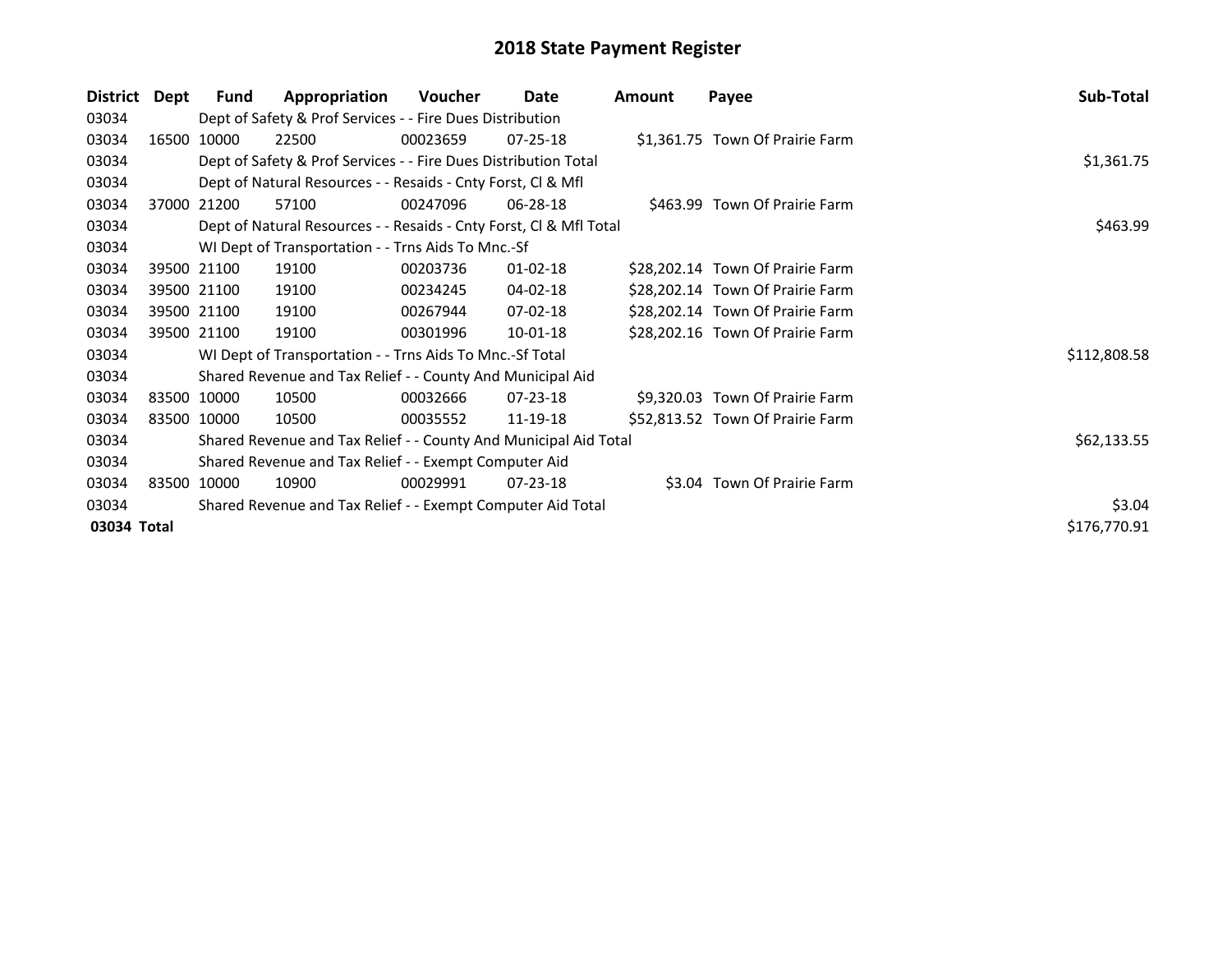| District    | <b>Dept</b> | Fund                                                            | Appropriation                                                       | <b>Voucher</b> | Date           | <b>Amount</b> | Payee                             | Sub-Total    |  |
|-------------|-------------|-----------------------------------------------------------------|---------------------------------------------------------------------|----------------|----------------|---------------|-----------------------------------|--------------|--|
| 03036       |             |                                                                 | Dept of Safety & Prof Services - - Fire Dues Distribution           |                |                |               |                                   |              |  |
| 03036       |             | 16500 10000                                                     | 22500                                                               | 00023660       | 07-25-18       |               | \$5,608.24 Town Of Prairie Lake   |              |  |
| 03036       |             |                                                                 | Dept of Safety & Prof Services - - Fire Dues Distribution Total     |                |                |               |                                   | \$5,608.24   |  |
| 03036       |             |                                                                 | Dept of Natural Resources - - Resaids - Cnty Forst, Cl & Mfl        |                |                |               |                                   |              |  |
| 03036       | 37000 21200 |                                                                 | 57100                                                               | 00247097       | 06-28-18       |               | \$214.76 Town Of Prairie Lake     |              |  |
| 03036       |             |                                                                 | Dept of Natural Resources - - Resaids - Cnty Forst, Cl & Mfl Total  |                |                |               |                                   | \$214.76     |  |
| 03036       |             |                                                                 | WI Dept of Transportation - - Trns Aids To Mnc.-Sf                  |                |                |               |                                   |              |  |
| 03036       |             | 39500 21100                                                     | 19100                                                               | 00203737       | $01 - 02 - 18$ |               | \$37,232.56 Town Of Prairie Lake  |              |  |
| 03036       |             | 39500 21100                                                     | 19100                                                               | 00234246       | 04-02-18       |               | \$37,232.56 Town Of Prairie Lake  |              |  |
| 03036       |             | 39500 21100                                                     | 19100                                                               | 00267945       | $07 - 02 - 18$ |               | \$37,232.56 Town Of Prairie Lake  |              |  |
| 03036       |             | 39500 21100                                                     | 19100                                                               | 00301997       | 10-01-18       |               | \$37,232.58 Town Of Prairie Lake  |              |  |
| 03036       |             |                                                                 | WI Dept of Transportation - - Trns Aids To Mnc.-Sf Total            |                |                |               |                                   | \$148,930.26 |  |
| 03036       |             |                                                                 | Department of Military Affairs - - Major Disaster Assist; Pif       |                |                |               |                                   |              |  |
| 03036       | 46500 27200 |                                                                 | 36500                                                               | 00046194       | $07-10-18$     |               | \$360,837.37 Town Of Prairie Lake |              |  |
| 03036       |             |                                                                 | Department of Military Affairs - - Major Disaster Assist; Pif Total |                |                |               |                                   | \$360,837.37 |  |
| 03036       |             |                                                                 | Shared Revenue and Tax Relief - - County And Municipal Aid          |                |                |               |                                   |              |  |
| 03036       |             | 83500 10000                                                     | 10500                                                               | 00032667       | 07-23-18       |               | \$3,247.38 Town Of Prairie Lake   |              |  |
| 03036       | 83500 10000 |                                                                 | 10500                                                               | 00035553       | 11-19-18       |               | \$18,401.83 Town Of Prairie Lake  |              |  |
| 03036       |             |                                                                 | Shared Revenue and Tax Relief - - County And Municipal Aid Total    |                |                |               |                                   | \$21,649.21  |  |
| 03036       |             |                                                                 | Shared Revenue and Tax Relief - - Exempt Computer Aid               |                |                |               |                                   |              |  |
| 03036       |             | 83500 10000                                                     | 10900                                                               | 00029992       | 07-23-18       |               | \$205.98 Town Of Prairie Lake     |              |  |
| 03036       |             |                                                                 | Shared Revenue and Tax Relief - - Exempt Computer Aid Total         |                |                |               |                                   | \$205.98     |  |
| 03036       |             |                                                                 | Shared Revenue and Tax Relief - - Utility Aid                       |                |                |               |                                   |              |  |
| 03036       |             | 83500 10000                                                     | 11000                                                               | 00032667       | $07 - 23 - 18$ |               | \$96.38 Town Of Prairie Lake      |              |  |
| 03036       | 83500 10000 |                                                                 | 11000                                                               | 00035553       | 11-19-18       |               | \$537.33 Town Of Prairie Lake     |              |  |
| 03036       |             |                                                                 | Shared Revenue and Tax Relief - - Utility Aid Total                 |                |                |               |                                   | \$633.71     |  |
| 03036       |             |                                                                 | Shared Revenue and Tax Relief - - Lottery & Gaming Credit           |                |                |               |                                   |              |  |
| 03036       |             | 83500 52100                                                     | 36300                                                               | 00027244       | 03-26-18       |               | \$3,124.64 Town Of Prairie Lake   |              |  |
| 03036       |             | Shared Revenue and Tax Relief - - Lottery & Gaming Credit Total |                                                                     |                |                |               |                                   |              |  |
| 03036 Total |             |                                                                 |                                                                     |                |                |               |                                   | \$541,204.17 |  |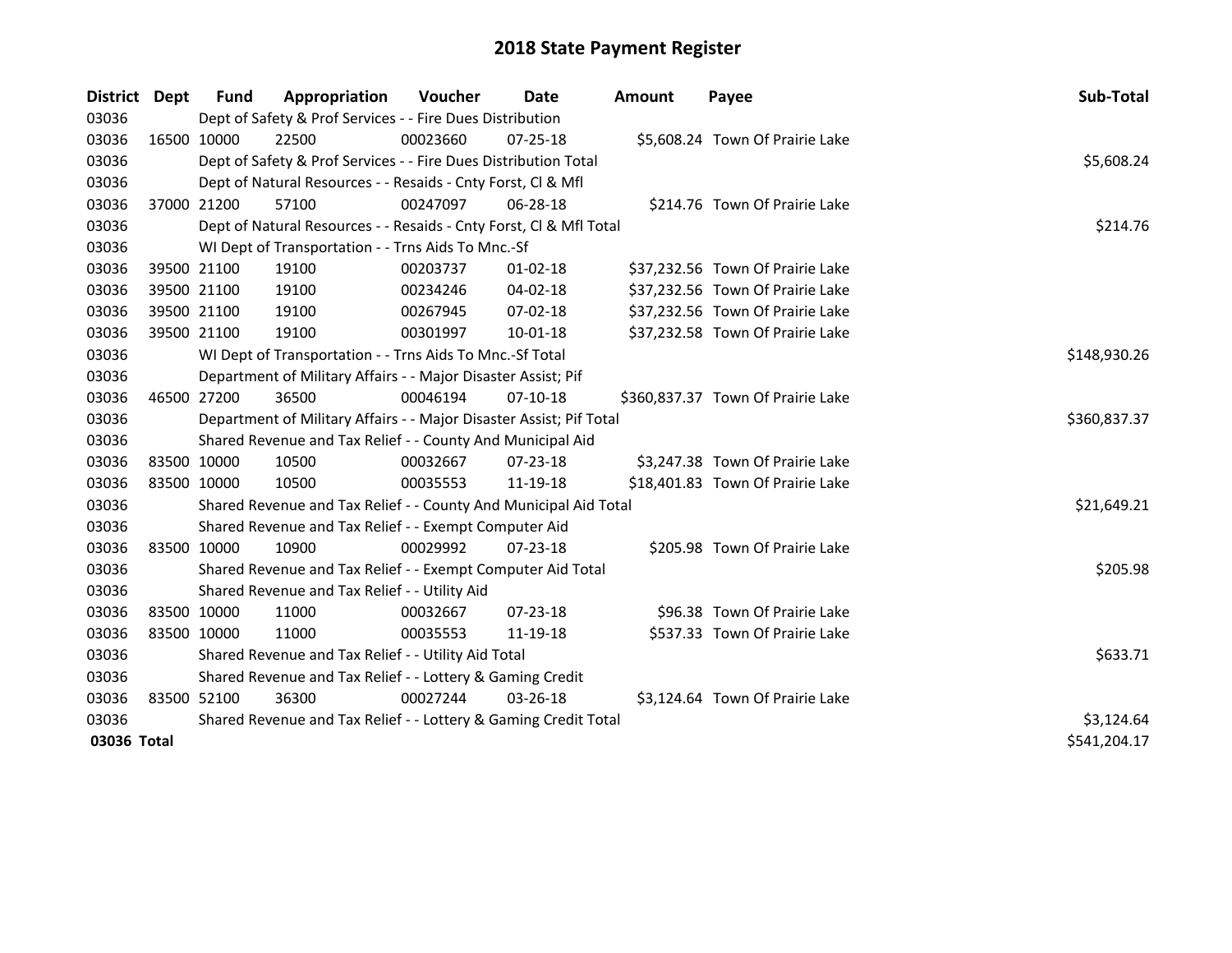| District Dept |             | <b>Fund</b>                                               | Appropriation                                                      | Voucher  | Date     | <b>Amount</b> | Payee                         | Sub-Total    |  |  |  |  |
|---------------|-------------|-----------------------------------------------------------|--------------------------------------------------------------------|----------|----------|---------------|-------------------------------|--------------|--|--|--|--|
| 03038         |             |                                                           | Dept of Safety & Prof Services - - Fire Dues Distribution          |          |          |               |                               |              |  |  |  |  |
| 03038         |             | 16500 10000                                               | 22500                                                              | 00023661 | 07-25-18 |               | \$9,044.70 Town Of Rice Lake  |              |  |  |  |  |
| 03038         |             |                                                           | Dept of Safety & Prof Services - - Fire Dues Distribution Total    |          |          |               |                               | \$9,044.70   |  |  |  |  |
| 03038         |             |                                                           | Dept of Natural Resources - - Aids In Lieu Of Taxes - Gener        |          |          |               |                               |              |  |  |  |  |
| 03038         | 37000 10000 |                                                           | 50300                                                              | 00211501 | 02-02-18 |               | \$335.82 Town Of Rice Lake    |              |  |  |  |  |
| 03038         |             |                                                           | Dept of Natural Resources - - Aids In Lieu Of Taxes - Gener Total  |          |          |               |                               | \$335.82     |  |  |  |  |
| 03038         |             |                                                           | Dept of Natural Resources - - Resaids - Cnty Forst, Cl & Mfl       |          |          |               |                               |              |  |  |  |  |
| 03038         | 37000 21200 |                                                           | 57100                                                              | 00247098 | 06-28-18 |               | \$41.05 Town Of Rice Lake     |              |  |  |  |  |
| 03038         |             |                                                           | Dept of Natural Resources - - Resaids - Cnty Forst, Cl & Mfl Total |          |          |               |                               | \$41.05      |  |  |  |  |
| 03038         |             |                                                           | Dept of Natural Resources - - Fin Asst For Responsible Units       |          |          |               |                               |              |  |  |  |  |
| 03038         | 37000 27400 |                                                           | 67000                                                              | 00235704 | 05-11-18 |               | \$816.24 Town Of Rice Lake    |              |  |  |  |  |
| 03038         |             |                                                           | Dept of Natural Resources - - Fin Asst For Responsible Units Total |          |          |               |                               | \$816.24     |  |  |  |  |
| 03038         |             |                                                           | WI Dept of Transportation - - Trns Aids To Mnc.-Sf                 |          |          |               |                               |              |  |  |  |  |
| 03038         | 39500 21100 |                                                           | 19100                                                              | 00203738 | 01-02-18 |               | \$32,400.81 Town Of Rice Lake |              |  |  |  |  |
| 03038         | 39500 21100 |                                                           | 19100                                                              | 00234247 | 04-02-18 |               | \$32,400.81 Town Of Rice Lake |              |  |  |  |  |
| 03038         | 39500 21100 |                                                           | 19100                                                              | 00267946 | 07-02-18 |               | \$32,400.81 Town Of Rice Lake |              |  |  |  |  |
| 03038         |             | 39500 21100                                               | 19100                                                              | 00301998 | 10-01-18 |               | \$32,400.82 Town Of Rice Lake |              |  |  |  |  |
| 03038         |             |                                                           | WI Dept of Transportation - - Trns Aids To Mnc.-Sf Total           |          |          |               |                               | \$129,603.25 |  |  |  |  |
| 03038         |             |                                                           | WI Dept of Transportation - - Loc Rd Imp Prg St Fd                 |          |          |               |                               |              |  |  |  |  |
| 03038         | 39500 21100 |                                                           | 27800                                                              | 00325764 | 11-23-18 |               | \$16,856.50 Town Of Rice Lake |              |  |  |  |  |
| 03038         |             |                                                           | WI Dept of Transportation - - Loc Rd Imp Prg St Fd Total           |          |          |               |                               | \$16,856.50  |  |  |  |  |
| 03038         |             |                                                           | Shared Revenue and Tax Relief - - County And Municipal Aid         |          |          |               |                               |              |  |  |  |  |
| 03038         | 83500 10000 |                                                           | 10500                                                              | 00032668 | 07-23-18 |               | \$9,597.28 Town Of Rice Lake  |              |  |  |  |  |
| 03038         | 83500 10000 |                                                           | 10500                                                              | 00035554 | 11-19-18 |               | \$54,384.61 Town Of Rice Lake |              |  |  |  |  |
| 03038         |             |                                                           | Shared Revenue and Tax Relief - - County And Municipal Aid Total   |          |          |               |                               | \$63,981.89  |  |  |  |  |
| 03038         |             |                                                           | Shared Revenue and Tax Relief - - Exempt Computer Aid              |          |          |               |                               |              |  |  |  |  |
| 03038         | 83500 10000 |                                                           | 10900                                                              | 00029993 | 07-23-18 |               | \$31.46 Town Of Rice Lake     |              |  |  |  |  |
| 03038         |             |                                                           | Shared Revenue and Tax Relief - - Exempt Computer Aid Total        |          |          |               |                               | \$31.46      |  |  |  |  |
| 03038         |             |                                                           | Shared Revenue and Tax Relief - - Utility Aid                      |          |          |               |                               |              |  |  |  |  |
| 03038         | 83500 10000 |                                                           | 11000                                                              | 00032668 | 07-23-18 |               | \$11.75 Town Of Rice Lake     |              |  |  |  |  |
| 03038         | 83500 10000 |                                                           | 11000                                                              | 00035554 | 11-19-18 |               | \$65.91 Town Of Rice Lake     |              |  |  |  |  |
| 03038         |             |                                                           | Shared Revenue and Tax Relief - - Utility Aid Total                |          |          |               |                               | \$77.66      |  |  |  |  |
| 03038         |             | Shared Revenue and Tax Relief - - Lottery & Gaming Credit |                                                                    |          |          |               |                               |              |  |  |  |  |
| 03038         | 83500 52100 |                                                           | 36300                                                              | 00027245 | 03-26-18 |               | \$5,426.29 Town Of Rice Lake  |              |  |  |  |  |
| 03038         |             |                                                           | Shared Revenue and Tax Relief - - Lottery & Gaming Credit Total    |          |          |               |                               | \$5,426.29   |  |  |  |  |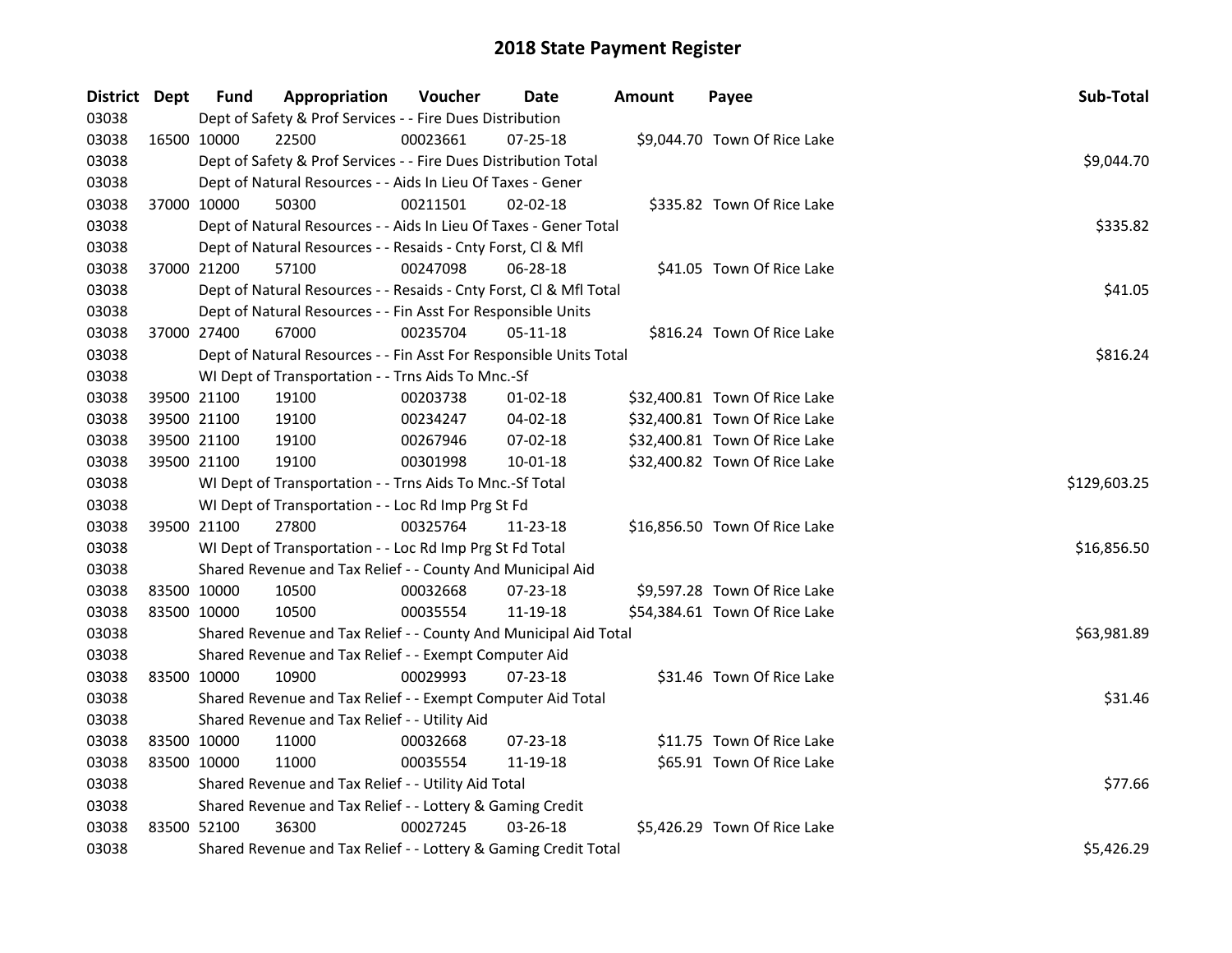| District Dept Fund | Appropriation | Voucher | Date | Amount | Payee | Sub-Total    |
|--------------------|---------------|---------|------|--------|-------|--------------|
| 03038 Total        |               |         |      |        |       | \$226.214.86 |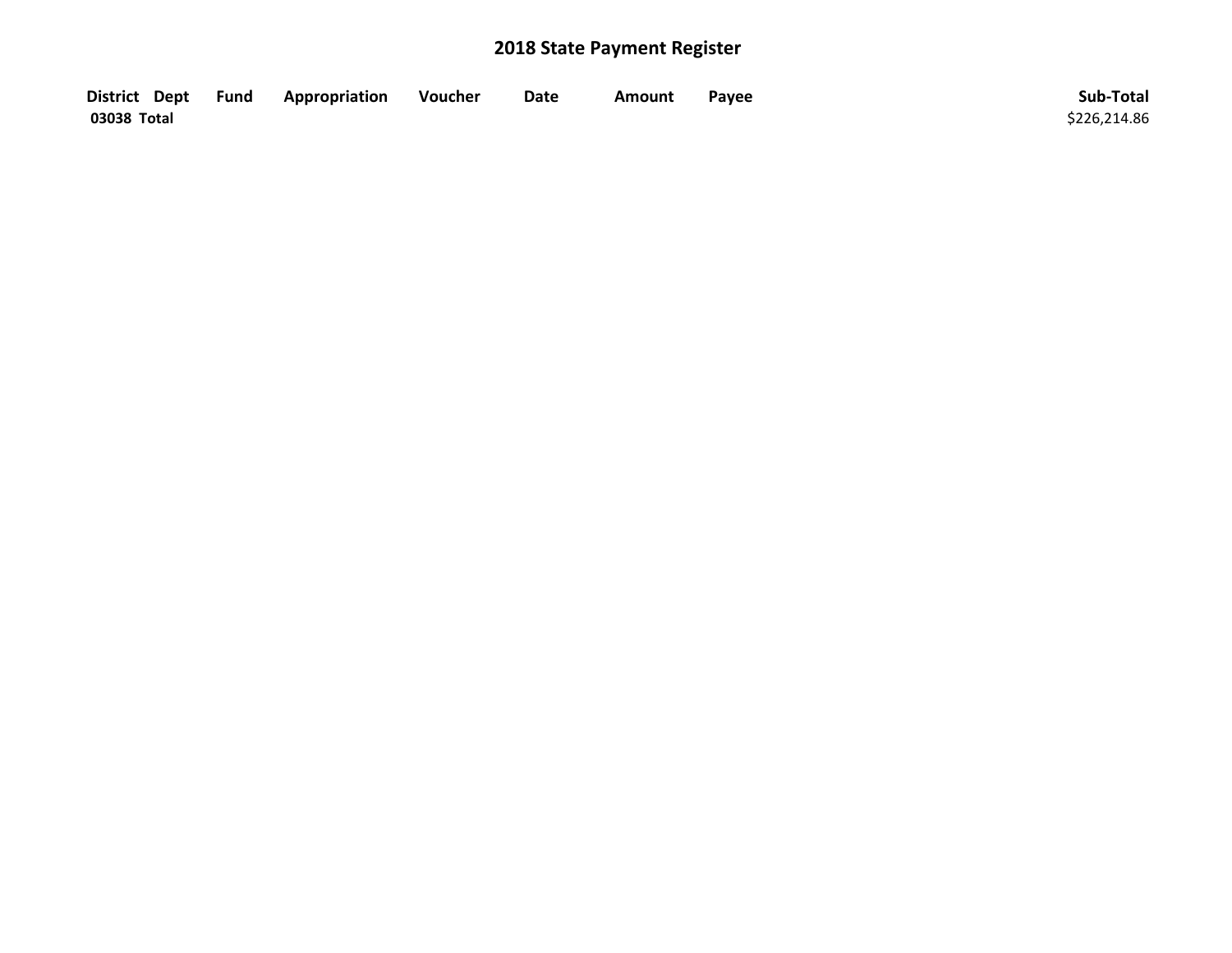| District    | Dept | Fund        | Appropriation                                                         | Voucher  | Date           | <b>Amount</b> | Payee                           | Sub-Total    |  |  |  |
|-------------|------|-------------|-----------------------------------------------------------------------|----------|----------------|---------------|---------------------------------|--------------|--|--|--|
| 03040       |      |             | Dept of Safety & Prof Services - - Fire Dues Distribution             |          |                |               |                                 |              |  |  |  |
| 03040       |      | 16500 10000 | 22500                                                                 | 00023662 | $07 - 25 - 18$ |               | \$1,725.00 Town Of Sioux Creek  |              |  |  |  |
| 03040       |      |             | Dept of Safety & Prof Services - - Fire Dues Distribution Total       |          |                |               |                                 | \$1,725.00   |  |  |  |
| 03040       |      |             | Dept of Natural Resources - - Resaids - Cnty Forst, CI & Mfl          |          |                |               |                                 |              |  |  |  |
| 03040       |      | 37000 21200 | 57100                                                                 | 00247099 | 06-28-18       |               | \$329.00 Town Of Sioux Creek    |              |  |  |  |
| 03040       |      |             | Dept of Natural Resources - - Resaids - Cnty Forst, Cl & Mfl Total    |          |                |               |                                 | \$329.00     |  |  |  |
| 03040       |      |             | WI Dept of Transportation - - Trns Aids To Mnc.-Sf                    |          |                |               |                                 |              |  |  |  |
| 03040       |      | 39500 21100 | 19100                                                                 | 00203739 | $01 - 02 - 18$ |               | \$32,221.63 Town Of Sioux Creek |              |  |  |  |
| 03040       |      | 39500 21100 | 19100                                                                 | 00234248 | 04-02-18       |               | \$32,221.63 Town Of Sioux Creek |              |  |  |  |
| 03040       |      | 39500 21100 | 19100                                                                 | 00267947 | 07-02-18       |               | \$32,221.63 Town Of Sioux Creek |              |  |  |  |
| 03040       |      | 39500 21100 | 19100                                                                 | 00301999 | $10-01-18$     |               | \$32,221.66 Town Of Sioux Creek |              |  |  |  |
| 03040       |      |             | WI Dept of Transportation - - Trns Aids To Mnc.-Sf Total              |          |                |               |                                 | \$128,886.55 |  |  |  |
| 03040       |      |             | Shared Revenue and Tax Relief - - County And Municipal Aid            |          |                |               |                                 |              |  |  |  |
| 03040       |      | 83500 10000 | 10500                                                                 | 00032669 | $07 - 23 - 18$ |               | \$11,173.93 Town Of Sioux Creek |              |  |  |  |
| 03040       |      | 83500 10000 | 10500                                                                 | 00035555 | 11-19-18       |               | \$63,318.92 Town Of Sioux Creek |              |  |  |  |
| 03040       |      |             | Shared Revenue and Tax Relief - - County And Municipal Aid Total      |          |                |               |                                 | \$74,492.85  |  |  |  |
| 03040       |      |             | Shared Revenue and Tax Relief - - Exempt Computer Aid                 |          |                |               |                                 |              |  |  |  |
| 03040       |      | 83500 10000 | 10900                                                                 | 00029994 | $07 - 23 - 18$ |               | \$3.04 Town Of Sioux Creek      |              |  |  |  |
| 03040       |      |             | \$3.04<br>Shared Revenue and Tax Relief - - Exempt Computer Aid Total |          |                |               |                                 |              |  |  |  |
| 03040 Total |      |             |                                                                       |          |                |               |                                 | \$205,436.44 |  |  |  |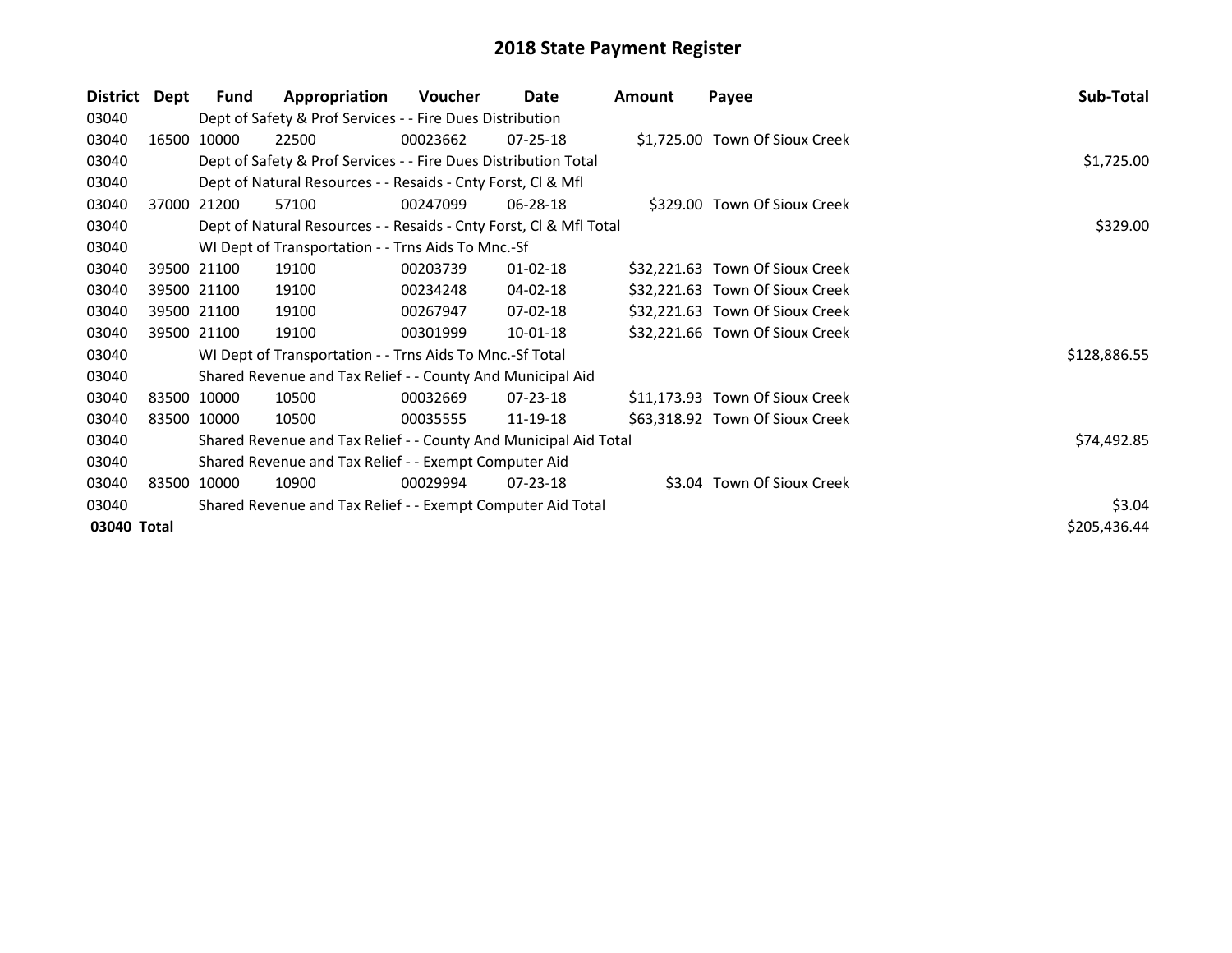| District Dept |             | Fund        | Appropriation                                                      | Voucher     | Date           | Amount | Payee                        | Sub-Total    |
|---------------|-------------|-------------|--------------------------------------------------------------------|-------------|----------------|--------|------------------------------|--------------|
| 03042         |             |             | Dept of Safety & Prof Services - - Fire Dues Distribution          |             |                |        |                              |              |
| 03042         |             | 16500 10000 | 22500                                                              | 00023663    | $07 - 25 - 18$ |        | \$2,286.33 Town Of Stanfold  |              |
| 03042         |             |             | Dept of Safety & Prof Services - - Fire Dues Distribution Total    |             |                |        |                              | \$2,286.33   |
| 03042         |             |             | Dept of Natural Resources - - Aids In Lieu Of Taxes - Gener        |             |                |        |                              |              |
| 03042         |             | 37000 10000 | 50300                                                              | 00230464    | 04-20-18       |        | \$161.20 Town Of Stanfold    |              |
| 03042         |             |             | Dept of Natural Resources - - Aids In Lieu Of Taxes - Gener Total  |             |                |        |                              | \$161.20     |
| 03042         |             |             | Dept of Natural Resources - - Resaids - Cnty Forst, CI & Mfl       |             |                |        |                              |              |
| 03042         |             | 37000 21200 | 57100                                                              | 00247100    | 06-28-18       |        | \$110.30 Town Of Stanfold    |              |
| 03042         |             |             | Dept of Natural Resources - - Resaids - Cnty Forst, Cl & Mfl Total |             |                |        |                              | \$110.30     |
| 03042         |             |             | Dept of Natural Resources - - Aids In Lieu Of Taxes - Sum S        |             |                |        |                              |              |
| 03042         |             | 37000 21200 | 57900                                                              | 00230465    | $04 - 20 - 18$ |        | \$369.16 Town Of Stanfold    |              |
| 03042         |             |             | Dept of Natural Resources - - Aids In Lieu Of Taxes - Sum S Total  |             |                |        |                              | \$369.16     |
| 03042         |             |             | WI Dept of Transportation - - Trns Aids To Mnc.-Sf                 |             |                |        |                              |              |
| 03042         |             | 39500 21100 | 19100                                                              | 00203740    | $01 - 02 - 18$ |        | \$31,696.05 Town Of Stanfold |              |
| 03042         |             | 39500 21100 | 19100                                                              | 00234249    | $04 - 02 - 18$ |        | \$31,696.05 Town Of Stanfold |              |
| 03042         |             | 39500 21100 | 19100                                                              | 00267948    | 07-02-18       |        | \$31,696.05 Town Of Stanfold |              |
| 03042         |             | 39500 21100 | 19100                                                              | 00302000    | $10-01-18$     |        | \$31,696.08 Town Of Stanfold |              |
| 03042         |             |             | WI Dept of Transportation - - Trns Aids To Mnc.-Sf Total           |             |                |        |                              | \$126,784.23 |
| 03042         |             |             | Shared Revenue and Tax Relief - - County And Municipal Aid         |             |                |        |                              |              |
| 03042         | 83500 10000 |             | 10500                                                              | 00032670    | $07 - 23 - 18$ |        | \$6,488.61 Town Of Stanfold  |              |
| 03042         |             | 83500 10000 | 10500                                                              | 00035556    | 11-19-18       |        | \$36,768.77 Town Of Stanfold |              |
| 03042         |             |             | Shared Revenue and Tax Relief - - County And Municipal Aid Total   | \$43,257.38 |                |        |                              |              |
| 03042         |             |             | Shared Revenue and Tax Relief - - Exempt Computer Aid              |             |                |        |                              |              |
| 03042         |             | 83500 10000 | 10900                                                              | 00029995    | 07-23-18       |        | \$20.29 Town Of Stanfold     |              |
| 03042         |             |             | Shared Revenue and Tax Relief - - Exempt Computer Aid Total        |             |                |        |                              | \$20.29      |
| 03042 Total   |             |             |                                                                    |             |                |        |                              | \$172,988.89 |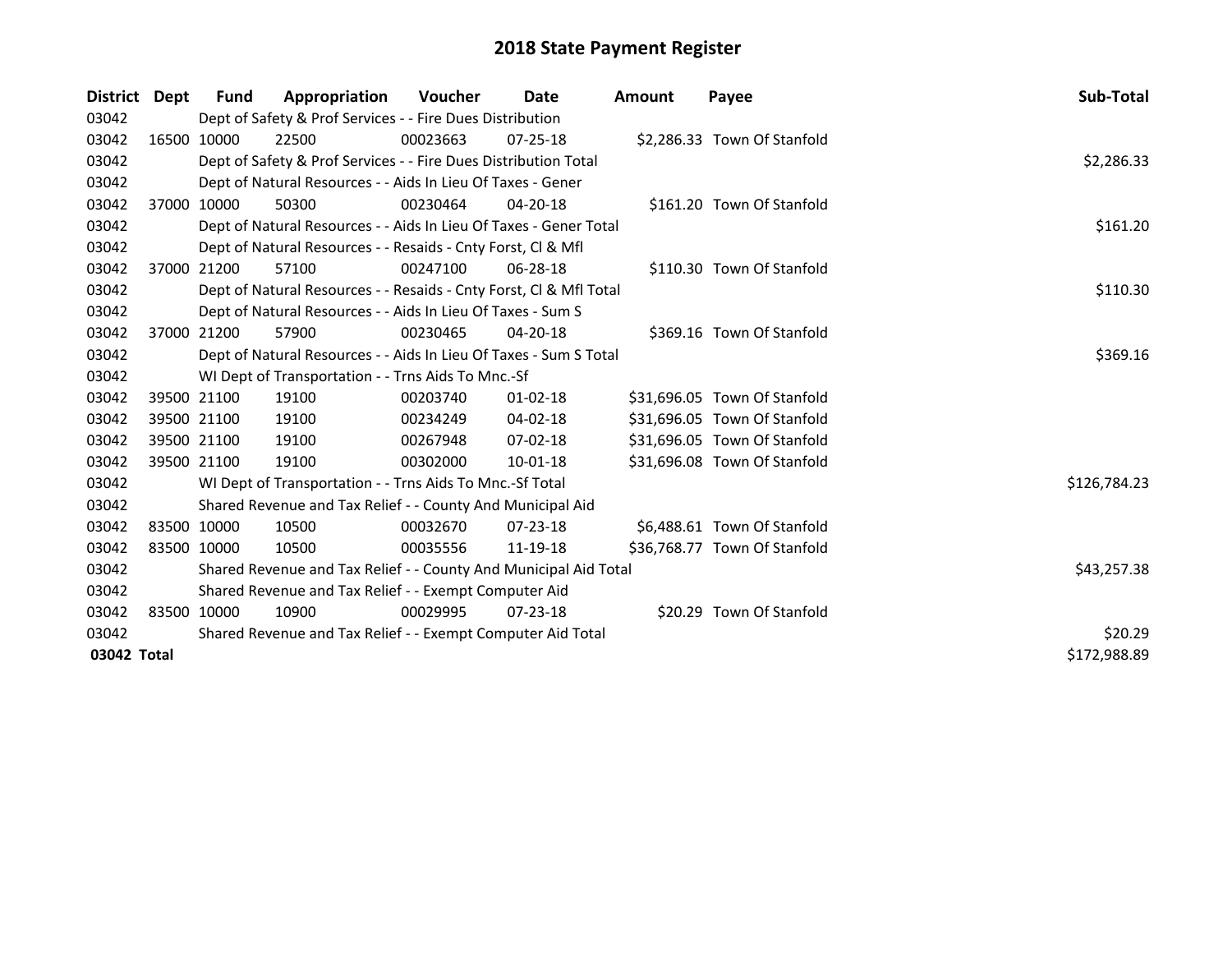| District    | <b>Dept</b> | Fund        | Appropriation                                                      | Voucher  | Date           | <b>Amount</b> | Payee                       | Sub-Total    |  |  |  |  |
|-------------|-------------|-------------|--------------------------------------------------------------------|----------|----------------|---------------|-----------------------------|--------------|--|--|--|--|
| 03044       |             |             | Dept of Safety & Prof Services - - Fire Dues Distribution          |          |                |               |                             |              |  |  |  |  |
| 03044       |             | 16500 10000 | 22500                                                              | 00023664 | 07-25-18       |               | \$8,025.23 Town Of Stanley  |              |  |  |  |  |
| 03044       |             |             | Dept of Safety & Prof Services - - Fire Dues Distribution Total    |          |                |               |                             | \$8,025.23   |  |  |  |  |
| 03044       |             |             | Dept of Natural Resources - - Aids In Lieu Of Taxes - Gener        |          |                |               |                             |              |  |  |  |  |
| 03044       | 37000 10000 |             | 50300                                                              | 00228943 | $04 - 20 - 18$ |               | \$53.58 Town Of Stanley     |              |  |  |  |  |
| 03044       |             |             | Dept of Natural Resources - - Aids In Lieu Of Taxes - Gener Total  |          |                |               |                             | \$53.58      |  |  |  |  |
| 03044       |             |             | Dept of Natural Resources - - Resaids - Cnty Forst, Cl & Mfl       |          |                |               |                             |              |  |  |  |  |
| 03044       |             | 37000 21200 | 57100                                                              | 00247101 | 06-28-18       |               | \$59.47 Town Of Stanley     |              |  |  |  |  |
| 03044       |             |             | Dept of Natural Resources - - Resaids - Cnty Forst, Cl & Mfl Total |          |                |               |                             | \$59.47      |  |  |  |  |
| 03044       |             |             | WI Dept of Transportation - - Trns Aids To Mnc.-Sf                 |          |                |               |                             |              |  |  |  |  |
| 03044       |             | 39500 21100 | 19100                                                              | 00203741 | $01 - 02 - 18$ |               | \$38,648.04 Town Of Stanley |              |  |  |  |  |
| 03044       |             | 39500 21100 | 19100                                                              | 00234250 | 04-02-18       |               | \$38,648.04 Town Of Stanley |              |  |  |  |  |
| 03044       |             | 39500 21100 | 19100                                                              | 00267949 | 07-02-18       |               | \$38,648.04 Town Of Stanley |              |  |  |  |  |
| 03044       | 39500 21100 |             | 19100                                                              | 00302001 | $10 - 01 - 18$ |               | \$38,648.07 Town Of Stanley |              |  |  |  |  |
| 03044       |             |             | WI Dept of Transportation - - Trns Aids To Mnc.-Sf Total           |          |                |               |                             | \$154,592.19 |  |  |  |  |
| 03044       |             |             | Shared Revenue and Tax Relief - - County And Municipal Aid         |          |                |               |                             |              |  |  |  |  |
| 03044       |             | 83500 10000 | 10500                                                              | 00032671 | 07-23-18       |               | \$10,367.58 Town Of Stanley |              |  |  |  |  |
| 03044       | 83500 10000 |             | 10500                                                              | 00035557 | 11-19-18       |               | \$58,749.63 Town Of Stanley |              |  |  |  |  |
| 03044       |             |             | Shared Revenue and Tax Relief - - County And Municipal Aid Total   |          |                |               |                             | \$69,117.21  |  |  |  |  |
| 03044       |             |             | Shared Revenue and Tax Relief - - Exempt Computer Aid              |          |                |               |                             |              |  |  |  |  |
| 03044       |             | 83500 10000 | 10900                                                              | 00029996 | 07-23-18       |               | \$128.87 Town Of Stanley    |              |  |  |  |  |
| 03044       |             |             | Shared Revenue and Tax Relief - - Exempt Computer Aid Total        |          |                |               |                             | \$128.87     |  |  |  |  |
| 03044       |             |             | Shared Revenue and Tax Relief - - Utility Aid                      |          |                |               |                             |              |  |  |  |  |
| 03044       |             | 83500 10000 | 11000                                                              | 00032671 | $07 - 23 - 18$ |               | \$63.98 Town Of Stanley     |              |  |  |  |  |
| 03044       | 83500 10000 |             | 11000                                                              | 00035557 | 11-19-18       |               | \$354.79 Town Of Stanley    |              |  |  |  |  |
| 03044       |             |             | Shared Revenue and Tax Relief - - Utility Aid Total                |          |                |               |                             | \$418.77     |  |  |  |  |
| 03044       |             |             | Shared Revenue and Tax Relief - - Lottery & Gaming Credit          |          |                |               |                             |              |  |  |  |  |
| 03044       |             | 83500 52100 | 36300                                                              | 00027246 | 03-26-18       |               | \$5,686.75 Town Of Stanley  |              |  |  |  |  |
| 03044       |             |             | Shared Revenue and Tax Relief - - Lottery & Gaming Credit Total    |          |                |               |                             | \$5,686.75   |  |  |  |  |
| 03044 Total |             |             |                                                                    |          |                |               |                             | \$238,082.07 |  |  |  |  |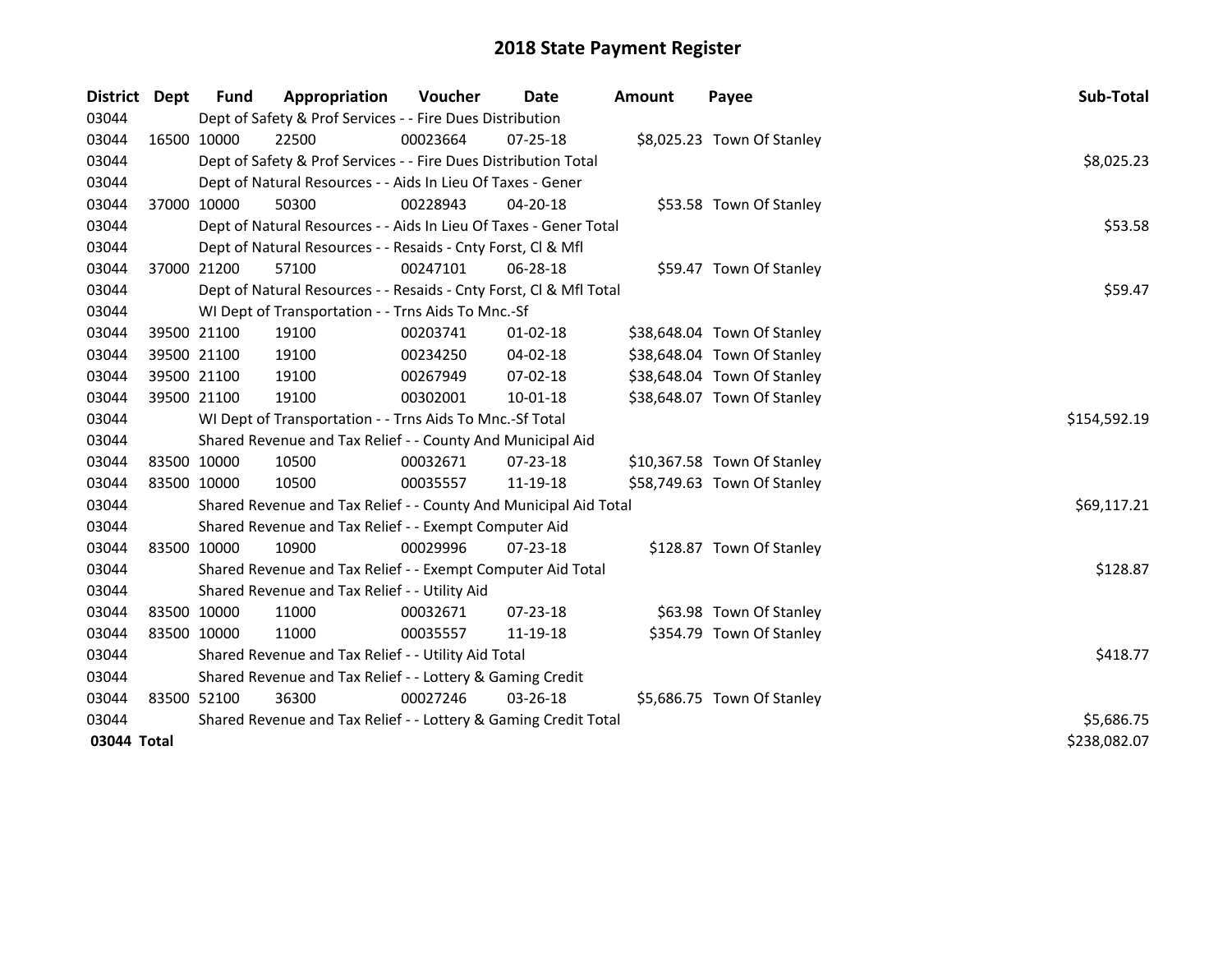| <b>District</b> | Dept | Fund        | Appropriation                                                       | <b>Voucher</b> | <b>Date</b>    | Amount | Payee                      | Sub-Total    |  |  |  |  |
|-----------------|------|-------------|---------------------------------------------------------------------|----------------|----------------|--------|----------------------------|--------------|--|--|--|--|
| 03046           |      |             | Dept of Safety & Prof Services - - Fire Dues Distribution           |                |                |        |                            |              |  |  |  |  |
| 03046           |      | 16500 10000 | 22500                                                               | 00023665       | $07 - 25 - 18$ |        | \$2,052.05 Town Of Sumner  |              |  |  |  |  |
| 03046           |      |             | Dept of Safety & Prof Services - - Fire Dues Distribution Total     |                |                |        |                            | \$2,052.05   |  |  |  |  |
| 03046           |      |             | Dept of Natural Resources - - Resaids - Cnty Forst, CI & Mfl        |                |                |        |                            |              |  |  |  |  |
| 03046           |      | 37000 21200 | 57100                                                               | 00247102       | 06-28-18       |        | \$1,256.83 Town Of Sumner  |              |  |  |  |  |
| 03046           |      |             | Dept of Natural Resources - - Resaids - Cnty Forst, Cl & Mfl Total  |                |                |        |                            | \$1,256.83   |  |  |  |  |
| 03046           |      |             | WI Dept of Transportation - - Trns Aids To Mnc.-Sf                  |                |                |        |                            |              |  |  |  |  |
| 03046           |      | 39500 21100 | 19100                                                               | 00203742       | 01-02-18       |        | \$27,246.54 Town Of Sumner |              |  |  |  |  |
| 03046           |      | 39500 21100 | 19100                                                               | 00234251       | 04-02-18       |        | \$27,246.54 Town Of Sumner |              |  |  |  |  |
| 03046           |      | 39500 21100 | 19100                                                               | 00267950       | 07-02-18       |        | \$27,246.54 Town Of Sumner |              |  |  |  |  |
| 03046           |      | 39500 21100 | 19100                                                               | 00302002       | 10-01-18       |        | \$27,246.56 Town Of Sumner |              |  |  |  |  |
| 03046           |      |             | WI Dept of Transportation - - Trns Aids To Mnc.-Sf Total            |                |                |        |                            | \$108,986.18 |  |  |  |  |
| 03046           |      |             | Department of Military Affairs - - Major Disaster Assist; Pif       |                |                |        |                            |              |  |  |  |  |
| 03046           |      | 46500 27200 | 36500                                                               | 00046006       | $07-09-18$     |        | \$4,533.54 Town Of Sumner  |              |  |  |  |  |
| 03046           |      |             | Department of Military Affairs - - Major Disaster Assist; Pif Total |                |                |        |                            | \$4,533.54   |  |  |  |  |
| 03046           |      |             | Shared Revenue and Tax Relief - - County And Municipal Aid          |                |                |        |                            |              |  |  |  |  |
| 03046           |      | 83500 10000 | 10500                                                               | 00032672       | $07 - 23 - 18$ |        | \$5,641.24 Town Of Sumner  |              |  |  |  |  |
| 03046           |      | 83500 10000 | 10500                                                               | 00035558       | 11-19-18       |        | \$31,967.05 Town Of Sumner |              |  |  |  |  |
| 03046           |      |             | Shared Revenue and Tax Relief - - County And Municipal Aid Total    |                |                |        |                            | \$37,608.29  |  |  |  |  |
| 03046           |      |             | Shared Revenue and Tax Relief - - Exempt Computer Aid               |                |                |        |                            |              |  |  |  |  |
| 03046           |      | 83500 10000 | 10900                                                               | 00029997       | $07 - 23 - 18$ |        | \$72.04 Town Of Sumner     |              |  |  |  |  |
| 03046           |      |             | Shared Revenue and Tax Relief - - Exempt Computer Aid Total         |                |                |        |                            | \$72.04      |  |  |  |  |
| 03046 Total     |      |             |                                                                     |                |                |        |                            | \$154,508.93 |  |  |  |  |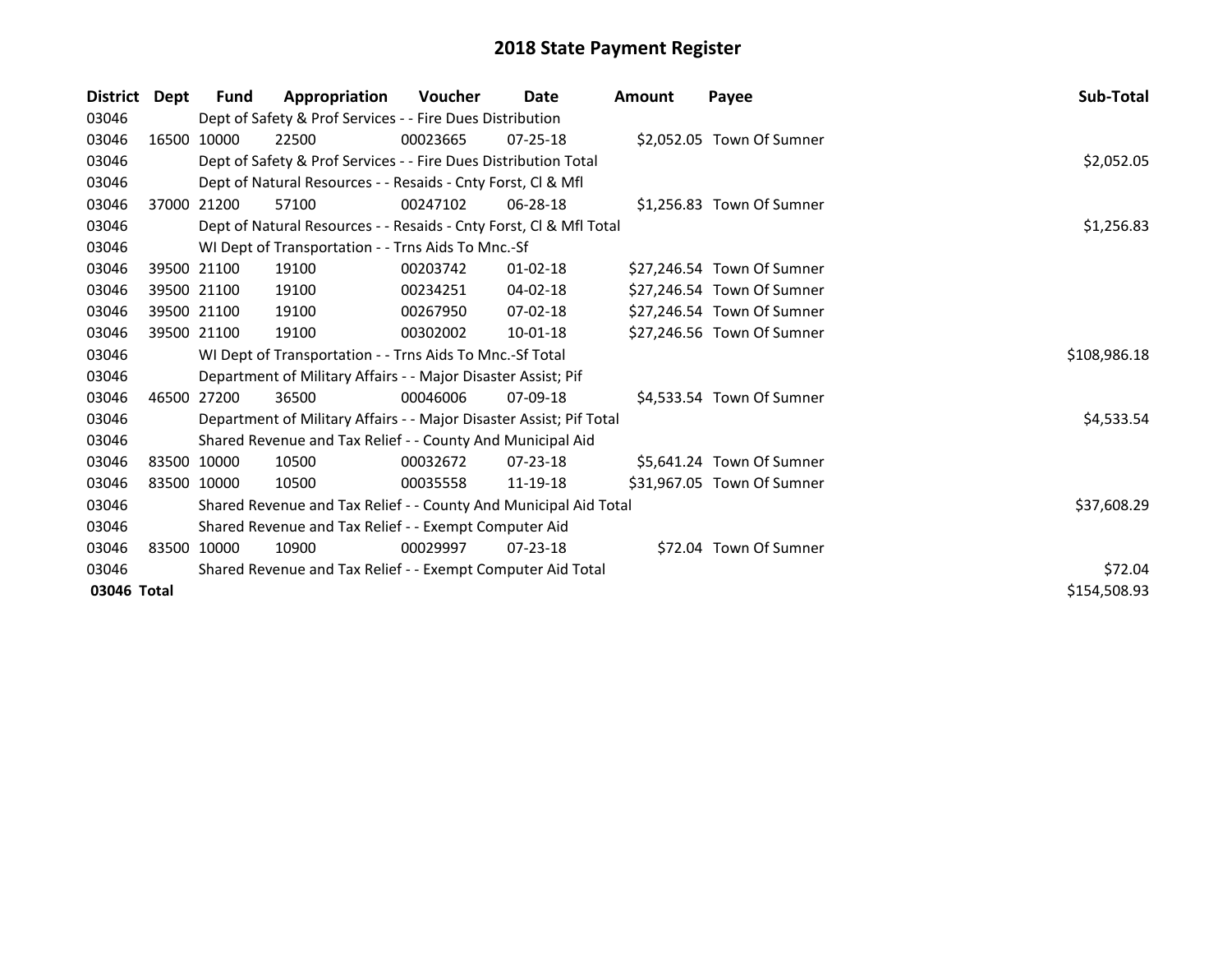| District Dept | <b>Fund</b> | Appropriation                                                         | Voucher  | Date           | Amount | Payee                           | Sub-Total    |  |  |  |
|---------------|-------------|-----------------------------------------------------------------------|----------|----------------|--------|---------------------------------|--------------|--|--|--|
| 03048         |             | Dept of Safety & Prof Services - - Fire Dues Distribution             |          |                |        |                                 |              |  |  |  |
| 03048         | 16500 10000 | 22500                                                                 | 00023666 | $07 - 26 - 18$ |        | \$2,733.08 Town Of Turtle Lake  |              |  |  |  |
| 03048         |             | Dept of Safety & Prof Services - - Fire Dues Distribution Total       |          |                |        |                                 | \$2,733.08   |  |  |  |
| 03048         |             | Dept of Natural Resources - - Aids In Lieu Of Taxes - Gener           |          |                |        |                                 |              |  |  |  |
| 03048         | 37000 10000 | 50300                                                                 | 00230375 | 04-20-18       |        | \$32.00 Town Of Turtle Lake     |              |  |  |  |
| 03048         |             | Dept of Natural Resources - - Aids In Lieu Of Taxes - Gener Total     |          |                |        |                                 | \$32.00      |  |  |  |
| 03048         |             | Dept of Natural Resources - - Resaids - Cnty Forst, Cl & Mfl          |          |                |        |                                 |              |  |  |  |
| 03048         | 37000 21200 | 57100                                                                 | 00247103 | 06-28-18       |        | \$328.12 Town Of Turtle Lake    |              |  |  |  |
| 03048         |             | Dept of Natural Resources - - Resaids - Cnty Forst, Cl & Mfl Total    |          |                |        |                                 | \$328.12     |  |  |  |
| 03048         |             | Dept of Natural Resources - - Aids In Lieu Of Taxes - Sum S           |          |                |        |                                 |              |  |  |  |
| 03048         | 37000 21200 | 57900                                                                 | 00230376 | 04-20-18       |        | \$3.20 Town Of Turtle Lake      |              |  |  |  |
| 03048         |             | Dept of Natural Resources - - Aids In Lieu Of Taxes - Sum S Total     |          |                |        |                                 | \$3.20       |  |  |  |
| 03048         |             | WI Dept of Transportation - - Trns Aids To Mnc.-Sf                    |          |                |        |                                 |              |  |  |  |
| 03048         | 39500 21100 | 19100                                                                 | 00203743 | $01-02-18$     |        | \$33,649.06 Town Of Turtle Lake |              |  |  |  |
| 03048         | 39500 21100 | 19100                                                                 | 00234252 | 04-02-18       |        | \$33,649.06 Town Of Turtle Lake |              |  |  |  |
| 03048         | 39500 21100 | 19100                                                                 | 00267951 | 07-02-18       |        | \$33,649.06 Town Of Turtle Lake |              |  |  |  |
| 03048         | 39500 21100 | 19100                                                                 | 00302003 | 10-01-18       |        | \$33,649.08 Town Of Turtle Lake |              |  |  |  |
| 03048         |             | WI Dept of Transportation - - Trns Aids To Mnc.-Sf Total              |          |                |        |                                 | \$134,596.26 |  |  |  |
| 03048         |             | WI Dept of Transportation - - Loc Rd Imp Prg St Fd                    |          |                |        |                                 |              |  |  |  |
| 03048         | 39500 21100 | 27800                                                                 | 00258647 | 05-31-18       |        | \$16,512.55 Town Of Turtle Lake |              |  |  |  |
| 03048         |             | WI Dept of Transportation - - Loc Rd Imp Prg St Fd Total              |          |                |        |                                 | \$16,512.55  |  |  |  |
| 03048         |             | Shared Revenue and Tax Relief - - Expenditure Restraint Program       |          |                |        |                                 |              |  |  |  |
| 03048         | 83500 10000 | 10100                                                                 | 00032673 | 07-23-18       |        | \$1,682.84 Town Of Turtle Lake  |              |  |  |  |
| 03048         | 83500 10000 | 10100                                                                 | 00035559 | 11-19-18       |        | \$0.08 Town Of Turtle Lake      |              |  |  |  |
| 03048         |             | Shared Revenue and Tax Relief - - Expenditure Restraint Program Total |          |                |        |                                 | \$1,682.92   |  |  |  |
| 03048         |             | Shared Revenue and Tax Relief - - County And Municipal Aid            |          |                |        |                                 |              |  |  |  |
| 03048         | 83500 10000 | 10500                                                                 | 00032673 | $07 - 23 - 18$ |        | \$7,341.73 Town Of Turtle Lake  |              |  |  |  |
| 03048         | 83500 10000 | 10500                                                                 | 00035559 | 11-19-18       |        | \$41,603.12 Town Of Turtle Lake |              |  |  |  |
| 03048         |             | Shared Revenue and Tax Relief - - County And Municipal Aid Total      |          |                |        |                                 | \$48,944.85  |  |  |  |
| 03048         |             | Shared Revenue and Tax Relief - - Exempt Computer Aid                 |          |                |        |                                 |              |  |  |  |
| 03048         | 83500 10000 | 10900                                                                 | 00029998 | $07 - 23 - 18$ |        | \$13.19 Town Of Turtle Lake     |              |  |  |  |
| 03048         |             | Shared Revenue and Tax Relief - - Exempt Computer Aid Total           |          |                |        |                                 | \$13.19      |  |  |  |
| 03048         |             | Shared Revenue and Tax Relief - - Utility Aid                         |          |                |        |                                 |              |  |  |  |
| 03048         | 83500 10000 | 11000                                                                 | 00032673 | $07 - 23 - 18$ |        | \$698.06 Town Of Turtle Lake    |              |  |  |  |
| 03048         | 83500 10000 | 11000                                                                 | 00035559 | 11-19-18       |        | \$4,037.59 Town Of Turtle Lake  |              |  |  |  |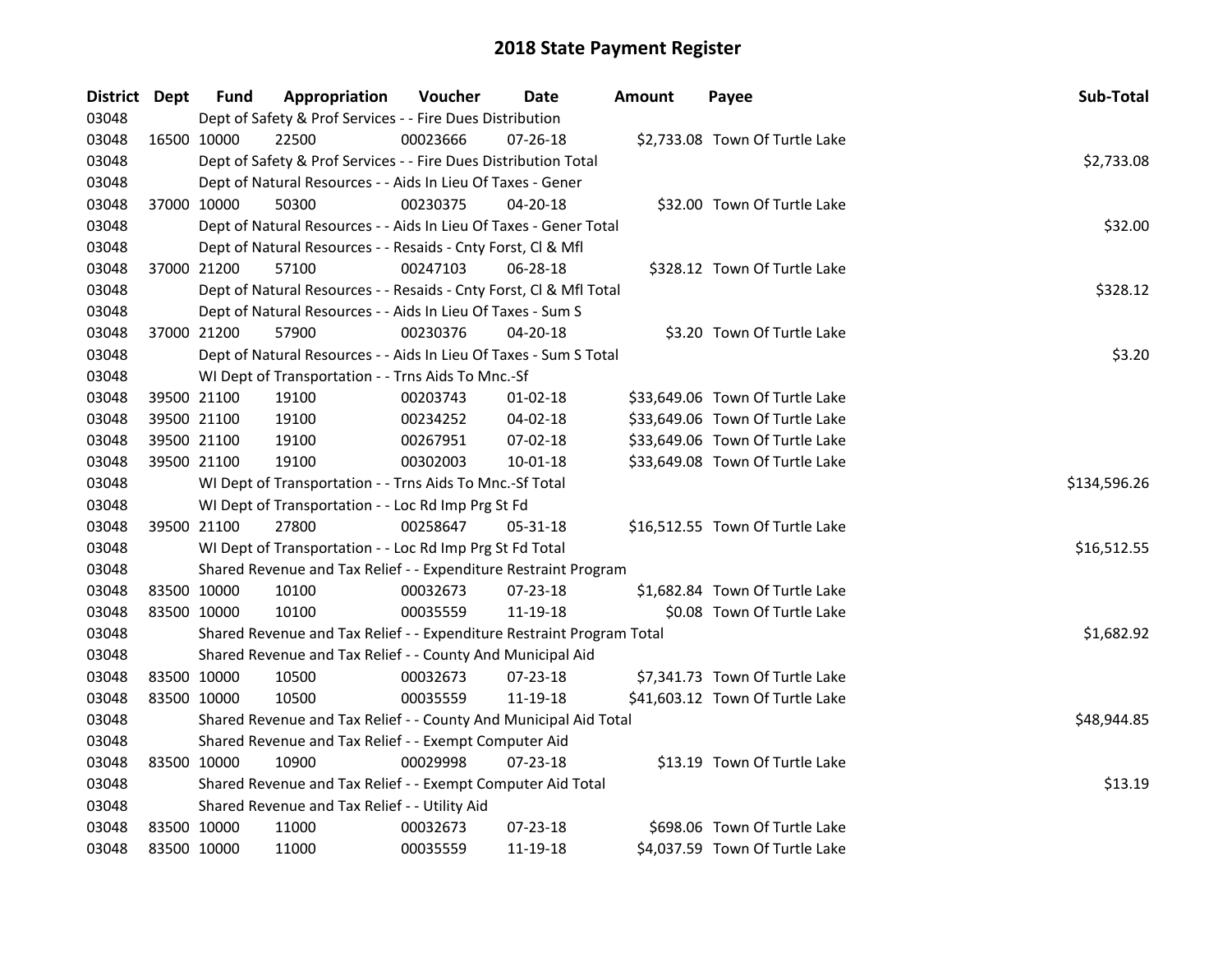| District Dept | Fund | <b>Appropriation</b>                                | Voucher | Date | Amount | Payee | Sub-Total    |
|---------------|------|-----------------------------------------------------|---------|------|--------|-------|--------------|
| 03048         |      | Shared Revenue and Tax Relief - - Utility Aid Total |         |      |        |       | \$4.735.65   |
| 03048 Total   |      |                                                     |         |      |        |       | \$209.581.82 |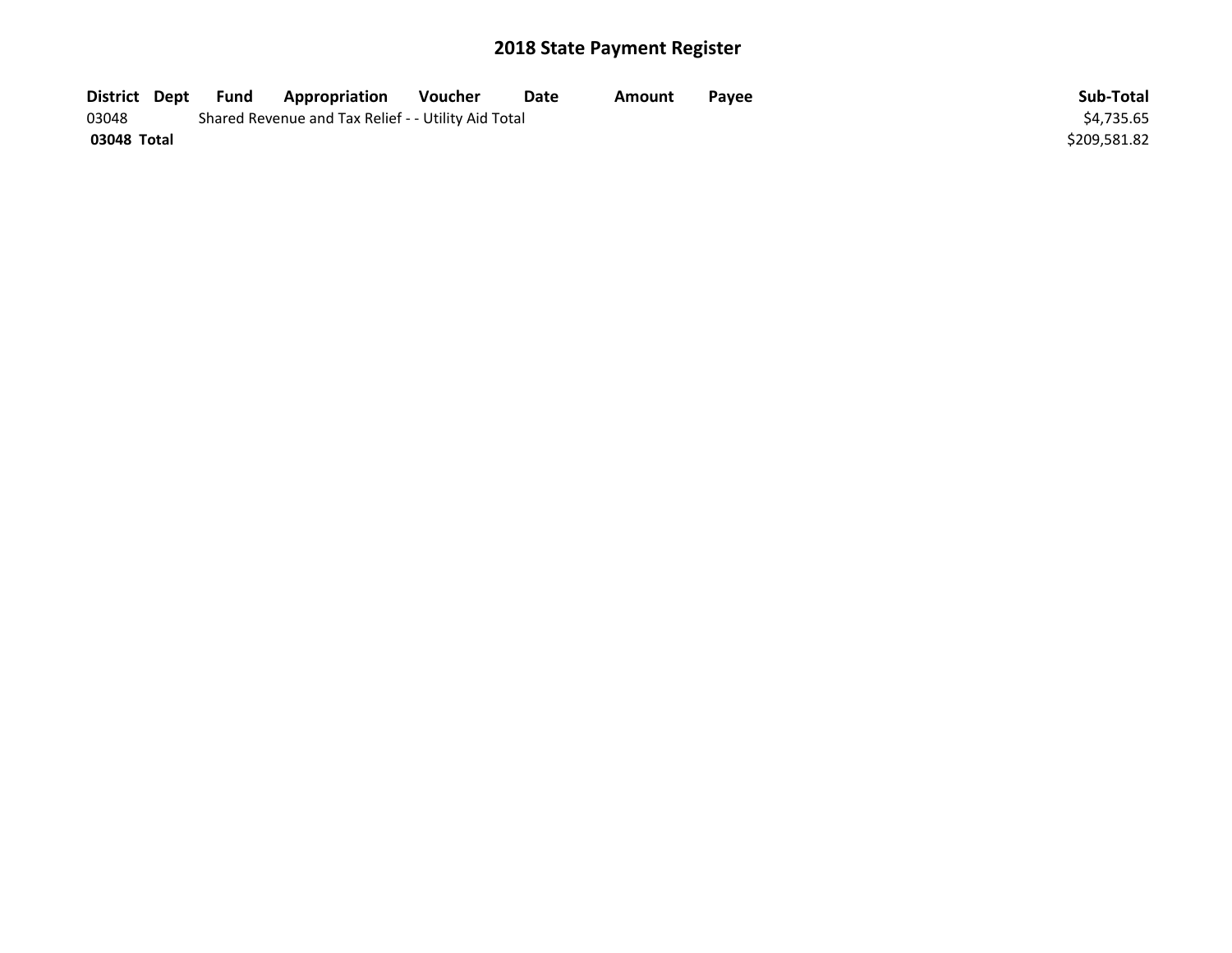| District    | <b>Dept</b> | <b>Fund</b> | Appropriation                                                         | Voucher  | <b>Date</b>    | Amount | Payee                           | Sub-Total    |
|-------------|-------------|-------------|-----------------------------------------------------------------------|----------|----------------|--------|---------------------------------|--------------|
| 03050       |             |             | Dept of Safety & Prof Services - - Fire Dues Distribution             |          |                |        |                                 |              |
| 03050       |             | 16500 10000 | 22500                                                                 | 00023667 | $07 - 25 - 18$ |        | \$1,467.71 Town Of Vance Creek  |              |
| 03050       |             |             | Dept of Safety & Prof Services - - Fire Dues Distribution Total       |          |                |        |                                 | \$1,467.71   |
| 03050       |             |             | Dept of Natural Resources - - Resaids - Cnty Forst, Cl & Mfl          |          |                |        |                                 |              |
| 03050       |             | 37000 21200 | 57100                                                                 | 00247104 | 06-28-18       |        | \$887.61 Town Of Vance Creek    |              |
| 03050       |             |             | Dept of Natural Resources - - Resaids - Cnty Forst, Cl & Mfl Total    |          |                |        |                                 | \$887.61     |
| 03050       |             |             | WI Dept of Transportation - - Trns Aids To Mnc.-Sf                    |          |                |        |                                 |              |
| 03050       |             | 39500 21100 | 19100                                                                 | 00203744 | 01-02-18       |        | \$29,910.28 Town Of Vance Creek |              |
| 03050       |             | 39500 21100 | 19100                                                                 | 00234253 | $04 - 02 - 18$ |        | \$29,910.28 Town Of Vance Creek |              |
| 03050       |             | 39500 21100 | 19100                                                                 | 00267952 | 07-02-18       |        | \$29,910.28 Town Of Vance Creek |              |
| 03050       |             | 39500 21100 | 19100                                                                 | 00302004 | 10-01-18       |        | \$29,910.28 Town Of Vance Creek |              |
| 03050       |             |             | WI Dept of Transportation - - Trns Aids To Mnc.-Sf Total              |          |                |        |                                 | \$119,641.12 |
| 03050       |             |             | WI Dept of Transportation - - Loc Rd Imp Prg St Fd                    |          |                |        |                                 |              |
| 03050       |             | 39500 21100 | 27800                                                                 | 00332084 | 12-13-18       |        | \$16,856.50 Town Of Vance Creek |              |
| 03050       |             |             | WI Dept of Transportation - - Loc Rd Imp Prg St Fd Total              |          |                |        |                                 | \$16,856.50  |
| 03050       |             |             | Department of Military Affairs - - Major Disaster Assist; Pif         |          |                |        |                                 |              |
| 03050       |             | 46500 27200 | 36500                                                                 | 00036798 | 01-09-18       |        | \$2,492.00 Town Of Vance Creek  |              |
| 03050       |             | 46500 27200 | 36500                                                                 | 00036980 | $01 - 10 - 18$ |        | \$6,107.00 Town Of Vance Creek  |              |
| 03050       |             |             | Department of Military Affairs - - Major Disaster Assist; Pif Total   |          |                |        |                                 | \$8,599.00   |
| 03050       |             |             | Shared Revenue and Tax Relief - - Expenditure Restraint Program       |          |                |        |                                 |              |
| 03050       |             | 83500 10000 | 10100                                                                 | 00032674 | 07-23-18       |        | \$7,358.61 Town Of Vance Creek  |              |
| 03050       |             | 83500 10000 | 10100                                                                 | 00035560 | 11-19-18       |        | \$0.07 Town Of Vance Creek      |              |
| 03050       |             |             | Shared Revenue and Tax Relief - - Expenditure Restraint Program Total |          |                |        |                                 | \$7,358.68   |
| 03050       |             |             | Shared Revenue and Tax Relief - - County And Municipal Aid            |          |                |        |                                 |              |
| 03050       |             | 83500 10000 | 10500                                                                 | 00032674 | $07 - 23 - 18$ |        | \$13,370.53 Town Of Vance Creek |              |
| 03050       | 83500 10000 |             | 10500                                                                 | 00035560 | 11-19-18       |        | \$75,766.36 Town Of Vance Creek |              |
| 03050       |             |             | Shared Revenue and Tax Relief - - County And Municipal Aid Total      |          |                |        |                                 | \$89,136.89  |
| 03050       |             |             | Shared Revenue and Tax Relief - - Exempt Computer Aid                 |          |                |        |                                 |              |
| 03050       |             | 83500 10000 | 10900                                                                 | 00029999 | $07 - 23 - 18$ |        | \$5.07 Town Of Vance Creek      |              |
| 03050       |             |             | Shared Revenue and Tax Relief - - Exempt Computer Aid Total           | \$5.07   |                |        |                                 |              |
| 03050 Total |             |             |                                                                       |          |                |        |                                 | \$243,952.58 |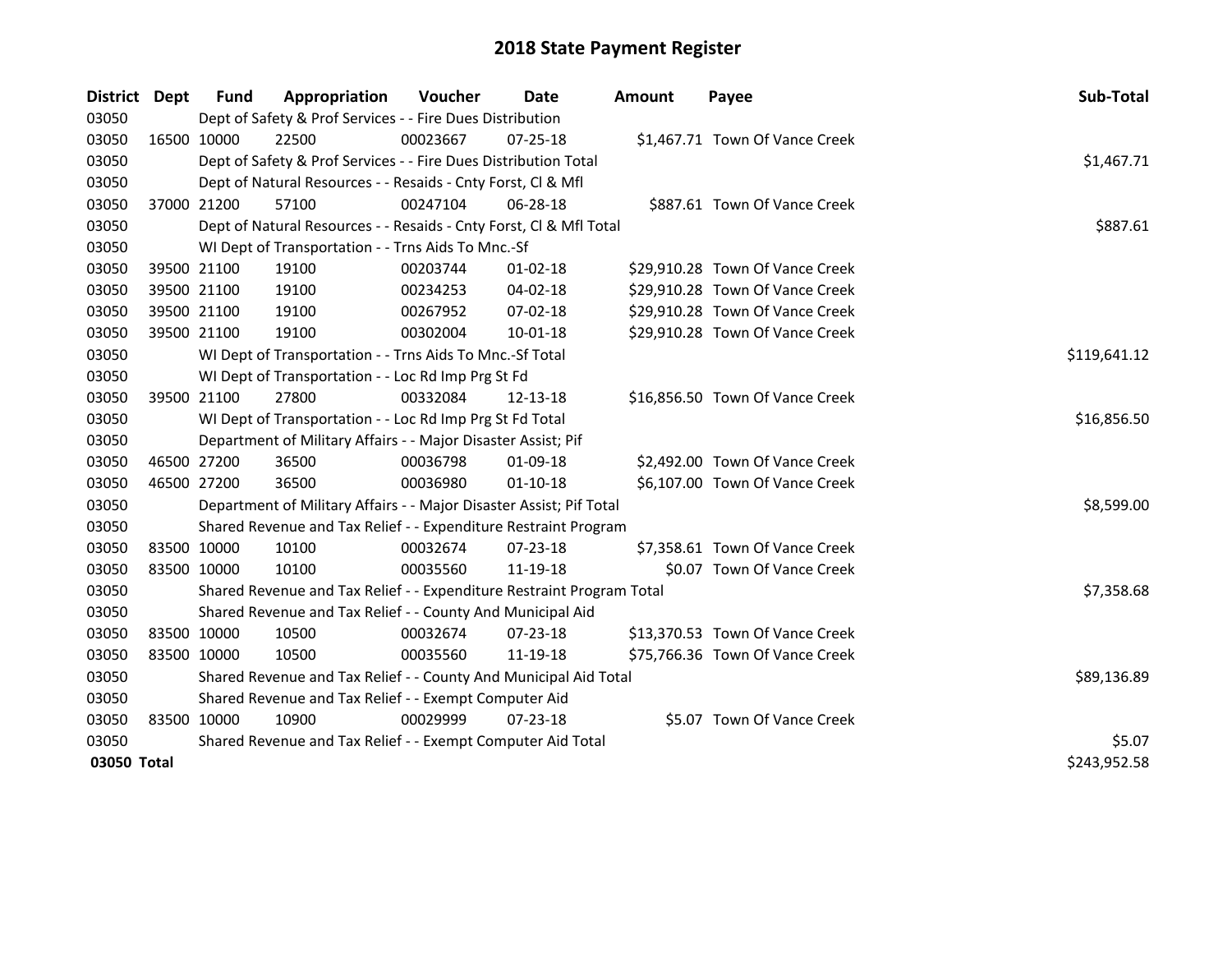| District Dept |             | <b>Fund</b> | Appropriation                                                      | Voucher  | Date           | Amount | Payee                          | Sub-Total    |
|---------------|-------------|-------------|--------------------------------------------------------------------|----------|----------------|--------|--------------------------------|--------------|
| 03101         |             |             | Dept of Safety & Prof Services - - Fire Dues Distribution          |          |                |        |                                |              |
| 03101         | 16500 10000 |             | 22500                                                              | 00023668 | 07-25-18       |        | \$1,294.60 Village Of Almena   |              |
| 03101         |             |             | Dept of Safety & Prof Services - - Fire Dues Distribution Total    |          |                |        |                                | \$1,294.60   |
| 03101         |             |             | Dept of Natural Resources - - Recreation Aids- Utility Terra       |          |                |        |                                |              |
| 03101         |             | 37000 21200 | 54700                                                              | 00241602 | 06-13-18       |        | \$356.87 Village Of Almena     |              |
| 03101         |             |             | Dept of Natural Resources - - Recreation Aids- Utility Terra Total |          |                |        |                                | \$356.87     |
| 03101         |             |             | Dept of Natural Resources - - Ra- Utv Prj Aids, Gas Tax Pymt       |          |                |        |                                |              |
| 03101         | 37000 21200 |             | 54800                                                              | 00241602 | 06-13-18       |        | \$972.95 Village Of Almena     |              |
| 03101         |             |             | Dept of Natural Resources - - Ra- Utv Prj Aids, Gas Tax Pymt Total |          |                |        |                                | \$972.95     |
| 03101         |             |             | WI Dept of Transportation - - Trns Aids To Mnc.-Sf                 |          |                |        |                                |              |
| 03101         |             | 39500 21100 | 19100                                                              | 00203745 | $01 - 02 - 18$ |        | \$7,813.53 Village Of Almena   |              |
| 03101         |             | 39500 21100 | 19100                                                              | 00234254 | 04-02-18       |        | \$7,813.53 Village Of Almena   |              |
| 03101         |             | 39500 21100 | 19100                                                              | 00267953 | 07-02-18       |        | \$7,813.53 Village Of Almena   |              |
| 03101         | 39500 21100 |             | 19100                                                              | 00302005 | 10-01-18       |        | \$7,813.55 Village Of Almena   |              |
| 03101         |             |             | WI Dept of Transportation - - Trns Aids To Mnc.-Sf Total           |          |                |        |                                | \$31,254.14  |
| 03101         |             |             | WI Dept of Transportation - - Loc Rd Imp Prg St Fd                 |          |                |        |                                |              |
| 03101         |             | 39500 21100 | 27800                                                              | 00214559 | $01 - 25 - 18$ |        | \$14,552.82 Village Of Almena  |              |
| 03101         |             |             | WI Dept of Transportation - - Loc Rd Imp Prg St Fd Total           |          |                |        |                                | \$14,552.82  |
| 03101         |             |             | Shared Revenue and Tax Relief - - County And Municipal Aid         |          |                |        |                                |              |
| 03101         |             | 83500 10000 | 10500                                                              | 00032675 | 07-23-18       |        | \$28,939.09 Village Of Almena  |              |
| 03101         | 83500 10000 |             | 10500                                                              | 00035561 | 11-19-18       |        | \$163,988.16 Village Of Almena |              |
| 03101         |             |             | Shared Revenue and Tax Relief - - County And Municipal Aid Total   |          |                |        |                                | \$192,927.25 |
| 03101         |             |             | Shared Revenue and Tax Relief - - Exempt Computer Aid              |          |                |        |                                |              |
| 03101         | 83500 10000 |             | 10900                                                              | 00030000 | 07-23-18       |        | \$313.54 Village Of Almena     |              |
| 03101         |             |             | Shared Revenue and Tax Relief - - Exempt Computer Aid Total        |          |                |        |                                | \$313.54     |
| 03101         |             |             | Shared Revenue and Tax Relief - - Utility Aid                      |          |                |        |                                |              |
| 03101         | 83500 10000 |             | 11000                                                              | 00032675 | 07-23-18       |        | \$41.84 Village Of Almena      |              |
| 03101         | 83500 10000 |             | 11000                                                              | 00035561 | 11-19-18       |        | \$231.48 Village Of Almena     |              |
| 03101         |             |             | Shared Revenue and Tax Relief - - Utility Aid Total                |          |                |        |                                | \$273.32     |
| 03101         |             |             | Shared Revenue and Tax Relief - - Lottery & Gaming Credit          |          |                |        |                                |              |
| 03101         | 83500 52100 |             | 36300                                                              | 00027247 | $03 - 26 - 18$ |        | \$982.00 Village Of Almena     |              |
| 03101         |             |             | Shared Revenue and Tax Relief - - Lottery & Gaming Credit Total    |          |                |        |                                | \$982.00     |
| 03101 Total   |             |             |                                                                    |          |                |        |                                | \$242,927.49 |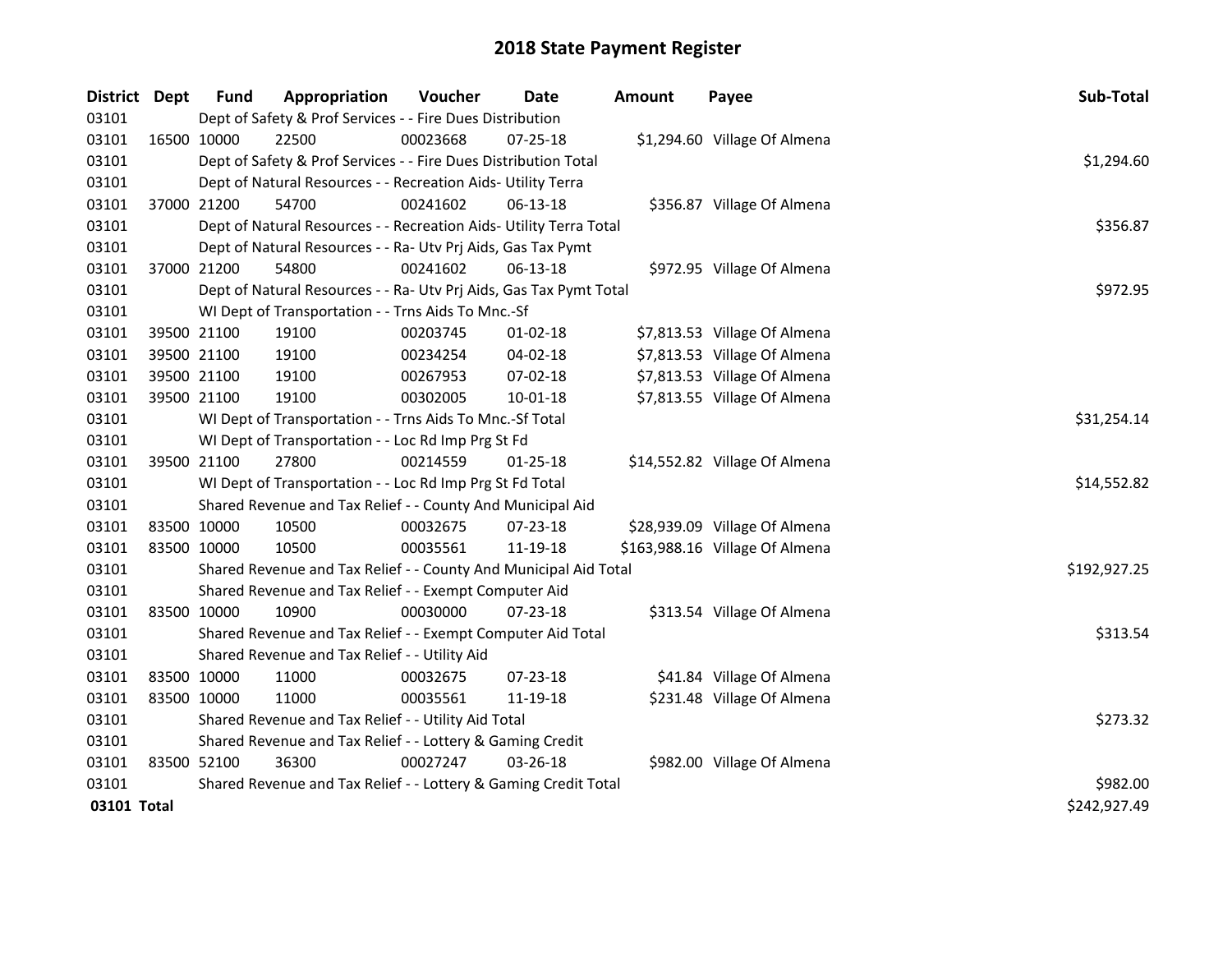| District Dept |             | Fund        | Appropriation                                                         | Voucher  | <b>Date</b>    | Amount | Payee                            | Sub-Total    |
|---------------|-------------|-------------|-----------------------------------------------------------------------|----------|----------------|--------|----------------------------------|--------------|
| 03111         |             |             | Dept of Safety & Prof Services - - Fire Dues Distribution             |          |                |        |                                  |              |
| 03111         |             | 16500 10000 | 22500                                                                 | 00023669 | $07 - 24 - 18$ |        | \$4,439.23 Cameron, Village Of   |              |
| 03111         |             |             | Dept of Safety & Prof Services - - Fire Dues Distribution Total       |          |                |        |                                  | \$4,439.23   |
| 03111         |             |             | WI Dept of Transportation - - Trns Aids To Mnc.-Sf                    |          |                |        |                                  |              |
| 03111         |             | 39500 21100 | 19100                                                                 | 00203746 | $01-02-18$     |        | \$22,934.55 Cameron, Village Of  |              |
| 03111         |             | 39500 21100 | 19100                                                                 | 00234255 | $04 - 02 - 18$ |        | \$22,934.55 Cameron, Village Of  |              |
| 03111         |             | 39500 21100 | 19100                                                                 | 00267954 | 07-02-18       |        | \$22,934.55 Cameron, Village Of  |              |
| 03111         |             | 39500 21100 | 19100                                                                 | 00302006 | 10-01-18       |        | \$22,934.57 Cameron, Village Of  |              |
| 03111         |             |             | WI Dept of Transportation - - Trns Aids To Mnc.-Sf Total              |          |                |        |                                  | \$91,738.22  |
| 03111         |             |             | Department of Justice - - Law Enforcement Train, Local                |          |                |        |                                  |              |
| 03111         |             | 45500 10000 | 23100                                                                 | 00052170 | 09-25-18       |        | \$320.00 Cameron, Village Of     |              |
| 03111         |             |             | Department of Justice - - Law Enforcement Train, Local Total          |          |                |        |                                  | \$320.00     |
| 03111         |             |             | Shared Revenue and Tax Relief - - Expenditure Restraint Program       |          |                |        |                                  |              |
| 03111         |             | 83500 10000 | 10100                                                                 | 00032676 | 07-23-18       |        | \$4,636.50 Cameron, Village Of   |              |
| 03111         | 83500 10000 |             | 10100                                                                 | 00035562 | 11-19-18       |        | \$0.07 Cameron, Village Of       |              |
| 03111         |             |             | Shared Revenue and Tax Relief - - Expenditure Restraint Program Total |          |                |        |                                  | \$4,636.57   |
| 03111         |             |             | Shared Revenue and Tax Relief - - County And Municipal Aid            |          |                |        |                                  |              |
| 03111         |             | 83500 10000 | 10500                                                                 | 00032676 | 07-23-18       |        | \$53,462.51 Cameron, Village Of  |              |
| 03111         |             | 83500 10000 | 10500                                                                 | 00035562 | 11-19-18       |        | \$302,954.23 Cameron, Village Of |              |
| 03111         |             |             | Shared Revenue and Tax Relief - - County And Municipal Aid Total      |          |                |        |                                  | \$356,416.74 |
| 03111         |             |             | Shared Revenue and Tax Relief - - Exempt Computer Aid                 |          |                |        |                                  |              |
| 03111         |             | 83500 10000 | 10900                                                                 | 00030001 | 07-23-18       |        | \$1,406.37 Cameron, Village Of   |              |
| 03111         | 83500 10000 |             | 10900                                                                 | 00032211 | $07 - 23 - 18$ |        | \$497.32 Cameron, Village Of     |              |
| 03111         |             |             | Shared Revenue and Tax Relief - - Exempt Computer Aid Total           |          |                |        |                                  | \$1,903.69   |
| 03111         |             |             | Shared Revenue and Tax Relief - - Utility Aid                         |          |                |        |                                  |              |
| 03111         |             | 83500 10000 | 11000                                                                 | 00032676 | 07-23-18       |        | \$344.25 Cameron, Village Of     |              |
| 03111         |             | 83500 10000 | 11000                                                                 | 00035562 | 11-19-18       |        | \$1,690.08 Cameron, Village Of   |              |
| 03111         |             |             | Shared Revenue and Tax Relief - - Utility Aid Total                   |          |                |        |                                  | \$2,034.33   |
| 03111         |             |             | Shared Revenue and Tax Relief - - Lottery & Gaming Credit             |          |                |        |                                  |              |
| 03111         | 83500 52100 |             | 36300                                                                 | 00027248 | 03-26-18       |        | \$1,173.10 Cameron, Village Of   |              |
| 03111         |             |             | Shared Revenue and Tax Relief - - Lottery & Gaming Credit Total       |          |                |        |                                  | \$1,173.10   |
| 03111 Total   |             |             |                                                                       |          |                |        |                                  | \$462,661.88 |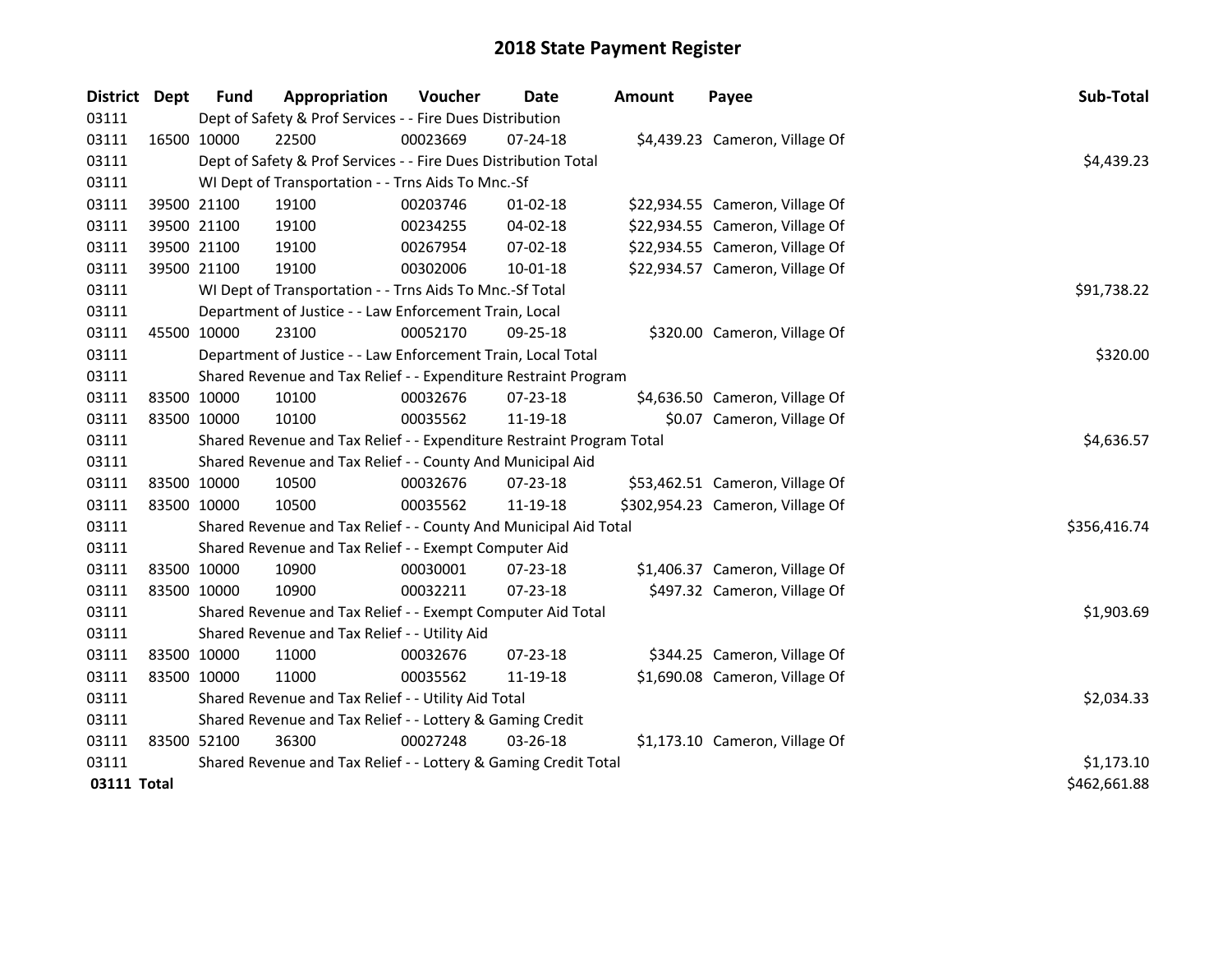| District Dept |             | Fund        | Appropriation                                                                   | <b>Voucher</b> | Date           | Amount | Payee                         | Sub-Total    |
|---------------|-------------|-------------|---------------------------------------------------------------------------------|----------------|----------------|--------|-------------------------------|--------------|
| 03116         |             |             | Dept of Safety & Prof Services - - Fire Dues Distribution                       |                |                |        |                               |              |
| 03116         |             | 16500 10000 | 22500                                                                           | 00018392       | $07 - 02 - 18$ |        | \$593.16 Village Of Dallas    |              |
| 03116         |             |             | Dept of Safety & Prof Services - - Fire Dues Distribution Total                 |                |                |        |                               | \$593.16     |
| 03116         |             |             | Dept of Natural Resources - - Resaids - Cnty Forst, Cl & Mfl                    |                |                |        |                               |              |
| 03116         |             | 37000 21200 | 57100                                                                           | 00247105       | $06 - 28 - 18$ |        | \$2.20 Village Of Dallas      |              |
| 03116         |             |             | Dept of Natural Resources - - Resaids - Cnty Forst, CI & Mfl Total              |                |                |        |                               | \$2.20       |
| 03116         |             |             | Dept of Natural Resources - - Land Acquisition                                  |                |                |        |                               |              |
| 03116         |             | 37000 36300 | <b>TA100</b>                                                                    | 00246167       | $06 - 27 - 18$ |        | \$26,750.00 Village Of Dallas |              |
| 03116         |             |             | Dept of Natural Resources - - Land Acquisition Total                            |                |                |        |                               | \$26,750.00  |
| 03116         |             |             | WI Dept of Transportation - - Trns Aids To Mnc.-Sf                              |                |                |        |                               |              |
| 03116         |             | 39500 21100 | 19100                                                                           | 00203747       | $01 - 02 - 18$ |        | \$2,574.14 Village Of Dallas  |              |
| 03116         |             | 39500 21100 | 19100                                                                           | 00234256       | $04 - 02 - 18$ |        | \$2,574.14 Village Of Dallas  |              |
| 03116         |             | 39500 21100 | 19100                                                                           | 00267955       | $07 - 02 - 18$ |        | \$2,574.14 Village Of Dallas  |              |
| 03116         |             | 39500 21100 | 19100                                                                           | 00302007       | 10-01-18       |        | \$2,574.17 Village Of Dallas  |              |
| 03116         |             |             | WI Dept of Transportation - - Trns Aids To Mnc.-Sf Total                        |                |                |        |                               | \$10,296.59  |
| 03116         |             |             | Department of Health Services - - Prepaid Medical Transport Reimbursement       |                |                |        |                               |              |
| 03116         |             | 43500 10000 | 16300                                                                           | AMBULANCE      | 11-08-18       |        | \$3,565.03 Village Of Dallas  |              |
| 03116         |             |             | Department of Health Services - - Prepaid Medical Transport Reimbursement Total |                |                |        |                               | \$3,565.03   |
| 03116         |             |             | Shared Revenue and Tax Relief - - County And Municipal Aid                      |                |                |        |                               |              |
| 03116         |             | 83500 10000 | 10500                                                                           | 00032677       | $07 - 23 - 18$ |        | \$13,486.74 Village Of Dallas |              |
| 03116         | 83500 10000 |             | 10500                                                                           | 00035563       | 11-19-18       |        | \$72,884.97 Village Of Dallas |              |
| 03116         |             |             | Shared Revenue and Tax Relief - - County And Municipal Aid Total                |                |                |        |                               | \$86,371.71  |
| 03116         |             |             | Shared Revenue and Tax Relief - - Exempt Computer Aid                           |                |                |        |                               |              |
| 03116         |             | 83500 10000 | 10900                                                                           | 00032212       | $07 - 23 - 18$ |        | \$398.72 Village Of Dallas    |              |
| 03116         |             |             | Shared Revenue and Tax Relief - - Exempt Computer Aid Total                     |                |                |        |                               | \$398.72     |
| 03116 Total   |             |             |                                                                                 |                |                |        |                               | \$127,977.41 |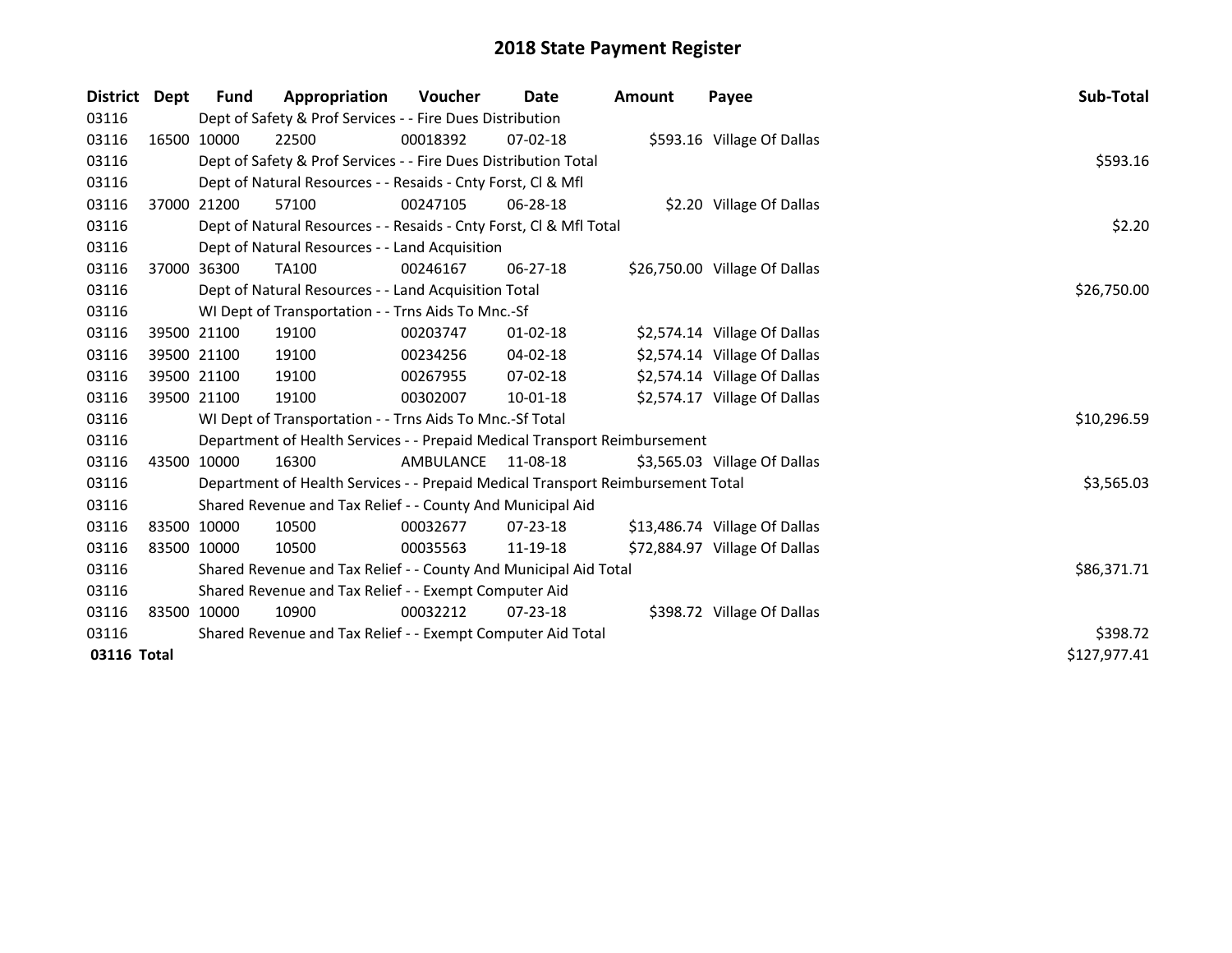| <b>District</b> | Dept | <b>Fund</b> | Appropriation                                                    | <b>Voucher</b> | Date           | Amount | Payee                         | Sub-Total   |
|-----------------|------|-------------|------------------------------------------------------------------|----------------|----------------|--------|-------------------------------|-------------|
| 03136           |      |             | Dept of Safety & Prof Services - - Fire Dues Distribution        |                |                |        |                               |             |
| 03136           |      | 16500 10000 | 22500                                                            | 00023670       | $07-24-18$     |        | \$606.58 Village Of Haugen    |             |
| 03136           |      |             | Dept of Safety & Prof Services - - Fire Dues Distribution Total  |                |                |        |                               | \$606.58    |
| 03136           |      |             | WI Dept of Transportation - - Trns Aids To Mnc.-Sf               |                |                |        |                               |             |
| 03136           |      | 39500 21100 | 19100                                                            | 00203748       | $01 - 02 - 18$ |        | \$2,521.04 Village Of Haugen  |             |
| 03136           |      | 39500 21100 | 19100                                                            | 00234257       | 04-02-18       |        | \$2,521.04 Village Of Haugen  |             |
| 03136           |      | 39500 21100 | 19100                                                            | 00267956       | $07 - 02 - 18$ |        | \$2,521.04 Village Of Haugen  |             |
| 03136           |      | 39500 21100 | 19100                                                            | 00302008       | $10-01-18$     |        | \$2,521.04 Village Of Haugen  |             |
| 03136           |      |             | WI Dept of Transportation - - Trns Aids To Mnc.-Sf Total         |                |                |        |                               | \$10,084.16 |
| 03136           |      |             | Shared Revenue and Tax Relief - - County And Municipal Aid       |                |                |        |                               |             |
| 03136           |      | 83500 10000 | 10500                                                            | 00032678       | $07 - 23 - 18$ |        | \$12,374.36 Village Of Haugen |             |
| 03136           |      | 83500 10000 | 10500                                                            | 00035564       | 11-19-18       |        | \$70,121.34 Village Of Haugen |             |
| 03136           |      |             | Shared Revenue and Tax Relief - - County And Municipal Aid Total |                |                |        |                               | \$82,495.70 |
| 03136           |      |             | Shared Revenue and Tax Relief - - Exempt Computer Aid            |                |                |        |                               |             |
| 03136           |      | 83500 10000 | 10900                                                            | 00030002       | $07 - 23 - 18$ |        | \$16.24 Village Of Haugen     |             |
| 03136           |      |             | Shared Revenue and Tax Relief - - Exempt Computer Aid Total      |                |                |        |                               | \$16.24     |
| 03136 Total     |      |             |                                                                  |                |                |        |                               | \$93,202.68 |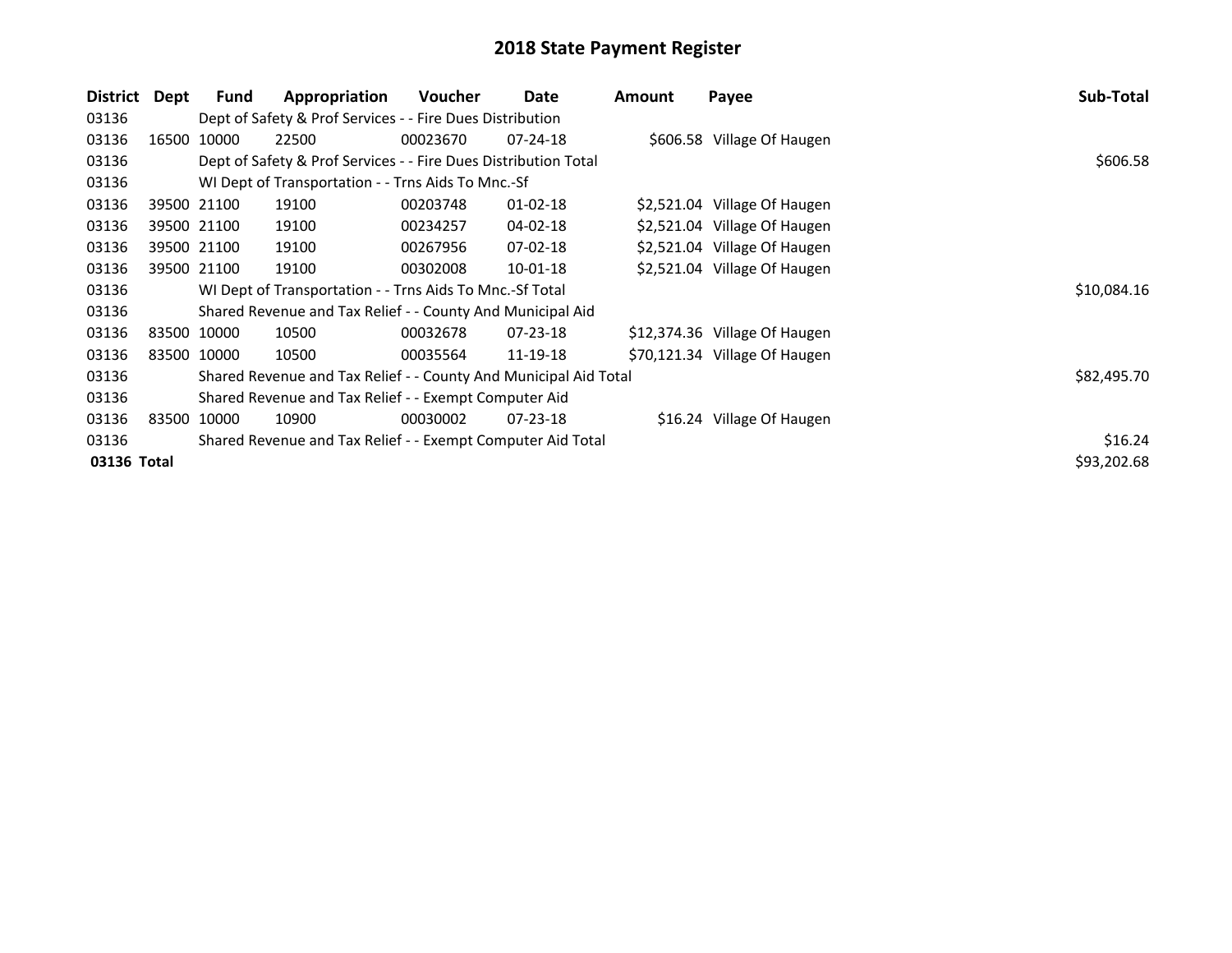| District Dept |             | Fund        | Appropriation                                                      | Voucher  | <b>Date</b>    | Amount | Payee                  | Sub-Total |
|---------------|-------------|-------------|--------------------------------------------------------------------|----------|----------------|--------|------------------------|-----------|
| 03151         |             |             | Dept of Natural Resources - - Taxes & Assessmts-Conserv Fund       |          |                |        |                        |           |
| 03151         |             | 37000 21200 | 16900                                                              | 00207757 | $01 - 17 - 18$ |        | \$32.95 Vil New Auburn |           |
| 03151         |             | 37000 21200 | 16900                                                              | 00226589 | $04 - 13 - 18$ |        | \$32.25 Vil New Auburn |           |
| 03151         |             | 37000 21200 | 16900                                                              | 00253936 | $07 - 23 - 18$ |        | \$32.25 Vil New Auburn |           |
| 03151         |             | 37000 21200 | 16900                                                              | 00274407 | $10-22-18$     |        | \$32.25 Vil New Auburn |           |
| 03151         |             |             | Dept of Natural Resources - - Taxes & Assessmts-Conserv Fund Total |          |                |        |                        | \$129.70  |
| 03151         |             |             | Dept of Natural Resources - - Resaids - Cnty Forst, Cl & Mfl       |          |                |        |                        |           |
| 03151         |             | 37000 21200 | 57100                                                              | 00247223 | $06 - 28 - 18$ |        | \$8.00 Vil New Auburn  |           |
| 03151         |             |             | Dept of Natural Resources - - Resaids - Cnty Forst, CI & Mfl Total |          |                |        |                        | \$8.00    |
| 03151         |             |             | Shared Revenue and Tax Relief - - Exempt Computer Aid              |          |                |        |                        |           |
| 03151         | 83500 10000 |             | 10900                                                              | 00030003 | $07 - 23 - 18$ |        | \$4.06 Vil New Auburn  |           |
| 03151         |             |             | Shared Revenue and Tax Relief - - Exempt Computer Aid Total        |          |                |        |                        | \$4.06    |
| 03151 Total   |             |             |                                                                    |          |                |        |                        | \$141.76  |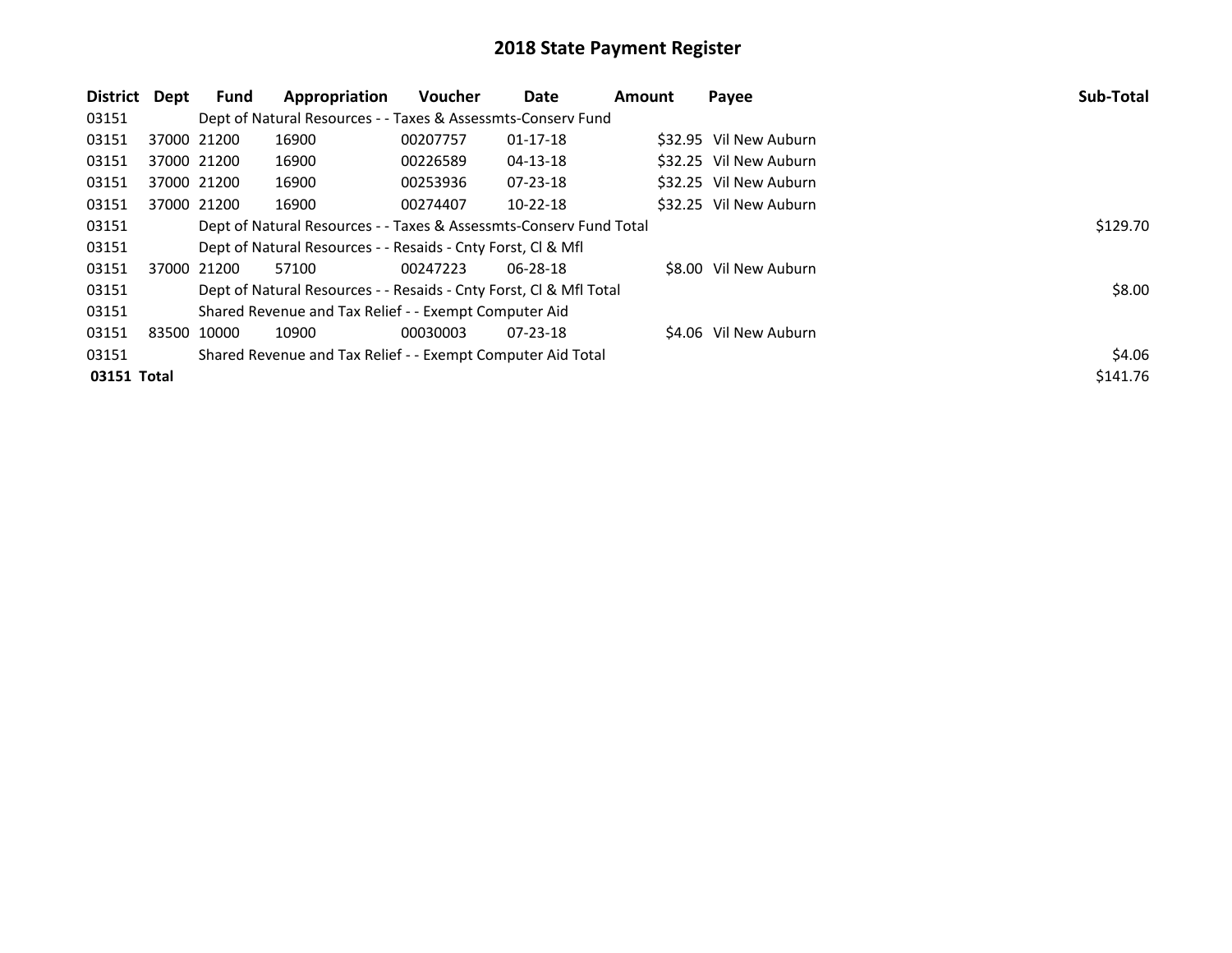| \$785.38     |
|--------------|
|              |
|              |
|              |
|              |
|              |
|              |
|              |
|              |
| \$14,363.49  |
|              |
|              |
|              |
| \$108,399.85 |
|              |
|              |
|              |
| \$551.43     |
|              |
|              |
| \$230.98     |
| \$124,331.13 |
|              |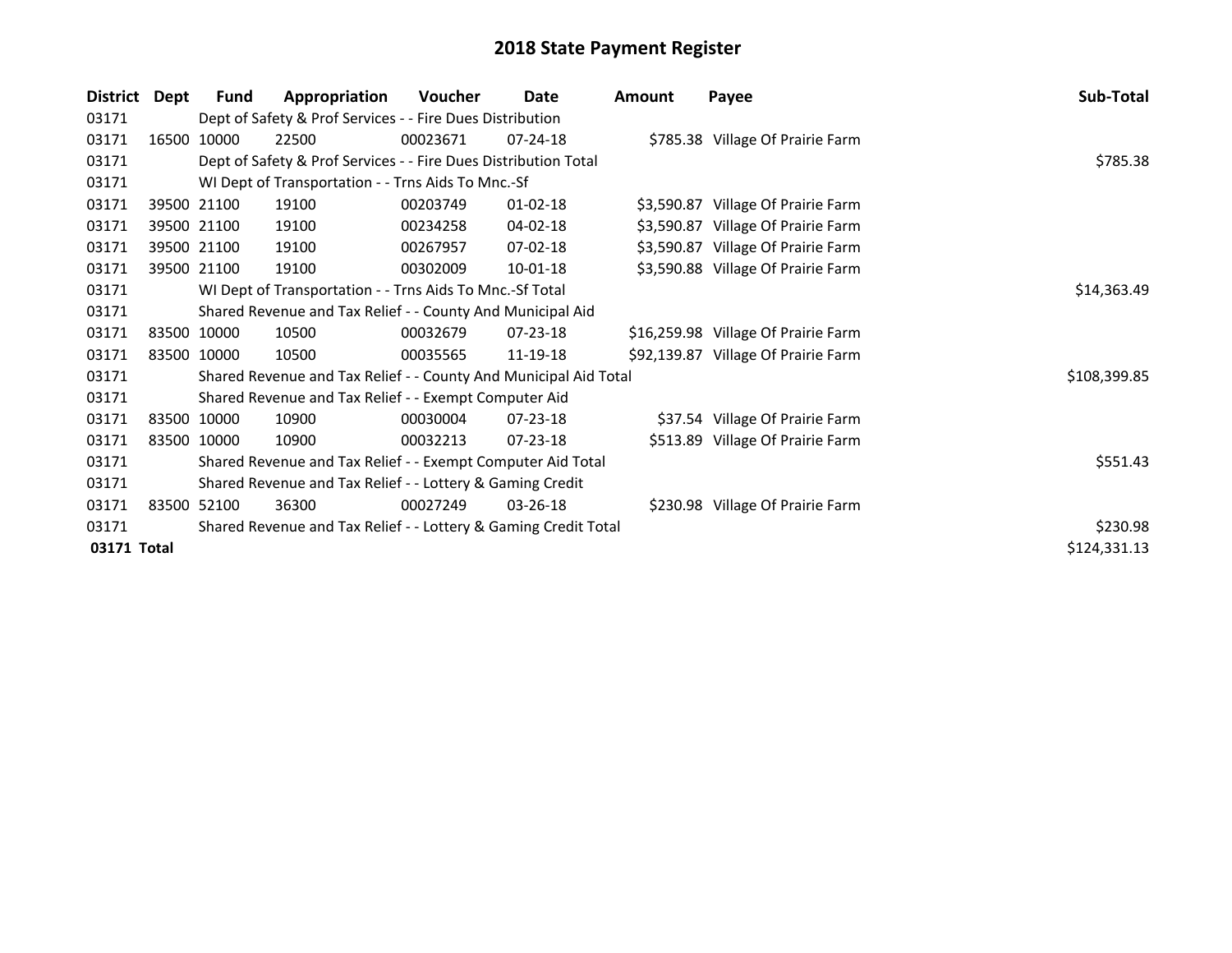| District Dept |             | Fund | Appropriation                                                         | Voucher  | Date           | <b>Amount</b> | Payee                               | Sub-Total    |
|---------------|-------------|------|-----------------------------------------------------------------------|----------|----------------|---------------|-------------------------------------|--------------|
| 03186         |             |      | Dept of Safety & Prof Services - - Fire Dues Distribution             |          |                |               |                                     |              |
| 03186         | 16500 10000 |      | 22500                                                                 | 00023672 | 07-24-18       |               | \$4,135.37 Village Of Turtle Lake   |              |
| 03186         |             |      | Dept of Safety & Prof Services - - Fire Dues Distribution Total       |          |                |               |                                     | \$4,135.37   |
| 03186         |             |      | Dept of Natural Resources - - Aids In Lieu Of Taxes - Gener           |          |                |               |                                     |              |
| 03186         | 37000 10000 |      | 50300                                                                 | 00212628 | 02-06-18       |               | \$20.68 Village Of Turtle Lake      |              |
| 03186         |             |      | Dept of Natural Resources - - Aids In Lieu Of Taxes - Gener Total     |          |                |               |                                     | \$20.68      |
| 03186         |             |      | WI Dept of Transportation - - Trns Aids To Mnc.-Sf                    |          |                |               |                                     |              |
| 03186         | 39500 21100 |      | 19100                                                                 | 00203750 | $01 - 02 - 18$ |               | \$21,252.97 Village Of Turtle Lake  |              |
| 03186         | 39500 21100 |      | 19100                                                                 | 00234259 | 04-02-18       |               | \$21,252.97 Village Of Turtle Lake  |              |
| 03186         | 39500 21100 |      | 19100                                                                 | 00267958 | $07 - 02 - 18$ |               | \$21,252.97 Village Of Turtle Lake  |              |
| 03186         | 39500 21100 |      | 19100                                                                 | 00302010 | 10-01-18       |               | \$21,252.97 Village Of Turtle Lake  |              |
| 03186         |             |      | WI Dept of Transportation - - Trns Aids To Mnc.-Sf Total              |          |                |               |                                     | \$85,011.88  |
| 03186         |             |      | Department of Justice - - Law Enforcement Train, Local                |          |                |               |                                     |              |
| 03186         | 45500 10000 |      | 23100                                                                 | 00046813 | 06-07-18       |               | \$960.00 Village Of Turtle Lake     |              |
| 03186         |             |      | Department of Justice - - Law Enforcement Train, Local Total          |          |                |               |                                     | \$960.00     |
| 03186         |             |      | Shared Revenue and Tax Relief - - Expenditure Restraint Program       |          |                |               |                                     |              |
| 03186         | 83500 10000 |      | 10100                                                                 | 00032680 | $07 - 23 - 18$ |               | \$20,832.56 Village Of Turtle Lake  |              |
| 03186         |             |      | Shared Revenue and Tax Relief - - Expenditure Restraint Program Total |          |                |               |                                     | \$20,832.56  |
| 03186         |             |      | Shared Revenue and Tax Relief - - County And Municipal Aid            |          |                |               |                                     |              |
| 03186         | 83500 10000 |      | 10500                                                                 | 00032680 | 07-23-18       |               | \$31,747.84 Village Of Turtle Lake  |              |
| 03186         | 83500 10000 |      | 10500                                                                 | 00035566 | 11-19-18       |               | \$179,904.42 Village Of Turtle Lake |              |
| 03186         |             |      | Shared Revenue and Tax Relief - - County And Municipal Aid Total      |          |                |               |                                     | \$211,652.26 |
| 03186         |             |      | Shared Revenue and Tax Relief - - Exempt Computer Aid                 |          |                |               |                                     |              |
| 03186         | 83500 10000 |      | 10900                                                                 | 00030005 | 07-23-18       |               | \$1,658.02 Village Of Turtle Lake   |              |
| 03186         | 83500 10000 |      | 10900                                                                 | 00032214 | 07-23-18       |               | \$695.16 Village Of Turtle Lake     |              |
| 03186         |             |      | Shared Revenue and Tax Relief - - Exempt Computer Aid Total           |          |                |               |                                     | \$2,353.18   |
| 03186         |             |      | Shared Revenue and Tax Relief - - Utility Aid                         |          |                |               |                                     |              |
| 03186         | 83500 10000 |      | 11000                                                                 | 00032680 | 07-23-18       |               | \$44.42 Village Of Turtle Lake      |              |
| 03186         | 83500 10000 |      | 11000                                                                 | 00035566 | 11-19-18       |               | \$880.45 Village Of Turtle Lake     |              |
| 03186         |             |      | Shared Revenue and Tax Relief - - Utility Aid Total                   |          |                |               |                                     | \$924.87     |
| 03186         |             |      | Shared Revenue and Tax Relief - - Lottery & Gaming Credit             |          |                |               |                                     |              |
| 03186         | 83500 52100 |      | 36300                                                                 | 00027250 | $03 - 26 - 18$ |               | \$1,865.40 Village Of Turtle Lake   |              |
| 03186         |             |      | Shared Revenue and Tax Relief - - Lottery & Gaming Credit Total       |          |                |               |                                     | \$1,865.40   |
| 03186 Total   |             |      |                                                                       |          |                |               |                                     | \$327,756.20 |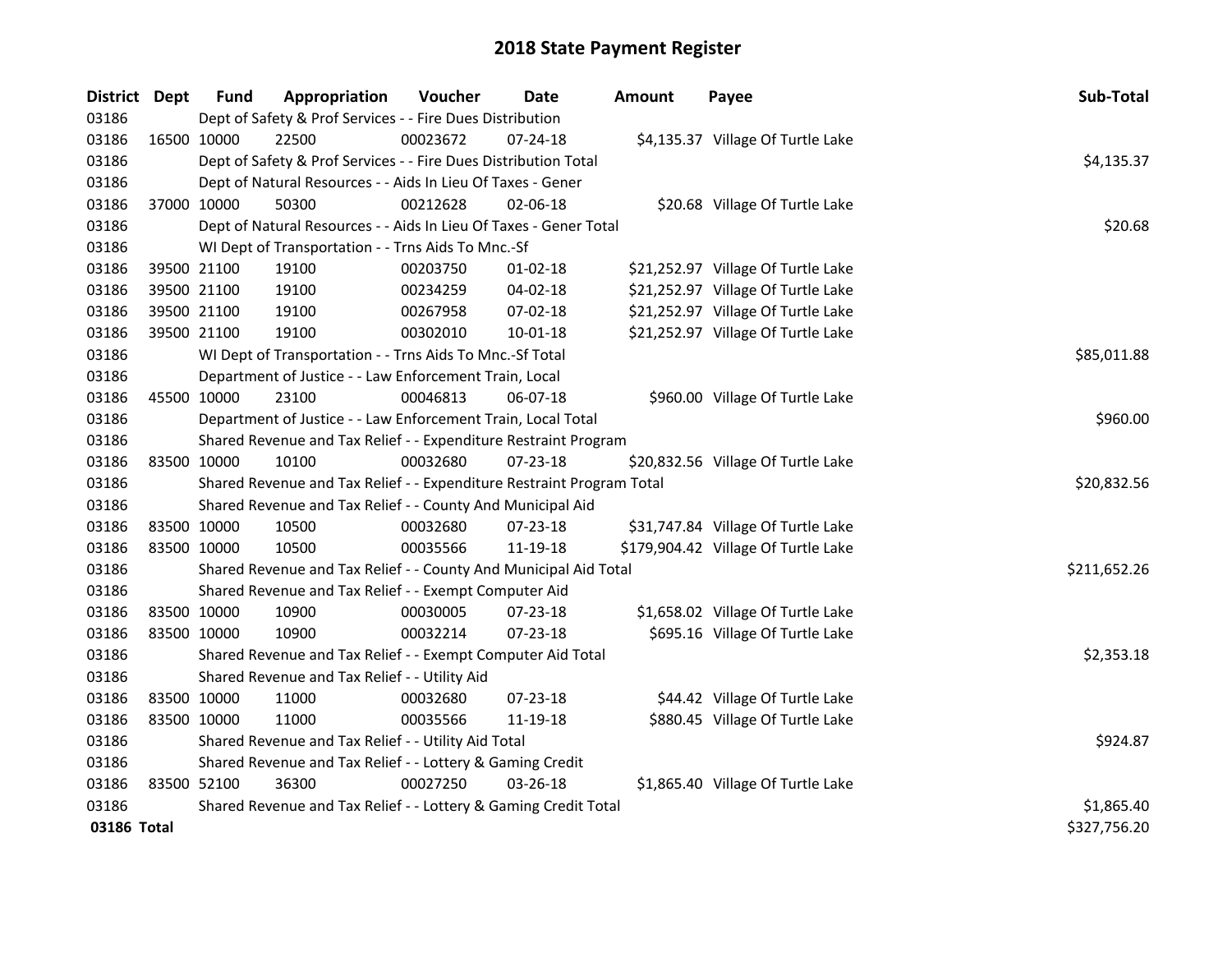| District Dept |             | <b>Fund</b> | Appropriation                                                     | Voucher  | Date           | <b>Amount</b> | Payee                      | Sub-Total  |
|---------------|-------------|-------------|-------------------------------------------------------------------|----------|----------------|---------------|----------------------------|------------|
| 03206         |             |             | Dept of Safety & Prof Services - - Fire Dues Distribution         |          |                |               |                            |            |
| 03206         | 16500 10000 |             | 22500                                                             | 00023673 | 07-24-18       |               | \$5,920.20 Barron, City Of |            |
| 03206         |             |             | Dept of Safety & Prof Services - - Fire Dues Distribution Total   |          |                |               |                            | \$5,920.20 |
| 03206         |             |             | Dept of Natural Resources - - Gpo-State Funds                     |          |                |               |                            |            |
| 03206         |             | 37000 10000 | 40100                                                             | 00212360 | 02-05-18       |               | \$41.36 Barron, City Of    |            |
| 03206         |             | 37000 10000 | 40100                                                             | 00214311 | $02 - 15 - 18$ |               | \$47.39 Barron, City Of    |            |
| 03206         |             | 37000 10000 | 40100                                                             | 00220193 | 03-14-18       |               | \$44.25 Barron, City Of    |            |
| 03206         |             | 37000 10000 | 40100                                                             | 00226737 | $04 - 12 - 18$ |               | \$42.66 Barron, City Of    |            |
| 03206         |             | 37000 10000 | 40100                                                             | 00239168 | 05-30-18       |               | \$40.98 Barron, City Of    |            |
| 03206         |             | 37000 10000 | 40100                                                             | 00243175 | 06-14-18       |               | \$32.84 Barron, City Of    |            |
| 03206         |             | 37000 10000 | 40100                                                             | 00253273 | $07-17-18$     |               | \$28.91 Barron, City Of    |            |
| 03206         |             | 37000 10000 | 40100                                                             | 00259292 | 08-14-18       |               | \$27.43 Barron, City Of    |            |
| 03206         |             | 37000 10000 | 40100                                                             | 00266270 | 09-19-18       |               | \$26.15 Barron, City Of    |            |
| 03206         |             | 37000 10000 | 40100                                                             | 00272640 | 10-17-18       |               | \$27.37 Barron, City Of    |            |
| 03206         |             | 37000 10000 | 40100                                                             | 00280064 | 11-16-18       |               | \$36.53 Barron, City Of    |            |
| 03206         | 37000 10000 |             | 40100                                                             | 00286273 | 12-19-18       |               | \$33.63 Barron, City Of    |            |
| 03206         |             |             | Dept of Natural Resources - - Gpo-State Funds Total               |          |                |               |                            | \$429.50   |
| 03206         |             |             | Dept of Natural Resources - - Aids In Lieu Of Taxes - Gener       |          |                |               |                            |            |
| 03206         |             | 37000 10000 | 50300                                                             | 00211476 | 02-01-18       |               | \$200.94 Barron, City Of   |            |
| 03206         |             |             | Dept of Natural Resources - - Aids In Lieu Of Taxes - Gener Total |          |                |               |                            | \$200.94   |
| 03206         |             |             | Dept of Natural Resources - - Gen Program Ops-State Funds         |          |                |               |                            |            |
| 03206         |             | 37000 21200 | 16100                                                             | 00207258 | $01 - 16 - 18$ |               | \$12.68 Barron, City Of    |            |
| 03206         |             | 37000 21200 | 16100                                                             | 00212360 | 02-05-18       |               | \$124.05 Barron, City Of   |            |
| 03206         |             | 37000 21200 | 16100                                                             | 00213336 | 02-08-18       |               | \$35.03 Barron, City Of    |            |
| 03206         |             | 37000 21200 | 16100                                                             | 00214311 | $02 - 15 - 18$ |               | \$147.20 Barron, City Of   |            |
| 03206         |             | 37000 21200 | 16100                                                             | 00220193 | 03-14-18       |               | \$132.75 Barron, City Of   |            |
| 03206         |             | 37000 21200 | 16100                                                             | 00220458 | 03-19-18       |               | \$10.41 Barron, City Of    |            |
| 03206         |             | 37000 21200 | 16100                                                             | 00225405 | 04-09-18       |               | \$11.71 Barron, City Of    |            |
| 03206         |             | 37000 21200 | 16100                                                             | 00226737 | $04 - 12 - 18$ |               | \$128.10 Barron, City Of   |            |
| 03206         |             | 37000 21200 | 16100                                                             | 00233597 | 05-07-18       |               | \$12.94 Barron, City Of    |            |
| 03206         |             | 37000 21200 | 16100                                                             | 00239168 | 05-30-18       |               | \$122.96 Barron, City Of   |            |
| 03206         |             | 37000 21200 | 16100                                                             | 00243175 | 06-14-18       |               | \$103.51 Barron, City Of   |            |
| 03206         |             | 37000 21200 | 16100                                                             | 00245135 | 06-22-18       |               | \$15.76 Barron, City Of    |            |
| 03206         |             | 37000 21200 | 16100                                                             | 00251819 | $07-12-18$     |               | \$20.07 Barron, City Of    |            |
| 03206         |             | 37000 21200 | 16100                                                             | 00253273 | $07-17-18$     |               | \$86.70 Barron, City Of    |            |
|               |             |             |                                                                   |          |                |               |                            |            |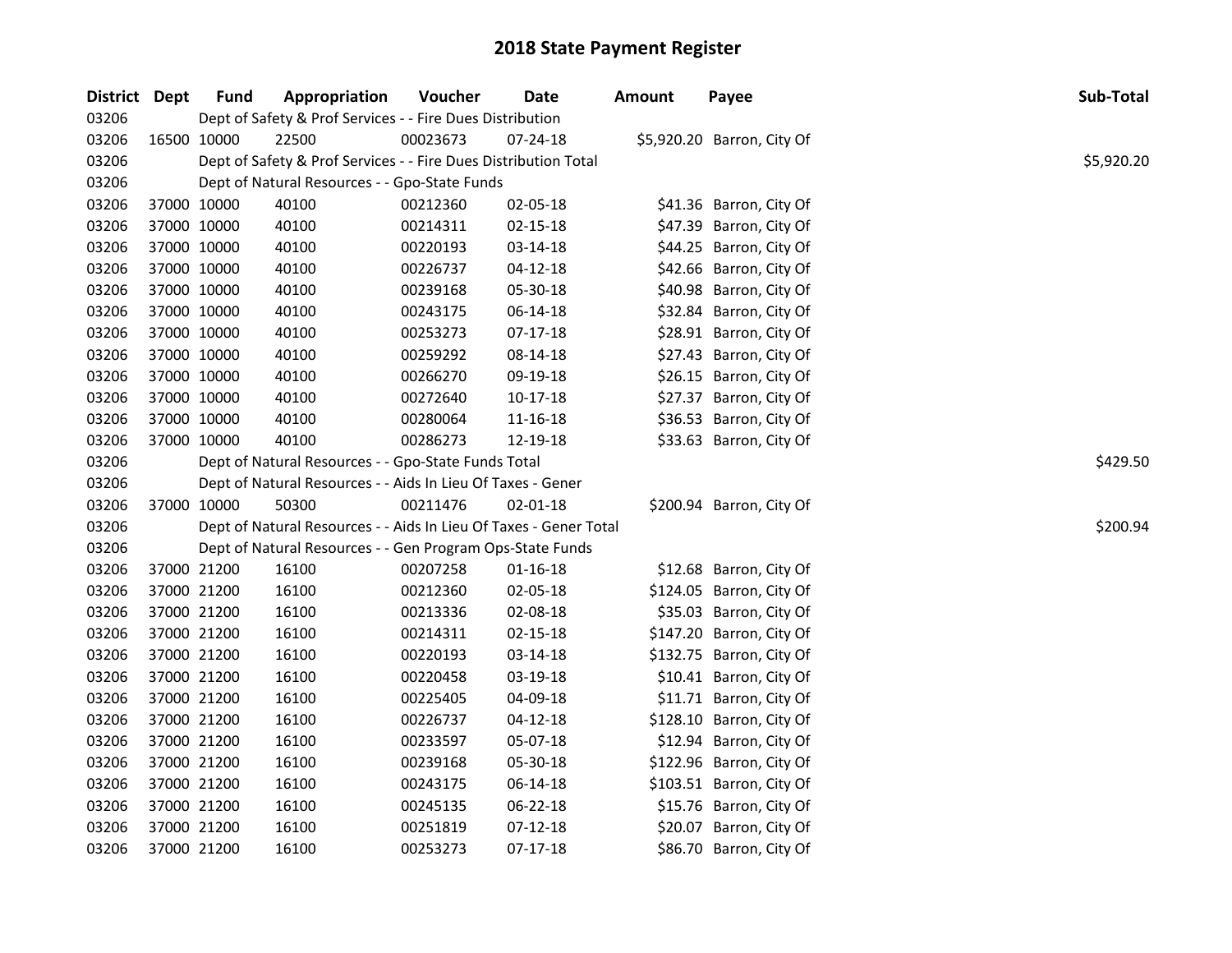| <b>District</b> | Dept        | <b>Fund</b> | Appropriation                                                     | Voucher  | <b>Date</b>    | <b>Amount</b> | Payee                       | Sub-Total    |
|-----------------|-------------|-------------|-------------------------------------------------------------------|----------|----------------|---------------|-----------------------------|--------------|
| 03206           |             | 37000 21200 | 16100                                                             | 00259292 | 08-14-18       |               | \$82.29 Barron, City Of     |              |
| 03206           |             | 37000 21200 | 16100                                                             | 00260468 | 08-27-18       |               | \$29.93 Barron, City Of     |              |
| 03206           | 37000 21200 |             | 16100                                                             | 00264702 | 09-06-18       |               | \$17.31 Barron, City Of     |              |
| 03206           | 37000 21200 |             | 16100                                                             | 00266270 | 09-19-18       |               | \$78.45 Barron, City Of     |              |
| 03206           | 37000 21200 |             | 16100                                                             | 00270923 | 10-04-18       |               | \$18.31 Barron, City Of     |              |
| 03206           | 37000 21200 |             | 16100                                                             | 00272640 | $10-17-18$     |               | \$82.11 Barron, City Of     |              |
| 03206           |             | 37000 21200 | 16100                                                             | 00277785 | 11-08-18       |               | \$14.83 Barron, City Of     |              |
| 03206           | 37000 21200 |             | 16100                                                             | 00280064 | 11-16-18       |               | \$109.60 Barron, City Of    |              |
| 03206           | 37000 21200 |             | 16100                                                             | 00283079 | 12-06-18       |               | \$13.21 Barron, City Of     |              |
| 03206           |             | 37000 21200 | 16100                                                             | 00286273 | 12-19-18       |               | \$100.90 Barron, City Of    |              |
| 03206           |             |             | Dept of Natural Resources - - Gen Program Ops-State Funds Total   |          |                |               |                             | \$1,510.81   |
| 03206           |             |             | Dept of Natural Resources - - Aids In Lieu Of Taxes - Sum S       |          |                |               |                             |              |
| 03206           |             | 37000 21200 | 57900                                                             | 00229776 | 04-20-18       |               | \$106.16 Barron, City Of    |              |
| 03206           |             |             | Dept of Natural Resources - - Aids In Lieu Of Taxes - Sum S Total |          |                |               |                             | \$106.16     |
| 03206           |             |             | Dept of Natural Resources - - Rec & Resource Aids, Fed            |          |                |               |                             |              |
| 03206           |             | 37000 21200 | 58300                                                             | 00237041 | 05-18-18       |               | \$1,048.50 Barron, City Of  |              |
| 03206           |             |             | Dept of Natural Resources - - Rec & Resource Aids, Fed Total      |          |                |               |                             | \$1,048.50   |
| 03206           |             |             | WI Dept of Transportation - - Trns Aids To Mnc.-Sf                |          |                |               |                             |              |
| 03206           |             | 39500 21100 | 19100                                                             | 00203751 | $01-02-18$     |               | \$43,692.67 Barron, City Of |              |
| 03206           |             | 39500 21100 | 19100                                                             | 00234260 | 04-02-18       |               | \$43,692.67 Barron, City Of |              |
| 03206           |             | 39500 21100 | 19100                                                             | 00267959 | $07-02-18$     |               | \$43,692.67 Barron, City Of |              |
| 03206           | 39500 21100 |             | 19100                                                             | 00302011 | 10-01-18       |               | \$43,692.69 Barron, City Of |              |
| 03206           |             |             | WI Dept of Transportation - - Trns Aids To Mnc.-Sf Total          |          |                |               |                             | \$174,770.70 |
| 03206           |             |             | Department of Justice - - Law Enforcement Train, Local            |          |                |               |                             |              |
| 03206           | 45500 10000 |             | 23100                                                             | 00052094 | 09-25-18       |               | \$1,440.00 Barron, City Of  |              |
| 03206           |             |             | Department of Justice - - Law Enforcement Train, Local Total      |          |                |               |                             | \$1,440.00   |
| 03206           |             |             | Public Defender Board - - Transcript, Discovery And Int           |          |                |               |                             |              |
| 03206           | 55000 10000 |             | 10600                                                             | 00141050 | 05-08-18       |               | \$5.00 Barron, City Of      |              |
| 03206           | 55000 10000 |             | 10600                                                             | 00144605 | 06-01-18       |               | \$5.00 Barron, City Of      |              |
| 03206           | 55000 10000 |             | 10600                                                             | 00160374 | 09-11-18       |               | \$15.00 Barron, City Of     |              |
| 03206           | 55000 10000 |             | 10600                                                             | 00162864 | 09-26-18       |               | \$5.00 Barron, City Of      |              |
| 03206           |             |             | Public Defender Board - - Transcript, Discovery And Int Total     |          |                |               |                             | \$30.00      |
| 03206           |             |             | Department of Revenue - - Payments For Municipal Svcs             |          |                |               |                             |              |
| 03206           |             | 56600 10000 | 50100                                                             | 00026680 | $01 - 31 - 18$ |               | \$234.55 Barron, City Of    |              |
| 03206           |             |             | Department of Revenue - - Payments For Municipal Svcs Total       |          |                |               |                             | \$234.55     |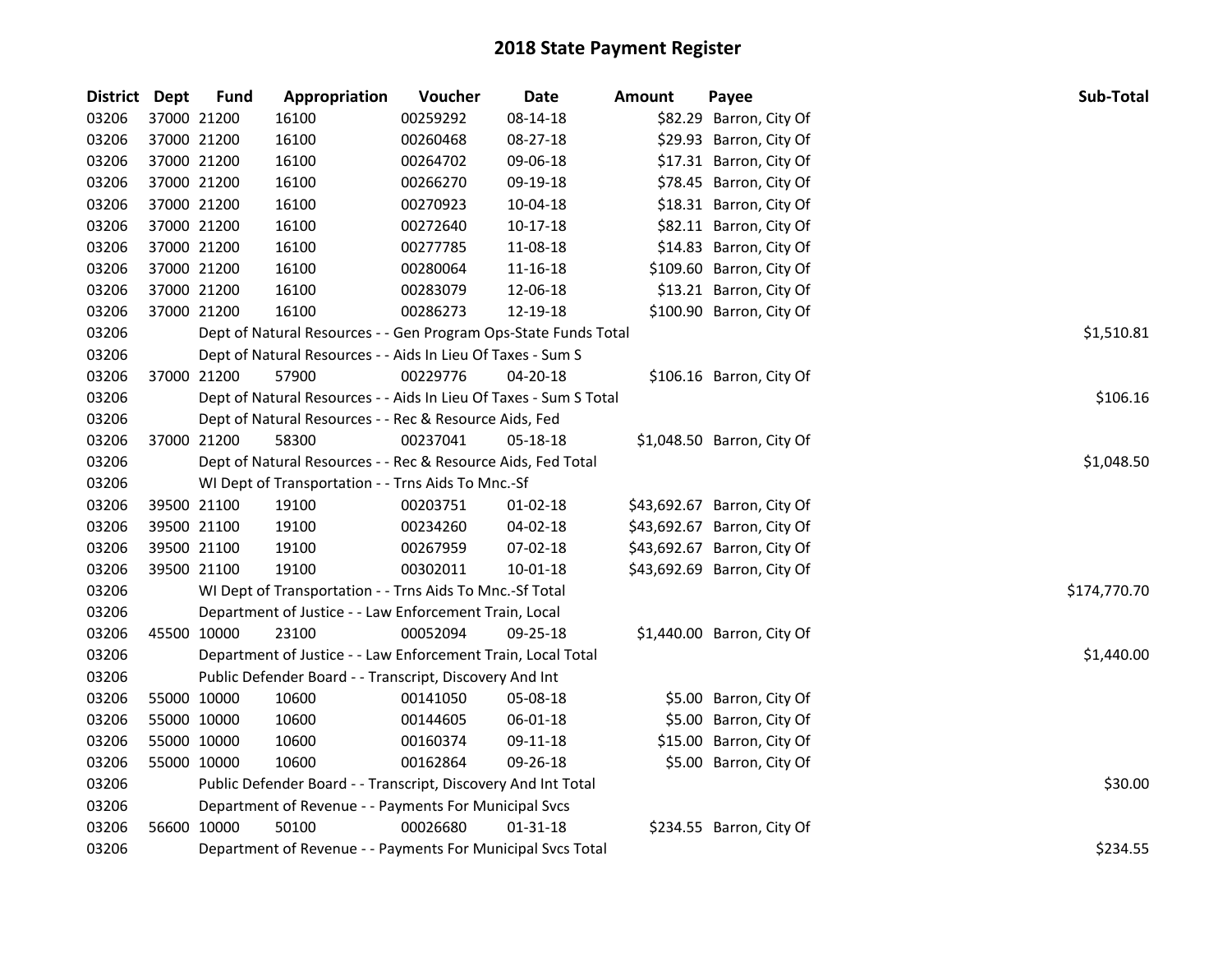| District    | Dept        | <b>Fund</b> | Appropriation                                                    | <b>Voucher</b> | Date           | Amount | Payee                        | Sub-Total    |
|-------------|-------------|-------------|------------------------------------------------------------------|----------------|----------------|--------|------------------------------|--------------|
| 03206       |             |             | Shared Revenue and Tax Relief - - County And Municipal Aid       |                |                |        |                              |              |
| 03206       | 83500 10000 |             | 10500                                                            | 00032681       | $07 - 23 - 18$ |        | \$104,564.31 Barron, City Of |              |
| 03206       | 83500 10000 |             | 10500                                                            | 00035567       | 11-19-18       |        | \$592,531.12 Barron, City Of |              |
| 03206       |             |             | Shared Revenue and Tax Relief - - County And Municipal Aid Total |                |                |        |                              | \$697,095.43 |
| 03206       |             |             | Shared Revenue and Tax Relief - - Exempt Computer Aid            |                |                |        |                              |              |
| 03206       | 83500 10000 |             | 10900                                                            | 00030006       | $07 - 23 - 18$ |        | \$3,388.08 Barron, City Of   |              |
| 03206       |             | 83500 10000 | 10900                                                            | 00032215       | $07 - 23 - 18$ |        | \$6,365.20 Barron, City Of   |              |
| 03206       |             |             | Shared Revenue and Tax Relief - - Exempt Computer Aid Total      |                |                |        |                              | \$9,753.28   |
| 03206       |             |             | Shared Revenue and Tax Relief - - Utility Aid                    |                |                |        |                              |              |
| 03206       | 83500 10000 |             | 11000                                                            | 00032681       | $07 - 23 - 18$ |        | $$2,666.40$ Barron, City Of  |              |
| 03206       | 83500 10000 |             | 11000                                                            | 00035567       | 11-19-18       |        | \$15,468.20 Barron, City Of  |              |
| 03206       |             |             | Shared Revenue and Tax Relief - - Utility Aid Total              |                |                |        |                              | \$18,134.60  |
| 03206       |             |             | Shared Revenue and Tax Relief - - Lottery & Gaming Credit        |                |                |        |                              |              |
| 03206       | 83500 52100 |             | 36300                                                            | 00027251       | $03 - 26 - 18$ |        | \$11,158.80 Barron, City Of  |              |
| 03206       |             |             | Shared Revenue and Tax Relief - - Lottery & Gaming Credit Total  |                |                |        |                              | \$11,158.80  |
| 03206 Total |             |             |                                                                  |                |                |        |                              | \$921,833.47 |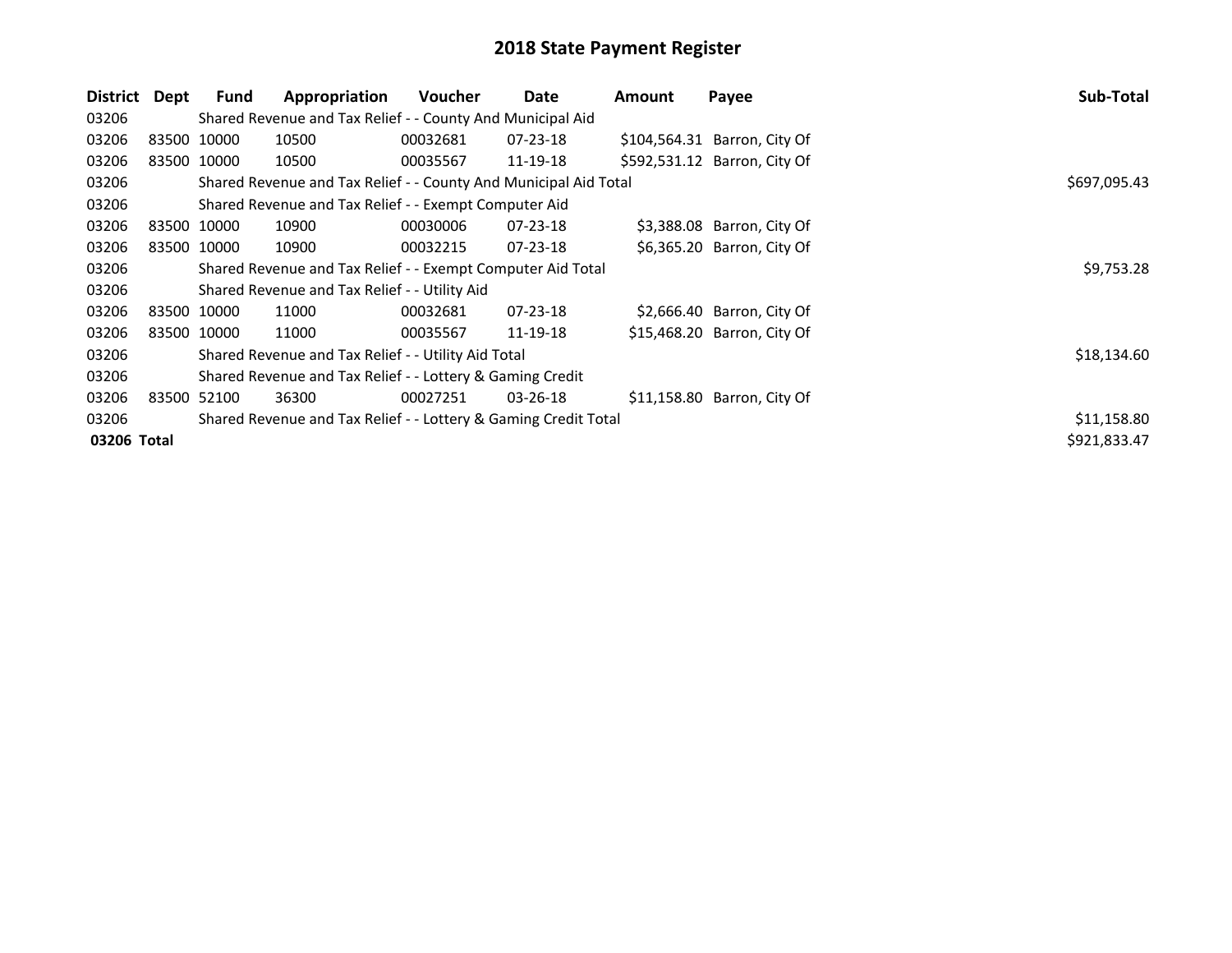| District Dept |             | <b>Fund</b> | Appropriation                                                                   | Voucher   | Date           | <b>Amount</b> | Payee                       | Sub-Total    |
|---------------|-------------|-------------|---------------------------------------------------------------------------------|-----------|----------------|---------------|-----------------------------|--------------|
| 03211         |             |             | Dept of Safety & Prof Services - - Fire Dues Distribution                       |           |                |               |                             |              |
| 03211         |             | 16500 10000 | 22500                                                                           | 00023674  | 07-25-18       |               | \$5,699.35 City Of Chetek   |              |
| 03211         |             |             | Dept of Safety & Prof Services - - Fire Dues Distribution Total                 |           |                |               |                             | \$5,699.35   |
| 03211         |             |             | Dept of Natural Resources - - Aids In Lieu Of Taxes - Gener                     |           |                |               |                             |              |
| 03211         |             | 37000 10000 | 50300                                                                           | 00229785  | $04 - 20 - 18$ |               | \$174.58 City Of Chetek     |              |
| 03211         |             |             | Dept of Natural Resources - - Aids In Lieu Of Taxes - Gener Total               |           |                |               |                             | \$174.58     |
| 03211         |             |             | WI Dept of Transportation - - Trns Aids To Mnc.-Sf                              |           |                |               |                             |              |
| 03211         |             | 39500 21100 | 19100                                                                           | 00203752  | $01 - 02 - 18$ |               | \$36,410.88 City Of Chetek  |              |
| 03211         | 39500 21100 |             | 19100                                                                           | 00234261  | 04-02-18       |               | \$36,410.88 City Of Chetek  |              |
| 03211         | 39500 21100 |             | 19100                                                                           | 00267960  | 07-02-18       |               | \$36,410.88 City Of Chetek  |              |
| 03211         |             | 39500 21100 | 19100                                                                           | 00302012  | 10-01-18       |               | \$36,410.89 City Of Chetek  |              |
| 03211         |             |             | WI Dept of Transportation - - Trns Aids To Mnc.-Sf Total                        |           |                |               |                             | \$145,643.53 |
| 03211         |             |             | Department of Health Services - - Prepaid Medical Transport Reimbursement       |           |                |               |                             |              |
| 03211         | 43500 10000 |             | 16300                                                                           | AMBULANCE | 11-08-18       |               | \$11,221.08 City Of Chetek  |              |
| 03211         |             |             | Department of Health Services - - Prepaid Medical Transport Reimbursement Total |           |                |               |                             | \$11,221.08  |
| 03211         |             |             | Department of Justice - - Law Enforcement Train, Local                          |           |                |               |                             |              |
| 03211         |             | 45500 10000 | 23100                                                                           | 00052218  | 09-25-18       |               | \$960.00 City Of Chetek     |              |
| 03211         |             |             | Department of Justice - - Law Enforcement Train, Local Total                    |           |                |               |                             | \$960.00     |
| 03211         |             |             | Public Defender Board - - Transcript, Discovery And Int                         |           |                |               |                             |              |
| 03211         | 55000 10000 |             | 10600                                                                           | 00150614  | 07-09-18       |               | \$20.00 City Of Chetek      |              |
| 03211         |             |             | Public Defender Board - - Transcript, Discovery And Int Total                   |           |                |               |                             | \$20.00      |
| 03211         |             |             | Shared Revenue and Tax Relief - - Expenditure Restraint Program                 |           |                |               |                             |              |
| 03211         |             | 83500 10000 | 10100                                                                           | 00032682  | 07-23-18       |               | \$41,892.19 City Of Chetek  |              |
| 03211         | 83500 10000 |             | 10100                                                                           | 00035568  | 11-19-18       |               | \$0.06 City Of Chetek       |              |
| 03211         |             |             | Shared Revenue and Tax Relief - - Expenditure Restraint Program Total           |           |                |               |                             | \$41,892.25  |
| 03211         |             |             | Shared Revenue and Tax Relief - - County And Municipal Aid                      |           |                |               |                             |              |
| 03211         |             | 83500 10000 | 10500                                                                           | 00032682  | $07 - 23 - 18$ |               | \$49,799.26 City Of Chetek  |              |
| 03211         | 83500 10000 |             | 10500                                                                           | 00035568  | 11-19-18       |               | \$270,974.71 City Of Chetek |              |
| 03211         |             |             | Shared Revenue and Tax Relief - - County And Municipal Aid Total                |           |                |               |                             | \$320,773.97 |
| 03211         |             |             | Shared Revenue and Tax Relief - - Exempt Computer Aid                           |           |                |               |                             |              |
| 03211         | 83500 10000 |             | 10900                                                                           | 00030007  | $07 - 23 - 18$ |               | \$1,318.10 City Of Chetek   |              |
| 03211         | 83500 10000 |             | 10900                                                                           | 00032216  | 07-23-18       |               | \$3,549.63 City Of Chetek   |              |
| 03211         |             |             | Shared Revenue and Tax Relief - - Exempt Computer Aid Total                     |           |                |               |                             | \$4,867.73   |
| 03211         |             |             | Shared Revenue and Tax Relief - - Utility Aid                                   |           |                |               |                             |              |
| 03211         | 83500 10000 |             | 11000                                                                           | 00032682  | 07-23-18       |               | \$80.45 City Of Chetek      |              |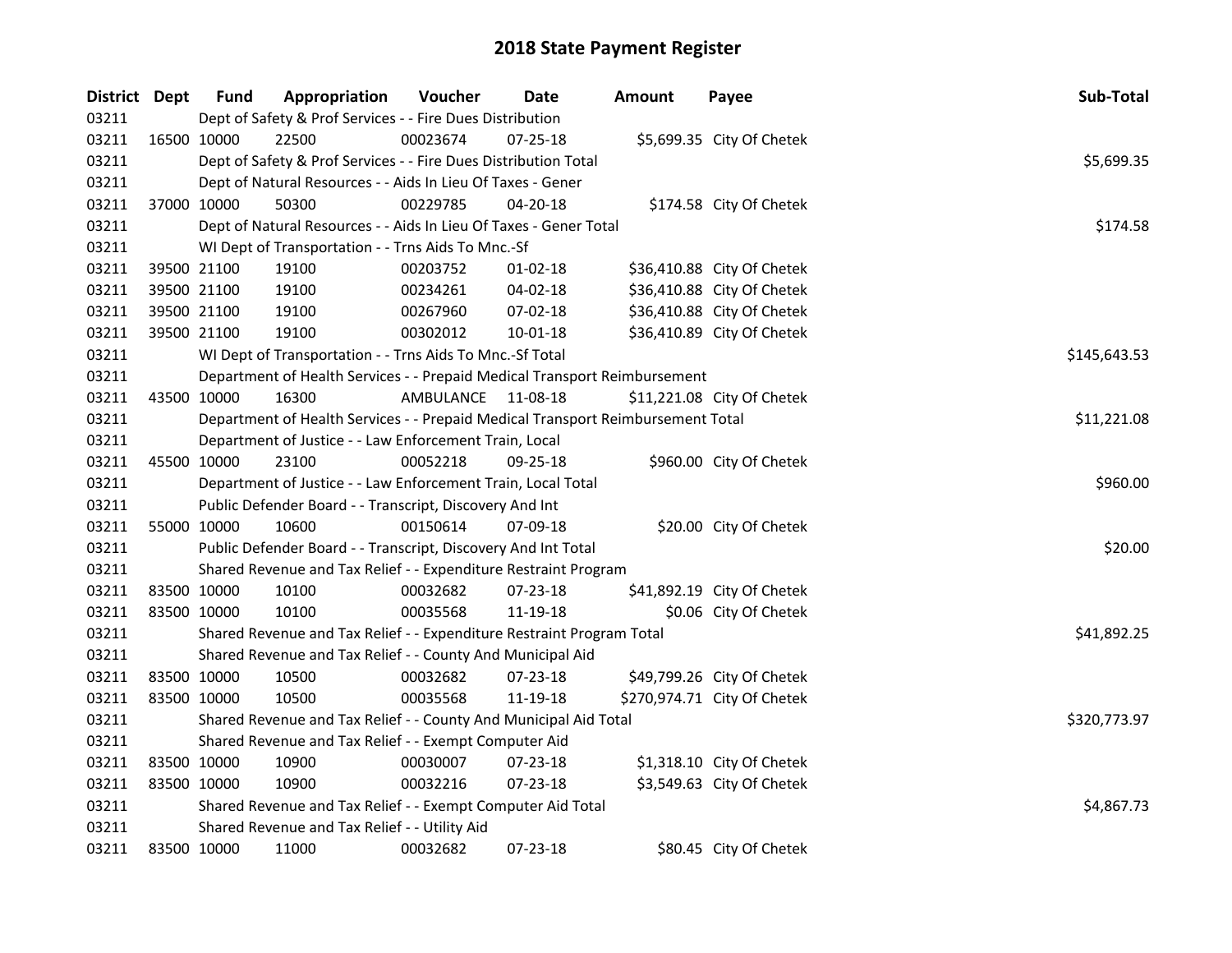| District Dept                                                            |  | Fund                                                      | Appropriation | Voucher  | Date           | <b>Amount</b> | Pavee                     | Sub-Total    |
|--------------------------------------------------------------------------|--|-----------------------------------------------------------|---------------|----------|----------------|---------------|---------------------------|--------------|
| 03211                                                                    |  | 83500 10000                                               | 11000         | 00035568 | 11-19-18       |               | \$437.45 City Of Chetek   |              |
| 03211                                                                    |  | \$517.90                                                  |               |          |                |               |                           |              |
| 03211                                                                    |  | Shared Revenue and Tax Relief - - Lottery & Gaming Credit |               |          |                |               |                           |              |
| 03211                                                                    |  | 83500 52100                                               | 36300         | 00027252 | $03 - 26 - 18$ |               | \$1,410.24 City Of Chetek |              |
| Shared Revenue and Tax Relief - - Lottery & Gaming Credit Total<br>03211 |  |                                                           |               |          |                |               |                           | \$1,410.24   |
| 03211 Total                                                              |  |                                                           |               |          |                |               |                           | \$533,180.63 |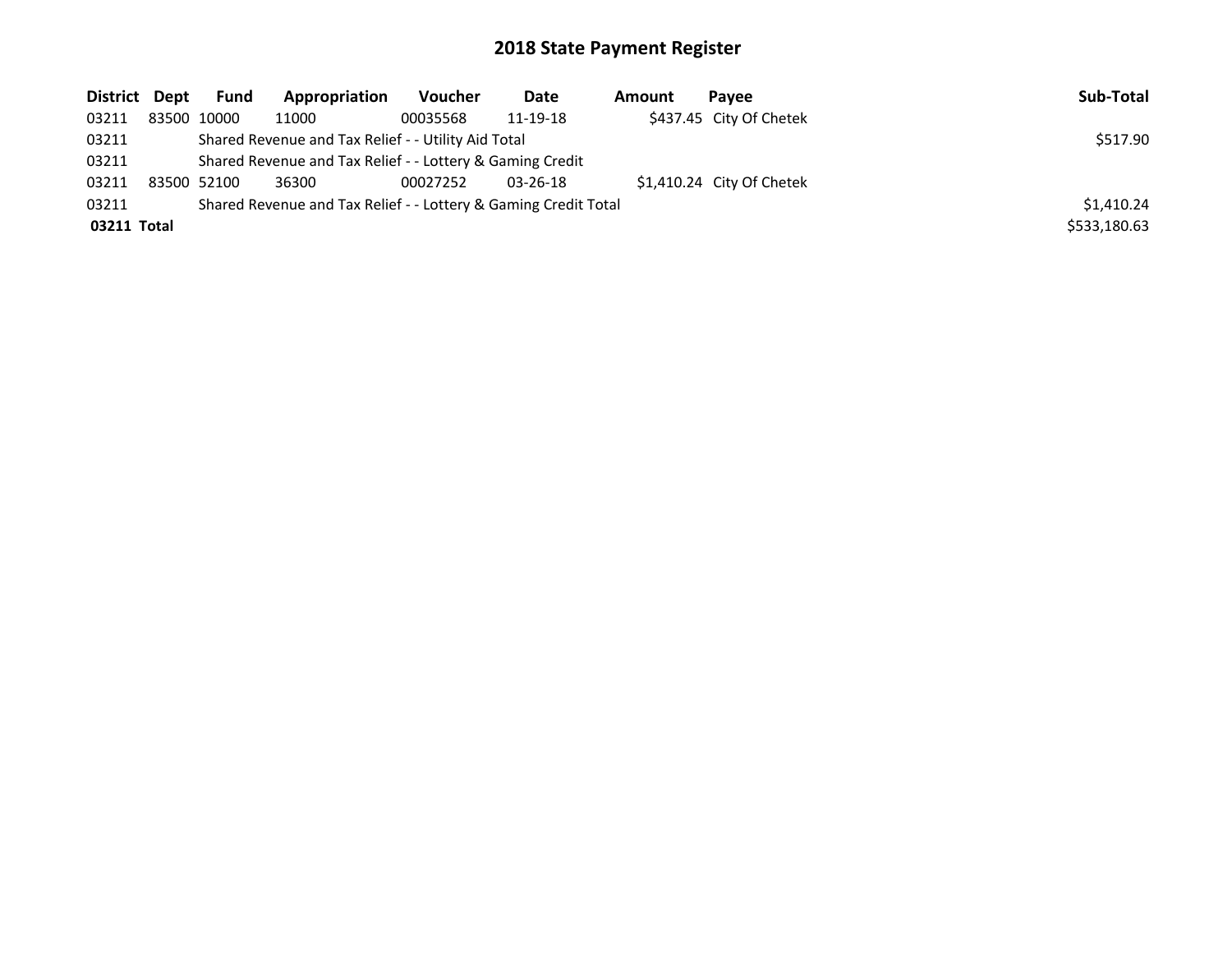| District Dept |             | Fund                                                      | Appropriation                                                     | Voucher  | <b>Date</b>    | <b>Amount</b> | Payee                           | Sub-Total    |
|---------------|-------------|-----------------------------------------------------------|-------------------------------------------------------------------|----------|----------------|---------------|---------------------------------|--------------|
| 03212         |             | Dept of Safety & Prof Services - - Fire Dues Distribution |                                                                   |          |                |               |                                 |              |
| 03212         | 16500 10000 |                                                           | 22500                                                             | 00023675 | 07-25-18       |               | \$7,027.22 City Of Cumberland   |              |
| 03212         |             |                                                           | Dept of Safety & Prof Services - - Fire Dues Distribution Total   |          |                |               |                                 | \$7,027.22   |
| 03212         |             |                                                           | Dept of Natural Resources - - Aids In Lieu Of Taxes - Sum S       |          |                |               |                                 |              |
| 03212         | 37000 21200 |                                                           | 57900                                                             | 00229787 | 04-20-18       |               | \$489.04 City Of Cumberland     |              |
| 03212         |             |                                                           | Dept of Natural Resources - - Aids In Lieu Of Taxes - Sum S Total |          |                |               |                                 | \$489.04     |
| 03212         |             |                                                           | WI Dept of Transportation - - Trns Aids To Mnc.-Sf                |          |                |               |                                 |              |
| 03212         | 39500 21100 |                                                           | 19100                                                             | 00203753 | $01 - 02 - 18$ |               | \$42,908.84 City Of Cumberland  |              |
| 03212         | 39500 21100 |                                                           | 19100                                                             | 00234262 | 04-02-18       |               | \$42,908.84 City Of Cumberland  |              |
| 03212         | 39500 21100 |                                                           | 19100                                                             | 00267961 | 07-02-18       |               | \$42,908.84 City Of Cumberland  |              |
| 03212         |             | 39500 21100                                               | 19100                                                             | 00302013 | 10-01-18       |               | \$42,908.84 City Of Cumberland  |              |
| 03212         |             |                                                           | WI Dept of Transportation - - Trns Aids To Mnc.-Sf Total          |          |                |               |                                 | \$171,635.36 |
| 03212         |             |                                                           | WI Dept of Transportation - - Loc Rd Imp Prg St Fd                |          |                |               |                                 |              |
| 03212         |             | 39500 21100                                               | 27800                                                             | 00221259 | 02-13-18       |               | \$11,933.31 City Of Cumberland  |              |
| 03212         |             |                                                           | WI Dept of Transportation - - Loc Rd Imp Prg St Fd Total          |          |                |               |                                 | \$11,933.31  |
| 03212         |             |                                                           | Department of Justice - - Law Enforcement Train, Local            |          |                |               |                                 |              |
| 03212         | 45500 10000 |                                                           | 23100                                                             | 00048469 | $07-13-18$     |               | \$960.00 City Of Cumberland     |              |
| 03212         |             |                                                           | Department of Justice - - Law Enforcement Train, Local Total      |          |                |               |                                 | \$960.00     |
| 03212         |             |                                                           | Department of Revenue - - Payments For Municipal Svcs             |          |                |               |                                 |              |
| 03212         |             | 56600 10000                                               | 50100                                                             | 00026681 | $01 - 31 - 18$ |               | \$936.53 City Of Cumberland     |              |
| 03212         |             |                                                           | Department of Revenue - - Payments For Municipal Svcs Total       |          |                |               |                                 | \$936.53     |
| 03212         |             |                                                           | Shared Revenue and Tax Relief - - County And Municipal Aid        |          |                |               |                                 |              |
| 03212         | 83500 10000 |                                                           | 10500                                                             | 00032683 | $07 - 23 - 18$ |               | \$73,892.83 City Of Cumberland  |              |
| 03212         | 83500 10000 |                                                           | 10500                                                             | 00035569 | 11-19-18       |               | \$418,726.03 City Of Cumberland |              |
| 03212         |             |                                                           | Shared Revenue and Tax Relief - - County And Municipal Aid Total  |          |                |               |                                 | \$492,618.86 |
| 03212         |             |                                                           | Shared Revenue and Tax Relief - - Exempt Computer Aid             |          |                |               |                                 |              |
| 03212         | 83500 10000 |                                                           | 10900                                                             | 00030008 | 07-23-18       |               | \$4,035.46 City Of Cumberland   |              |
| 03212         | 83500 10000 |                                                           | 10900                                                             | 00032217 | 07-23-18       |               | \$3,143.64 City Of Cumberland   |              |
| 03212         |             |                                                           | Shared Revenue and Tax Relief - - Exempt Computer Aid Total       |          |                |               |                                 | \$7,179.10   |
| 03212         |             |                                                           | Shared Revenue and Tax Relief - - Lottery & Gaming Credit         |          |                |               |                                 |              |
| 03212         | 83500 52100 |                                                           | 36300                                                             | 00027253 | $03 - 26 - 18$ |               | \$4,427.98 City Of Cumberland   |              |
| 03212         |             |                                                           | Shared Revenue and Tax Relief - - Lottery & Gaming Credit Total   |          |                |               |                                 | \$4,427.98   |
| 03212 Total   |             |                                                           |                                                                   |          |                |               |                                 | \$697,207.40 |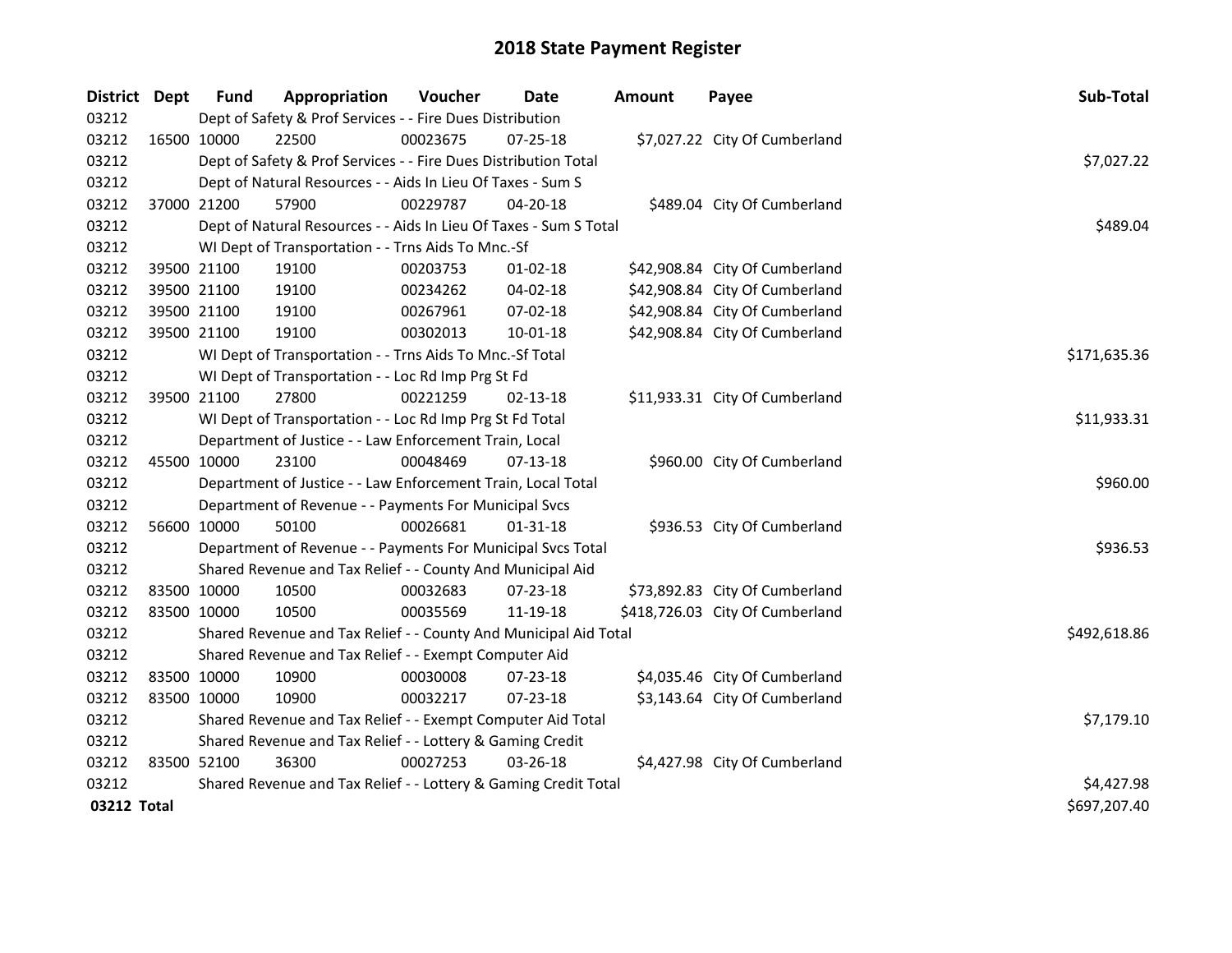| District Dept | <b>Fund</b>                                                                    | Appropriation                                                      | Voucher  | <b>Date</b>    | <b>Amount</b> | Payee                         | Sub-Total   |  |  |
|---------------|--------------------------------------------------------------------------------|--------------------------------------------------------------------|----------|----------------|---------------|-------------------------------|-------------|--|--|
| 03276         |                                                                                | Dept of Safety & Prof Services - - Fire Dues Distribution          |          |                |               |                               |             |  |  |
| 03276         | 16500 10000                                                                    | 22500                                                              | 00023676 | 07-26-18       |               | \$27,381.20 City Of Rice Lake |             |  |  |
| 03276         | Dept of Safety & Prof Services - - Fire Dues Distribution Total<br>\$27,381.20 |                                                                    |          |                |               |                               |             |  |  |
| 03276         | Dept of Natural Resources - - Aids In Lieu Of Taxes - Gener                    |                                                                    |          |                |               |                               |             |  |  |
| 03276         | 37000 10000                                                                    | 50300                                                              | 00211480 | 02-02-18       |               | \$2,034.65 City Of Rice Lake  |             |  |  |
| 03276         | 37000 10000                                                                    | 50300                                                              | 00229829 | $04 - 20 - 18$ |               | \$10.45 City Of Rice Lake     |             |  |  |
| 03276         |                                                                                | Dept of Natural Resources - - Aids In Lieu Of Taxes - Gener Total  |          |                |               |                               | \$2,045.10  |  |  |
| 03276         |                                                                                | Dept of Natural Resources - - Gpo -Federal Funds                   |          |                |               |                               |             |  |  |
| 03276         | 37000 21200                                                                    | 38100                                                              | 00221745 | 03-21-18       |               | \$28,236.00 City Of Rice Lake |             |  |  |
| 03276         |                                                                                | Dept of Natural Resources - - Gpo -Federal Funds Total             |          |                |               |                               | \$28,236.00 |  |  |
| 03276         |                                                                                | Dept of Natural Resources - - Resaids - Cnty Forst, Cl & Mfl       |          |                |               |                               |             |  |  |
| 03276         | 37000 21200                                                                    | 57100                                                              | 00247106 | 06-28-18       |               | \$13.44 City Of Rice Lake     |             |  |  |
| 03276         |                                                                                | Dept of Natural Resources - - Resaids - Cnty Forst, Cl & Mfl Total |          |                |               |                               | \$13.44     |  |  |
| 03276         |                                                                                | Dept of Natural Resources - - Ea - Urban Nonpoint Source           |          |                |               |                               |             |  |  |
| 03276         | 37000 27400                                                                    | 65800                                                              | 00239178 | 06-05-18       |               | \$10,473.00 City Of Rice Lake |             |  |  |
| 03276         |                                                                                | Dept of Natural Resources - - Ea - Urban Nonpoint Source Total     |          |                |               |                               | \$10,473.00 |  |  |
| 03276         |                                                                                | Dept of Natural Resources - - Fin Asst For Responsible Units       |          |                |               |                               |             |  |  |
| 03276         | 37000 27400                                                                    | 67000                                                              | 00235270 | $05 - 11 - 18$ |               | \$9,512.78 City Of Rice Lake  |             |  |  |
| 03276         |                                                                                | Dept of Natural Resources - - Fin Asst For Responsible Units Total |          |                |               |                               | \$9,512.78  |  |  |
| 03276         |                                                                                | Dept of Natural Resources - - Urban Nonpoint Source Cost-Sha       |          |                |               |                               |             |  |  |
| 03276         | 37000 36300                                                                    | TH100                                                              | 00244106 | 06-20-18       |               | \$90,322.24 City Of Rice Lake |             |  |  |
| 03276         |                                                                                | Dept of Natural Resources - - Urban Nonpoint Source Cost-Sha Total |          |                |               |                               | \$90,322.24 |  |  |
| 03276         |                                                                                | WI Dept of Transportation - - Conn Hwy Aids St Fds                 |          |                |               |                               |             |  |  |
| 03276         | 39500 21100                                                                    | 16200                                                              | 00205539 | $01-02-18$     |               | \$8,426.02 City Of Rice Lake  |             |  |  |
| 03276         | 39500 21100                                                                    | 16200                                                              | 00236047 | 04-02-18       |               | \$8,426.02 City Of Rice Lake  |             |  |  |
| 03276         | 39500 21100                                                                    | 16200                                                              | 00269746 | 07-02-18       |               | \$8,426.02 City Of Rice Lake  |             |  |  |
| 03276         | 39500 21100                                                                    | 16200                                                              | 00303798 | $10 - 01 - 18$ |               | \$8,426.03 City Of Rice Lake  |             |  |  |
| 03276         |                                                                                | WI Dept of Transportation - - Conn Hwy Aids St Fds Total           |          |                |               |                               | \$33,704.09 |  |  |
| 03276         |                                                                                | WI Dept of Transportation - - Tc, Trns Oper Aid Sf                 |          |                |               |                               |             |  |  |
| 03276         | 39500 21100                                                                    | 17700                                                              | 00258694 | 05-31-18       |               | \$1,962.00 City Of Rice Lake  |             |  |  |
| 03276         | 39500 21100                                                                    | 17700                                                              | 00258697 | 05-31-18       |               | \$2,094.00 City Of Rice Lake  |             |  |  |
| 03276         | 39500 21100                                                                    | 17700                                                              | 00258698 | 05-31-18       |               | \$1,894.00 City Of Rice Lake  |             |  |  |
| 03276         | 39500 21100                                                                    | 17700                                                              | 00258699 | 05-31-18       |               | \$1,126.00 City Of Rice Lake  |             |  |  |
| 03276         | 39500 21100                                                                    | 17700                                                              | 00262498 | 06-14-18       |               | \$8,682.00 City Of Rice Lake  |             |  |  |
| 03276         | 39500 21100                                                                    | 17700                                                              | 00289450 | 08-27-18       |               | \$26,047.00 City Of Rice Lake |             |  |  |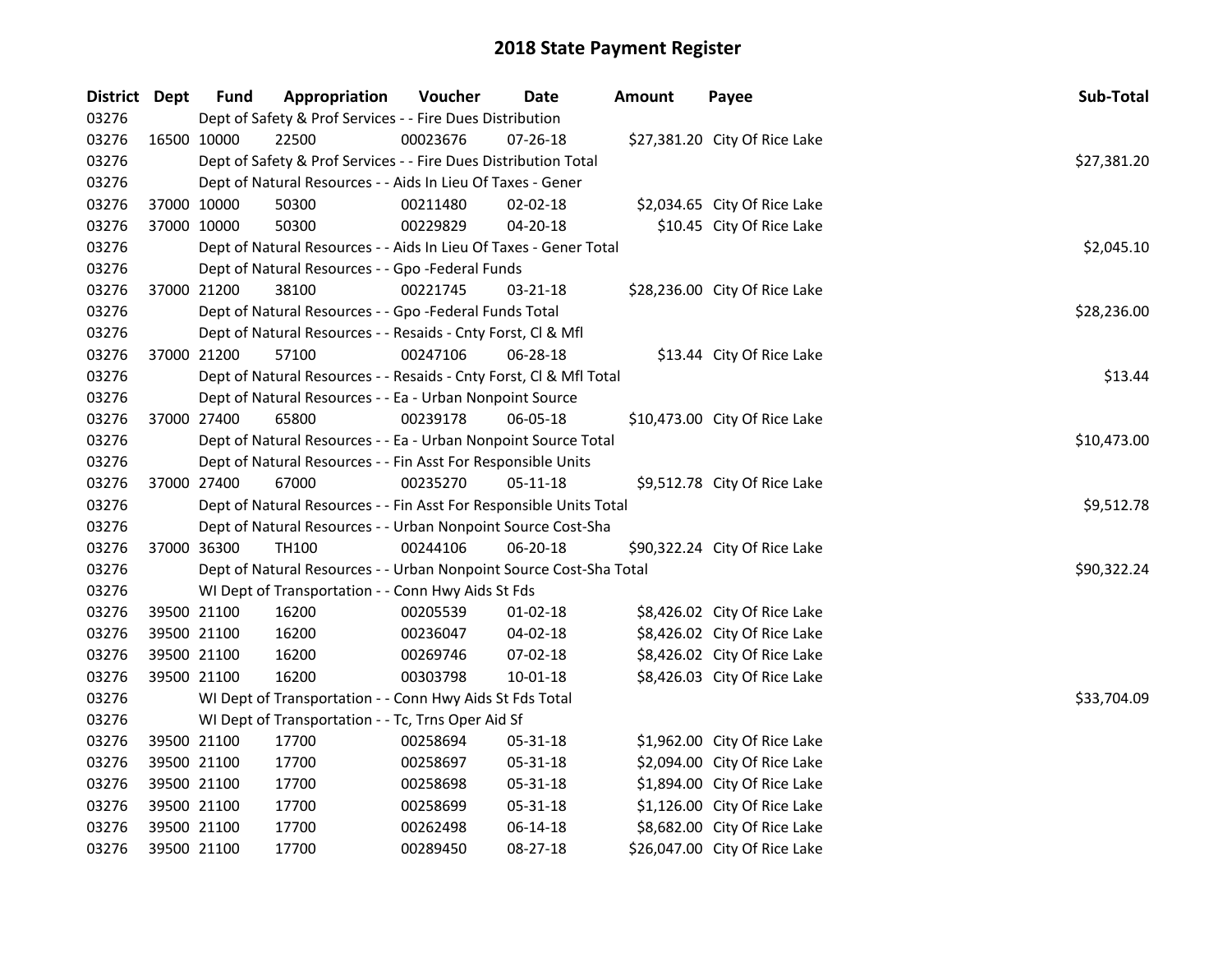| District Dept |             | <b>Fund</b>                                              | Appropriation                                            | Voucher  | <b>Date</b>    | <b>Amount</b> | Payee                          | Sub-Total    |
|---------------|-------------|----------------------------------------------------------|----------------------------------------------------------|----------|----------------|---------------|--------------------------------|--------------|
| 03276         |             | WI Dept of Transportation - - Tc, Trns Oper Aid Sf Total | \$41,805.00                                              |          |                |               |                                |              |
| 03276         |             |                                                          | WI Dept of Transportation - - Trnst/Trns-Rel Aid F       |          |                |               |                                |              |
| 03276         | 39500 21100 |                                                          | 18200                                                    | 00210926 | $01 - 12 - 18$ |               | \$25,070.40 City Of Rice Lake  |              |
| 03276         | 39500 21100 |                                                          | 18200                                                    | 00226404 | 03-01-18       |               | \$17,980.95 City Of Rice Lake  |              |
| 03276         | 39500 21100 |                                                          | 18200                                                    | 00258695 | 05-31-18       |               | \$733.00 City Of Rice Lake     |              |
| 03276         | 39500 21100 |                                                          | 18200                                                    | 00335099 | 12-26-18       |               | \$21,784.99 City Of Rice Lake  |              |
| 03276         | 39500 21100 |                                                          | 18200                                                    | 00335100 | 12-26-18       |               | \$20,682.85 City Of Rice Lake  |              |
| 03276         | 39500 21100 |                                                          | 18200                                                    | 00335101 | 12-26-18       |               | \$19,985.91 City Of Rice Lake  |              |
| 03276         |             |                                                          | WI Dept of Transportation - - Trnst/Trns-Rel Aid F Total |          |                |               |                                | \$106,238.10 |
| 03276         |             |                                                          | WI Dept of Transportation - - Hwy Sfty Loc Aid Ffd       |          |                |               |                                |              |
| 03276         | 39500 21100 |                                                          | 18500                                                    | 00300016 | 09-24-18       |               | \$4,000.00 City Of Rice Lake   |              |
| 03276         |             |                                                          | WI Dept of Transportation - - Hwy Sfty Loc Aid Ffd Total |          |                |               |                                | \$4,000.00   |
| 03276         |             |                                                          | WI Dept of Transportation - - Trns Aids To Mnc.-Sf       |          |                |               |                                |              |
| 03276         | 39500 21100 |                                                          | 19100                                                    | 00203754 | $01-02-18$     |               | \$190,781.91 City Of Rice Lake |              |
| 03276         |             | 39500 21100                                              | 19100                                                    | 00234263 | 04-02-18       |               | \$190,781.91 City Of Rice Lake |              |
| 03276         | 39500 21100 |                                                          | 19100                                                    | 00267962 | 07-02-18       |               | \$190,781.91 City Of Rice Lake |              |
| 03276         | 39500 21100 |                                                          | 19100                                                    | 00302014 | 10-01-18       |               | \$190,781.91 City Of Rice Lake |              |
| 03276         |             |                                                          | WI Dept of Transportation - - Trns Aids To Mnc.-Sf Total |          |                |               |                                | \$763,127.64 |
| 03276         |             |                                                          | WI Dept of Transportation - - Trnsprt Alternats Sf       |          |                |               |                                |              |
| 03276         | 39500 21100 |                                                          | 22500                                                    | 00309686 | $10-12-18$     |               | \$24,427.11 City Of Rice Lake  |              |
| 03276         |             |                                                          | WI Dept of Transportation - - Trnsprt Alternats Sf Total |          |                |               |                                | \$24,427.11  |
| 03276         |             |                                                          | WI Dept of Transportation - - Trnsprt Alternats Lf       |          |                |               |                                |              |
| 03276         | 39500 21100 |                                                          | 22600                                                    | 00309686 | $10-12-18$     |               | \$6,106.78 City Of Rice Lake   |              |
| 03276         |             |                                                          | WI Dept of Transportation - - Trnsprt Alternats Lf Total |          |                |               |                                | \$6,106.78   |
| 03276         |             |                                                          | WI Dept of Transportation - - St Hwy Rehab, Sf           |          |                |               |                                |              |
| 03276         | 39500 21100 |                                                          | 36300                                                    | 00229485 | $03 - 12 - 18$ |               | \$27,160.00 City Of Rice Lake  |              |
| 03276         |             |                                                          | WI Dept of Transportation - - St Hwy Rehab, Sf Total     |          |                |               |                                | \$27,160.00  |
| 03276         |             |                                                          | WI Dept of Transportation - - St Hwy Rehab, Lf           |          |                |               |                                |              |
| 03276         | 39500 21100 |                                                          | 37300                                                    | 00229485 | $03-12-18$     |               | \$6,790.00 City Of Rice Lake   |              |
| 03276         |             |                                                          | WI Dept of Transportation - - St Hwy Rehab, Lf Total     |          |                |               |                                | \$6,790.00   |
| 03276         |             |                                                          | WI Dept of Transportation - - Dept Mgt & Oper St Fd      |          |                |               |                                |              |
| 03276         | 39500 21100 |                                                          | 46100                                                    | 00212872 | $01-17-18$     |               | \$694.98 City Of Rice Lake     |              |
| 03276         | 39500 21100 |                                                          | 46100                                                    | 00225255 | 02-23-18       |               | \$661.53 City Of Rice Lake     |              |
| 03276         | 39500 21100 |                                                          | 46100                                                    | 00233085 | 03-21-18       |               | \$598.21 City Of Rice Lake     |              |
| 03276         | 39500 21100 |                                                          | 46100                                                    | 00243683 | 04-19-18       |               | \$662.36 City Of Rice Lake     |              |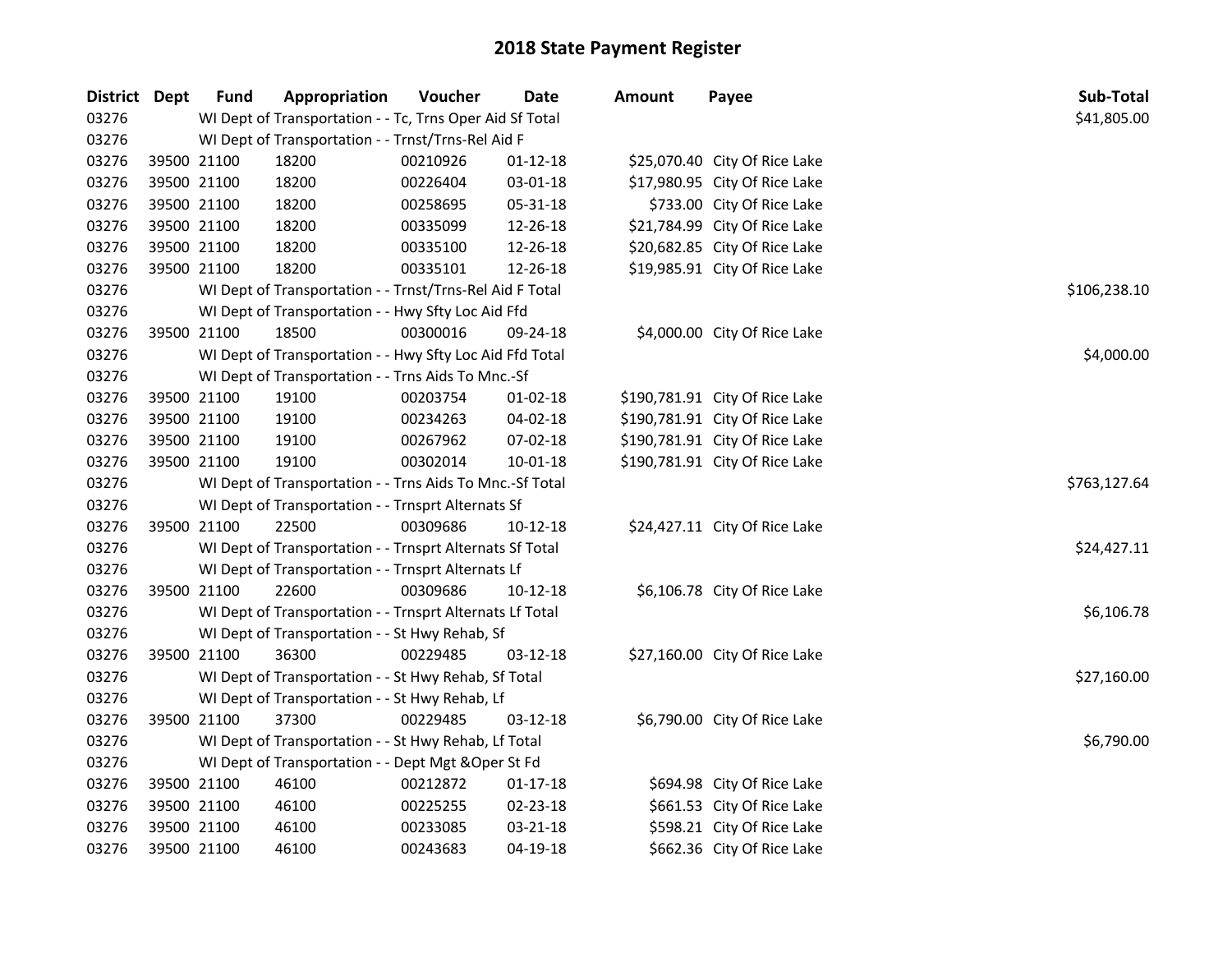| District Dept |             | <b>Fund</b> | Appropriation                                                       | Voucher  | <b>Date</b>    | <b>Amount</b> | Payee                        | Sub-Total  |
|---------------|-------------|-------------|---------------------------------------------------------------------|----------|----------------|---------------|------------------------------|------------|
| 03276         | 39500 21100 |             | 46100                                                               | 00256877 | 05-25-18       |               | \$618.36 City Of Rice Lake   |            |
| 03276         | 39500 21100 |             | 46100                                                               | 00267556 | 06-28-18       |               | \$585.91 City Of Rice Lake   |            |
| 03276         | 39500 21100 |             | 46100                                                               | 00279150 | 07-25-18       |               | \$679.12 City Of Rice Lake   |            |
| 03276         | 39500 21100 |             | 46100                                                               | 00289554 | 08-22-18       |               | \$667.29 City Of Rice Lake   |            |
| 03276         | 39500 21100 |             | 46100                                                               | 00300218 | 09-21-18       |               | \$651.69 City Of Rice Lake   |            |
| 03276         | 39500 21100 |             | 46100                                                               | 00314609 | 10-24-18       |               | \$546.94 City Of Rice Lake   |            |
| 03276         | 39500 21100 |             | 46100                                                               | 00324339 | 11-19-18       |               | \$50.29 City Of Rice Lake    |            |
| 03276         | 39500 21100 |             | 46100                                                               | 00327173 | 11-28-18       |               | \$661.34 City Of Rice Lake   |            |
| 03276         | 39500 21100 |             | 46100                                                               | 00333570 | 12-19-18       |               | \$581.15 City Of Rice Lake   |            |
| 03276         |             |             | WI Dept of Transportation - - Dept Mgt & Oper St Fd Total           |          |                |               |                              | \$7,659.17 |
| 03276         |             |             | WI Dept of Transportation - - Veh Reg/Ins/DI&Air S                  |          |                |               |                              |            |
| 03276         | 39500 21100 |             | 56300                                                               | 00211884 | 01-12-18       |               | \$5.00 City Of Rice Lake     |            |
| 03276         | 39500 21100 |             | 56300                                                               | 00223453 | 02-20-18       |               | \$5.00 City Of Rice Lake     |            |
| 03276         |             |             | WI Dept of Transportation - - Veh Reg/Ins/DI&Air S Total            |          |                |               |                              | \$10.00    |
| 03276         |             |             | Department of Justice - - Law Enforcement Train, Local              |          |                |               |                              |            |
| 03276         | 45500 10000 |             | 23100                                                               | 00053678 | 10-18-18       |               | \$2,720.00 City Of Rice Lake |            |
| 03276         |             |             | Department of Justice - - Law Enforcement Train, Local Total        |          |                |               |                              | \$2,720.00 |
| 03276         |             |             | Department of Justice - - Internet Crimes Against Childr            |          |                |               |                              |            |
| 03276         | 45500 10000 |             | 28400                                                               | 00048673 | 07-13-18       |               | \$833.71 City Of Rice Lake   |            |
| 03276         | 45500 10000 |             | 28400                                                               | 00048712 | 07-13-18       |               | \$1,124.05 City Of Rice Lake |            |
| 03276         | 45500 10000 |             | 28400                                                               | 00049238 | 07-20-18       |               | \$948.63 City Of Rice Lake   |            |
| 03276         | 45500 10000 |             | 28400                                                               | 00049581 | 07-31-18       |               | \$215.27 City Of Rice Lake   |            |
| 03276         | 45500 10000 |             | 28400                                                               | 00049582 | 07-31-18       |               | \$356.81 City Of Rice Lake   |            |
| 03276         | 45500 10000 |             | 28400                                                               | 00052441 | 09-27-18       |               | \$1,111.69 City Of Rice Lake |            |
| 03276         |             |             | Department of Justice - - Internet Crimes Against Childr Total      |          |                |               |                              | \$4,590.16 |
| 03276         |             |             | Department of Military Affairs - - General Program Operations       |          |                |               |                              |            |
| 03276         | 46500 10000 |             | 10100                                                               | 00036847 | 01-09-18       |               | \$5.00 City Of Rice Lake     |            |
| 03276         | 46500 10000 |             | 10100                                                               | 00053435 | 12-21-18       |               | \$5.00 City Of Rice Lake     |            |
| 03276         |             |             | Department of Military Affairs - - General Program Operations Total |          |                |               |                              | \$10.00    |
| 03276         |             |             | Department of Military Affairs - - Energy Costs, Energy-Related A   |          |                |               |                              |            |
| 03276         | 46500 10000 |             | 10600                                                               | 00036343 | $01 - 02 - 18$ |               | \$543.50 City Of Rice Lake   |            |
| 03276         | 46500 10000 |             | 10600                                                               | 00037885 | 01-24-18       |               | \$580.21 City Of Rice Lake   |            |
| 03276         | 46500 10000 |             | 10600                                                               | 00039697 | 02-23-18       |               | \$558.03 City Of Rice Lake   |            |
| 03276         | 46500 10000 |             | 10600                                                               | 00040857 | 03-23-18       |               | \$585.49 City Of Rice Lake   |            |
| 03276         | 46500 10000 |             | 10600                                                               | 00042512 | 05-02-18       |               | \$568.77 City Of Rice Lake   |            |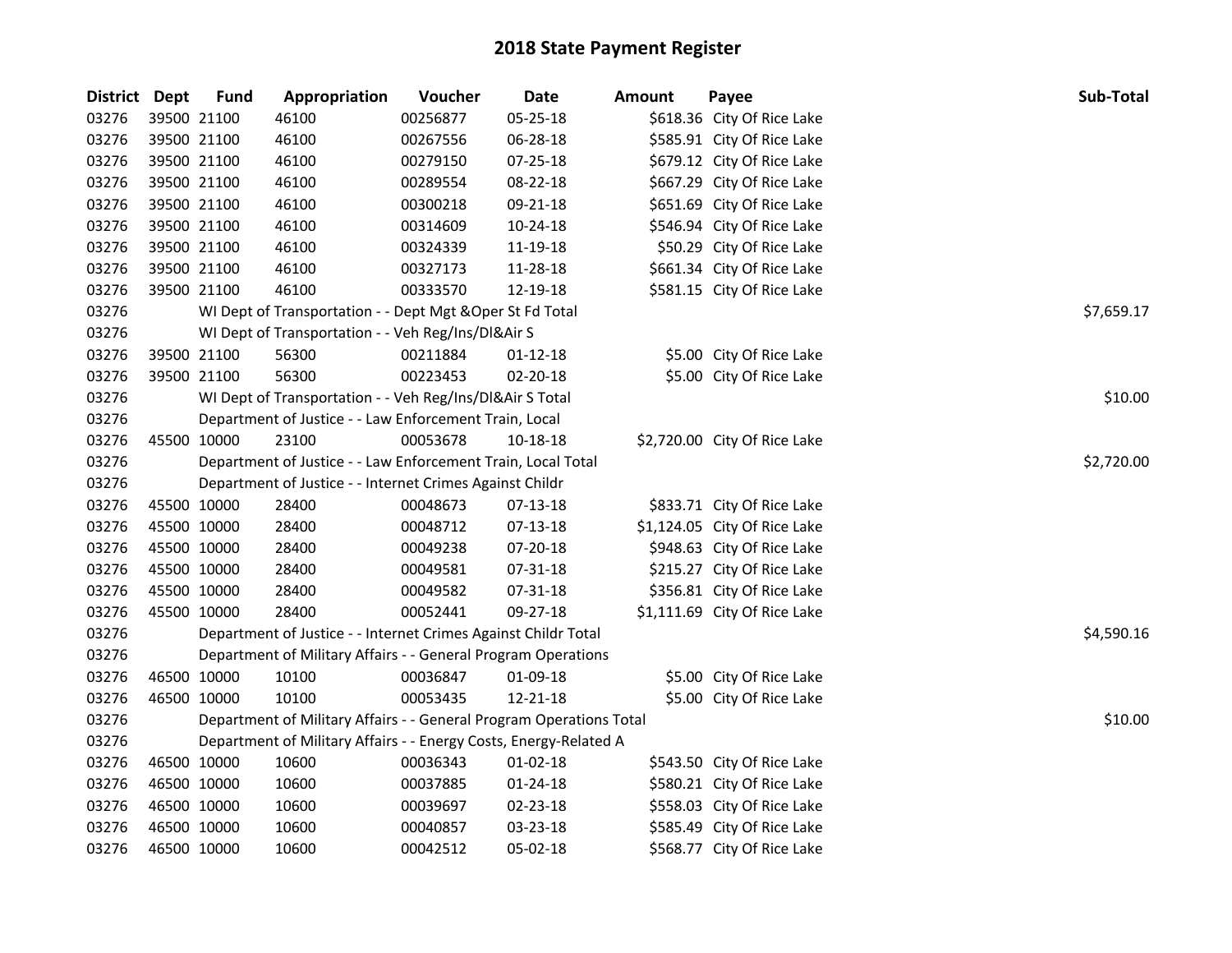| District Dept |             | <b>Fund</b> | Appropriation                                                           | Voucher     | <b>Date</b> | <b>Amount</b> | Payee                            | Sub-Total      |
|---------------|-------------|-------------|-------------------------------------------------------------------------|-------------|-------------|---------------|----------------------------------|----------------|
| 03276         |             | 46500 10000 | 10600                                                                   | 00043706    | 05-30-18    |               | \$513.18 City Of Rice Lake       |                |
| 03276         |             | 46500 10000 | 10600                                                                   | 00045795    | 06-29-18    |               | \$442.17 City Of Rice Lake       |                |
| 03276         | 46500 10000 |             | 10600                                                                   | 00046557    | 07-18-18    |               | \$490.99 City Of Rice Lake       |                |
| 03276         | 46500 10000 |             | 10600                                                                   | 00048348    | 08-30-18    |               | \$480.15 City Of Rice Lake       |                |
| 03276         |             | 46500 10000 | 10600                                                                   | 00049442    | 09-24-18    |               | \$517.74 City Of Rice Lake       |                |
| 03276         |             | 46500 10000 | 10600                                                                   | 00051446    | 11-01-18    |               | \$483.64 City Of Rice Lake       |                |
| 03276         | 46500 10000 |             | 10600                                                                   | 00052205    | 11-23-18    |               | \$553.61 City Of Rice Lake       |                |
| 03276         |             | 46500 10000 | 10600                                                                   | 00053436    | 12-21-18    |               | \$634.01 City Of Rice Lake       |                |
| 03276         |             |             | Department of Military Affairs - - Energy Costs, Energy-Related A Total |             |             |               |                                  | \$6,951.49     |
| 03276         |             |             | Department of Military Affairs - - Regional Emergency Response Tm       |             |             |               |                                  |                |
| 03276         |             | 46500 10000 | 30600                                                                   | 00038648    | 02-05-18    |               | \$3,955.92 City Of Rice Lake     |                |
| 03276         | 46500 10000 |             | 30600                                                                   | 00041655    | 04-17-18    |               | \$3,955.92 City Of Rice Lake     |                |
| 03276         |             | 46500 10000 | 30600                                                                   | 00046041    | 07-09-18    |               | \$3,955.92 City Of Rice Lake     |                |
| 03276         |             | 46500 10000 | 30600                                                                   | 00051714    | 11-15-18    |               | \$3,955.92 City Of Rice Lake     |                |
| 03276         |             |             | Department of Military Affairs - - Regional Emergency Response Tm Total | \$15,823.68 |             |               |                                  |                |
| 03276         |             |             | Public Defender Board - - Transcript, Discovery And Int                 |             |             |               |                                  |                |
| 03276         |             | 55000 10000 | 10600                                                                   | 00131620    | 03-07-18    |               | \$15.00 City Of Rice Lake        |                |
| 03276         |             | 55000 10000 | 10600                                                                   | 00141069    | 05-08-18    |               | \$60.00 City Of Rice Lake        |                |
| 03276         | 55000 10000 |             | 10600                                                                   | 00144618    | 06-01-18    |               | \$20.00 City Of Rice Lake        |                |
| 03276         |             | 55000 10000 | 10600                                                                   | 00148023    | 06-22-18    |               | \$20.00 City Of Rice Lake        |                |
| 03276         |             | 55000 10000 | 10600                                                                   | 00150630    | 07-09-18    |               | \$20.00 City Of Rice Lake        |                |
| 03276         |             | 55000 10000 | 10600                                                                   | 00159554    | 09-04-18    |               | \$10.00 City Of Rice Lake        |                |
| 03276         |             | 55000 10000 | 10600                                                                   | 00160347    | 09-11-18    |               | \$45.00 City Of Rice Lake        |                |
| 03276         |             |             | Public Defender Board - - Transcript, Discovery And Int Total           |             |             |               |                                  | \$190.00       |
| 03276         |             |             | Department of Revenue - - Payments For Municipal Svcs                   |             |             |               |                                  |                |
| 03276         |             | 56600 10000 | 50100                                                                   | 00026682    | 01-31-18    |               | \$64,560.24 City Of Rice Lake    |                |
| 03276         |             |             | Department of Revenue - - Payments For Municipal Svcs Total             |             |             |               |                                  | \$64,560.24    |
| 03276         |             |             | Shared Revenue and Tax Relief - - Expenditure Restraint Program         |             |             |               |                                  |                |
| 03276         | 83500 10000 |             | 10100                                                                   | 00032684    | 07-23-18    |               | \$157,059.96 City Of Rice Lake   |                |
| 03276         | 83500 10000 |             | 10100                                                                   | 00035570    | 11-19-18    |               | \$0.03 City Of Rice Lake         |                |
| 03276         |             |             | Shared Revenue and Tax Relief - - Expenditure Restraint Program Total   |             |             |               |                                  | \$157,059.99   |
| 03276         |             |             | Shared Revenue and Tax Relief - - County And Municipal Aid              |             |             |               |                                  |                |
| 03276         | 83500 10000 |             | 10500                                                                   | 00032684    | 07-23-18    |               | \$254,717.15 City Of Rice Lake   |                |
| 03276         | 83500 10000 |             | 10500                                                                   | 00035570    | 11-19-18    |               | \$1,443,397.19 City Of Rice Lake |                |
| 03276         |             |             | Shared Revenue and Tax Relief - - County And Municipal Aid Total        |             |             |               |                                  | \$1,698,114.34 |